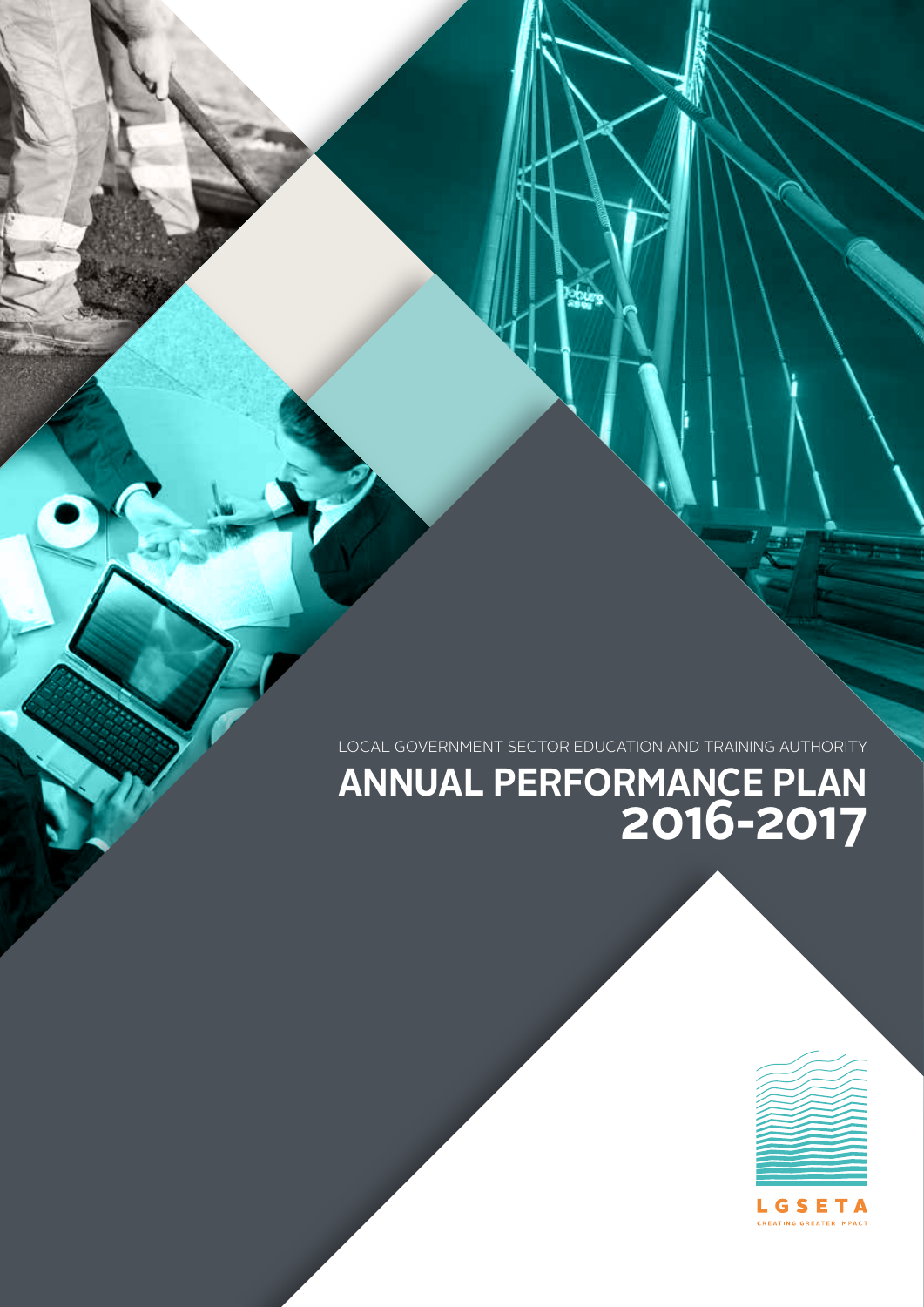## **DREWOR**

This Annual Performance Plan that is being submitted by the LGSETA, has been prepared for the period 1 April 2016 to 31 March 2017. LGSETA is a public entity listed as Part A of Schedule 3 of the Public Finance Management Act 1 of 1999 (PFMA), as amended. Furthermore, LGSETA is established in accordance with Section 9 of the Skills Development Act 97 of 1998, as amended, which provides for its powers and from where its mandate is derived.

LGSETA is currently licensed for the period of 1 April 2011 to March 2016. The Minister has recently gazetted the extension of this licence to March 2018.

The National Treasury Framework for Strategic Plans and Annual Performance Plans (August 2010) has been used as a basis for the preparation of this Annual Performance Plan. It is submitted in accordance with the requirements of the Department of Higher Education and Training (DHET), the PFMA and National Treasury regulations. This Annual Performance Plan is informed by the Local Government Sector Skills Plan, as revised in 2015/2016, which also led to the revision of the organisation's own strategy document for 2016 to 2018. These three strategic documents form the core of the work that the LGSETA is committing itself to in the context of the NSDS III in its specific sector. In addition to these three plans, LGSETA has enhanced the 2015/2016 annual performance with the crossover plan which was designed to assist the organisation to move from the administration period into normalcy in 2016. This document is provided for reference purposes only as it gives a sense of the legacy matters that the new management at the LGSETA has to address after the administration period.

The implementation of this Annual Performance Plan takes place at a time that the organisation is only a few months in operation after the Administration period. There is no doubt that the 2015/2016 financial year is a year in which the organisation has had to deal with legacy issues, whilst at the same time repositioning itself for the next five years. This Annual Performance Plan has therefore been carefully crafted to align with the organisational strategic plan, as well as the Sector Skills Plan, in order to drive delivery in the organisation and mobilise its stakeholders towards a collective future of a skilled local government workforce across the country.

This submission is also made at the eve of the local government elections which are likely to take place in May 2016. There is no doubt therefore that this annual plan will need a radical intervention in its delivery given this context. It is in this context that LGSETA has adopted a dual strategy to implement its annual performance plan. The first strategy is the bottom-up approach where municipalities and LGSETA stakeholders are given the opportunity to work with the LGSETA to deliver certain projects. However, given the lag that is likely to be caused by the local government elections, LGSETA has also adopted a strategy of driving certain projects nationally under the leadership of the Board and in consultation with the relevant municipalities, in order to make sure, that as far as it is feasible, the targets in this Annual Performance Plan are achieved.

Essential aspects of the Annual Performance Plan include an updated situational analysis, revisions to the legislative and other mandates, and overview of the budget with specific reference to the medium-term expenditure framework estimates.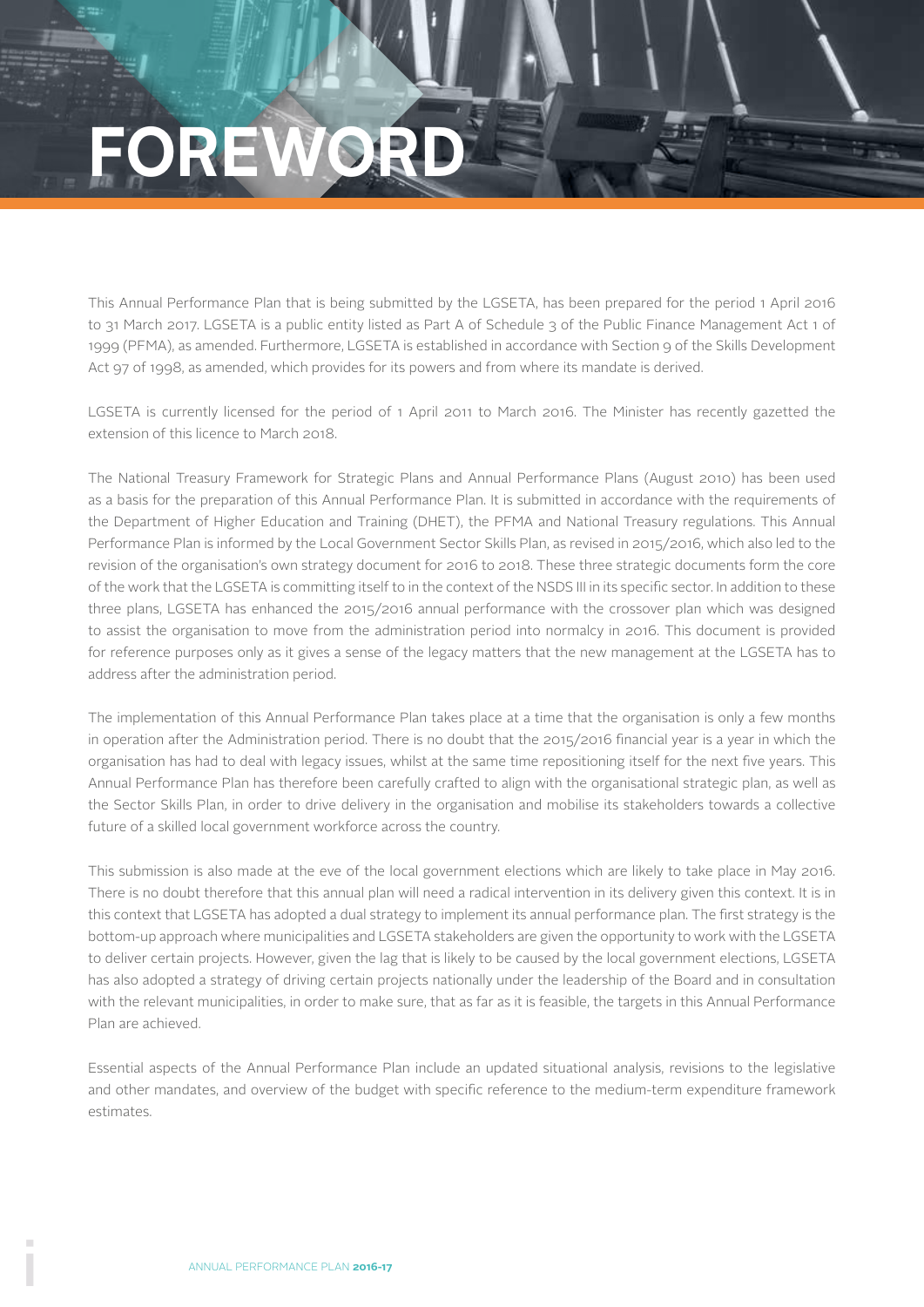## **OFFICIAL SIGN-OFF**

It is hereby certified that this Annual Performance Plan:

- was developed by the Management of the LGSETA in consultation with the Department of Higher Education and Training;
- was informed by the revised Local Government SETA Strategic Plan for the period 2013/14 to 2017/18;
- was informed by the Sector Skills Plan, as revised 2015/2016 and updated; and
- accurately reflects the performance targets which the Local Government SETA will endeavour to achieve within available funding for the 2016/17 financial year.

**Donovan Baatjies** Signature:

·

ami n

**Chief Operations Officer** 

**Khulekani Mkhize** Signature:

**Chief Financial Officer**

**Gugu Dlamini** Signature:

**Chief Executive Officer**

**Dr Michael Sutcliffe** Signature:

#### **LGSETA Accounting Authority**

10 November 2015

For more information, please contact:

Local Government SETA P O Box 1964 Bedfordview 2008 South Africa Tel: +27 11 456 8579 Fax: +27 11 450 4948 Email: info@lgseta.org.za Carlitaly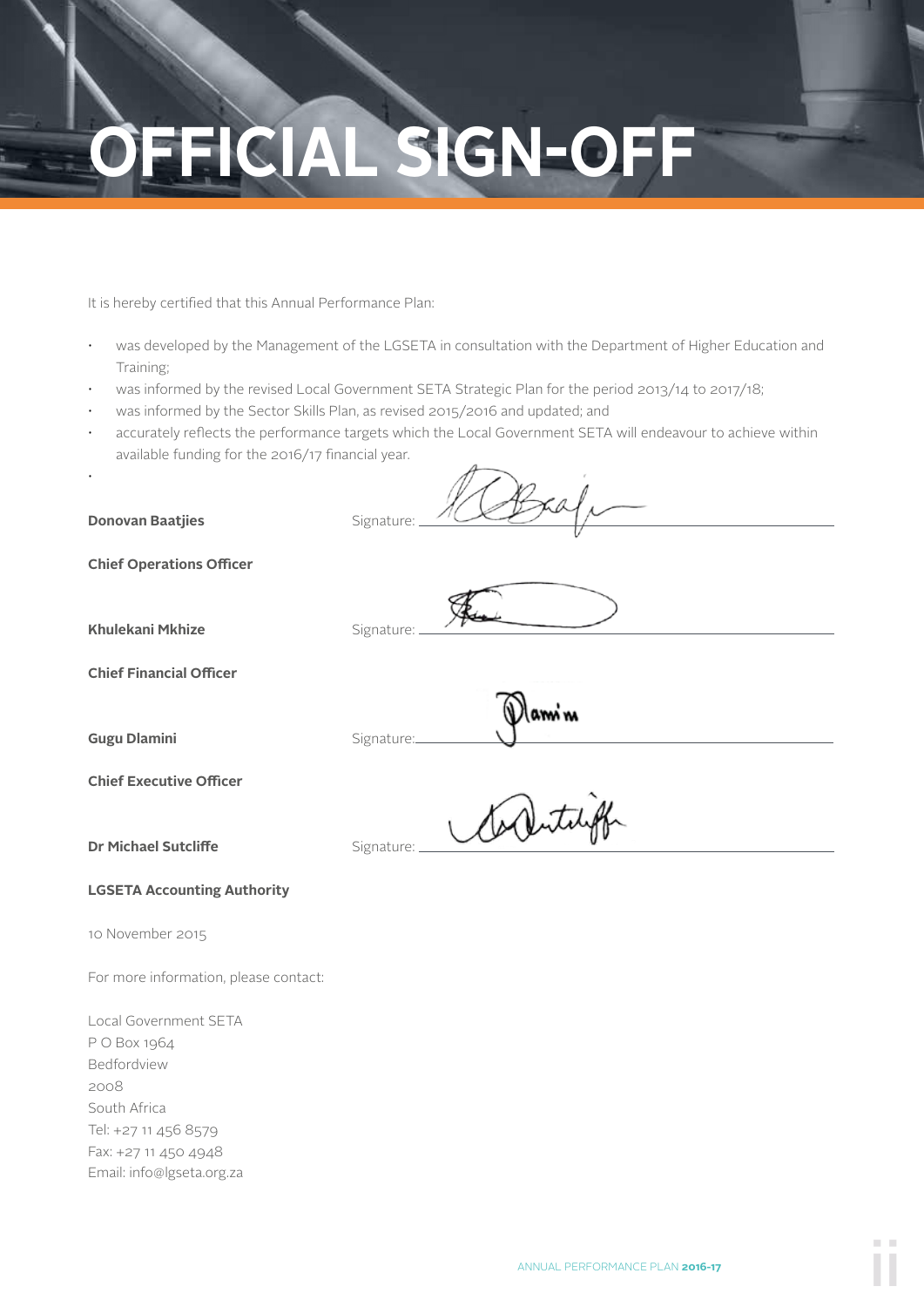## CONTENTS

#### 

#### PART B: PROGRAMMES <u>www.walluman.com/www.walluman.com/www.walluman.</u>10

| $\sqrt{1}$<br>חר<br>$\overline{\phantom{a}}$<br>↣ |  |
|---------------------------------------------------|--|
|---------------------------------------------------|--|

####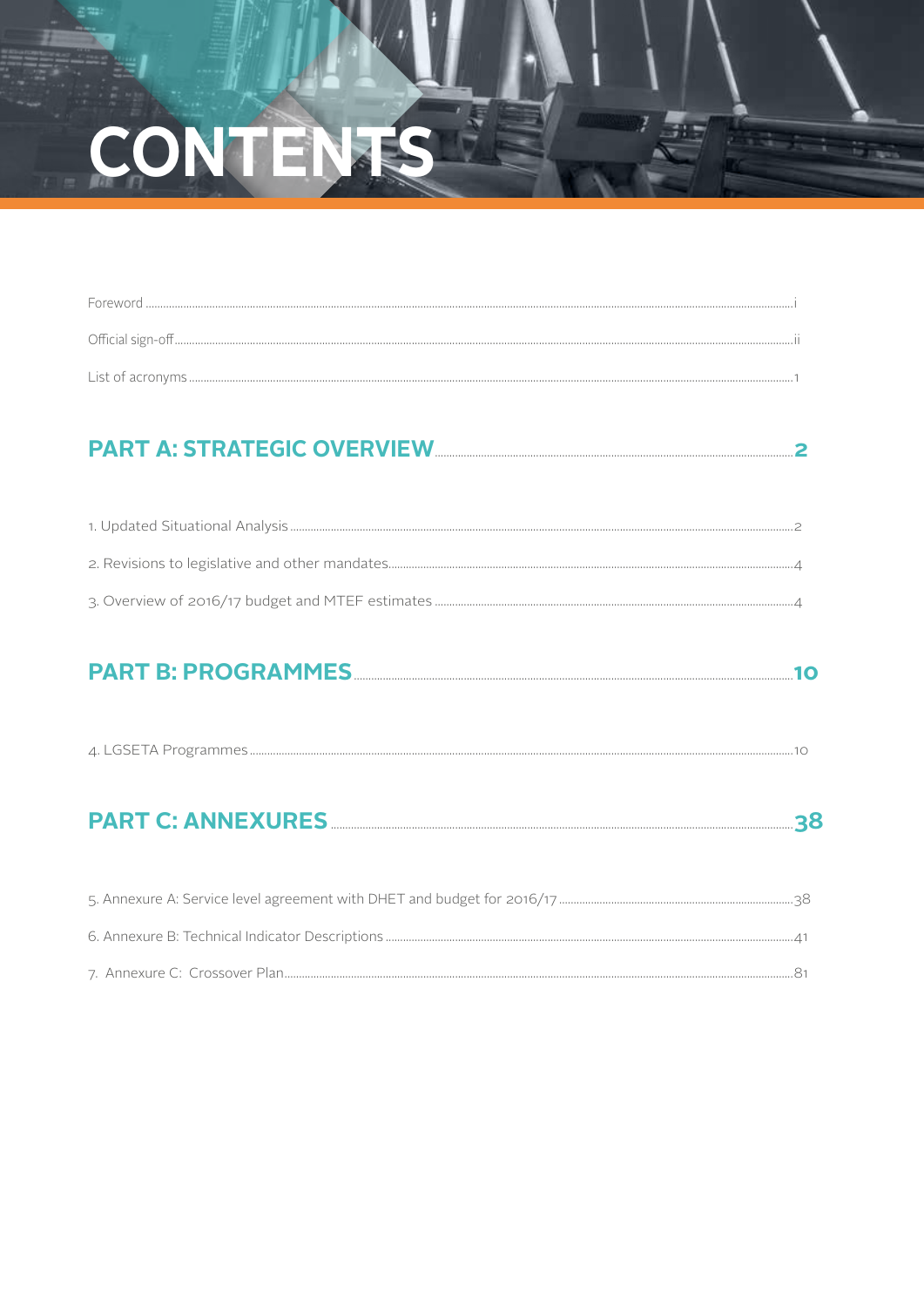## **LIST OF ACRONYMS**

| Adult Education and Training                                        |
|---------------------------------------------------------------------|
| <b>Annual Financial Statements</b>                                  |
| Annual Performance Plan                                             |
| Annual Performance Report                                           |
| Annual Training Report                                              |
| Community Based Organisation                                        |
| Chief Executive Officer                                             |
| Continuing Professional Development                                 |
| Department of Higher Education and Training                         |
| <b>Discretionary Grants</b>                                         |
| Education and Training Quality Assurance                            |
| <b>Higher Education Institution</b>                                 |
| Higher Education and Training                                       |
| Human Immunodeficiency Virus                                        |
| Human Resources                                                     |
| Human Resource Development                                          |
| Human Resource Development Council                                  |
| Human Resource Development Strategy                                 |
| Industrial Policy Action Plan                                       |
| Local Government Sector Education and Training Authority            |
| Levy-paying Employer                                                |
| Memorandum of Understanding                                         |
| Municipal Training Centre                                           |
| Medium Term Expenditure Framework                                   |
| Medium Term Strategic Framework                                     |
| National Certificate (Vocational)                                   |
| Not in Education Employment or Training                             |
| Non-levy-paying Employer                                            |
| National Qualifications Framework                                   |
| National Skills Authority                                           |
| National Skills Development Strategy                                |
| Quality Council for Trade and Occupations                           |
| Recognition of Prior Learning                                       |
| Skills Development Facilitator                                      |
| Skills Development Act                                              |
| Skills Development Levies Act                                       |
| Sector Education and Training Authority                             |
| Standard Industrial Classification                                  |
| Strategic Integrated Projects                                       |
| Service Level Agreement                                             |
| Small and Medium-sized Enterprises                                  |
| Small, Medium and Micro-sized Enterprises                           |
| Strategic Plan                                                      |
| SETA Performance Management of the DHET                             |
| Sector Skills Plan                                                  |
| Technical Vocational Education and Training (Formerly FET colleges) |
| Workplace Skills Plan                                               |
| Work Integrated Learning                                            |
|                                                                     |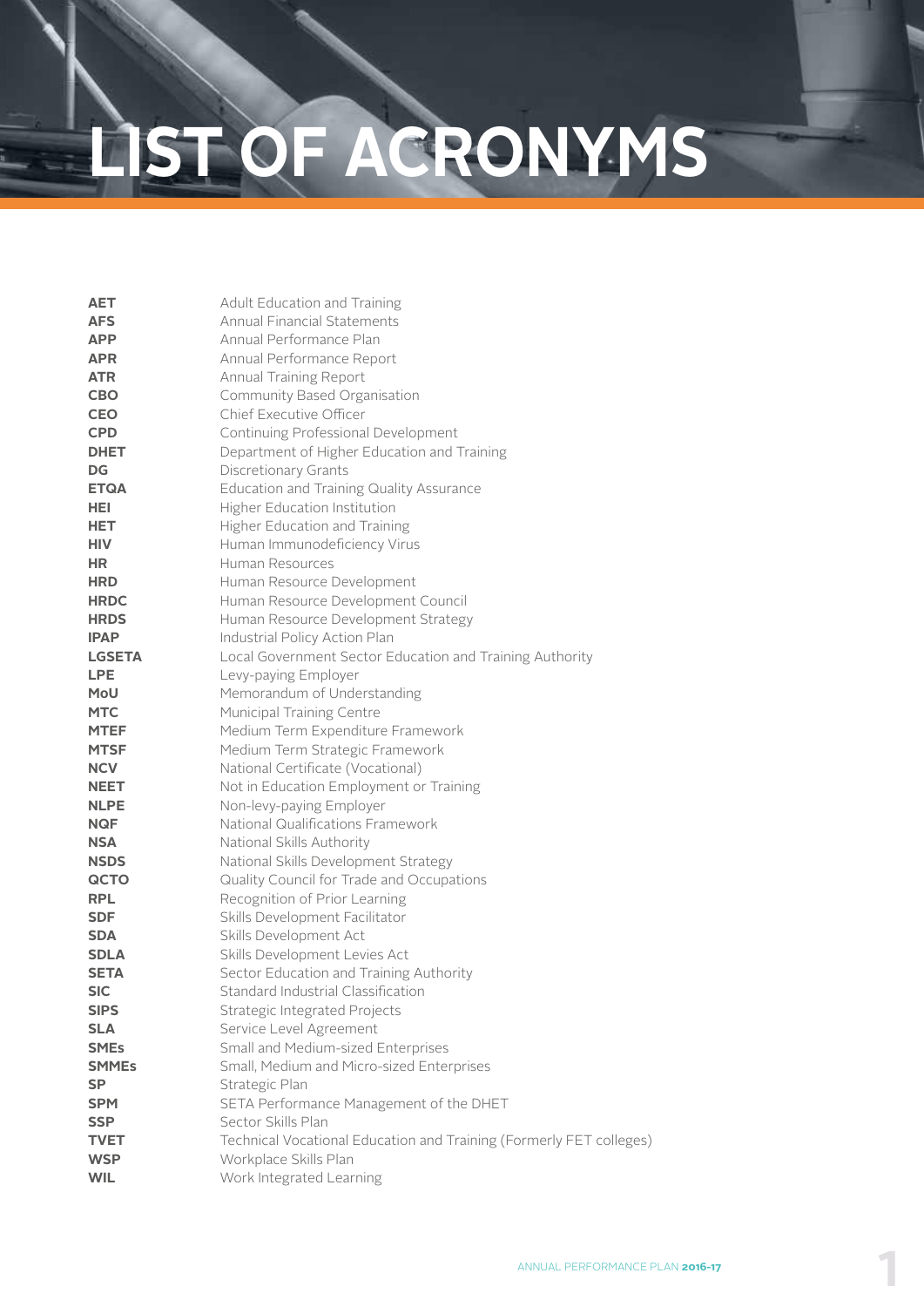### PART A: **STRATEGIC OVERVIEW**

#### **1. Updated situational analysis**

#### **1.1 Performance delivery report**

The Local Government Sector Education and Training Authority (LGSETA) plays a critical role in contributing to the development of a skilled and capable workforce in pursuit of a responsive, accountable, efficient and effective local government system. As outlined in the Sector Skills Plan (SSP), 278 municipalities are classified under the Local Government Sector. Additional to this number, as of 1 April 2012, there were 60 municipal-owned entities established by municipalities in terms of the Municipal Finance Management Act (2004), who support service delivery and are accountable to the municipality that established them in terms of governance, financial accountability and performance.

#### **The table below provides an overview of the number of municipalities per classified category:**

| <b>MUNICIPALITIES PER CATEGORY</b> | <b>TOTAL</b> |
|------------------------------------|--------------|
| Metropolitan municipalities        |              |
| District municipalities            | 44           |
| Local municipalities               | 226          |
| <b>Total</b>                       | 278          |

The Local Government Sector further differs from other sectors in that within the municipalities you find not only mostly economic sectors, but also political, community and social-based sectors. It is at the coal face of service delivery and therefore the impact of lack of skills is visible and felt by ordinary tax payers and general citizens. When Government talks about economic transformation, this is where it all begins and the Local Government SETA is therefore placed as a critical stakeholder of driving this economic transformation and poverty eradication.

The performance delivery environment has significant implications for planning. The number of role-players that the Local Government SETA is required to engage with, is substantial. The geographical spread of the municipalities creates a reliance on the Local Government SETA for stakeholders' collaboration and support in creating access to its services.

The number of learning programmes being implemented are often residing with other SETAs, compelling the Local Government SETA to also create an extensive and very responsive quality management mechanism that is not only based on its own mandate, but the mandate of other SETAs as well as for support in accessing mandatory and discretionary grants.

The SSP research identified and prioritised twelve occupational categories under the scarce skills section for which degrees/diplomas and learning programmes are most applicable. This plan provides for learner enrolment targets across all learning interventions to address those scarce skills and strategic focus areas of the sector. The prioritisation and representivity of service delivery should consider the performance delivery environment. The criteria for awarding Local Government SETA-funded discretionary grants to employers, should therefore be aligned to the sector needs and priorities articulated in the SSP.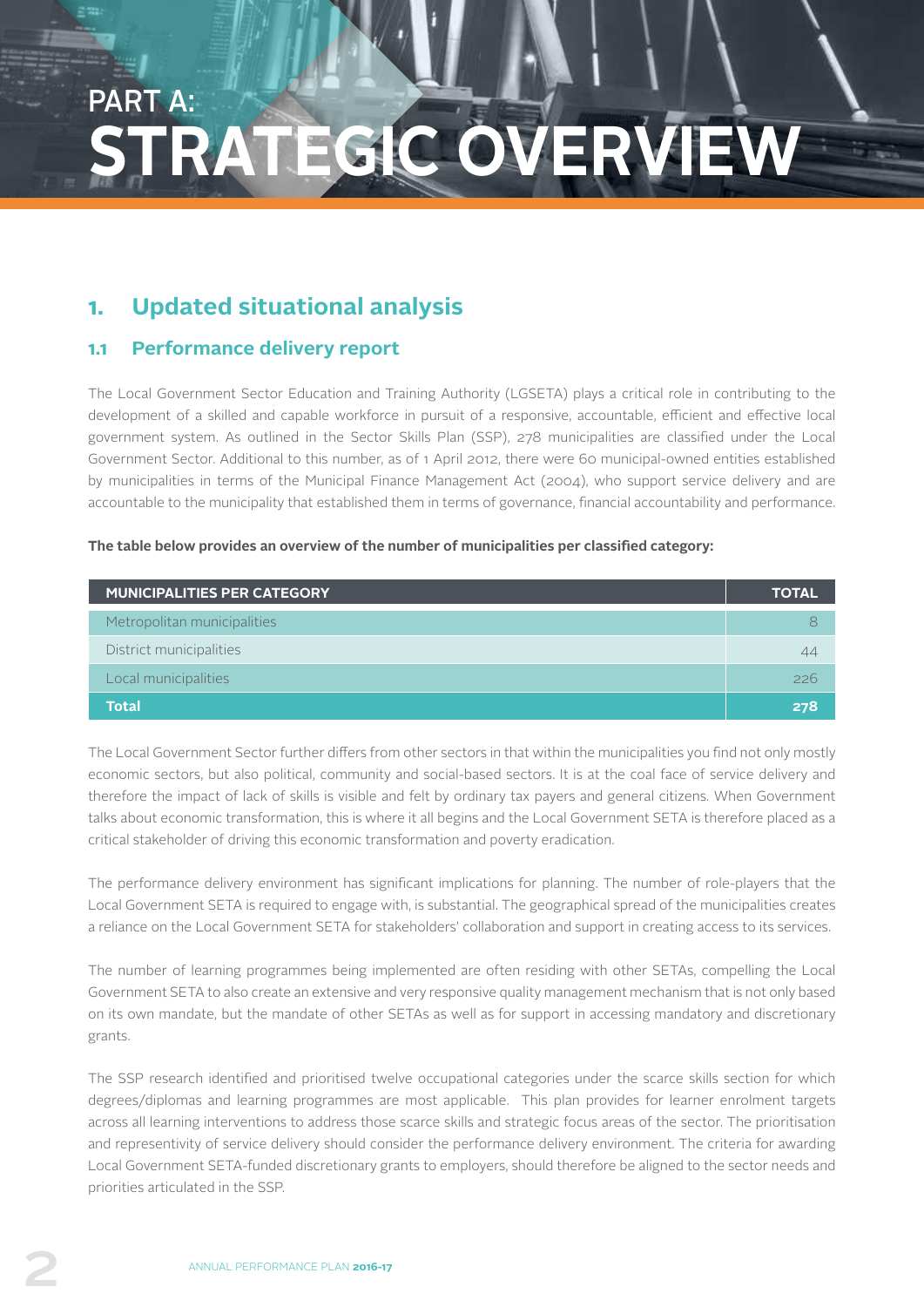

#### **1.2 Organisational environment**

The LGSETA was placed under administration on 20 March 2013 by the Director-General: Department of Higher Education and Training, as directed by the Minister of Higher Education and Training. The administration period was aimed, among other issues, to facilitate the process of repositioning the organisation to make it more relevant and responsive to the needs of the local government sector. The period of administration ended on 19 September 2015. The appointment of the Chief Executive Officer took place in May 2015 and the appointment of a new Board was concluded by September 2015, to strengthen governance, leadership and accountability.

During the administration period, a number of significant changes were introduced, which include the development and implementation of a new organisational structure. The complement of this structure was not fully funded. In addition, the organisation experienced a high turnover of critical staff prior and during the administration period, which has left a vacuum in the institutional memory.

This risk is compounded by the high level of dependence on consultants for important operational functions, which meant that the organisation has to capacitate itself with the required skill base. A strategic planning process was undertaken to advance the repositioning of the organisation, which included consultation with all internal stakeholders as well as all strategic partners of the Local Government SETA. A key component of this process was the development of a Crossover Plan which is aimed at assisting the organisation to adopt the following critical strategies:

- Dealing with internal and external legacy issues; and
- Repositioning and driving the necessary change in the next five years.

The Executive Team had an opportunity to interact with and obtain feedback from some of the Local Government SETA's critical stakeholders, like the DHET and SALGA. The Crossover Plan was then developed by the Executive Team, taking into account the contributions of the next level of management of the Local Government SETA. The reflection and engagement during the process revealed major operational gaps that are being enhanced through the crossover plan, which is the foundation for the next financial year, and proper operational plans to address the challenges comprehensively.

The Crossover Plan contains the following Strategic Focus Areas:

- **• Stakeholder engagement**  Deliberate, well-coordinated and targeted stakeholder engagement aimed at building mutually beneficial and collaborative relations;
- **• Planning** Ensure that all planning activities are informed by the realities of the Local Government SETA context and accurate, credible and up-to-date research information. Planning activities must further meet and comply with all statutory prescripts;
- **• Legacy issues** A clean break from the past, by dealing with internal and external organisational legacy issues and driving the necessary change in the next five years;
- **• Operational performance** Develop, implement and promote an organisational culture characterised by accountability, high performance and excellence in all areas. Work towards making the Local Government SETA the best performing SETA by the end of 2016;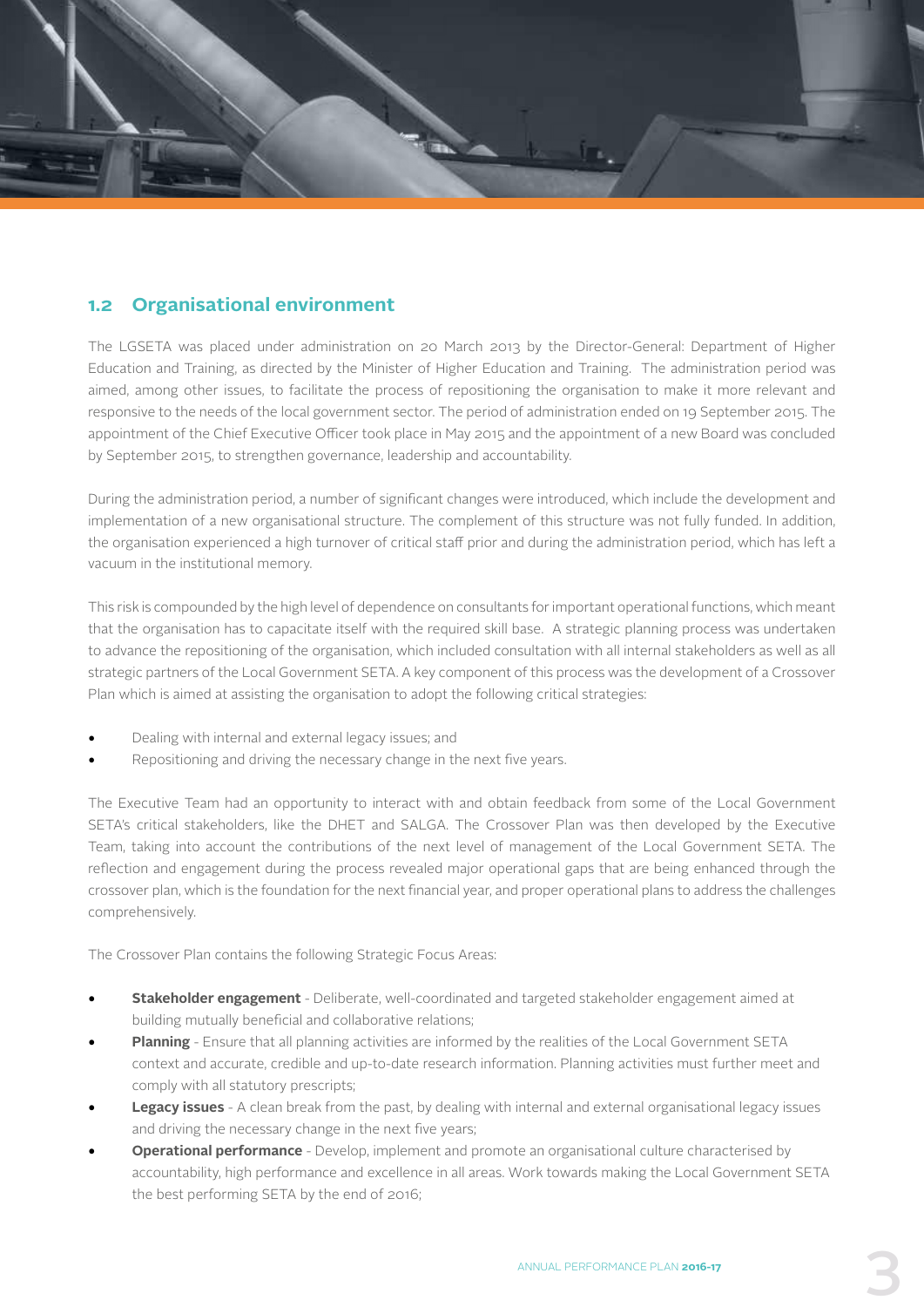**• Institutional capability** - Create institutional capability characterised by simplicity and transparency that delivers predictable measurable, integrated service consistently.

The Crossover Plan will be implemented concurrently with the approved 2015/2016 APP and should therefore be seen as an enabler to the achievement of the Local Government SETA 2015/2016 Predetermined Objectives. The Crossover Plan is included as Annexure C to this document. This plan has also been used to inform the development of the 2016/2017 Annual Performance Plan and associated Strategic Plan.

#### **2. Revisions to legislative and other mandates**

On 6 October 2015, the Minister of Higher Education and Training, Dr Blade Nzimande, officially gazetted the reestablishment of the Sector Education and Training Authorities (SETAs). This announcement by the Minister means that all SETAs have been given an extension of two years, to operate from 1 April 2016 until 31 March 2018. At the same time, the National Skills Development Strategy III (NSDS III) was extended for the corresponding period.

Key changes that drive the goals for this period are influenced by the Ministerial Delegations on QCTO 2014/15, within which certain functions were delegated to the SETAs. The impact of the delegations are related to the processes of the SETA. Given current inherent performance and operational challenges, this places additional burden on the organisation to improve its processes.

The court case by Business Unity South Africa (BUSA) against DHET on the 2013 SETA Grant Regulations was finalised in August 2015. The court ruled in BUSA's favour in respect of the SETA Grant Regulations providing for the Mandatory Grant decrease and the transfer of unspent SETA funds to NSF, were declared invalid and set aside. The effect of the Order of the Court was suspended until 31 March 2016. The Minister of DHET may apply for leave to appeal against the judgement and, pending his decision and directive, LGSETA will continue to apply the current SETA Grant Regulations.

#### **3. Overview of 2016/17 budget and MTEF estimates**

The Local Government SETA is a statutory body established in terms of the Skills Development Act of 1998 (as amended) with the aim of enabling its stakeholders to advance skills levels in the sector in accordance with Government's growth initiatives. The Local Government SETA initiates skills development projects and learning interventions aimed at the improvement and development of South African human resources. The Local Government SETA has an obligation in respect of its stakeholders to ensure that skills in the Local Government Sector are developed.

The MTEF Budget, which forms an integral part of the Annual Performance Plan, is approved by the Accounting Authority and then submitted to the Executive Authority, the Minister of Higher Education and Training.

#### **3.1 Expenditure estimates**

There were no significant regulatory changes over the MTEF period. In the current financial year the levy income is split as follows:

- Discretionary funds: 49.5%
	- 80% of the discretionary funds is earmarked for PIVOTAL programmes, while the remaining 20% will be applied for non-PIVOTAL interventions.
- Mandatory funds: 20%
	- Unclaimed mandatory grants will be transferred to the discretionary funds in line with the grant regulations.
- Administration: 10.5%
	- As regulated, 0.5% of the administration funds will be transferred to the QCTO.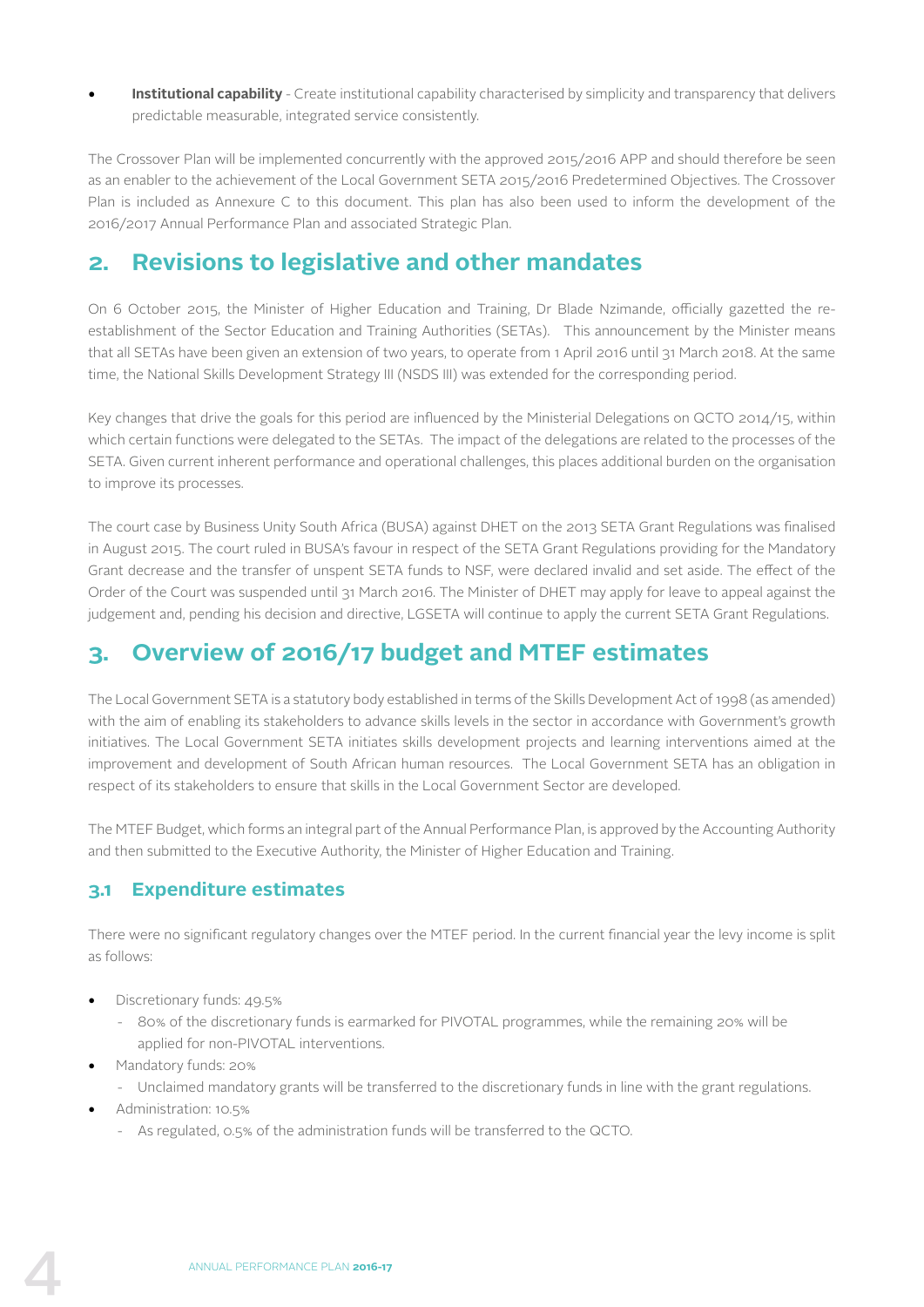3.2 Reconciling performance targets with budget and MTEF **3.2 Reconciling performance targets with budget and MTEF**

|                                                           |                       |                                   |                       | <b>APPROPRI-</b><br><b>ADJUSTED</b> |         |                                         |               |
|-----------------------------------------------------------|-----------------------|-----------------------------------|-----------------------|-------------------------------------|---------|-----------------------------------------|---------------|
| PROGRAMME                                                 |                       | <b>AUDITED OUTCOMES</b>           |                       | <b>ATION</b>                        |         | <b>MEDIUM-TERM EXPENDITURE ESTIMATE</b> |               |
| <b>R</b> thousand                                         | 2012/2013             | 2013/2014                         | 2014/2015             | 2015/16                             | 2016/17 | 2017/18                                 | 2018/19       |
| <b>PROGRAMMES</b>                                         |                       |                                   |                       |                                     |         |                                         |               |
| Administration                                            | 40180                 | 71977                             | 78754                 | 62029                               | 68199   | <b>SLO 52</b>                           | 82521         |
| Governance                                                | T                     |                                   |                       | 1266                                | 1344    | 1478                                    | 1626          |
| Strategy and Planning                                     | 856<br>$\overline{Q}$ | 6993                              | 3784                  | 8000                                | 8500    | 9350                                    | <b>10288</b>  |
| Learning Programmes                                       | 41395                 | 66 571                            | 163917                | 270 393                             | 297 347 | 327 082                                 | <b>359790</b> |
| Quality Management                                        | 5470                  | 150                               | 1139                  | <b>20002</b>                        | 22000   | 24 200                                  | 26 620        |
| Subtotal                                                  | <b>106 901</b>        | 145 691                           | 247594                | 361688                              | 397390  | 437129                                  | 480 842       |
| Direct charges against the National Revenue / Skills Fund | Ŧ,                    | ı                                 | 267546                |                                     |         | ı                                       |               |
| FET College Infrastructure                                | п                     | 80867                             |                       |                                     | I       | I                                       |               |
| Mandatory Grants                                          | <b>240154</b>         | 96365                             | <b>107390</b>         | 120 563                             | 132 463 | <b>145709</b>                           | 160280        |
| <b>Total</b>                                              | 347 055               | 322923                            | 622 530               | 482 251                             | 529853  | 582838                                  | 641122        |
| Change to 2015/16 to 2018/19 budget estimate              |                       |                                   |                       |                                     |         |                                         |               |
| ECONOMIC CLASSIFICATION                                   |                       |                                   |                       |                                     |         |                                         |               |
| Current Payments                                          | <b>40180</b>          | 71977                             | 78754                 | 62029                               | 69543   | 76497                                   | 84147         |
| Compensation of employees                                 | 16722                 | 25737                             | 25850                 | 30 468                              | 36 165  | 39781                                   | 43759         |
| Salaries and wages                                        | 15 276                | <b>910</b><br>$\overline{\Omega}$ | 22 783                | 27954                               | 33 470  | 36 816                                  | 40 497        |
| Social contributions                                      | 1446                  | 827<br>$\infty$                   | 067<br>$\infty$       | 514<br>$\overline{\mathcal{C}}$     | 2695    | 2965                                    | 3262          |
| Goods and services                                        | 22 336                | 44769                             | 218<br>$\overline{5}$ | 30 285                              | 33 378  | 36716                                   | 40388         |
| Agency and support/outsourced services                    |                       |                                   |                       |                                     |         |                                         |               |
| Communication                                             | 329<br>4              | 6 015                             | 530<br>4              | 1281                                | 1854    | <b>040</b>                              | 2 244         |
| Computer services                                         |                       |                                   |                       |                                     |         |                                         |               |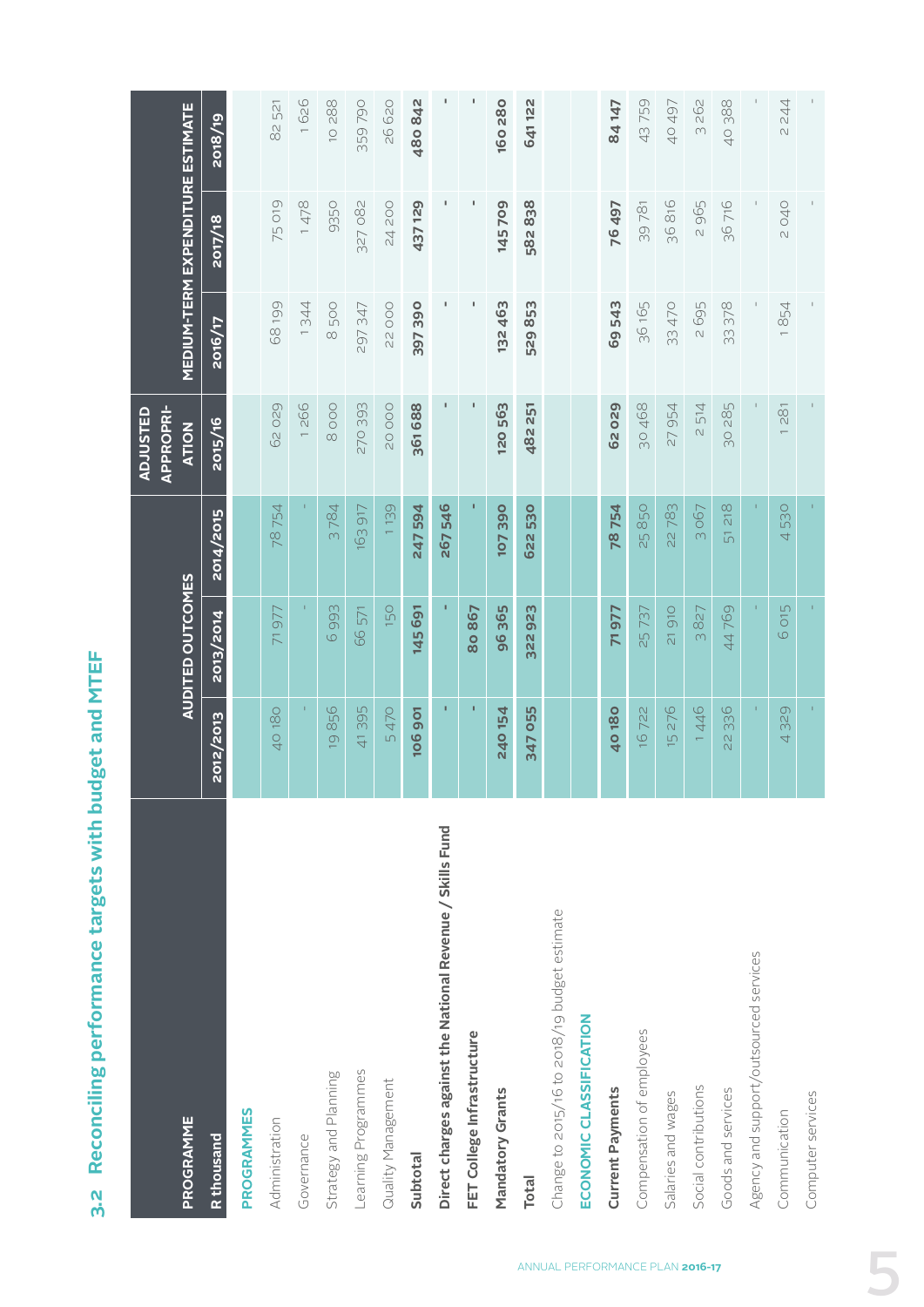|                                 | PROGRAMME                                     |                                      | <b>AUDITED OUTCOMES</b> |                  | <b>APPROPRI-</b><br><b>ADJUSTED</b><br><b>ATION</b> |                | MEDIUM-TERM EXPENDITURE ESTIMATE |                |
|---------------------------------|-----------------------------------------------|--------------------------------------|-------------------------|------------------|-----------------------------------------------------|----------------|----------------------------------|----------------|
|                                 | <b>R</b> thousand                             | 2012/2013                            | 2013/2014               | <b>2014/2015</b> | 2015/16                                             | 2016/17        | 2017/18                          | 2018/19        |
| ANNUAL PERFORMANCE PLAN 2016-17 | Consultants                                   | 2322                                 | 569<br>$\infty$         | <b>15911</b>     | 9392                                                | 4 161          | 4577                             | 5035           |
|                                 | Contractors                                   | $\Gamma$                             | $\Gamma$                |                  |                                                     | $\mathbb{I}$   |                                  |                |
|                                 | Inventory                                     |                                      | T.                      |                  |                                                     |                |                                  |                |
|                                 | Lease payments                                | 2681                                 | 3417                    | 4745             | 5072                                                | 7361           | 1608                             | 8907           |
|                                 | Repairs and maintenance                       | 2470                                 | 870                     | 284              | 233                                                 | 168            | 185                              | 204            |
|                                 | Research and development                      |                                      | $\mathbf{L}$            |                  |                                                     |                |                                  |                |
|                                 | Training and staff development                | 239                                  | $\mathbf{I}$            | 45               | 264                                                 | 305            | 335                              | 368            |
|                                 | Travel and subsistence                        | 4862                                 | 6614                    | 5417             | 2331                                                | 4713           | 5184                             | 5702           |
|                                 | Other                                         | 5433                                 | 19284                   | 20 286           | 12977                                               | 14816          | 16298                            | 17928          |
|                                 | Depreciation                                  | 1034                                 | 471                     | 1557             | 1276                                                |                |                                  |                |
|                                 | Losses from:                                  | $\begin{matrix} 8 \\ 8 \end{matrix}$ | $\Gamma$                | 129              | $\mathbb{F}$                                        |                |                                  |                |
|                                 | Sale of fixed assets                          | $88$                                 | т.                      |                  |                                                     | $\mathbf{I}$   |                                  |                |
|                                 | Impairments and adjustments to fair value     | $\mathbf{I}$                         | ÷.                      |                  |                                                     |                |                                  |                |
|                                 | Adjustments to fair value of financial assets | $\Gamma$                             | $\Gamma$                |                  |                                                     |                |                                  |                |
|                                 | Impairments to non-financial assets           | T.                                   | т.                      |                  |                                                     | $\mathbf{I}$   | $\mathbb I$                      | $\mathbf{I}$   |
|                                 | Other                                         | J.                                   | H.                      | 129              |                                                     | I.             |                                  | $\overline{1}$ |
|                                 | Interest, dividends and rent on land          | T,                                   | т.                      |                  |                                                     |                |                                  |                |
|                                 | Interest                                      | $\Gamma$                             | $\Gamma$                |                  |                                                     | $\mathbb{I}$   | $\mathbb{I}$                     | $\mathbb{L}$   |
|                                 | Dividends                                     | ×                                    | ×                       |                  | $\mathbf{I}$                                        | $\overline{1}$ |                                  | $\mathbf{I}$   |
|                                 | Rent on land                                  | $\Gamma$                             | $\mathbf{1}$            |                  | $\mathsf I$                                         | $\,$ $\,$      |                                  | $\mathbb{I}$   |
|                                 |                                               |                                      |                         |                  |                                                     |                |                                  |                |
|                                 | Transfers and subsidies                       | 306875                               | 250946                  | 543776           | 418956                                              | <b>460 310</b> | 506 341                          | 556975         |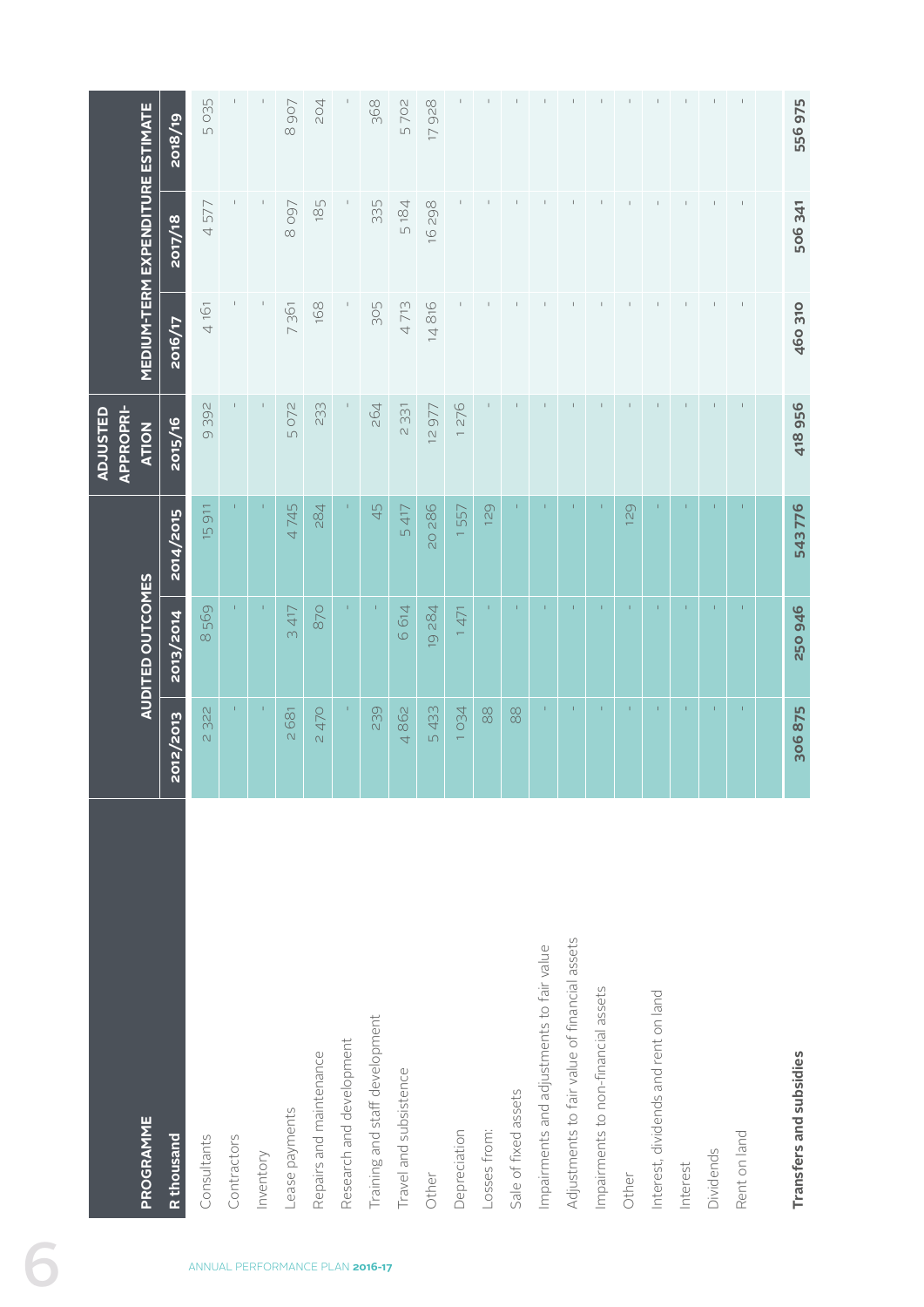|                                                                                |              |                  |                  | <b>APPROPRI-</b><br><b>ADJUSTED</b> |         |                                  |         |
|--------------------------------------------------------------------------------|--------------|------------------|------------------|-------------------------------------|---------|----------------------------------|---------|
| PROGRAMME                                                                      |              | AUDITED OUTCOMES |                  | <b>ATION</b>                        |         | MEDIUM-TERM EXPENDITURE ESTIMATE |         |
| R thousand                                                                     | 2012/2013    | 2013/2014        | <b>2014/2015</b> | 2015/16                             | 2016/17 | 2017/18                          | 2018/19 |
| Employer Grant (SETAs only)                                                    | 240154       | 96365            | <b>107390</b>    | <b>120563</b>                       | 132 463 | <b>145709</b>                    | 160280  |
| Other government units                                                         | 240 154      | 96365            | <b>107390</b>    | <b>120563</b>                       | 132 463 | 145709                           | 160 280 |
| National government                                                            |              | $\mathbf{L}$     |                  |                                     |         |                                  |         |
| Departmental agencies and accounts                                             | $\mathbf{I}$ | $\Gamma$         |                  |                                     |         |                                  |         |
| Provinces                                                                      | T.           | $\mathbf{I}$     |                  |                                     |         |                                  |         |
| Municipalities                                                                 | 240 154      | 96 365           | 107390           | 120 563                             | 132 463 | 145709                           | 160 280 |
| National Skills Fund                                                           |              |                  |                  |                                     |         |                                  |         |
| Public corporations and private enterprises (subsidies and other<br>transfers) |              |                  |                  |                                     |         |                                  |         |
| Public corporations                                                            |              |                  |                  |                                     |         |                                  |         |
| Private enterprises                                                            |              |                  |                  |                                     |         |                                  |         |
| Households and non-government units                                            |              |                  |                  |                                     |         |                                  |         |
| Discretionary Grant (SETAs only)                                               | 66 721       | <b>154580</b>    | 436 386          | 298393                              | 327847  | 360 632                          | 396 695 |
| Other government units                                                         | 40 986       | 154 446          | 430 288          | 208875                              | 229 493 | 252 442                          | 277686  |
| National government                                                            |              | $\Gamma$         |                  |                                     |         |                                  |         |
| Departmental agencies and accounts                                             | Ť.           | Ť.               |                  |                                     |         |                                  |         |
| Provinces                                                                      | J.           | $\mathbf{I}$     |                  |                                     |         |                                  |         |
| Municipalities                                                                 | 40 986       | 154 446          | 162 742          | 208875                              | 229 493 | 252 442                          | 277686  |
| National Skills Fund                                                           | T,           |                  | 267546           |                                     |         |                                  |         |
| Public corporations and private enterprises (subsidies and other<br>transfers) | 25735        | 134              | 6 0 9 8          | 89518                               | 98354   | 108190                           | 119009  |
| Public corporations                                                            |              |                  |                  |                                     |         |                                  |         |
| Private enterprises                                                            | 25735        | 134              | 6 0 9 8          | 89518                               | 98354   | 108190                           | 119009  |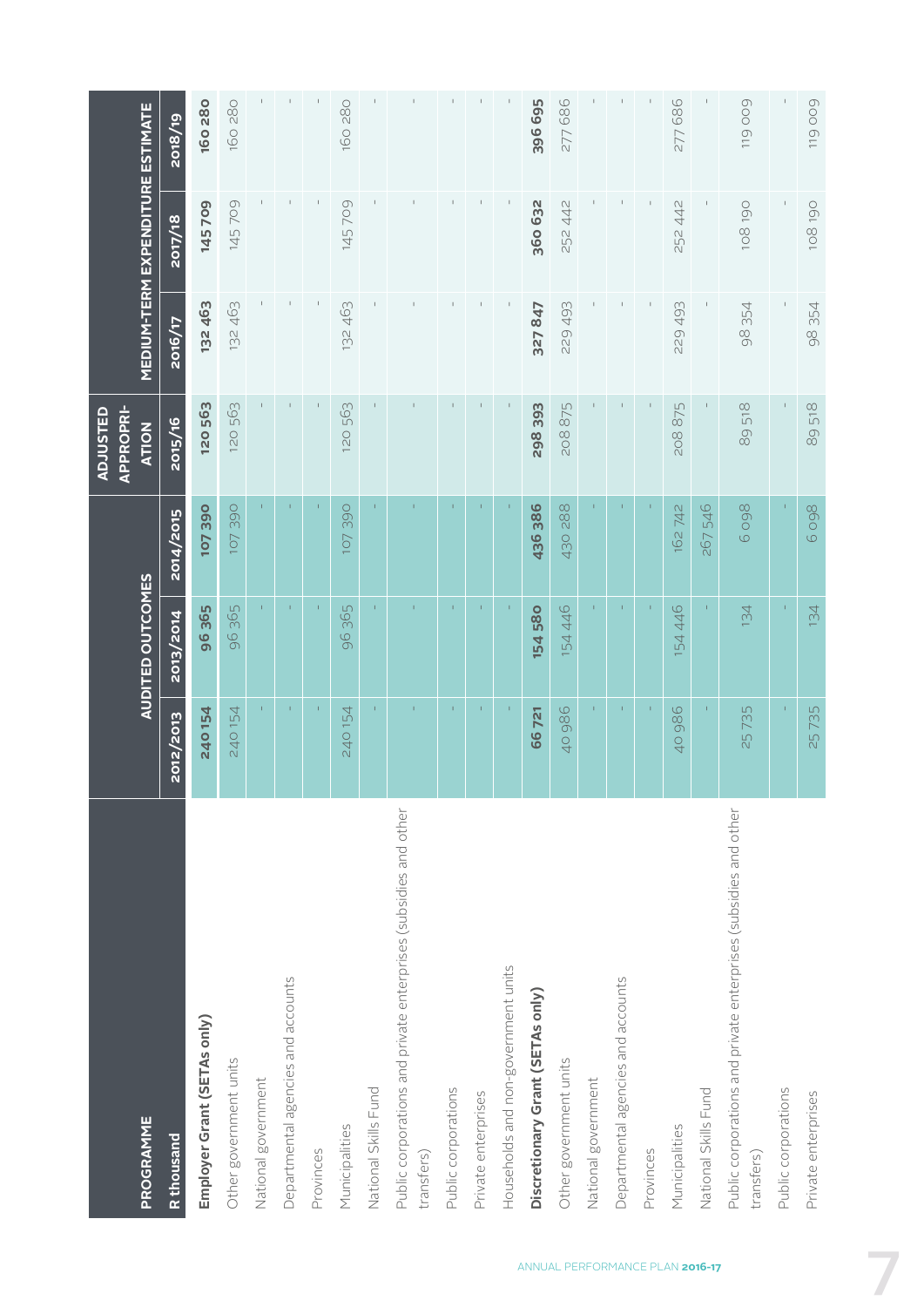## 3.2.1 Discretionary grants **3.2.1 Discretionary grants**

During the financial year 2015/16, R350 million worth of projects were approved, 30% of which was ringed-fenced for special projects. These special projects are nationally driven interventions where the Local Government SETA, at its discretion, has identified strategic skill gaps (critical or scarce) in the sector and where to implement required skills. These During the financial year 2015/16, R350 million worth of projects were approved, 30% of which was ringed-fenced for special projects. These special projects are nationally driven interventions where the Local Government SETA, at its discretion, has identified strategic skill gaps (critical or scarce) in the sector and where to implement required skills. These projects cater for special needs such as people with disabilities, rural and township economy projects and projects of interest to Local Government SETA's stakeholders. projects cater for special needs such as people with disabilities, rural and township economy projects and projects of interest to Local Government SETA's stakeholders.

## 3.2.2 Mandatory grants **3.2.2 Mandatory grants**

Mandatory grants are paid to qualifying entities on a quarterly basis, as per the SETA Grant Regulations. Mandatory grants are paid to qualifying entities on a quarterly basis, as per the SETA Grant Regulations.

## 3.2.3 Administration expenditure **3.2.3 Administration expenditure**

The New Skills Development Regulations limit the administration costs of SETA to 10.5% of levies actually received. The administration costs of the SETA are therefore limited to the The New Skills Development Regulations limit the administration costs of SETA to 10.5% of levies actually received. The administration costs of the SETA are therefore limited to the projected levy income of R69.5 million for 2016/17. projected levy income of R69.5 million for 2016/17.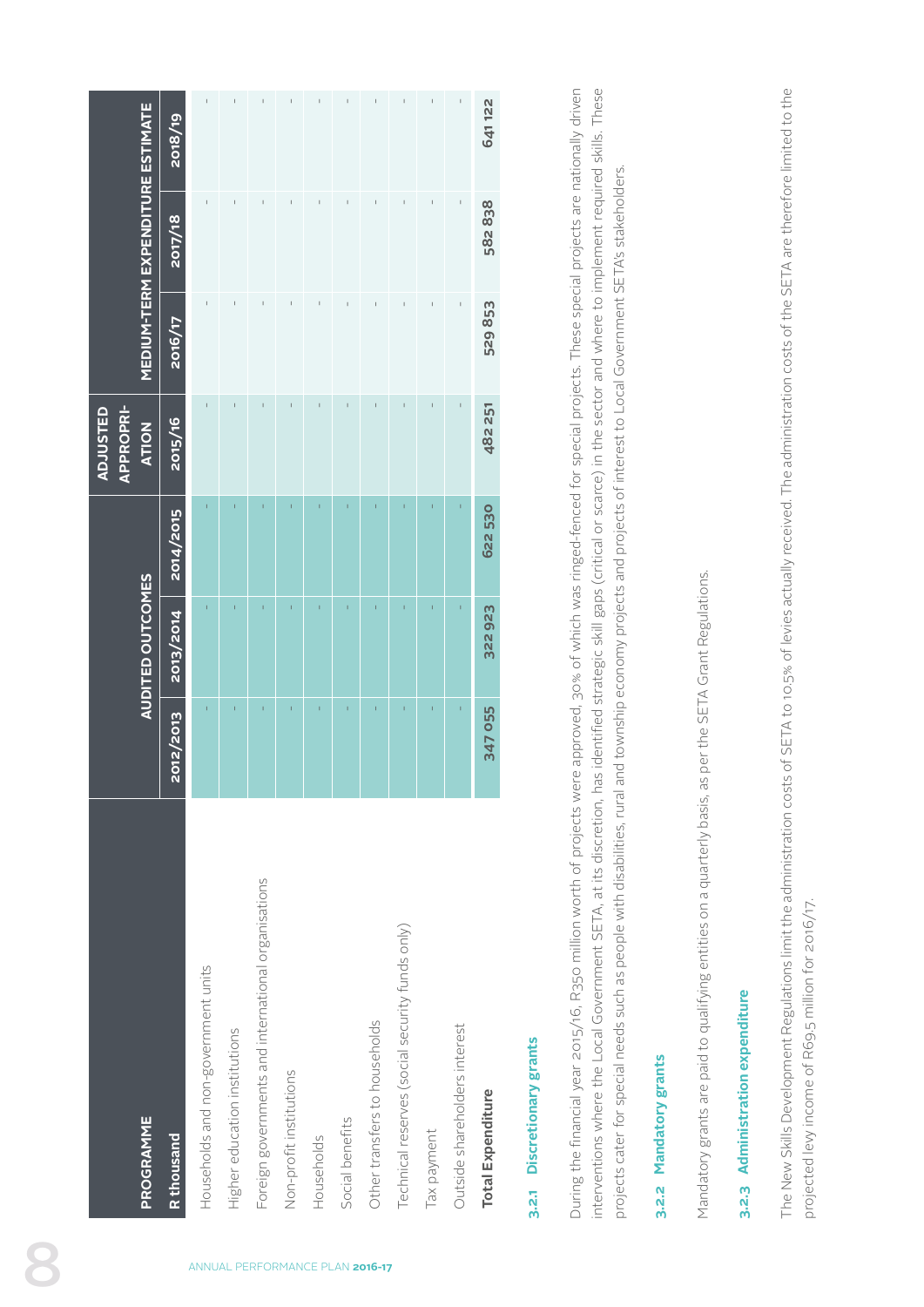#### **3.3 Revenue**  Revenue <u>ო</u>

#### 3.3.1 Levies **3.3.1 Levies**

The budgeted levy income for 2016/17 is R529 million, broken down as follows: The budgeted levy income for 2016/17 is R529 million, broken down as follows:

| <b>ITEM</b>          | <b>BUDGET</b> |
|----------------------|---------------|
| Administration       | 69543         |
| Discretionary grants | 327 847       |
| Mandatory grants     | 132463        |
| <b>TOTAL</b>         | 529853        |

## 3.3.1 Investment income **3.3.1 Investment income**

Local Government SETA generates its investment income from funds invested in short-term, highly liquid investments that are held with registered banking institutions with the maturities of 3 to 12 months, and are subject to an insignificant risk of change in value. The investment income for the 2016/17 financial year is expected to be R33.7 million, which Local Government SETA generates its investment income from funds invested in short-term, highly liquid investments that are held with registered banking institutions with the maturities of 3 to 12 months, and are subject to an insignificant risk of change in value. The investment income for the 2016/17 financial year is expected to be R33.7 million, which is an 8% increase from the prior year. is an 8% increase from the prior year.

# 3.4 Reconciling performance targets with budget and MTEF **3.4 Reconciling performance targets with budget and MTEF**

| EXPENDITURE BY PROGRAMMES          |               | <b>EXPENDITURE OUTCOME</b> |           | EXPECTED<br>EXPENDI-<br><b>TURE</b> |              | <b>MEDIUM-TERM EXPENDITURE ESTIMATE</b> |              |
|------------------------------------|---------------|----------------------------|-----------|-------------------------------------|--------------|-----------------------------------------|--------------|
| R THOUSAND                         | 2012/2013     | 2013/2014                  | 2014/2015 | 2015/16                             | 2016/17      | 2017/18                                 | 2018/19      |
| Programme 1: Administration        | 40180         | 71 977                     | 78754     | 63295                               | 68199        | <b>25019</b>                            | 82 521       |
| Programme 2: Governance            |               |                            |           |                                     | 1344         | 1478                                    | 1626         |
| Programme 3: Strategy and Planning | 19856         | 6993                       | 3784      | 8000                                | 8500         | 9350                                    | <b>10285</b> |
| Programme 4: Training Programmes   | 41395         | 66 571                     | 163917    | 270 393                             | 297347       | 327 082                                 | 359790       |
| Programme 5: Quality Management    | 5470          | 150                        | 139       | <b>DOO5</b>                         | <b>22000</b> | 24 200                                  | <b>26620</b> |
| TOTAL                              | <b>106901</b> | 145691                     | 247 594   | 361688                              | 397390       | 437129                                  | 480842       |

#### Conclusion **Conclusion**

The fulfilment of this Annual Performance Plan lies in both the budgetary provision to correct the staff legacy issues as indicated in the crossover plan, as well as the ability of the The fulfilment of this Annual Performance Plan lies in both the budgetary provision to correct the staff legacy issues as indicated in the crossover plan, as well as the ability of the organisation to change in line with its strategic intent for the next five years. organisation to change in line with its strategic intent for the next five years.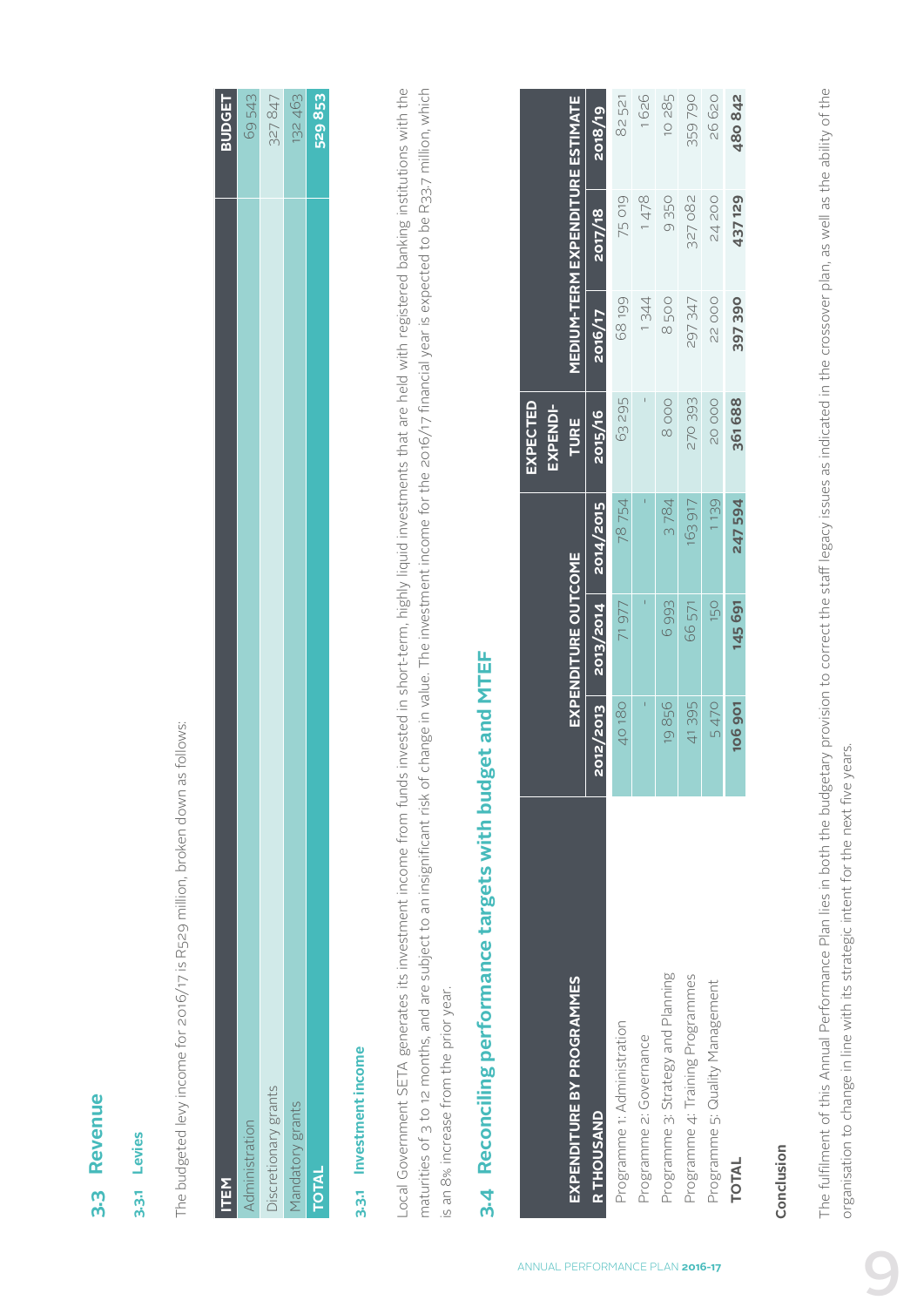### PART B: **PROGRAMMES**

#### **4. LGSETA Programmes**

During the annual strategic review process, all LGSETA programmes were reviewed to ensure maximum impact and achievement of the performance targets. Revisions are aligned to the situational analysis that was conducted on the Local Government SETA.

The Local Government SETA has five programmes namely:

- Administration
- Governance\*
- Strategy and Planning
- Learning Programmes
- Quality Assurance

*\* Given the history of the LGSETA, emphasis is placed on governance as an area of priority in this financial year.* 

#### **4.1 PROGRAMME 1: ADMINISTRATION**

#### **Purpose**

The purpose of the Administration Programme is to enable the delivery of the Local Government SETA mandate through the delivery of administration and support services.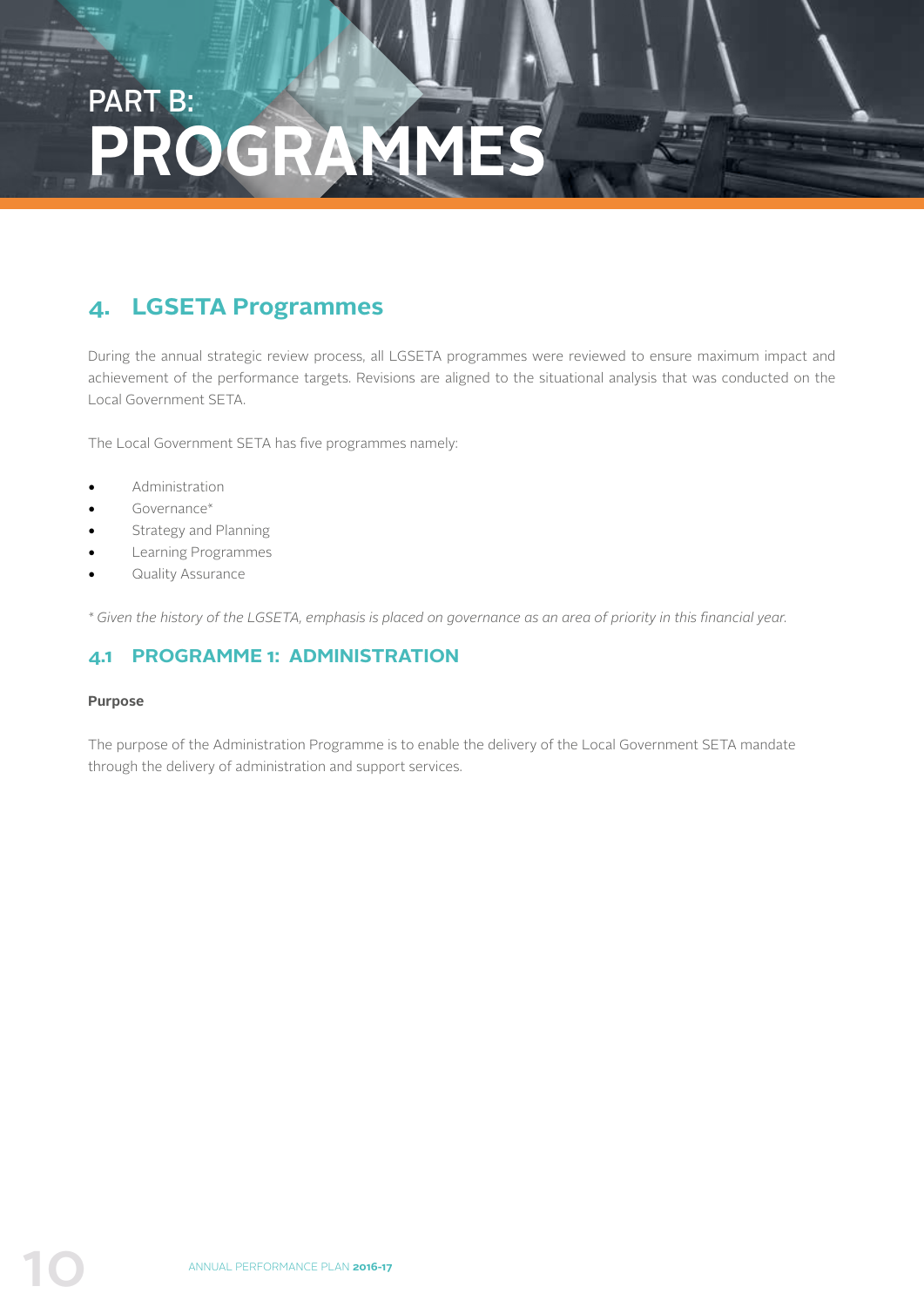4.1.1 Strategic objective and annual targets for 2016/17 **4.1.1 Strategic objective and annual targets for 2016/17**

|                                                                                                                                                                | STRATEGIC OBJECTIVE<br><b>TITLE</b>                                                                          |                               |                                      |                                 | To implement efficient, effective and transparent administration and governance in the LGSETA               |                                 |                            |                        |
|----------------------------------------------------------------------------------------------------------------------------------------------------------------|--------------------------------------------------------------------------------------------------------------|-------------------------------|--------------------------------------|---------------------------------|-------------------------------------------------------------------------------------------------------------|---------------------------------|----------------------------|------------------------|
| 4.1.1                                                                                                                                                          | STRATEGIC OBJECTIVE<br>ALIGNMENT                                                                             |                               | egislation as per the legal register |                                 | Governance structures and processes established, capacitated and maintained in accordance with all relevant |                                 |                            |                        |
|                                                                                                                                                                | PERFORMANCE                                                                                                  |                               | <b>ACTUAL PERFORMANCE</b>            |                                 | <b>ESTIMATED</b><br>PERFOR-<br><b>MANCE</b>                                                                 |                                 | <b>MEDIUM-TERM TARGETS</b> |                        |
| STRATEGIC ACTIVITY                                                                                                                                             | <b>INDICATORS</b>                                                                                            | 2012/13                       | 2013/14                              | 2014/15                         | 2015/16                                                                                                     | 2016/17                         | 2017/18                    | 2018/19                |
| Compliance with applicable<br>statutes, regulations and                                                                                                        | statutory reporting<br>Compliance with<br>$\overline{a}$                                                     | <b>100%</b>                   | 100%                                 | 100%                            | <b>100%</b>                                                                                                 | 100%                            | 100%                       | 100%                   |
| LGSETA policies                                                                                                                                                | regulations and LGSETA<br>100% compliance with<br>applicable statutes,<br>policies<br>$\overline{C}$         | Compliance                    | compliance<br>$Non-$                 | Compliance                      | <b>100%</b>                                                                                                 | 100%                            | 100%                       | 100%                   |
| Performance Plan for approval<br>to DHET within the regulated<br>Strategic Plan and Annual<br>Develop and submit the<br>time frame                             | Performance Plan (APP)<br>Plan (SP) and Annual<br>Approved Strategic<br>$\frac{1}{2}$                        | <b>Approved SP</b><br>and APP | Approved SP<br>and APP               | Approved SP<br>and APP          | Approved SP<br>and APP                                                                                      | Approved SP<br>and APP          | Approved SP<br>and APP     | Approved SP<br>and APP |
| satisfaction with the LGSETA<br>Level of stakeholder                                                                                                           | External stakeholder<br>satisfaction rating in<br>annual survey<br>$\overline{4}$                            |                               | No survey                            | 60%                             | 65%                                                                                                         | 70%                             | 75%                        | 80%                    |
| Build a sound and sustainable<br>provisions of the PFMA that<br>ensures transparency and<br>system, in line with the<br>financial management<br>accountability | at the end of the external<br>Unqualified audit opinion<br>audit by the Auditor-<br>General<br>$\frac{1}{2}$ | Qualified<br>Opinion<br>Audit | Qualified<br>Opinion<br>Audit        | Unqualified<br>Opinion<br>Audit | Unqualified<br>Opinion<br>Audit                                                                             | Unqualified<br>Opinion<br>Audit | Clean audit                | Clean audit            |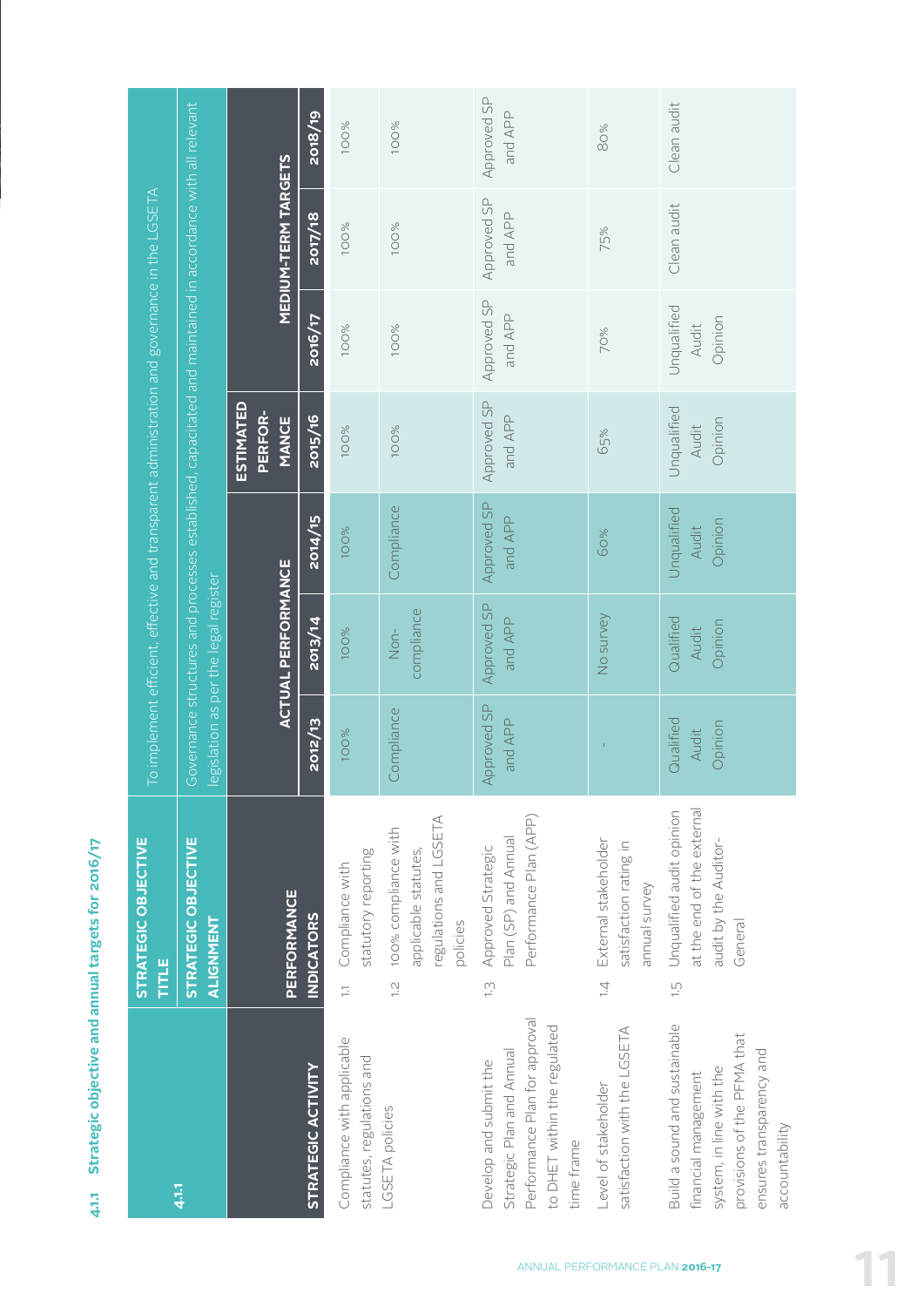|                                                                                               |                                                                                                                                                                                                   |                                             | 2018/19            | 100%                                                                                                 | $\mathsf I$                                                                  | QO                                                                | 30000                                                   |
|-----------------------------------------------------------------------------------------------|---------------------------------------------------------------------------------------------------------------------------------------------------------------------------------------------------|---------------------------------------------|--------------------|------------------------------------------------------------------------------------------------------|------------------------------------------------------------------------------|-------------------------------------------------------------------|---------------------------------------------------------|
|                                                                                               |                                                                                                                                                                                                   | <b>MEDIUM-TERM TARGETS</b>                  | 2017/18            | <b>100%</b>                                                                                          | $\overline{1}$                                                               | $\frac{1}{2}$                                                     | <b>24000</b>                                            |
|                                                                                               |                                                                                                                                                                                                   |                                             | 2016/17            | 100%                                                                                                 | 4                                                                            | $\overline{C}$                                                    | <b>22000</b>                                            |
| To implement efficient, effective and transparent administration and governance in the LGSETA |                                                                                                                                                                                                   | <b>ESTIMATED</b><br>PERFOR-<br><b>MANCE</b> | 2015/16            | $\mathbf{I}$                                                                                         | $\mathsf I$                                                                  | $\supseteq$                                                       | <b>20002</b>                                            |
|                                                                                               |                                                                                                                                                                                                   |                                             | 2014/15            |                                                                                                      | $\mathcal{O}$                                                                |                                                                   | 18000                                                   |
|                                                                                               | Governance structures and processes established, capacitated and maintained in accordance with all relevant<br><b>ACTUAL PERFORMANCE</b><br>legislation as per the legal register<br>2013/14<br>Ï |                                             |                    | 5725                                                                                                 |                                                                              |                                                                   |                                                         |
|                                                                                               |                                                                                                                                                                                                   |                                             | 2012/13            |                                                                                                      |                                                                              |                                                                   |                                                         |
| STRATEGIC OBJECTIVE<br>TITLE                                                                  | <b>STRATEGIC OBJECTIVE</b><br><b>ALIGNMENT</b>                                                                                                                                                    | PERFORMANCE                                 | <b>INDICATORS</b>  | 1.6 Implement the LGSETA<br><b>ICT</b> Governance<br>Framework                                       | Government SETA offices<br>Number of new Local<br>opened<br>$\overline{1}$ . | guidance events per<br>Number of career<br>annum<br>$\frac{1}{2}$ | Number of career guides<br>distributed<br>$\frac{1}{2}$ |
|                                                                                               | 4.1.1                                                                                                                                                                                             |                                             | STRATEGIC ACTIVITY | organisational efficiency and<br>ICT service that promotes<br>Establish an integrated<br>performance | and support in the local<br>Build career guidance<br>government sector       |                                                                   |                                                         |
|                                                                                               |                                                                                                                                                                                                   |                                             |                    | ANNUAL PERFORMANCE PLAN 2016-17                                                                      |                                                                              |                                                                   |                                                         |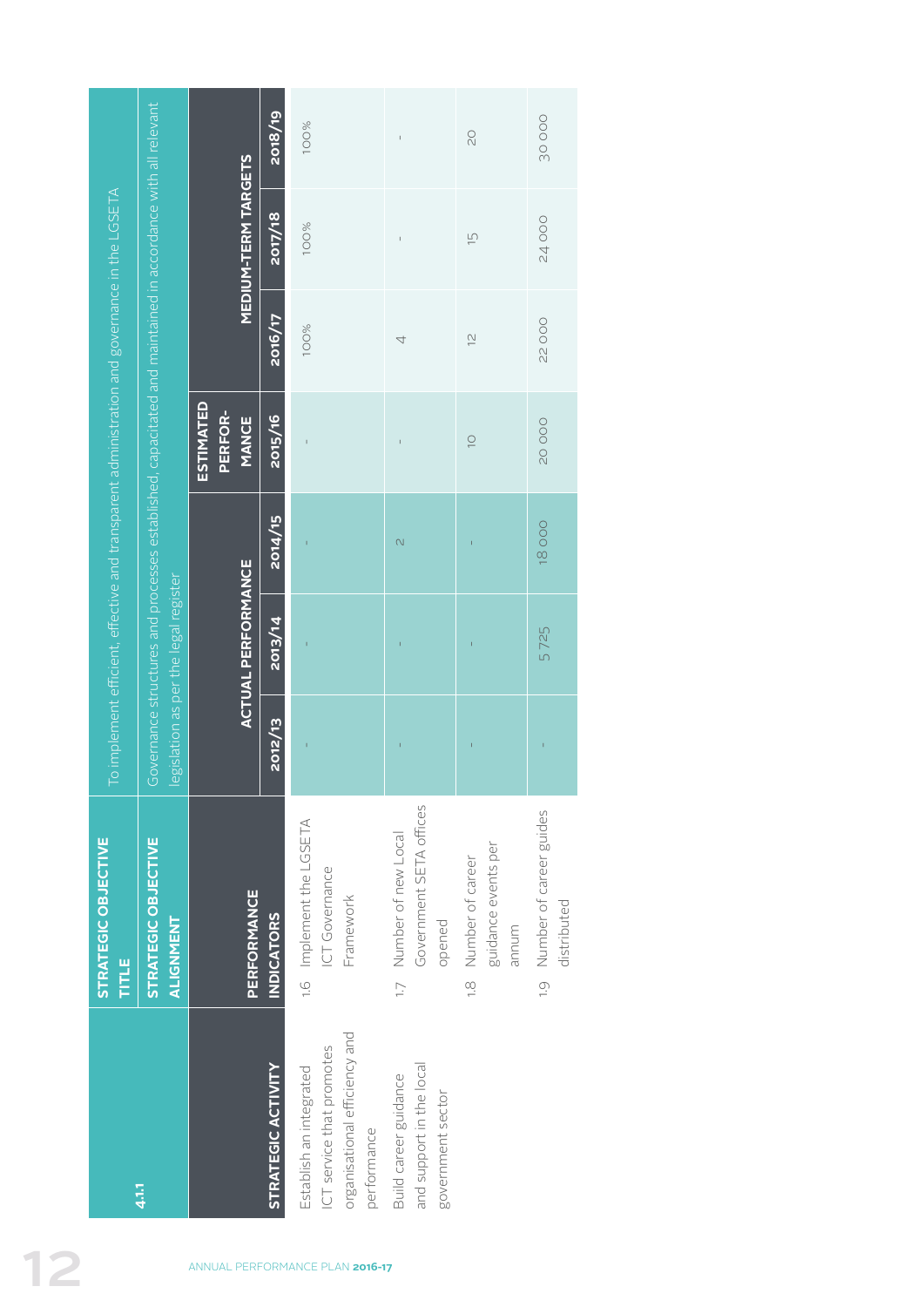4.1.2 Performance indicators and quarterly targets for 2016/17 **4.1.2 Performance indicators and quarterly targets for 2016/17**

|                                                                                                                                                          | TITLE<br>STRATEGIC OBJECTIVE                                                                                | certification of learners, |                         | To develop occupational qualifications, build quality skills development capacity and ensure |                          |              |                        |
|----------------------------------------------------------------------------------------------------------------------------------------------------------|-------------------------------------------------------------------------------------------------------------|----------------------------|-------------------------|----------------------------------------------------------------------------------------------|--------------------------|--------------|------------------------|
| 4.1.2                                                                                                                                                    | STRATEGIC OBJECTIVE<br>ALIGNMENT                                                                            |                            |                         | Increasing access to occupationally-directed programmes                                      |                          |              |                        |
|                                                                                                                                                          |                                                                                                             | <b>REPORTING</b>           | ANNUAL<br><b>TARGET</b> |                                                                                              | <b>QUARTERLY TARGETS</b> |              |                        |
| STRATEGIC ACTIVITY                                                                                                                                       | PERFORMANCE INDICATORS                                                                                      | <b>PERIOD</b>              | 2016/12                 | 1st                                                                                          | 2 <sub>nd</sub>          | <b>bus</b>   | 4 <sup>th</sup>        |
| Ensure compliance with statutory<br>requirements and reporting                                                                                           | 1.1 Compliance with statutory<br>reporting                                                                  | Quarterly                  | 100%                    | 100%                                                                                         | 100%                     | 100%         | 100%                   |
|                                                                                                                                                          | statutes, regulations and LGSETA<br>100% compliance with applicable<br>policies<br>$\frac{1}{2}$            | Quarterly                  | 100%                    | 100%                                                                                         | 100%                     | 100%         | 100%                   |
| for approval to DHET within regulated<br>Plan and Annual Performance Plan<br>Develop and submit the Strategic<br>time frames                             | Approved Strategic Plan (SP) and<br>Plan (APP)<br>Annual Performance<br>$\frac{1}{2}$                       | Annually                   | Approved SP<br>and APP  |                                                                                              | $\mathsf I$              | $\mathbf{I}$ | Approved SP<br>and APP |
| Level of stakeholder satisfaction with<br>the LGSETA                                                                                                     | 1.4 External stakeholder satisfaction<br>rating in annual survey                                            | Annually                   | 70%                     |                                                                                              |                          |              | 70%                    |
| Build a sound and sustainable financial<br>management system, in line with the<br>provisions of the PFMA that ensures<br>transparency and accountability | Unqualified audit opinion at the<br>end of the external audit by the<br>Auditor-General<br>$\overline{1}$ . | Annually                   | Unqualified<br>audit    | $\sf I$                                                                                      | $\mathsf I$              |              | $\bar{1}$              |
| Establish an integrated ICT service<br>that promotes organisational<br>efficiency and performance                                                        | 1.6 Implement the LGSETAICT<br>Governance Framework                                                         | Quarterly                  | 100%                    | 100%                                                                                         | 100%                     | 100%         | 100%                   |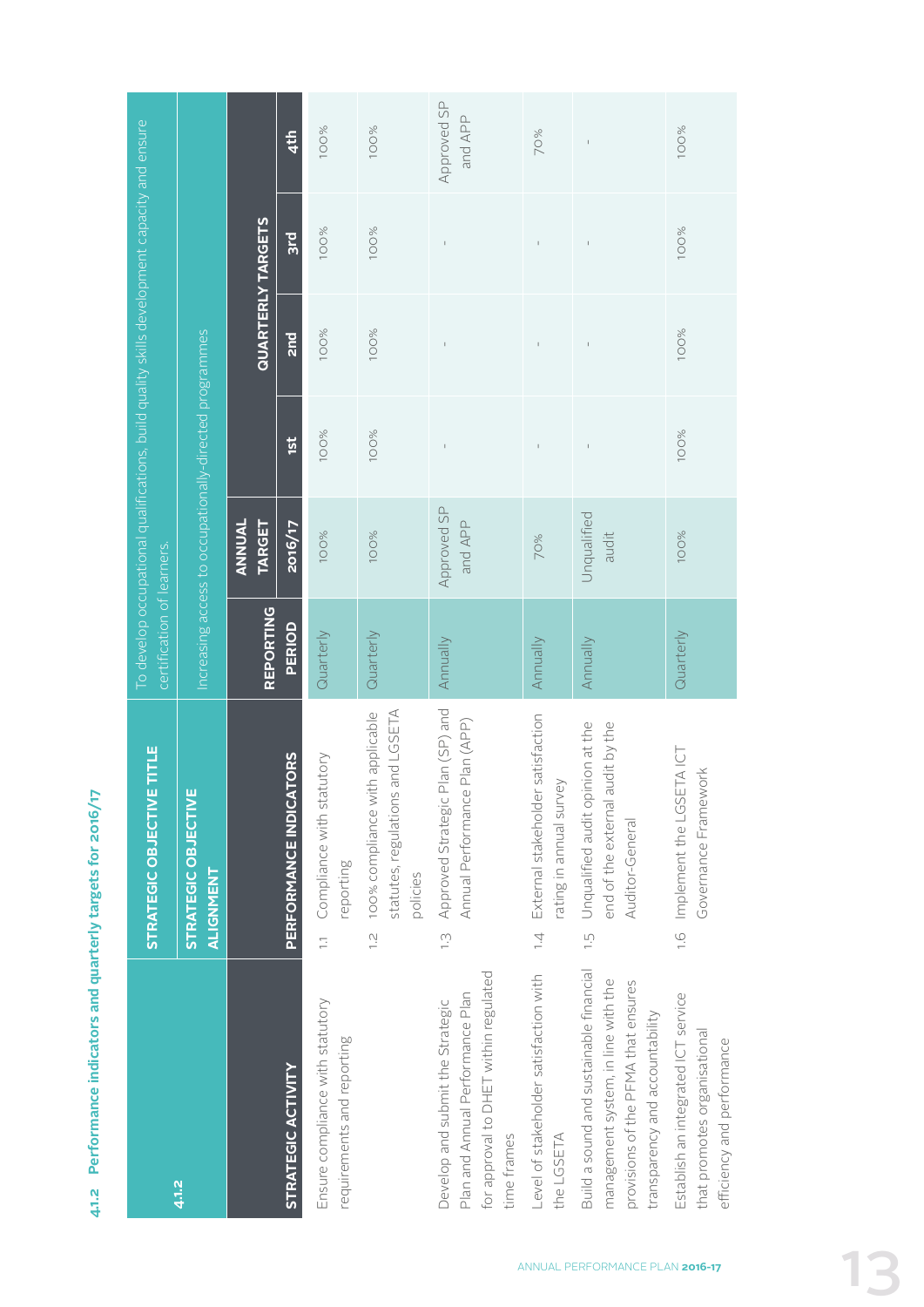| To develop occupational qualifications, build quality skills development capacity and ensure |                                                         |                          | 4 <sup>th</sup>        | $\mathbf{I}$                                                        | $\infty$                                          | 5500                                       |
|----------------------------------------------------------------------------------------------|---------------------------------------------------------|--------------------------|------------------------|---------------------------------------------------------------------|---------------------------------------------------|--------------------------------------------|
|                                                                                              |                                                         | <b>QUARTERLY TARGETS</b> | 3rd                    | $\cup$                                                              | 3                                                 | 5500                                       |
|                                                                                              |                                                         |                          | 2nd                    | $\overline{\mathcal{C}}$                                            | 3                                                 | 5500                                       |
|                                                                                              | Increasing access to occupationally-directed programmes |                          | 1st                    | $\mathbf{I}$                                                        | $\infty$                                          | 5500                                       |
|                                                                                              |                                                         | ANNUAL<br><b>TARGET</b>  | 2016/17                | $\overline{\mathcal{A}}$                                            | $\frac{1}{2}$                                     | <b>22000</b>                               |
| certification of learners.                                                                   |                                                         | <b>REPORTING</b>         | PERIOD                 | Quarterly                                                           | Quarterly                                         | Quarterly                                  |
| STRATEGIC OBJECTIVE TITLE                                                                    | STRATEGIC OBJECTIVE<br>ALIGNMENT                        |                          | PERFORMANCE INDICATORS | Government SETA offices<br>1.7 Number of new Local<br>opened        | 1.8 Number of career guidance<br>events per annum | 1.9 Number of career guides<br>distributed |
|                                                                                              | 4.1.2                                                   |                          | STRATEGIC ACTIVITY     | Build career guidance and support in<br>the local government sector |                                                   |                                            |
|                                                                                              |                                                         |                          |                        | ANNUAL PERFORMANCE PLAN 2016-17                                     |                                                   |                                            |

## 4.2 PROGRAMME 2: GOVERNANCE **4.2 PROGRAMME 2: GOVERNANCE**

### **Purpose**

The purpose of this programme is to enable the Local Government SETA to deliver on its mandate to comply with all governance imperatives. The purpose of this programme is to enable the Local Government SETA to deliver on its mandate to comply with all governance imperatives.

The programme comprises the following sub-programmes: The programme comprises the following sub-programmes:

- Board (governance, oversight); 1. Board (governance, oversight);
- Enterprise risk management; 2. Enterprise risk management;
- Compliance and regulatory framework; and 3. Compliance and regulatory framework; and  $\begin{array}{ccc} - & \circ & \circ & \circ \end{array}$ 
	- Stakeholder management. 4. Stakeholder management.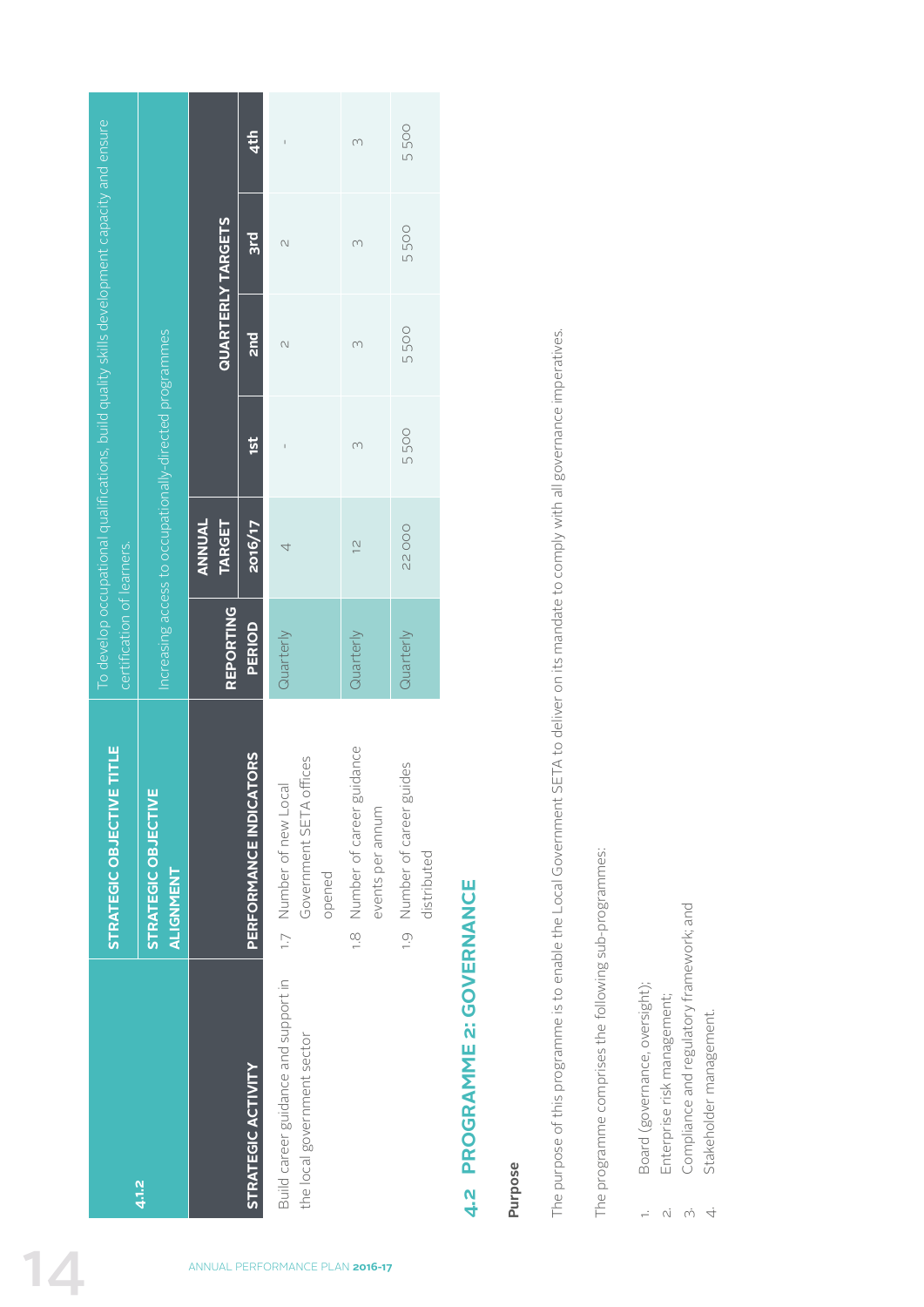4.2.1 Strategic objective and annual targets for 2016/17 **4.2.1 Strategic objective and annual targets for 2016/17**

|                                        | <b>STRATEGIC OBJECTIVE</b><br>TITLE                                                                                                        |         |                                       | To implement efficient, effective and transparent governance in the LGSETA |                               |                   |                                                                                                             |         |
|----------------------------------------|--------------------------------------------------------------------------------------------------------------------------------------------|---------|---------------------------------------|----------------------------------------------------------------------------|-------------------------------|-------------------|-------------------------------------------------------------------------------------------------------------|---------|
| 4.2.1                                  | STRATEGIC OBJECTIVE<br>ALIGNMENT                                                                                                           |         | legislation as per the legal register |                                                                            |                               |                   | Governance structures and processes established, capacitated and maintained in accordance with all relevant |         |
|                                        | PERFORMANCE                                                                                                                                |         | <b>ACTUAL PERFORMANCE</b>             |                                                                            | ESTIMATED<br>PERFOR-<br>MANCE |                   | MEDIUM-TERM TARGETS                                                                                         |         |
| STRATEGIC ACTIVITY                     | <b>INDICATORS</b>                                                                                                                          | 2012/13 | 2013/14                               | 2014/15                                                                    | 2015/16                       | 2016/17           | 2017/18                                                                                                     | 2018/19 |
| Governance and oversight               | Ensure board<br>effectiveness<br>$\overline{\tilde{N}}$                                                                                    |         |                                       |                                                                            |                               | board             | Annual report and annual assessment of the                                                                  |         |
|                                        | make effective decisions<br>Set the right tone and<br>2.ș                                                                                  |         |                                       |                                                                            |                               |                   |                                                                                                             |         |
|                                        | board training and fraud<br>Assess and implement<br>ethics programmes,<br>prevention plans<br>3.                                           |         |                                       |                                                                            |                               |                   |                                                                                                             |         |
| Enterprise risk management             | Implement and report<br>on organisational risk<br>management plan<br>$\overline{c}$                                                        |         |                                       |                                                                            |                               | reporting on risk | measurement, monitoring, reviewing, and<br>Quarterly report on the identification,                          |         |
| Compliance and regulatory<br>framework | regulations and LGSETA<br>Monitoring, assessment<br>of compliance with<br>applicable statutes,<br>and effectiveness<br>policies<br>ςi<br>Σ |         |                                       |                                                                            |                               | control systems   | assessment and effectiveness of internal<br>Quarterly report on design, monitoring,                         |         |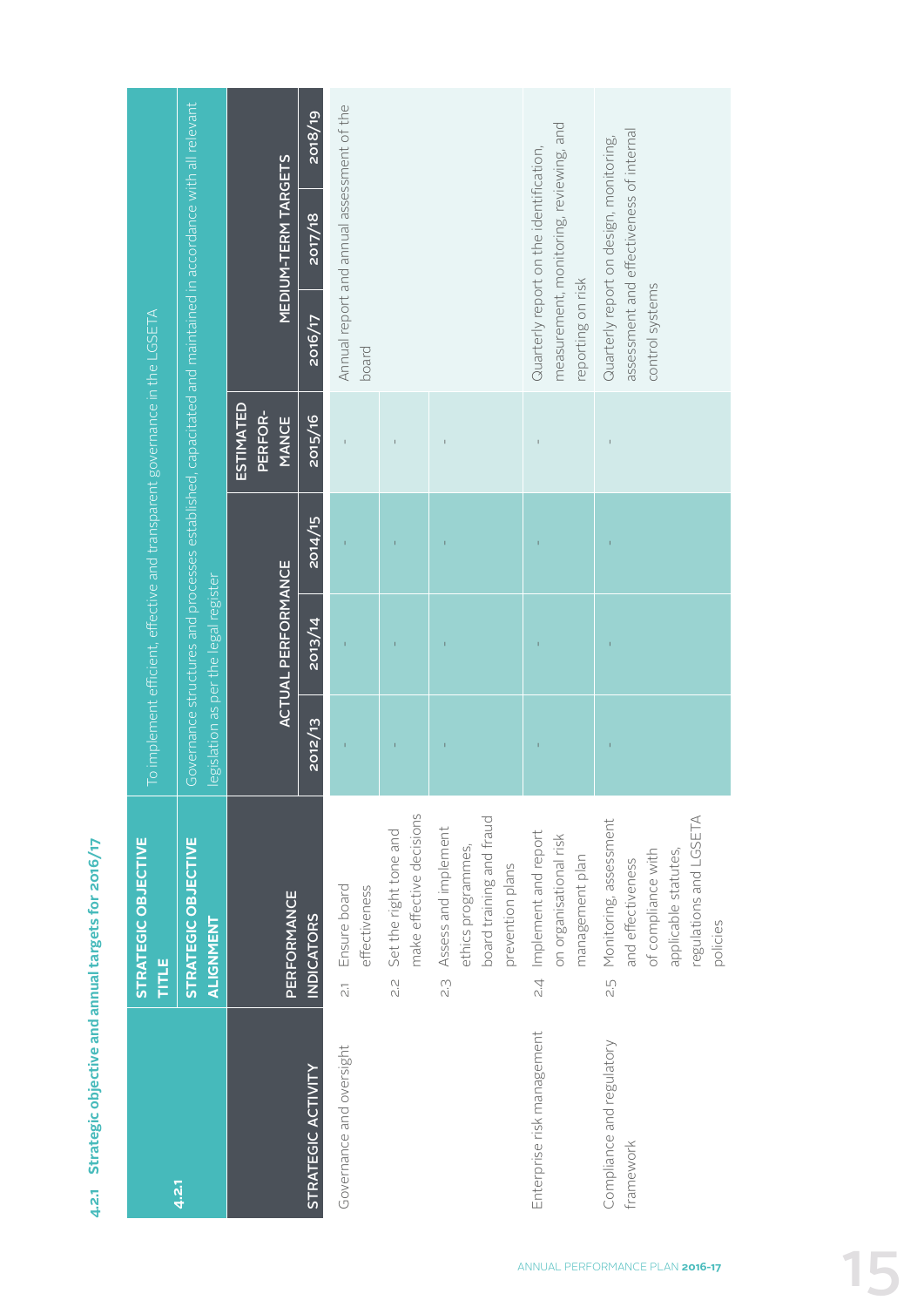|                              |                                                                                                                                                                                                                                                                    |                                             |             | 2018/19            | Annual                                                 | $\circ$                                                  |
|------------------------------|--------------------------------------------------------------------------------------------------------------------------------------------------------------------------------------------------------------------------------------------------------------------|---------------------------------------------|-------------|--------------------|--------------------------------------------------------|----------------------------------------------------------|
|                              |                                                                                                                                                                                                                                                                    | <b>MEDIUM-TERM TARGETS</b>                  |             | 2017/18            | Annual                                                 | $\circ$                                                  |
|                              |                                                                                                                                                                                                                                                                    |                                             |             | 2016/17            | Annual                                                 | $\circ$                                                  |
|                              |                                                                                                                                                                                                                                                                    | <b>ESTIMATED</b><br>PERFOR-<br><b>MANCE</b> |             | 2015/16            |                                                        |                                                          |
|                              |                                                                                                                                                                                                                                                                    |                                             |             | 2014/15            |                                                        |                                                          |
|                              | Governance structures and processes established, capacitated and maintained in accordance with all relevant<br>To implement efficient, effective and transparent governance in the LGSETA<br>ACTUAL PERFORMANCE<br>egislation as per the legal register<br>2013/14 |                                             |             |                    |                                                        |                                                          |
|                              |                                                                                                                                                                                                                                                                    |                                             |             | 2012/13            |                                                        |                                                          |
| STRATEGIC OBJECTIVE<br>TITLE | STRATEGIC OBJECTIVE<br><b>ALIGNMENT</b>                                                                                                                                                                                                                            |                                             | PERFORMANCE | <b>INDICATORS</b>  | meeting for stakeholders<br>2.6 Convene annual general | engagement seminars<br>2.7 Host stakeholder<br>per annum |
|                              | 4.2.1                                                                                                                                                                                                                                                              |                                             |             | STRATEGIC ACTIVITY | Stakeholder management                                 |                                                          |
|                              |                                                                                                                                                                                                                                                                    | ANNUAL PERFORMANCE PLAN 2016-17             |             |                    |                                                        |                                                          |

## 4.2.2 Performance indicators and quarterly targets for 2016/17 **4.2.2 Performance indicators and quarterly targets for 2016/17**

|                           | <b>STRATEGIC OBJECTIVE TITLE</b>            |                  |                   |                                                         | To implement efficient, effective and transparent Governance in the <code>LGSETA</code> |                                                                                           |        |
|---------------------------|---------------------------------------------|------------------|-------------------|---------------------------------------------------------|-----------------------------------------------------------------------------------------|-------------------------------------------------------------------------------------------|--------|
| 4.2.2                     | STRATEGIC OBJECTIVE<br>ALIGNMENT            |                  |                   | with all relevant legislation as per the legal register |                                                                                         | Governance structures and processes established, capacitated and maintained in accordance |        |
|                           |                                             | <b>REPORTING</b> | ANNNUAL<br>TARGET |                                                         |                                                                                         | <b>QUARTERLY TARGETS</b>                                                                  |        |
| <b>STRATEGIC ACTIVITY</b> | <b>TORS</b><br><b>PERFORMANCE INDICAT</b>   | PERIOD           | 2016/17           | <b>ist</b>                                              | 2nd                                                                                     | pig                                                                                       | 4th    |
| Governance and oversight  | reness<br>2.1 Ensure board effectiv         | Annual           | Annual            |                                                         |                                                                                         |                                                                                           | Annual |
|                           |                                             |                  | report            |                                                         |                                                                                         |                                                                                           | report |
|                           | 2.2 Set the right tone and make             | Annual           | Annual            |                                                         |                                                                                         |                                                                                           | Annual |
|                           | effective decisions                         |                  | report            |                                                         |                                                                                         |                                                                                           | report |
|                           | Assess and implement ethics<br>.<br>3<br>23 | Annual           | Annual            |                                                         |                                                                                         |                                                                                           | Annual |
|                           | programmes, board training and              |                  | report            |                                                         |                                                                                         |                                                                                           | report |
|                           | fraud prevention plans                      |                  |                   |                                                         |                                                                                         |                                                                                           |        |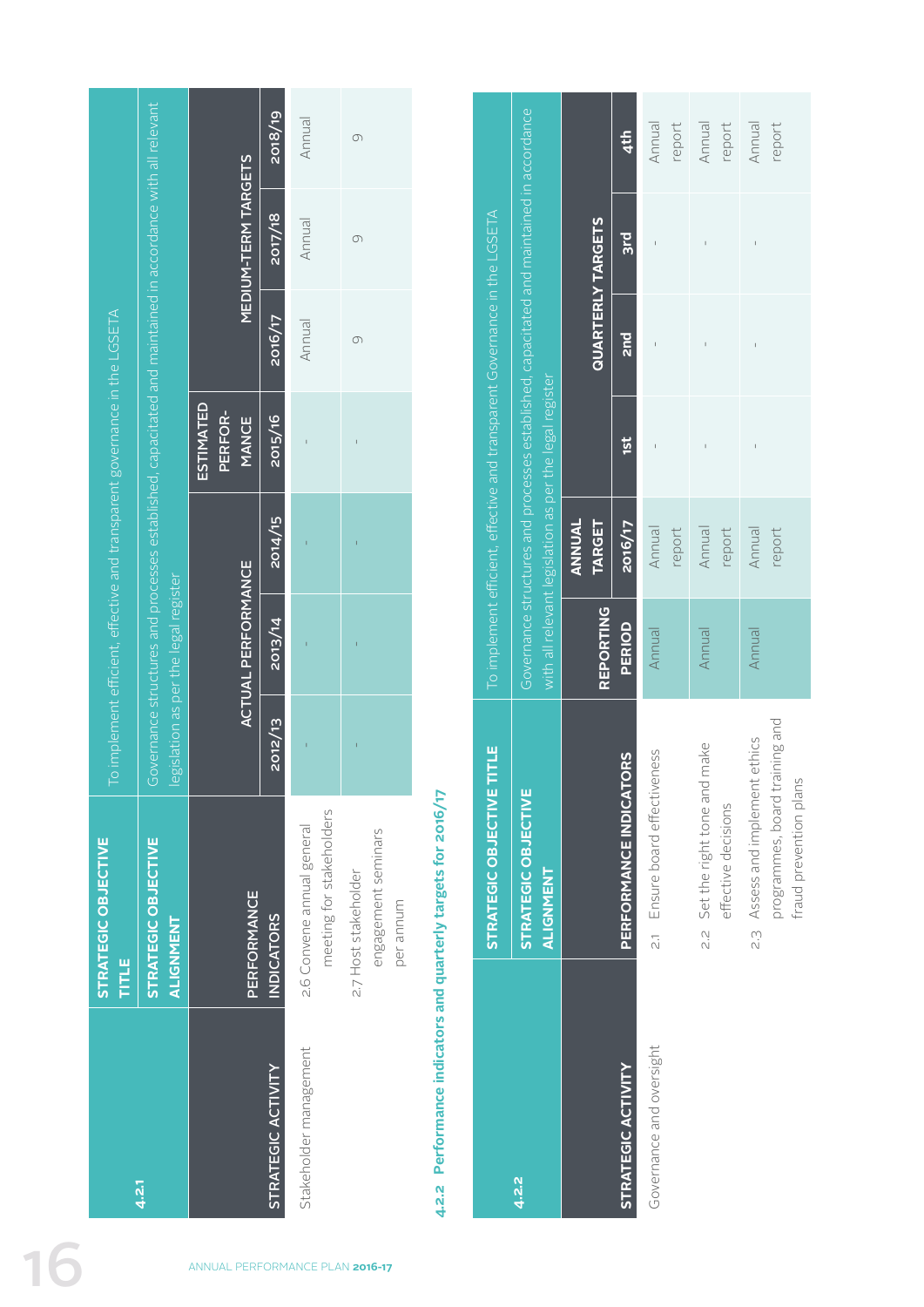|                                     | STRATEGIC OBJECTIVE TITLE                                                                                                     |                  |                         |                                                         | To implement efficient, effective and transparent Governance in the LGSETA |                                                                                           |                     |
|-------------------------------------|-------------------------------------------------------------------------------------------------------------------------------|------------------|-------------------------|---------------------------------------------------------|----------------------------------------------------------------------------|-------------------------------------------------------------------------------------------|---------------------|
| 4.2.2                               | STRATEGIC OBJECTIVE<br><b>ALIGNMENT</b>                                                                                       |                  |                         | with all relevant legislation as per the legal register |                                                                            | Governance structures and processes established, capacitated and maintained in accordance |                     |
|                                     |                                                                                                                               | <b>REPORTING</b> | ANNUAL<br><b>TARGET</b> |                                                         |                                                                            | QUARTERLY TARGETS                                                                         |                     |
| STRATEGIC ACTIVITY                  | <b>TORS</b><br><b>PERFORMANCE INDICAT</b>                                                                                     | PERIOD           | 2016/17                 | ist                                                     | 2n <sub>d</sub>                                                            | 3rd                                                                                       | 4 <sup>th</sup>     |
| Enterprise risk management          | organisational risk management<br>2.4 Implement and report on<br>plan                                                         | Quarterly        | Quarterly<br>report     | Quarterly<br>report                                     | Quarterly<br>report                                                        | Quarterly<br>report                                                                       | Quarterly<br>report |
| Compliance and regulatory framework | effectiveness of compliance with<br>applicable statutes, regulations<br>2.5 Monitoring, assessment and<br>and LGSETA policies | Quarterly        | Quarterly<br>report     | Quarterly<br>report                                     | Quarterly<br>report                                                        | Quarterly<br>report                                                                       | Quarterly<br>report |
| Stakeholder management              | 2.6 Convene annual general meeting<br>for stakeholders                                                                        | Annual           | Annual                  |                                                         |                                                                            |                                                                                           |                     |
|                                     | 2.7 Host stakeholder engagement<br>seminars per annum                                                                         | Quarterly        | $\circ$                 | 3                                                       | 3                                                                          | 3                                                                                         | Μ                   |

## 4.3 PROGRAMME 3: STRATEGY AND PLANNING **4.3 PROGRAMME 3: STRATEGY AND PLANNING**

### **Purpose**

To ensure that all planning activities are informed by the realities of Local Government SETA context and accurate, credible and up-to-date research information. Planning activities To ensure that all planning activities are informed by the realities of Local Government SETA context and accurate, credible and up-to-date research information. Planning activities must further meet and comply with all statutory prescripts. must further meet and comply with all statutory prescripts.

The programme comprises the following functions: The programme comprises the following functions:

- Research and Sector Skills Planning; 1. Research and Sector Skills Planning;
- Organisational Strategic Planning; and 2. Organisational Strategic Planning; and  $\div$   $\alpha$   $\dot{\alpha}$
- Performance Monitoring and Evaluation, Reporting and Impact Assessment. 3. Performance Monitoring and Evaluation, Reporting and Impact Assessment.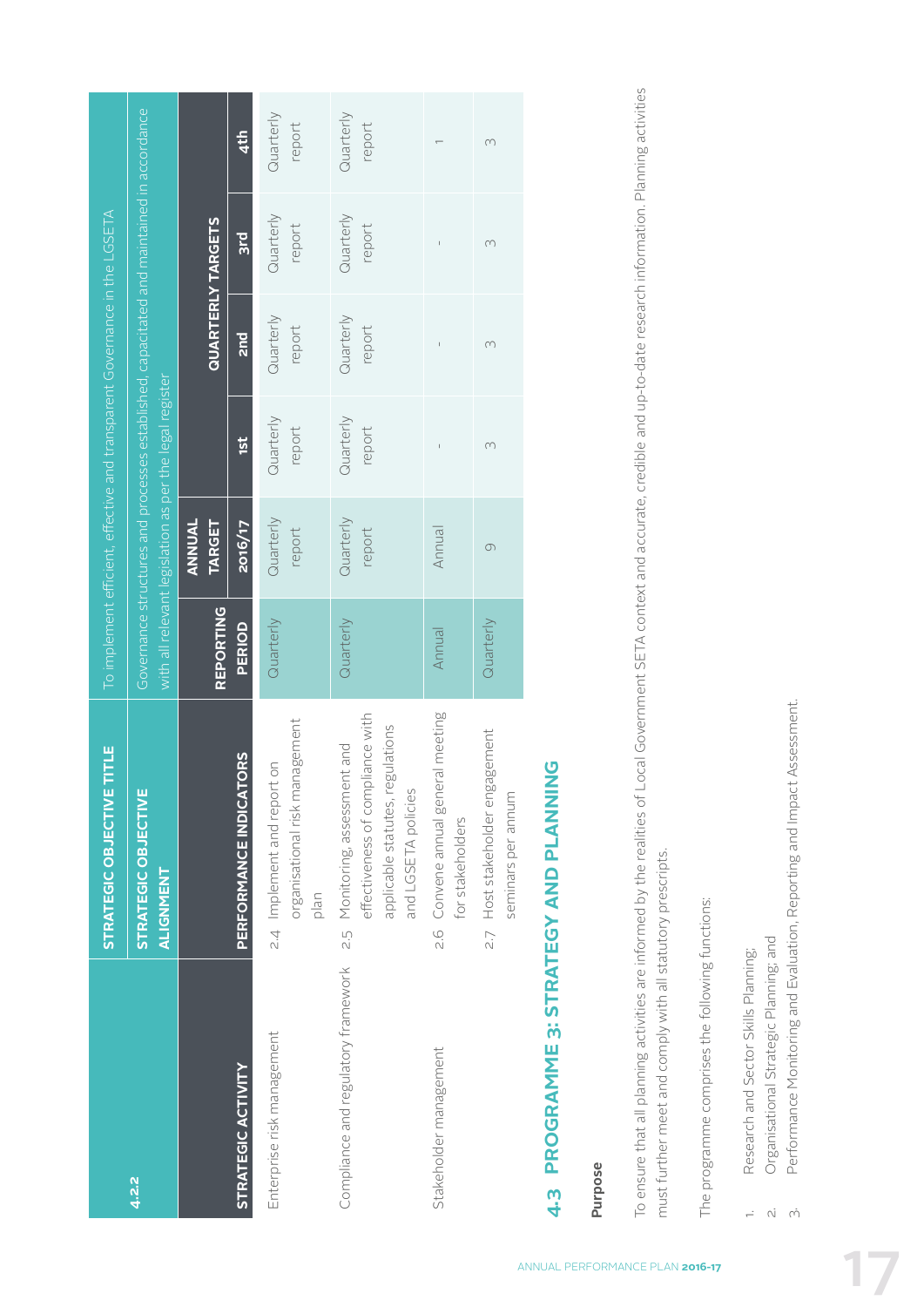|                                                                                                              |                                                            |                                             | 2018/19            | 267                                                                                                                      | $\supseteq$                                                                                                                                             | $\overline{\phantom{0}}$                                                                                                      | $\overline{\omega}$                                                            |
|--------------------------------------------------------------------------------------------------------------|------------------------------------------------------------|---------------------------------------------|--------------------|--------------------------------------------------------------------------------------------------------------------------|---------------------------------------------------------------------------------------------------------------------------------------------------------|-------------------------------------------------------------------------------------------------------------------------------|--------------------------------------------------------------------------------|
|                                                                                                              |                                                            | <b>MEDIUM-TERM TARGETS</b>                  | 2017/18            | 267                                                                                                                      | $\overline{\bigcirc}$                                                                                                                                   |                                                                                                                               | $\overline{\omega}$                                                            |
|                                                                                                              |                                                            |                                             | 2016/17            | 278                                                                                                                      | $\overline{\bigcirc}$                                                                                                                                   |                                                                                                                               | $\overline{\mathcal{C}}$                                                       |
|                                                                                                              |                                                            | <b>ESTIMATED</b><br>PERFOR-<br><b>MANCE</b> | 2015/16            | 100%                                                                                                                     | $\frac{1}{2}$                                                                                                                                           | $\overline{ }$                                                                                                                |                                                                                |
| Establish a credible institutional mechanism for skills planning and encourage better use of workplace-based | Research, sector skills planning, monitoring and reporting |                                             | 2014/15            | <b>100%</b>                                                                                                              | $\Box$                                                                                                                                                  |                                                                                                                               | J.                                                                             |
|                                                                                                              |                                                            | <b>ACTUAL PERFORMANCE</b>                   | 2013/14            | 96%                                                                                                                      | 4                                                                                                                                                       |                                                                                                                               |                                                                                |
| skills development                                                                                           |                                                            |                                             | 2012/13            | 95.7%                                                                                                                    | $\mathcal{O}$                                                                                                                                           |                                                                                                                               |                                                                                |
| STRATEGIC OBJECTIVE<br>TITLE                                                                                 | STRATEGIC OBJECTIVE<br>ALIGNMENT                           | PERFORMANCE                                 | <b>INDICATORS</b>  | skills plans and annual<br>Number of workplace<br>submitted per annum<br>training reports<br>$\overline{c}$              | Number of the Local<br>Government SETA<br>research projects<br>commissioned<br>3.S                                                                      | Submit an updated sector<br>skills plan to the DHET<br>$\widetilde{\beta}$ .                                                  | 3.4 Monthly performance<br>reviews conducted                                   |
|                                                                                                              | 4.3.1                                                      |                                             | STRATEGIC ACTIVITY | complying with the Grants<br>Workplace skills plans and<br>annual training reports<br>submitted per annum<br>regulations | Implement a research agenda<br>as well as validate WSP/ATRs<br>SETA and influence the SSP,<br>received from municipalities<br>to inform the work of the | government sector to better<br>respond to the sector's skills<br>Strengthen skills planning<br>capacity of the local<br>needs | Monitor and report LGSETA's<br>predetermined objectives<br>performance against |
|                                                                                                              |                                                            | ANNUAL PERFORMANCE PLAN 2016-17             |                    |                                                                                                                          |                                                                                                                                                         |                                                                                                                               |                                                                                |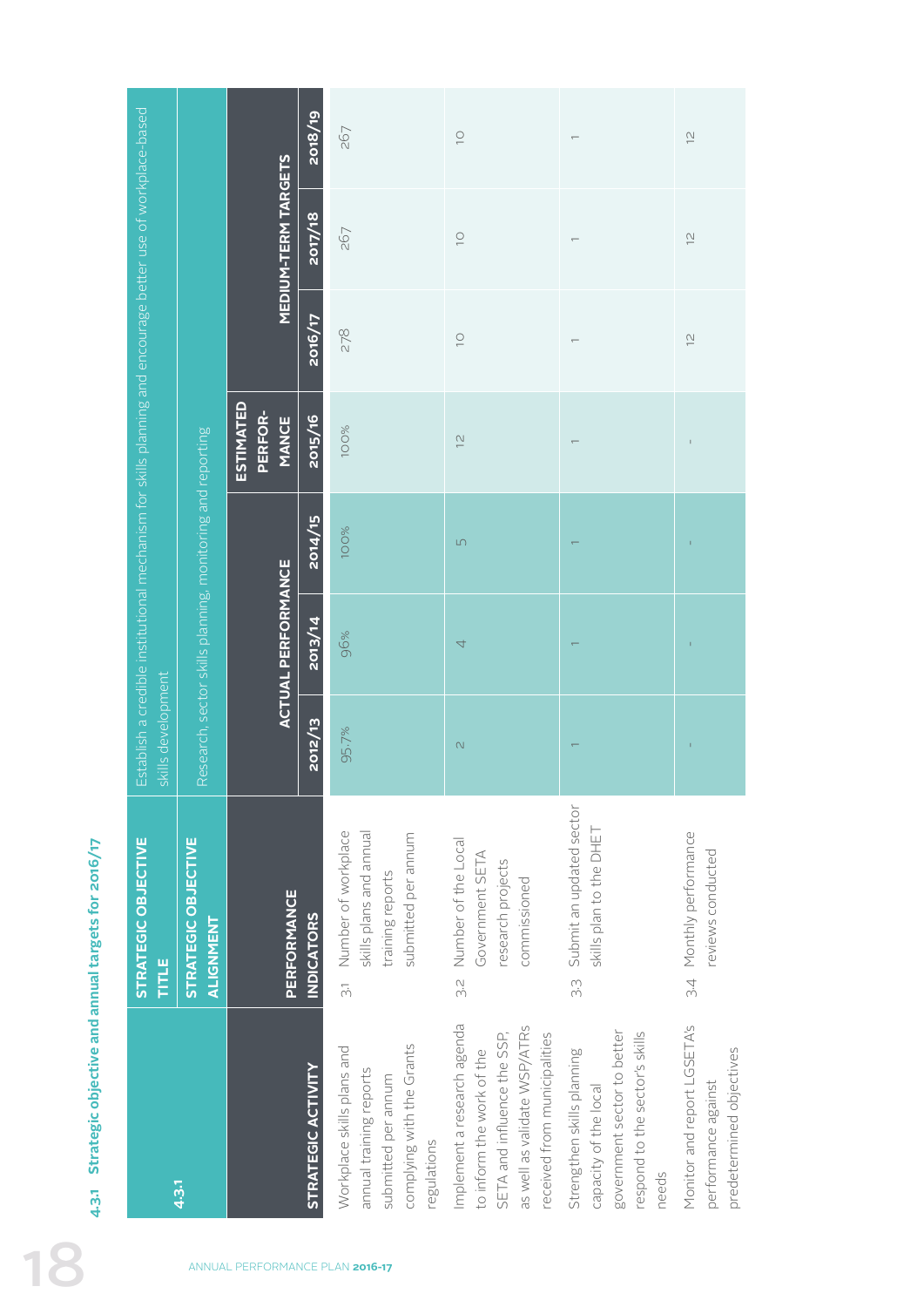|                                                                                                                 | STRATEGIC OBJECTIVE<br>TITLE                                                      | skills development | Establish a credible institutional mechanism for skills planning and encourage better use of workplace-based |               |                                             |         |                            |         |
|-----------------------------------------------------------------------------------------------------------------|-----------------------------------------------------------------------------------|--------------------|--------------------------------------------------------------------------------------------------------------|---------------|---------------------------------------------|---------|----------------------------|---------|
| 4.3.1                                                                                                           | STRATEGIC OBJECTIVE<br>ALIGNMENT                                                  |                    | Research, sector skills planning, monitoring and reporting                                                   |               |                                             |         |                            |         |
|                                                                                                                 | PERFORMANCE                                                                       |                    | <b>ACTUAL PERFORMANCE</b>                                                                                    |               | <b>ESTIMATED</b><br>PERFOR-<br><b>MANCE</b> |         | <b>MEDIUM-TERM TARGETS</b> |         |
| <b>STRATEGIC ACTIVITY</b>                                                                                       | <b>INDICATORS</b>                                                                 | 2012/13            | 2013/14                                                                                                      | 2014/15       | 2015/16                                     | 2016/17 | 2017/18                    | 2018/19 |
| the planning and monitoring<br>To build capacity to support                                                     | development forums held<br>3.5 Number of skills                                   | $\circ$            | 32                                                                                                           | 36            | 36                                          | 36      | 36                         | 36      |
| municipal level in provinces<br>of skills development at                                                        | supported with capacity<br>building initiatives per<br>3.6 Number of SDFs<br>mnum |                    |                                                                                                              | $\frac{6}{2}$ | <b>200</b>                                  | 220     | 225                        | 250     |
| evaluation visits of grants and<br>skills development initiatives<br>Ensure monitoring and<br>at municipalities | and evaluation visits per<br>3.7 Number of monitoring<br>munum                    | 60                 | $\overline{121}$                                                                                             | 556           | 556                                         | 556     | 534                        | 534     |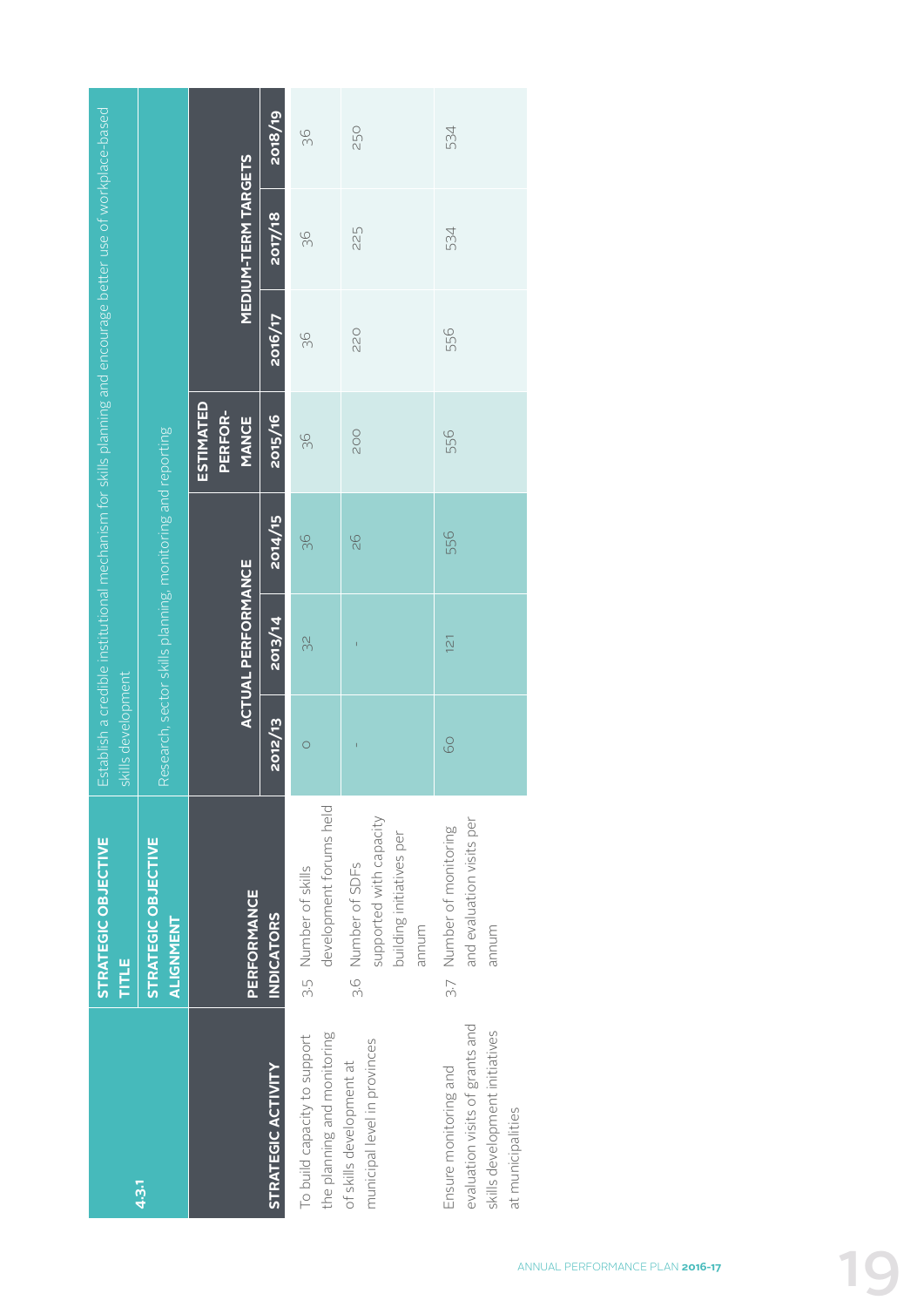|                                                                   | Establish a credible institutional mechanism for skills planning and encourage better use of<br>workplace-based skills development<br>ETITLE<br><b>STRATEGIC OBJECTIV</b> | Research, sector skills planning, monitoring and reporting<br>ш<br>STRATEGIC OBJECTIVI<br>ALIGNMENT | ANNUAL<br><b>TARGET</b><br>REPORTING<br>PERFORMANCE INDICATORS | <b>zo16/17</b><br><b>PERIOD</b> | 278<br>Annually<br>plans and annual training reports<br>Number of workplace skills<br>submitted per annum                            | $\overline{\bigcirc}$<br>Annually<br>Government SETA research<br>projects commissioned<br>Number of the Local                                                      | Annually<br>sector skills<br>Submit an updated<br>plan to the DHET                                                             | $\overline{\mathcal{C}}$<br>Quarterly<br>Monthly performance reviews<br>conducted     | 36<br>Quarterly<br>velopment<br>Number of skills dev<br>forums held              | 220<br>Quarterly<br>Number of SDFs supported with<br>capacity building initiatives per<br>annum | 556<br>Quarterly<br>evaluation visits per annum<br>Number of monitoring and |
|-------------------------------------------------------------------|---------------------------------------------------------------------------------------------------------------------------------------------------------------------------|-----------------------------------------------------------------------------------------------------|----------------------------------------------------------------|---------------------------------|--------------------------------------------------------------------------------------------------------------------------------------|--------------------------------------------------------------------------------------------------------------------------------------------------------------------|--------------------------------------------------------------------------------------------------------------------------------|---------------------------------------------------------------------------------------|----------------------------------------------------------------------------------|-------------------------------------------------------------------------------------------------|-----------------------------------------------------------------------------|
| Performance indicators and quarterly targets for 2016/17<br>4.3.2 |                                                                                                                                                                           | 4.3.2                                                                                               | STRATEGIC ACTIVITY                                             |                                 | $\overline{3}$<br>complying with the Grants regulations<br>training reports submitted per annum<br>Workplace skills plans and annual | Ω.<br>S<br>validate WSP/ATRs received from<br>and influence the SSP, as well as<br>to inform the work of the SETA<br>Implement a research agenda<br>municipalities | S.S<br>the local government sector to better<br>Strengthen skills planning capacity of<br>respond to the sector's skills needs | 3.4<br>performance against predetermined<br>Monitor and report LGSETA's<br>objectives | ς.<br>Θ<br>planning and monitoring of skills<br>To build capacity to support the | 3.6<br>development at municipal level in<br>provinces                                           | $\overline{\sim}$                                                           |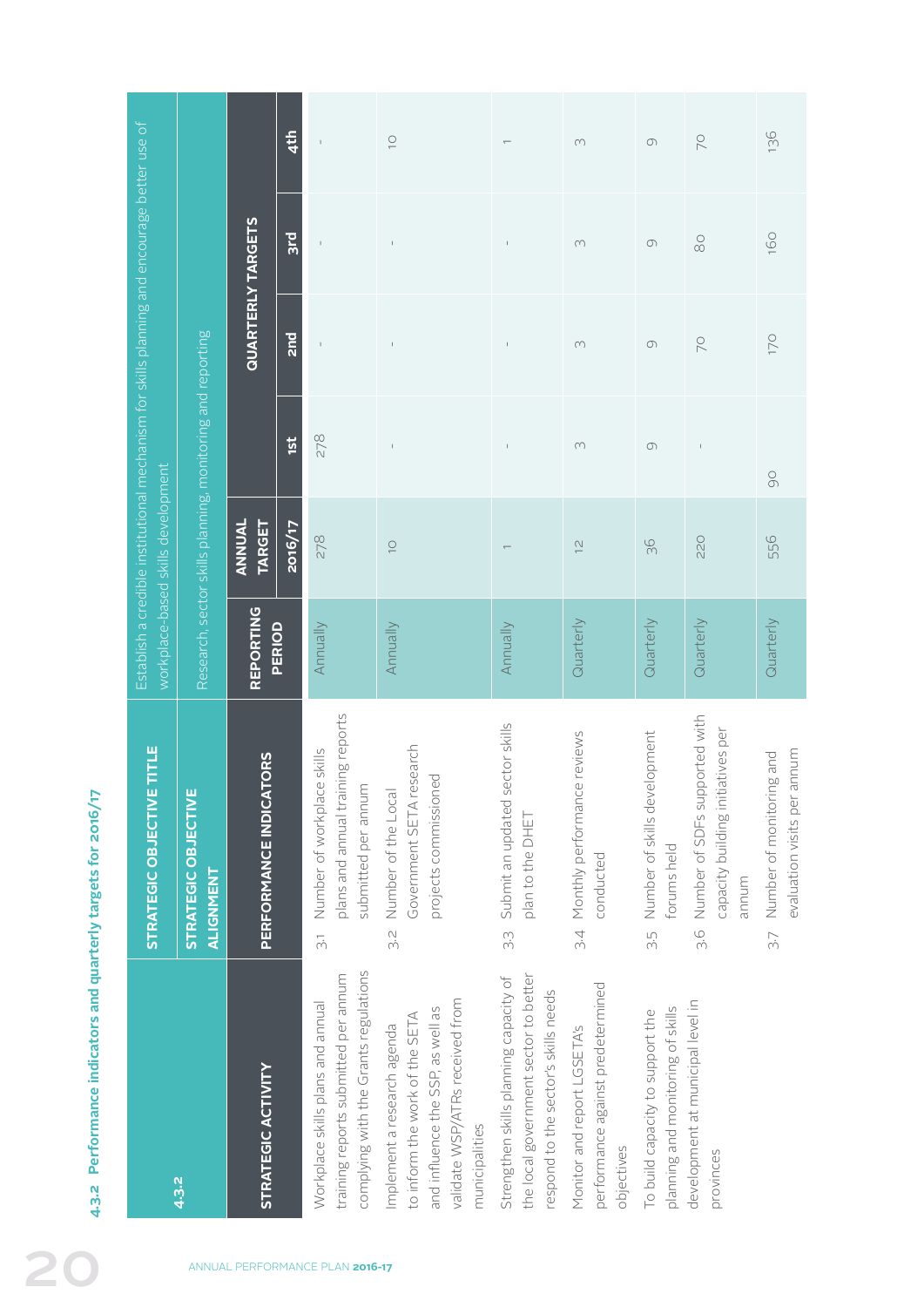## 4.4 PROGRAMME 4: LEARNING PROGRAMMES **4.4 PROGRAMME 4: LEARNING PROGRAMMES**

### **Purpose**

To improve the skilled workforce available in the local government sector through facilitating the provision of quality training. To improve the skilled workforce available in the local government sector through facilitating the provision of quality training.

The programme comprises the following functions: The programme comprises the following functions:

- 1. Learning Intervention Facilitation; 1. Learning Intervention Facilitation;
- 2. Learning Intervention Implementation Co-ordination; and 2. Learning Intervention Implementation Co-ordination; and
	- 3. Provincial Operations. 3. Provincial Operations.

## 4.4.1 Strategic objective and annual targets for 2016/17 **4.4.1 Strategic objective and annual targets for 2016/17**

|                                                    | STRATEGIC OBJECTIVE<br>TITLE                  |            | ncreasing access to occupationally-direct programmes |         |                                                                                                                   |         |                            |         |
|----------------------------------------------------|-----------------------------------------------|------------|------------------------------------------------------|---------|-------------------------------------------------------------------------------------------------------------------|---------|----------------------------|---------|
| $4.4 -$                                            | STRATEGIC OBJECTIVE<br>ALIGNMENT              | programmes |                                                      |         | o facilitate an annual increase in learner participation and completion in occupationally-directed learning. $\,$ |         |                            |         |
|                                                    | <b>PERFORMANCE</b>                            |            | <b>ACTUAL PERFORMANCE</b>                            |         | <b>ESTIMATED</b><br>PERFOR-<br>MANCE                                                                              |         | <b>MEDIUM-TERM TARGETS</b> |         |
| <b>STRATEGIC ACTIVITY</b>                          | <b>INDICATORS</b>                             | 2012/13    | 2013/14                                              | 2014/15 | 2015/16                                                                                                           | 2016/17 | 2017/18                    | 2018/19 |
| occupationally-directed<br>To facilitate access to | 4.1 Number of employees<br>entered for skills | 6165       | 360                                                  | 2470    | 5500                                                                                                              | 5600    | 6500                       | 7000    |
| skills development initiatives                     | programmes per annum                          |            |                                                      |         |                                                                                                                   |         |                            |         |
| through skills programmes for                      | 4.2 Number of employees                       | 6165       | 360                                                  | 295     | 4000                                                                                                              | 4500    | 5000                       | 5500    |
| employees                                          | completing skills                             |            |                                                      |         |                                                                                                                   |         |                            |         |
|                                                    | programmes per annum                          |            |                                                      |         |                                                                                                                   |         |                            |         |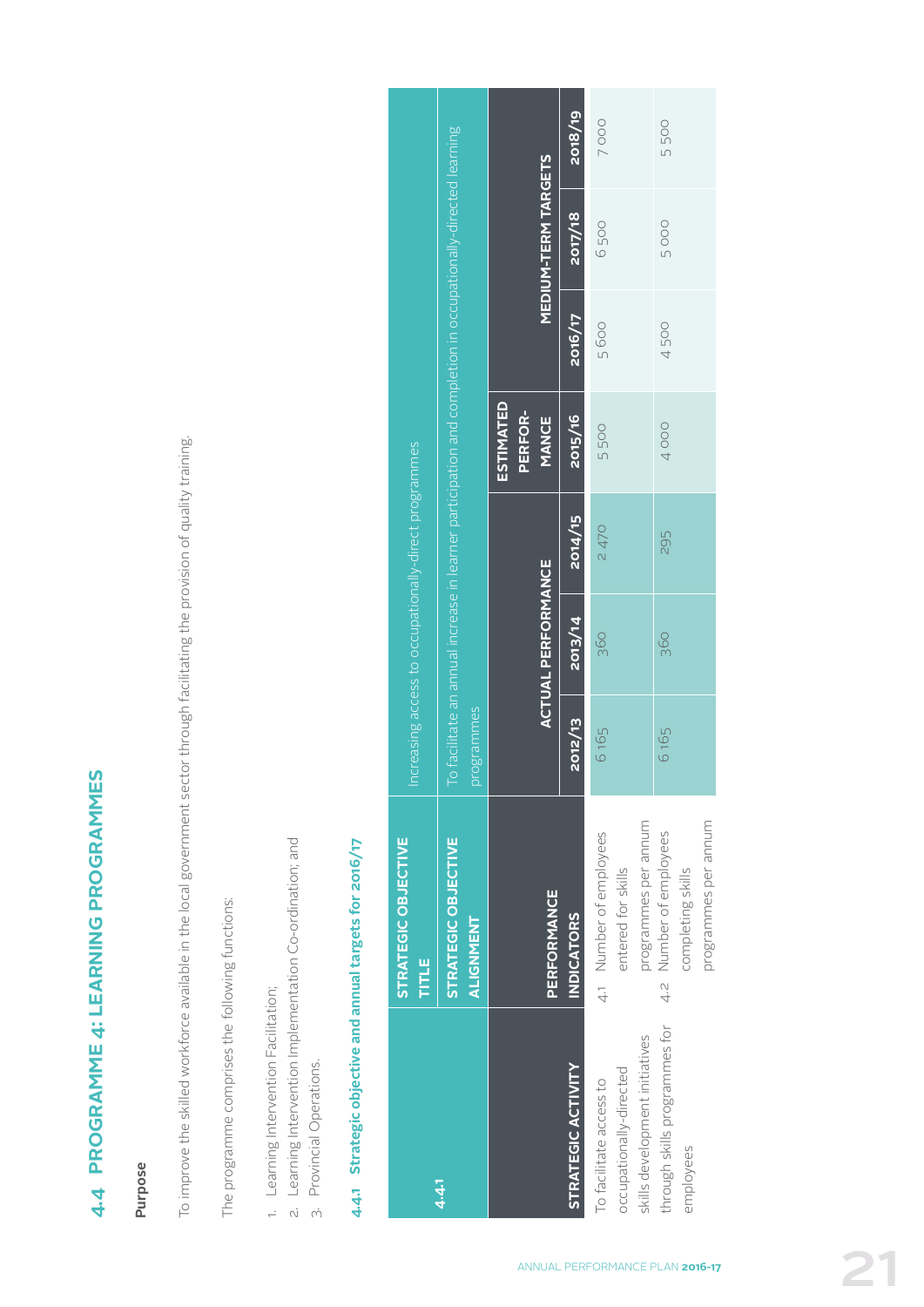|                                                                                                              |                                             | 2018/19            | 5500                                                                                                     | 4400                                                                                    | 5500                                                                                         | 3300                                                               | 4000                                                                                       | 3200                                                                             |
|--------------------------------------------------------------------------------------------------------------|---------------------------------------------|--------------------|----------------------------------------------------------------------------------------------------------|-----------------------------------------------------------------------------------------|----------------------------------------------------------------------------------------------|--------------------------------------------------------------------|--------------------------------------------------------------------------------------------|----------------------------------------------------------------------------------|
|                                                                                                              | <b>MEDIUM-TERM TARGETS</b>                  | 2017/18            | 5000                                                                                                     | 4000                                                                                    | 5000                                                                                         | 3000                                                               | 3800                                                                                       | 3000                                                                             |
|                                                                                                              |                                             | 2016/17            | 4 200                                                                                                    | 500<br>$\infty$                                                                         | 4500                                                                                         | <b>2500</b>                                                        | 3500                                                                                       | 2800                                                                             |
| To facilitate an annual increase in learner participation and completion in occupationally-directed learning | <b>ESTIMATED</b><br>PERFOR-<br><b>MANCE</b> | 2015/16            | 4000                                                                                                     | 3000                                                                                    | 4000                                                                                         | 2000                                                               | 3300                                                                                       | 2200                                                                             |
| Increasing access to occupationally-direct programmes                                                        |                                             | 2014/15            | 3614                                                                                                     | T.                                                                                      | 2872                                                                                         | 796                                                                | 2660                                                                                       | $\overline{4}$                                                                   |
|                                                                                                              | <b>ACTUAL PERFORMANCE</b>                   | 2013/14            | 553                                                                                                      | $\circ$                                                                                 | 1031                                                                                         | 503                                                                | 1888                                                                                       | 384                                                                              |
|                                                                                                              | programmes                                  | 2012/13            | 1463                                                                                                     | $\overline{\infty}$                                                                     | 1119                                                                                         | 1302                                                               | 364                                                                                        | 72                                                                               |
| <b>STRATEGIC OBJECTIVE</b><br>STRATEGIC OBJECTIVE<br>TITLE                                                   | PERFORMANCE<br>ALIGNMENT                    | <b>INDICATORS</b>  | Number of unemployed<br>individuals entered for<br>skills programmes per<br>annum<br>$\frac{1}{4}$       | Number of unemployed<br>individuals completing<br>skills programmes per<br>annum<br>4.4 | entered for learnerships<br>Number of employees<br>per annum<br>4.5                          | completing learnerships<br>Number of employees<br>per annum<br>4.6 | Number of unemployed<br>earnerships per annum<br>ndividuals entered for<br>4.7             | Number of unemployed<br>earnerships per annum<br>individuals completing<br>$4.8$ |
| $4.4 -$                                                                                                      |                                             | STRATEGIC ACTIVITY | work readiness of unemployed<br>To facilitate access to skills<br>programmes and increase<br>individuals |                                                                                         | development initiatives through<br>occupationally directed skills<br>To facilitate access to | learnership programmes for<br>employees                            | development programmes and<br>To facilitate access to skills<br>increase work readiness of | unemployed individuals through<br>learnerships                                   |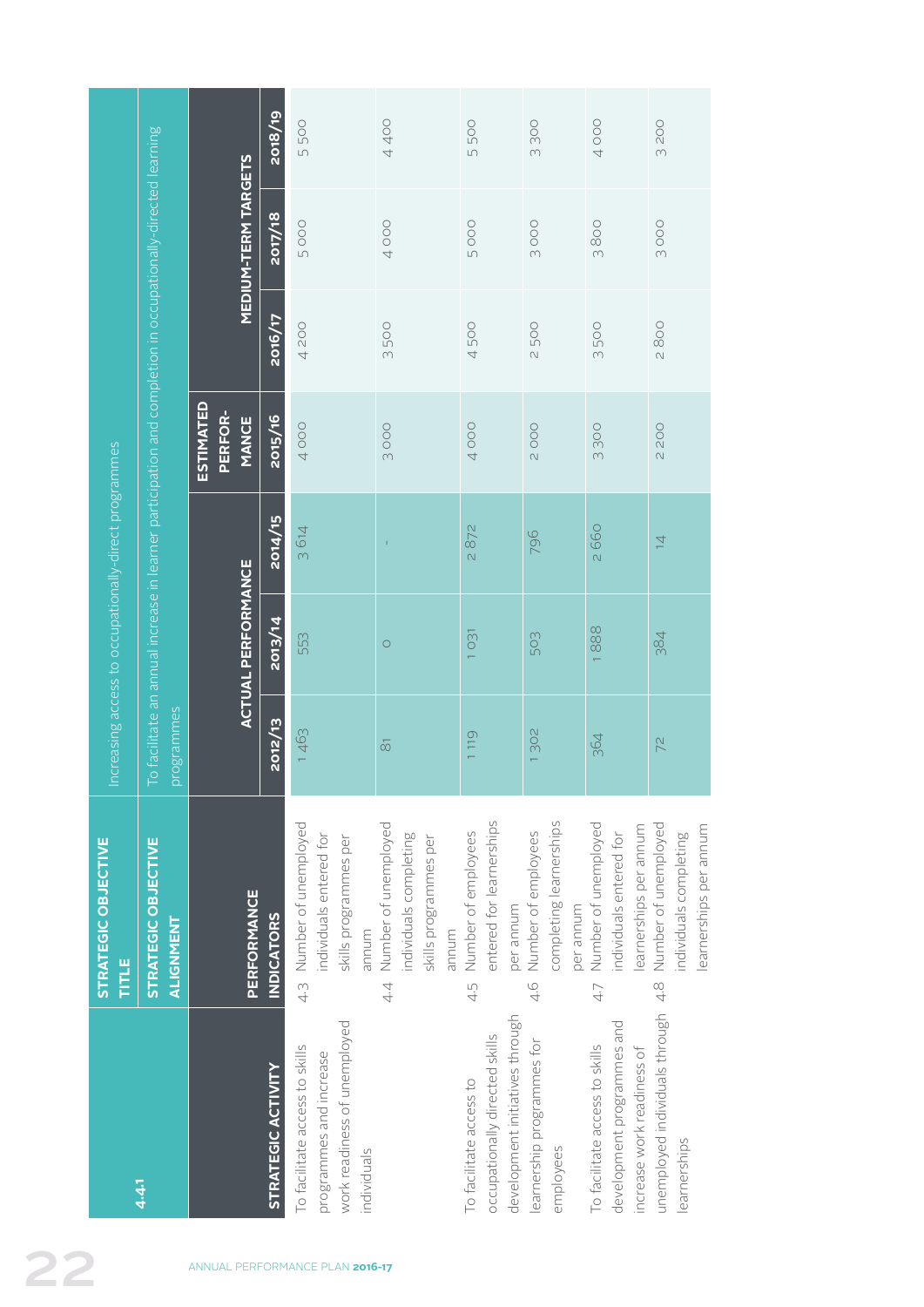|                                                                   | STRATEGIC OBJECTIVE<br>TITLE                         |            |                           | Increasing access to occupationally-direct programmes |                                                                                                              |                |                            |            |
|-------------------------------------------------------------------|------------------------------------------------------|------------|---------------------------|-------------------------------------------------------|--------------------------------------------------------------------------------------------------------------|----------------|----------------------------|------------|
| 4.4.1                                                             | STRATEGIC OBJECTIVE<br>ALIGNMENT                     | programmes |                           |                                                       | To facilitate an annual increase in learner participation and completion in occupationally-directed learning |                |                            |            |
|                                                                   | PERFORMANCE                                          |            | <b>ACTUAL PERFORMANCE</b> |                                                       | <b>ESTIMATED</b><br>PERFOR-<br><b>MANCE</b>                                                                  |                | <b>MEDIUM-TERM TARGETS</b> |            |
| STRATEGIC ACTIVITY                                                | <b>INDICATORS</b>                                    | 2012/13    | 2013/14                   | 2014/15                                               | 2015/16                                                                                                      | 2016/17        | 2017/18                    | 2018/19    |
| To facilitate access to                                           | 4.9 Number of individuals                            | Ï          |                           |                                                       | 300                                                                                                          | 350            | 350                        | 350        |
| development initiatives through<br>occupationally-directed skills | entered for the candidacy<br>programme per annum     |            |                           |                                                       |                                                                                                              |                |                            |            |
| candidacy programmes                                              | 4.10 Number of individuals                           |            |                           |                                                       |                                                                                                              | $\overline{1}$ |                            | <b>240</b> |
|                                                                   | completing candidacy                                 |            |                           |                                                       |                                                                                                              |                |                            |            |
|                                                                   | programme per annum                                  |            |                           |                                                       |                                                                                                              |                |                            |            |
| To continuously improve the                                       | 4.11 Number of TVET college                          |            |                           |                                                       | $\overline{5}$                                                                                               | $\overline{0}$ | 25                         | 9O         |
| public TVET college system                                        | ecturers entered on the                              |            |                           |                                                       |                                                                                                              |                |                            |            |
| by improving the skills level of                                  | development programme                                |            |                           |                                                       |                                                                                                              |                |                            |            |
| lecturers                                                         | per annum                                            |            |                           |                                                       |                                                                                                              |                |                            |            |
|                                                                   | 4.12 Number of TVET college                          |            |                           |                                                       | $\frac{1}{2}$                                                                                                | $\overline{C}$ | $\frac{8}{1}$              | 22         |
|                                                                   | lecturers completing the                             |            |                           |                                                       |                                                                                                              |                |                            |            |
|                                                                   | development programme                                |            |                           |                                                       |                                                                                                              |                |                            |            |
|                                                                   | per annum                                            |            |                           |                                                       |                                                                                                              |                |                            |            |
| level of literacy and numeracy<br>To continuously improve the     | entered in AET per annum<br>4.13 Number of employees |            |                           | 552                                                   | 1900                                                                                                         | 500            | 1500                       | 1700       |
| of employees in the sector                                        | 4.14 Number of employees                             |            |                           |                                                       | 950                                                                                                          | 1500           | 1200                       | 1200       |
|                                                                   | completing AET per                                   |            |                           |                                                       |                                                                                                              |                |                            |            |
|                                                                   | munum                                                |            |                           |                                                       |                                                                                                              |                |                            |            |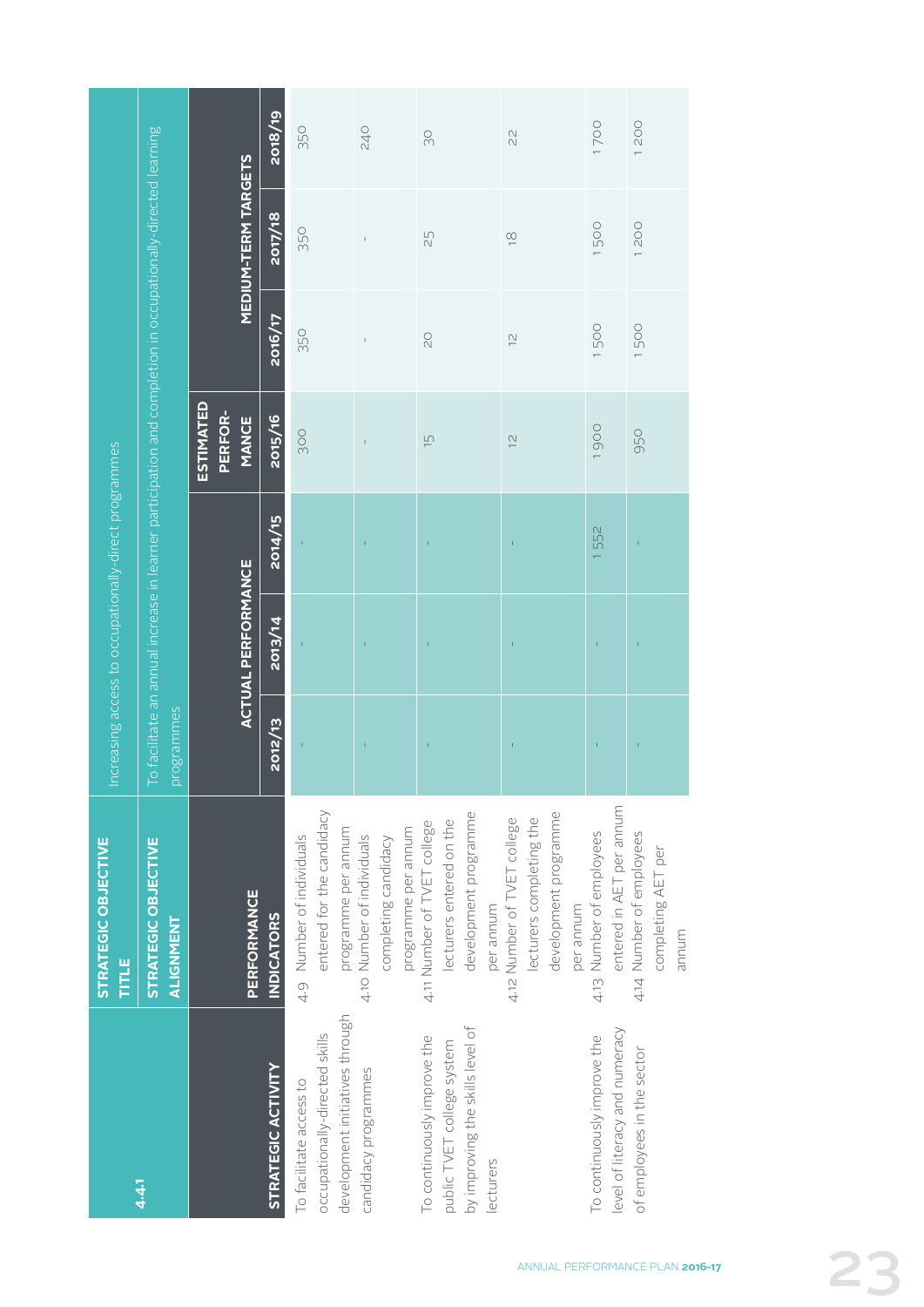|    |                                                       |                                                                                                              |                                             | 2018/19                          | 1700                                                                                       | 1200                                                                             | $\perp$                                                      | 550                                                                                 | 120                                                                        | 350                                                                                        | 630                                                                                                           |
|----|-------------------------------------------------------|--------------------------------------------------------------------------------------------------------------|---------------------------------------------|----------------------------------|--------------------------------------------------------------------------------------------|----------------------------------------------------------------------------------|--------------------------------------------------------------|-------------------------------------------------------------------------------------|----------------------------------------------------------------------------|--------------------------------------------------------------------------------------------|---------------------------------------------------------------------------------------------------------------|
|    |                                                       | To facilitate an annual increase in learner participation and completion in occupationally-directed learning | <b>MEDIUM-TERM TARGETS</b>                  | 2017/18                          | 1500                                                                                       | 1200                                                                             | $\mathbb{I}$                                                 | <b>500</b>                                                                          | 100                                                                        | <b>POO</b>                                                                                 | 350                                                                                                           |
|    |                                                       |                                                                                                              |                                             | 2016/17                          | 1500                                                                                       | 1600                                                                             | $\mathop{\sqcup}\nolimits$                                   | 250                                                                                 | 90                                                                         | 100                                                                                        | 150                                                                                                           |
|    |                                                       |                                                                                                              | <b>ESTIMATED</b><br>PERFOR-<br><b>MANCE</b> | 2015/16                          | 2000                                                                                       | 1600                                                                             | $\infty$                                                     | 300                                                                                 | 150                                                                        | 600                                                                                        | <b>900</b>                                                                                                    |
|    | Increasing access to occupationally-direct programmes |                                                                                                              |                                             | 2014/15                          | 1233                                                                                       |                                                                                  | $\infty$                                                     | $\frac{6}{1}$                                                                       | 58                                                                         | 788                                                                                        | 326                                                                                                           |
|    |                                                       |                                                                                                              | <b>ACTUAL PERFORMANCE</b>                   | 2013/14                          |                                                                                            |                                                                                  | $\mathbf{I}$                                                 | 125                                                                                 | 99                                                                         | 404                                                                                        | 88                                                                                                            |
|    |                                                       | programmes                                                                                                   |                                             | 2012/13                          |                                                                                            |                                                                                  | $\mathbf{I}$                                                 | 112                                                                                 | $\overline{6}$                                                             | 188                                                                                        | 203                                                                                                           |
|    | STRATEGIC OBJECTIVE<br>TITLE                          | <b>STRATEGIC OBJECTIVE</b><br>ALIGNMENT                                                                      |                                             | PERFORMANCE<br><b>INDICATORS</b> | individuals entered in AET<br>4.15 Number of unemployed<br>per annum                       | 4.16 Number of unemployed<br>completing AET per<br>learners individuals<br>annum | programmes developed<br>Number of e-AET<br>per annum<br>4.17 | entered as learner artisans<br>Number of employees<br>per annum<br>4.18             | Number of learner artisans<br>who qualify as artisans per<br>annum<br>4.19 | learner artisans per annum<br>4.20 Number of unemployed<br>individuals entered as          | 4.21 Number of unemployed<br>qualify as artisans per<br>ndividuals entered as<br>earner artisans who<br>annum |
|    |                                                       | 4.4.1                                                                                                        |                                             | <b>STRATEGIC ACTIVITY</b>        | level of literacy and numeracy<br>To continuously improve the<br>of unemployed individuals | to increase employability<br>prospects.                                          |                                                              | occupationally directed skills<br>development programmes<br>To facilitate access to | through apprenticeship<br>programmes                                       | development programmes and<br>To facilitate access to skills<br>increase work readiness of | unemployed individuals through<br>apprenticeship programmes                                                   |
| 24 |                                                       |                                                                                                              |                                             |                                  | ANNUAL PERFORMANCE PLAN 2016-17                                                            |                                                                                  |                                                              |                                                                                     |                                                                            |                                                                                            |                                                                                                               |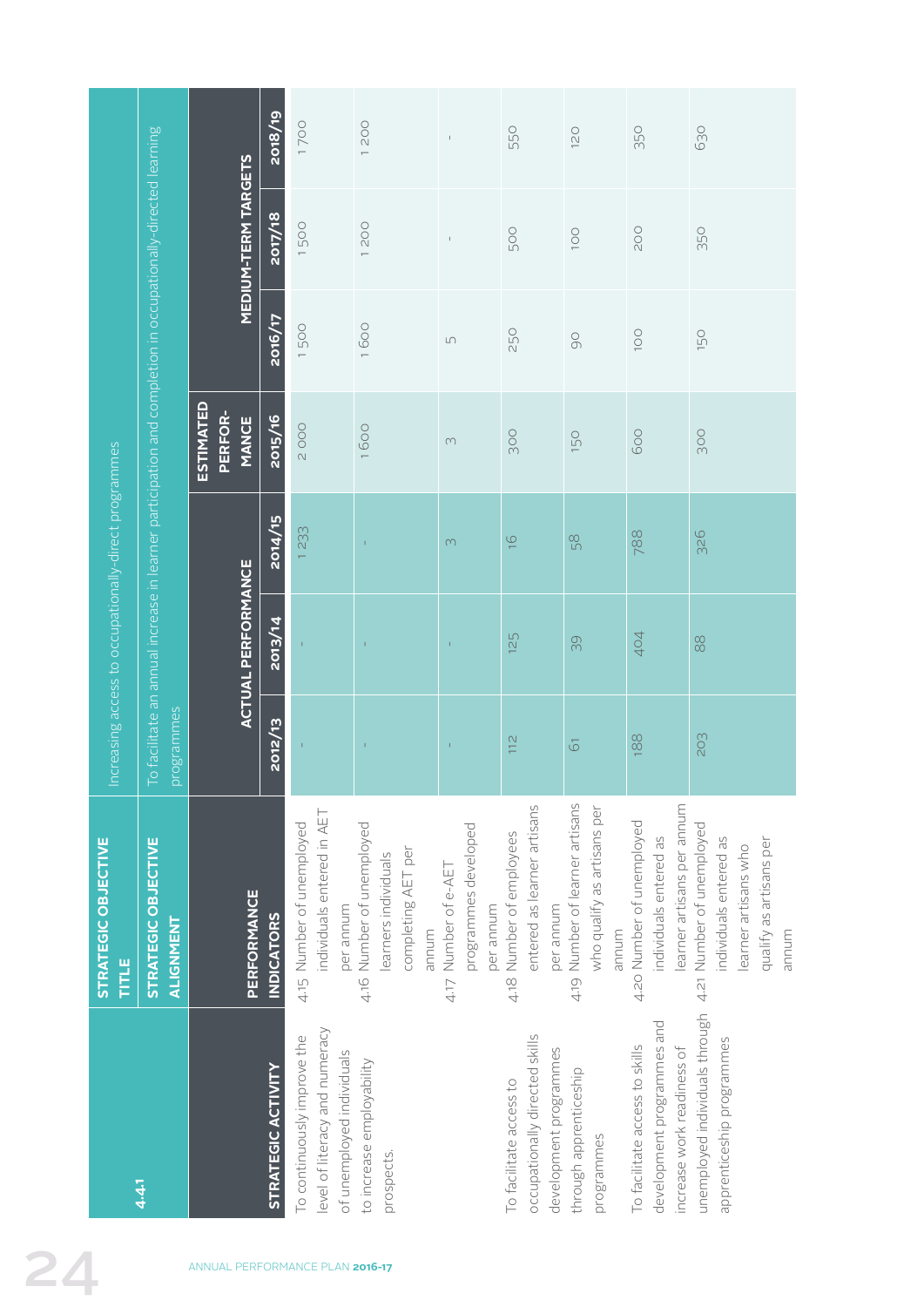|                                                                                               | STRATEGIC OBJECTIVE<br>TITLE                                                                    |            | Increasing access to occupationally-direct programmes |         |                                             |            |                                                                                                              |         |
|-----------------------------------------------------------------------------------------------|-------------------------------------------------------------------------------------------------|------------|-------------------------------------------------------|---------|---------------------------------------------|------------|--------------------------------------------------------------------------------------------------------------|---------|
| 4.41                                                                                          | STRATEGIC OBJECTIVE<br>ALIGNMENT                                                                | programmes |                                                       |         |                                             |            | To facilitate an annual increase in learner participation and completion in occupationally-directed learning |         |
|                                                                                               |                                                                                                 |            | <b>ACTUAL PERFORMANCE</b>                             |         | <b>ESTIMATED</b><br>PERFOR-<br><b>MANCE</b> |            | <b>MEDIUM-TERM TARGETS</b>                                                                                   |         |
| <b>STRATEGIC ACTIVITY</b>                                                                     | PERFORMANCE<br><b>INDICATORS</b>                                                                | 2012/13    | 2013/14                                               | 2014/15 | 2015/16                                     | 2016/17    | 2017/18                                                                                                      | 2018/19 |
| programmes through bursaries<br>further and higher education<br>To facilitate access to       | 4.22 Number of employees<br>awarded bursaries per<br>annum                                      | 321        | 123                                                   | SC      | 150                                         | <b>POO</b> | 250                                                                                                          | 300     |
|                                                                                               | 4.23 Number of unemployed<br>bursaries per annum<br>individuals awarded                         | 127        | 436                                                   | 135     | 350                                         | 700        | 750                                                                                                          | 800     |
| and development through<br>workplace-based training<br>To facilitate access to<br>internships | 4.24 Number of unemployed<br>internships per annum<br>graduates placed for                      | 344        | $\overline{121}$                                      | 350     | 400                                         | 500        | 550                                                                                                          | 600     |
| and development through<br>workplace-based training<br>To facilitate access to                | internships per annum<br>graduates completing<br>4.25 Number of placed                          | Î.         | Î.                                                    | Ť,      | $\mathbb{I}$                                | 320        | 400                                                                                                          | 440     |
| internships                                                                                   | graduates placed for work-<br>integrated learning per<br>annum (TVET N6)<br>4.26 Number of TVET | J.         | 292                                                   | 400     | 3600                                        | 1000       | 1500                                                                                                         | 2000    |
|                                                                                               | work-integrated learning<br>4.27 Number of placed TVET<br>graduates completing<br>per annum     |            |                                                       |         | $\mathsf I$                                 | 2800       | 3200                                                                                                         | 3600    |
|                                                                                               | placed for work-integrated<br>4.28 Number of HEI graduates<br>learning per annum                | Ť          |                                                       | 226     | <b>POO</b>                                  | 350        | 400                                                                                                          | 450     |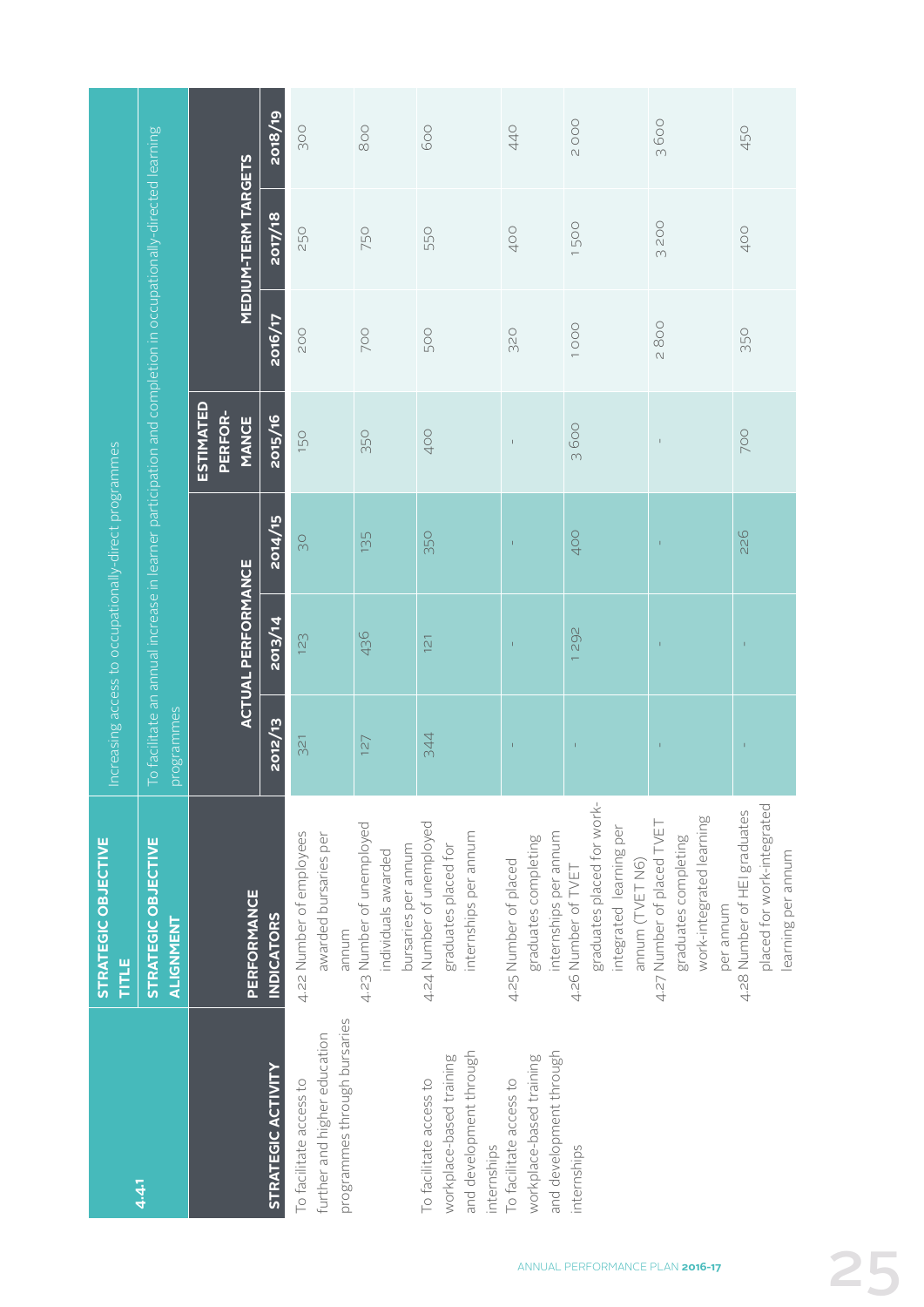|                                                       |                                                                                                              |                                             | 2018/19            | 680                                                 |                                        | $\frac{1}{2}$                                                                                                                   | $\infty$                                                                                | $\overline{25}$                                                                         | $\infty$                                                                                 | $\gtrsim$                                                                                |
|-------------------------------------------------------|--------------------------------------------------------------------------------------------------------------|---------------------------------------------|--------------------|-----------------------------------------------------|----------------------------------------|---------------------------------------------------------------------------------------------------------------------------------|-----------------------------------------------------------------------------------------|-----------------------------------------------------------------------------------------|------------------------------------------------------------------------------------------|------------------------------------------------------------------------------------------|
|                                                       | To facilitate an annual increase in learner participation and completion in occupationally-directed learning | <b>MEDIUM-TERM TARGETS</b>                  | 2017/18            | 650                                                 |                                        | 35                                                                                                                              | $\overline{25}$                                                                         | $\gtrsim$                                                                               | $\Xi$                                                                                    | $\overline{\Box}$                                                                        |
|                                                       |                                                                                                              |                                             | 2016/17            | 550                                                 |                                        | SO                                                                                                                              | $\overline{\mathsf{C}}$                                                                 | $\overline{\Box}$                                                                       | $\overline{c}$                                                                           | $\overline{\Box}$                                                                        |
|                                                       |                                                                                                              | <b>ESTIMATED</b><br>PERFOR-<br><b>MANCE</b> | 2015/16            |                                                     |                                        | 25                                                                                                                              | $\frac{1}{2}$                                                                           | $\frac{1}{2}$                                                                           | $\overline{\Box}$                                                                        | $\overline{\bigcirc}$                                                                    |
| Increasing access to occupationally-direct programmes |                                                                                                              |                                             | 2014/15            |                                                     |                                        | 23                                                                                                                              | $\frac{6}{1}$                                                                           | $\frac{6}{1}$                                                                           | $\overline{c}$                                                                           | $\overline{C}$                                                                           |
|                                                       |                                                                                                              | <b>ACTUAL PERFORMANCE</b>                   | 2013/14            |                                                     |                                        | $\frac{2}{3}$                                                                                                                   | $\overline{27}$                                                                         | $\mathbf{I}$                                                                            | Ŷ.                                                                                       | $\mathbf I$                                                                              |
|                                                       | programmes                                                                                                   |                                             | 2012/13            |                                                     |                                        | $\Gamma$                                                                                                                        | $_{\infty}^{\circ}$                                                                     | $\mathbf{I}$                                                                            | T.                                                                                       | 1                                                                                        |
| STRATEGIC OBJECTIVE<br><b>HELE</b>                    | STRATEGIC OBJECTIVE<br>ALIGNMENT                                                                             | PERFORMANCE                                 | <b>INDICATORS</b>  | 4.29 Number of placed HEI<br>graduates completing   | work-integrated learning<br>per annum  | development initiatives per<br>4.30 Number of co-operatives<br>supported through skills<br>muna                                 | development initiatives per<br>supported through skills<br>4.31 Number of NGOs<br>annum | development initiatives per<br>supported through skills<br>4.32 Number of CBOs<br>annum | development initiatives per<br>supported through skills<br>4.33 Number of SMMEs<br>annum | development initiatives per<br>supported through skills<br>4.34 Number of NLPEs<br>annum |
|                                                       | 4.4.1                                                                                                        |                                             | STRATEGIC ACTIVITY | workplace-based training<br>To facilitate access to | and development through<br>internships | Encouraging and supporting co-<br>community training initiatives<br>operatives, small enterprises,<br>worker-initiated, NGO and |                                                                                         |                                                                                         |                                                                                          |                                                                                          |
|                                                       |                                                                                                              | ANNUAL PERFORMANCE PLAN 2016-17             |                    |                                                     |                                        |                                                                                                                                 |                                                                                         |                                                                                         |                                                                                          |                                                                                          |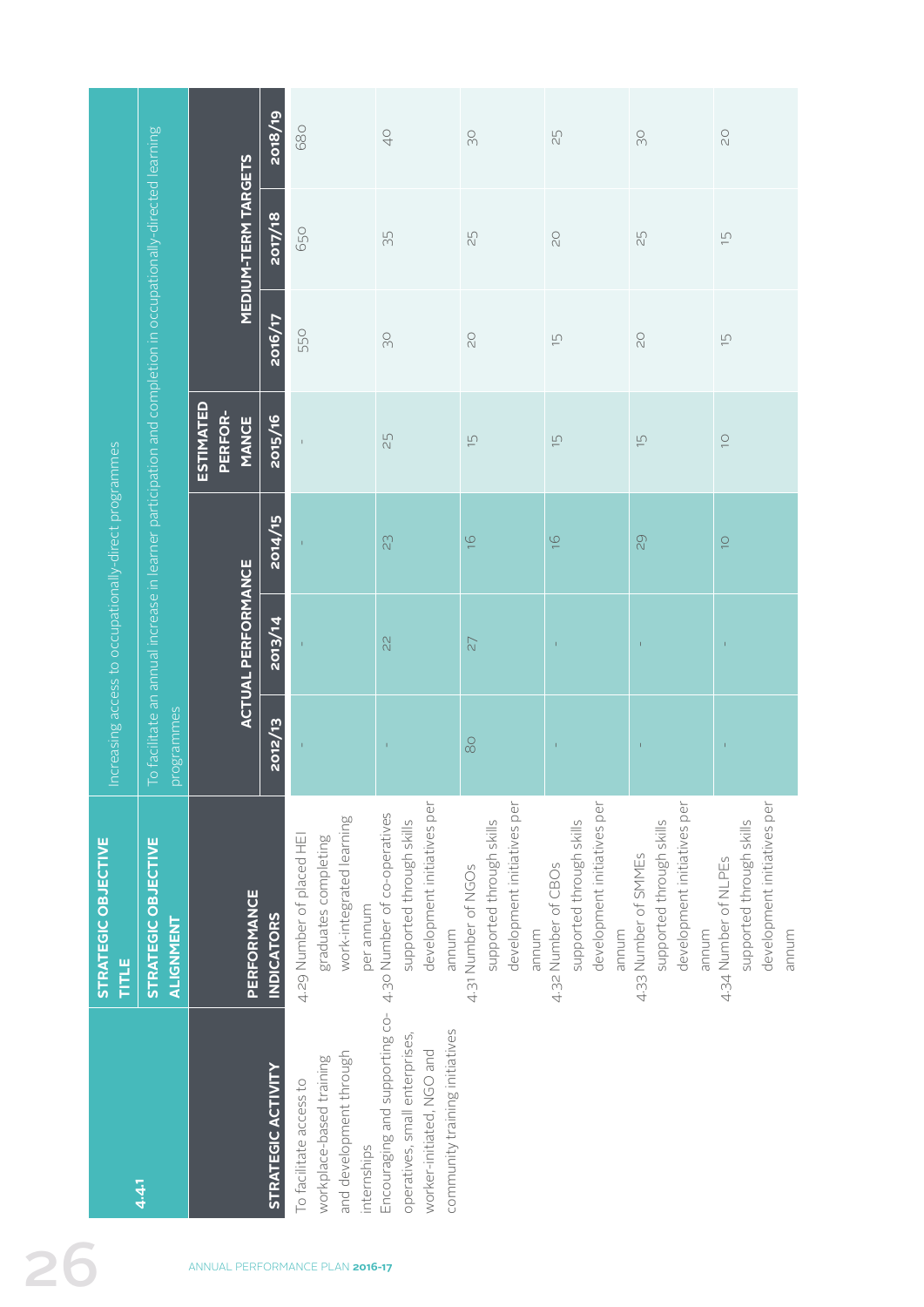| 4.4.1                                                                                                                                                       | STRATEGIC OBJECTIVE<br>STRATEGIC OBJECTIVE<br>PERFORMANCE<br>ALIGNMENT<br>TITLE               | programmes    | Increasing access to occupationally-direct programmes<br><b>ACTUAL PERFORMANCE</b> |                          | To facilitate an annual increase in learner participation and completion in occupationally-directed learning<br><b>ESTIMATED</b><br>PERFOR-<br><b>MANCE</b> |             | <b>MEDIUM-TERM TARGETS</b> |         |
|-------------------------------------------------------------------------------------------------------------------------------------------------------------|-----------------------------------------------------------------------------------------------|---------------|------------------------------------------------------------------------------------|--------------------------|-------------------------------------------------------------------------------------------------------------------------------------------------------------|-------------|----------------------------|---------|
| STRATEGIC ACTIVITY                                                                                                                                          | <b>INDICATORS</b>                                                                             | 2012/13       | 2013/14                                                                            | 2014/15                  | 2015/16                                                                                                                                                     | 2016/17     | 2017/18                    | 2018/19 |
| Encouraging and supporting co- 4.35 Number of trade unions<br>community training initiatives<br>operatives, small enterprises,<br>worker-initiated, NGO and | development initiatives per<br>supported through skills<br>annum                              | $\mathcal{L}$ | $\overline{\mathcal{C}}$                                                           | $\overline{\mathcal{C}}$ | $\overline{\mathcal{C}}$                                                                                                                                    | $\sim$      | $\sim$                     | $\sim$  |
|                                                                                                                                                             | programmes per annum<br>4.36 Number of councillors<br>entered for skills                      |               |                                                                                    | <b>2000</b>              | <b>2000</b>                                                                                                                                                 | <b>2000</b> | 2500                       | 2800    |
|                                                                                                                                                             | councillors completing<br>skills programmes per<br>4.37 Number of registered<br>annum         |               | 99                                                                                 | 2000                     | 1500                                                                                                                                                        | 1600        | 1600                       | 2000    |
|                                                                                                                                                             | leaders entered for skills<br>programmes per annum<br>4.38 Number of traditional              |               |                                                                                    |                          | 500                                                                                                                                                         | 500         | 550                        | 600     |
|                                                                                                                                                             | programmes per annum<br>4.39 Number of registered<br>traditional leaders<br>completing skills |               |                                                                                    |                          | 400                                                                                                                                                         | 400         | 400                        | 440     |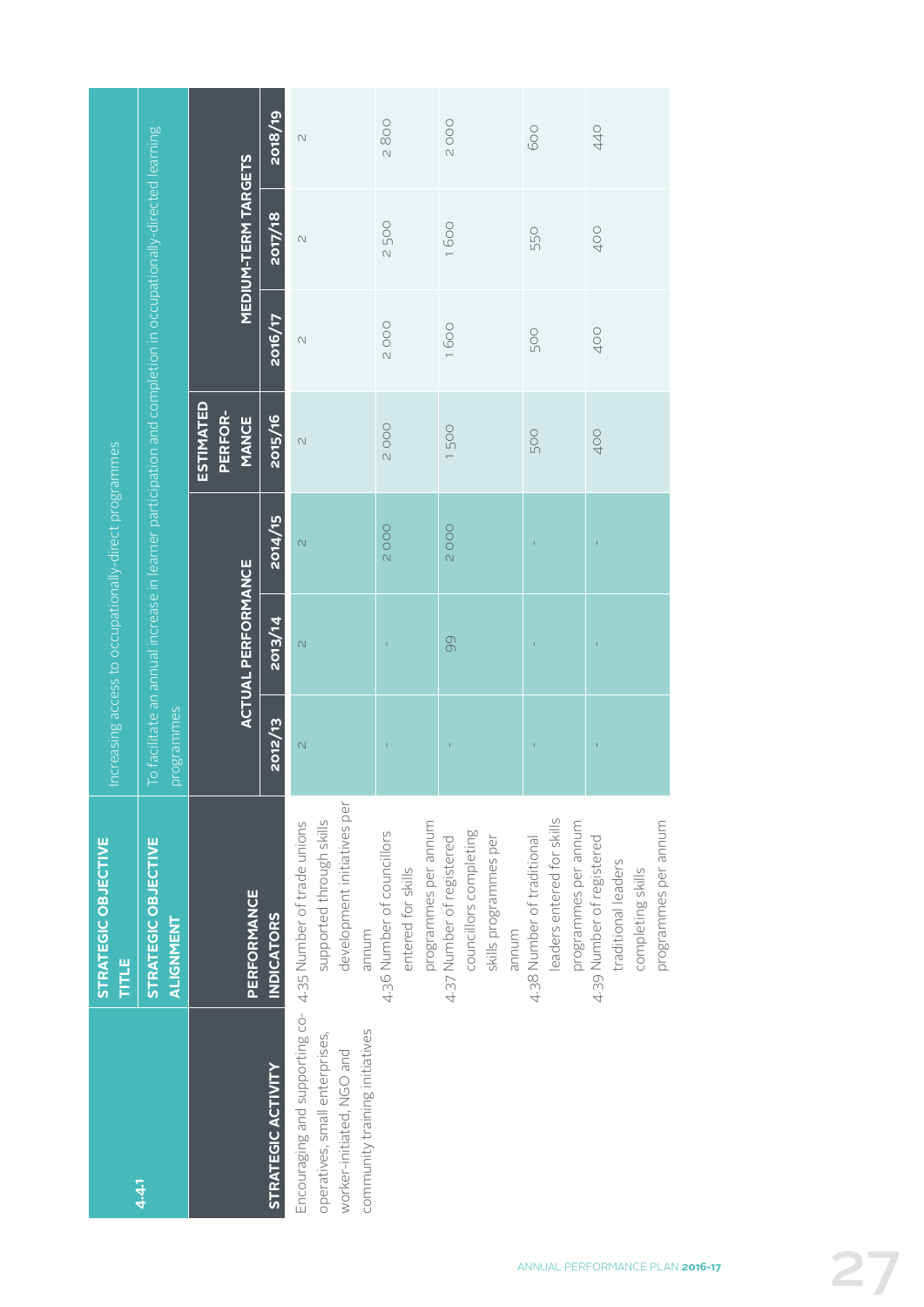|                                 | 4.4.2 Performance indicators and quarterly targets for 2016/17                                             |                                                                                        |                     |                                 |                                                       |            |                                                                                             |                 |
|---------------------------------|------------------------------------------------------------------------------------------------------------|----------------------------------------------------------------------------------------|---------------------|---------------------------------|-------------------------------------------------------|------------|---------------------------------------------------------------------------------------------|-----------------|
|                                 |                                                                                                            | STRATEGIC OBJECTIVE TITLE                                                              |                     |                                 | Increasing access to occupationally-direct programmes |            |                                                                                             |                 |
|                                 | 4.4.2                                                                                                      | STRATEGIC OBJECTIVE<br><b>STATEMENT</b>                                                |                     | directed learning programmes    |                                                       |            | To facilitate an annual increase in learner participation and completion in occupationally- |                 |
|                                 |                                                                                                            |                                                                                        |                     | ANNUAL<br><b>TARGET</b>         |                                                       |            | <b>QUARTERLY TARGETS</b>                                                                    |                 |
|                                 | STRATEGIC ACTIVITY                                                                                         | TORS<br>PERFORMANCE INDICA                                                             | REPORTING<br>PERIOD | <b>zo16/17</b>                  | 1st                                                   | 2nd        | 3rd                                                                                         | 4 <sup>th</sup> |
| ANNUAL PERFORMANCE PLAN 2016-17 | To facilitate access to occupationally-<br>directed skills development initiatives                         | entered for<br>skills programmes per annum<br>4.1 Number of employees                  | Quarterly           | 5600                            | $\mathsf I$                                           | 600        | 4000                                                                                        | 1000            |
|                                 | through skills programmes for<br>employees                                                                 | 4.2 Number of employees completing<br>skills programmes per annum                      | Quarterly           | 500<br>$\overline{\mathcal{A}}$ | <b>500</b>                                            | 1500       | <b>2000</b>                                                                                 | <b>500</b>      |
|                                 | readiness of unemployed individuals<br>programmes and increase work<br>To facilitate access to skills      | 4.3 Number of unemployed individuals<br>grammes<br>entered for skills pro<br>per annum | Quarterly           | 4 200                           |                                                       | 1200       | <b>2500</b>                                                                                 | 500             |
|                                 |                                                                                                            | 4.4 Number of unemployed individuals<br>grammes<br>completing skills pro<br>per annum  | Quarterly           | 500<br>$\infty$                 | 50Q                                                   | 500        | 1500                                                                                        | 1000            |
|                                 | To facilitate access to occupationally-<br>directed skills development initiatives                         | 4.5 Number of employees entered for<br>learnerships per annum                          | Quarterly           | 4500                            | $\mathsf I$                                           | 1000       | <b>2500</b>                                                                                 | 1000            |
|                                 | through learnership programmes for<br>employees                                                            | 4.6 Number of employees completing<br>learnerships per annum                           | Quarterly           | <b>2500</b>                     | 300                                                   | <b>500</b> | 1200                                                                                        | <b>500</b>      |
|                                 | readiness of unemployed individuals<br>To facilitate access to learnership<br>programmes and increase work | 4.7 Number of unemployed individuals<br>entered for learnerships per<br>annum          | Quarterly           | 3500                            | $\mathbb{I}$                                          | 1000       | 2000                                                                                        | 500             |
|                                 |                                                                                                            | learnerships per annum<br>4.8 Number of unemployed<br>individuals completing           | Quarterly           | 2800                            | 350                                                   | 650        | <b>2000</b>                                                                                 | 800             |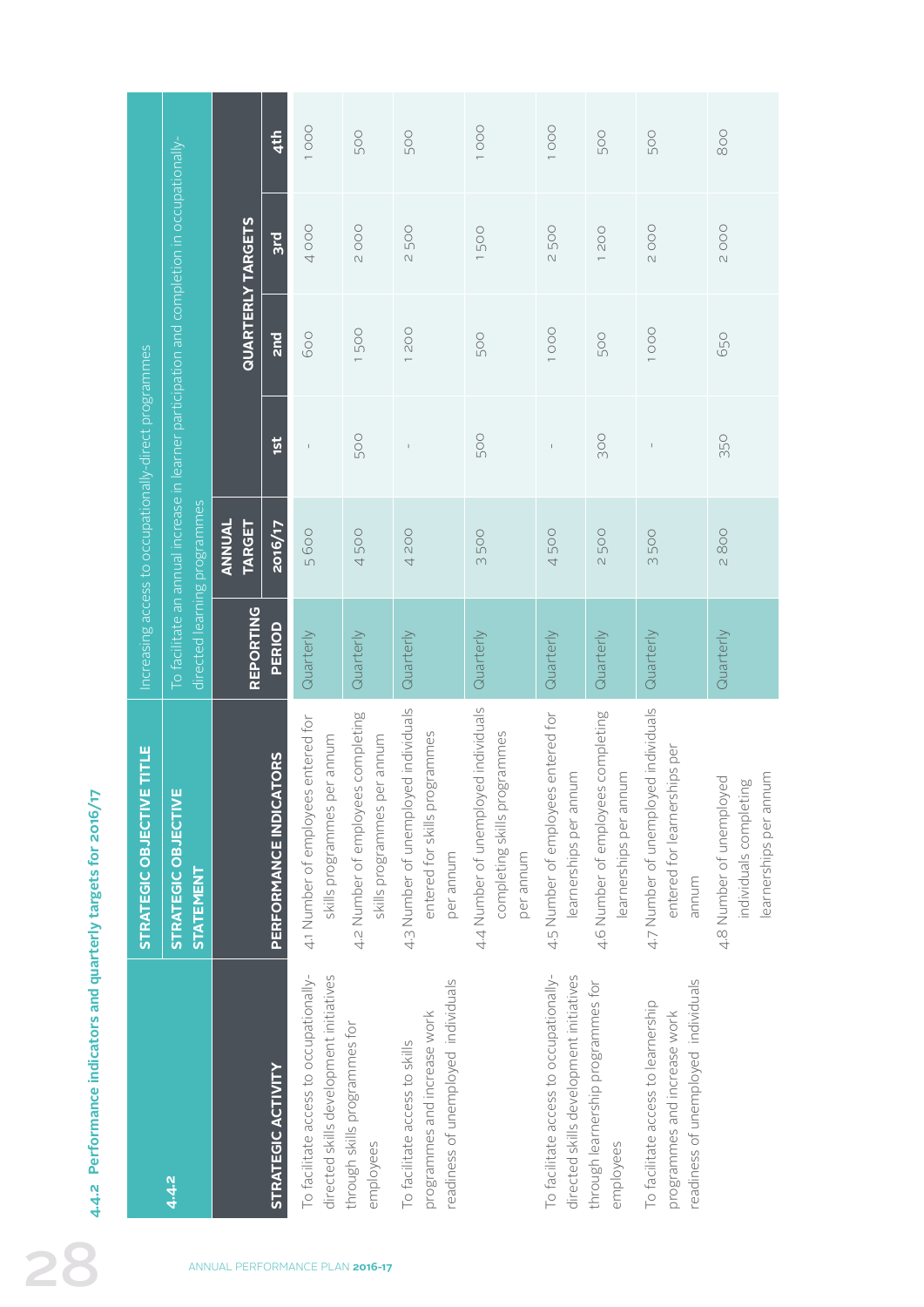|                                                                                                                        | STRATEGIC OBJECTIVE TITLE                                                                     |                              |                         | Increasing access to occupationally-direct programmes |                          |                                                                                             |               |
|------------------------------------------------------------------------------------------------------------------------|-----------------------------------------------------------------------------------------------|------------------------------|-------------------------|-------------------------------------------------------|--------------------------|---------------------------------------------------------------------------------------------|---------------|
| 4.4.2                                                                                                                  | <b>STRATEGIC OBJECTIVE</b><br><b>STATEMENT</b>                                                | directed learning programmes |                         |                                                       |                          | To facilitate an annual increase in learner participation and completion in occupationally- |               |
|                                                                                                                        |                                                                                               | <b>REPORTING</b>             | ANNUAL<br><b>TARGET</b> |                                                       | <b>QUARTERLY TARGETS</b> |                                                                                             |               |
| STRATEGIC ACTIVITY                                                                                                     | <b>PERFORMANCE INDICATORS</b>                                                                 | <b>PERIOD</b>                | 2016/17                 | 151                                                   | 2 <sub>nd</sub>          | <b>Big</b>                                                                                  | 4th           |
| To facilitate access to occupationally-<br>directed skills development initiatives<br>through candidacy programmes for | entered for<br>the candidacy programme per<br>4.9 Number of individuals<br>annum              | Quarterly                    | 350                     | $\mathbf{I}$                                          | 150                      | <b>POO</b>                                                                                  | $\bar{\rm I}$ |
| employees                                                                                                              | 4.10 Number or individuals completing<br>candidacy programme per<br>munum                     | Quarterly                    |                         |                                                       | $\mathsf I$              | $\sf I$                                                                                     | $\sf I$       |
| readiness of unemployed individuals<br>To facilitate access to candidacy<br>programmes and increase work               | 4.11 Number of TVET college lecturers<br>entered into the development<br>programme per annum  | Quarterly                    | $\overline{C}$          |                                                       | $\supseteq$              | $\overline{C}$                                                                              |               |
|                                                                                                                        | development programme per<br>lecturers completing the<br>4.12 Number of TVET college<br>munum | Quarterly                    | $\frac{1}{2}$           | $\mathsf I$                                           | $\mathsf I$              | $\mathfrak l$                                                                               | $\frac{2}{3}$ |
| literacy and numeracy of employees in<br>To continuously improve the level of                                          | 4.13 Number of employees entered in<br>AET per annum                                          | Quarterly                    | 1500                    | $\bar{1}$                                             | 500                      | 1000                                                                                        |               |
| the sector                                                                                                             | completing AET per annum<br>4.14 Number of employees                                          | Quarterly                    | 1500                    | 500                                                   | 500                      | 500                                                                                         | $\mathsf I$   |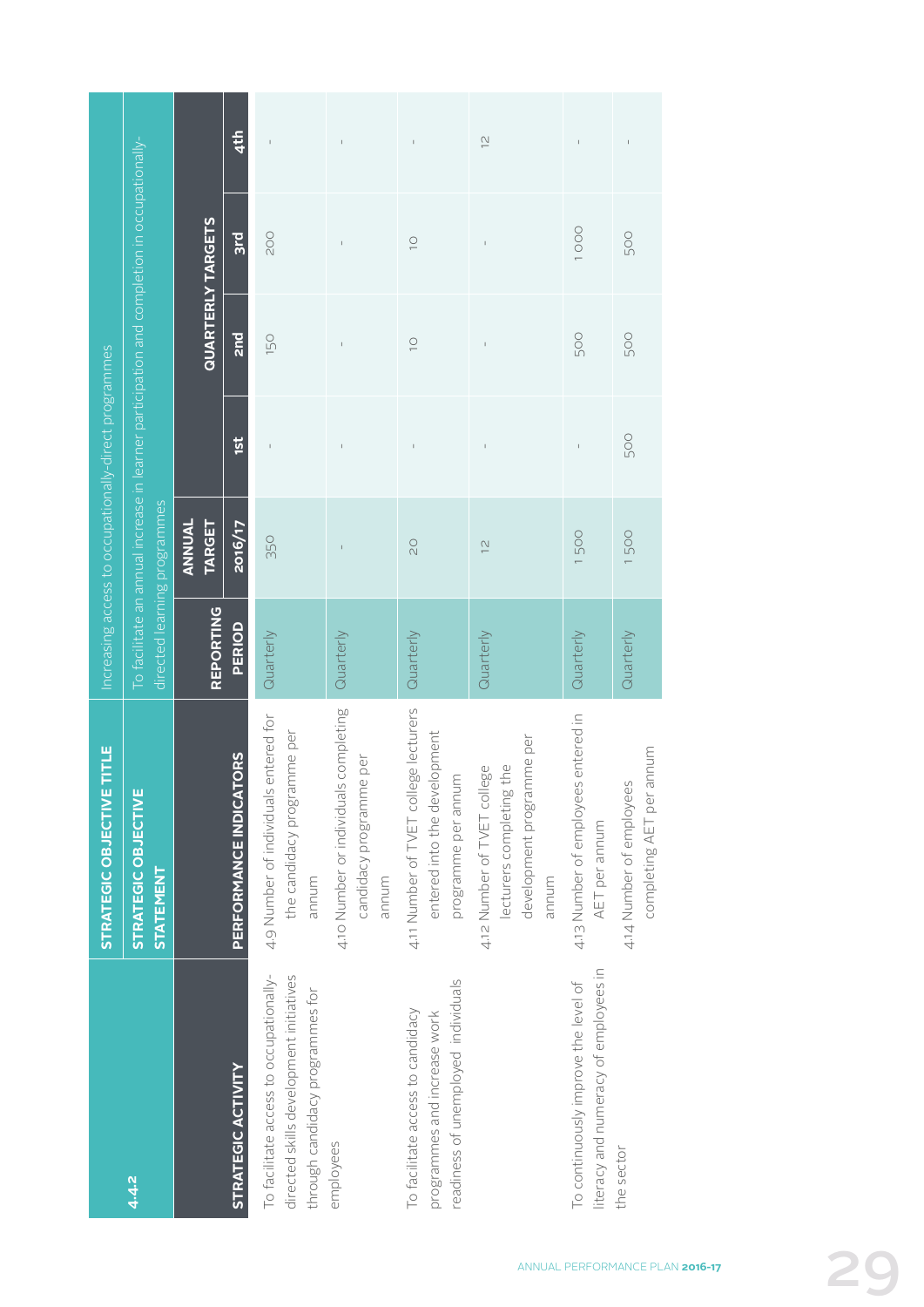|                                                       |                                                                                                                             |                          | 4th                               | 500                                                                                                                  | <b>POO</b>                                                                | $\mathsf I$                                            | <b>OO1</b>                                                             | 100                                                                  |                                                                                            | <b>100</b>                                                                                                      | $\mathbb{I}$                                                       | 100                                                                        |
|-------------------------------------------------------|-----------------------------------------------------------------------------------------------------------------------------|--------------------------|-----------------------------------|----------------------------------------------------------------------------------------------------------------------|---------------------------------------------------------------------------|--------------------------------------------------------|------------------------------------------------------------------------|----------------------------------------------------------------------|--------------------------------------------------------------------------------------------|-----------------------------------------------------------------------------------------------------------------|--------------------------------------------------------------------|----------------------------------------------------------------------------|
|                                                       |                                                                                                                             | <b>QUARTERLY TARGETS</b> | $rac{1}{3}$                       | 50Q                                                                                                                  | 600                                                                       | $\mathsf{L}\cap$                                       | 100                                                                    | $\overline{O}$                                                       | 50                                                                                         | $50\,$                                                                                                          | 100                                                                | 400                                                                        |
|                                                       |                                                                                                                             |                          | <b>Dus</b>                        | 500                                                                                                                  | 600                                                                       | $\mathsf I$                                            | 50                                                                     | $\sf I$                                                              | 50                                                                                         | $\mathsf I$                                                                                                     | 50                                                                 | 1OO                                                                        |
|                                                       |                                                                                                                             |                          | 1st                               | $\mathsf{I}$                                                                                                         | <b>POO</b>                                                                | $\mathbb{L}$                                           | $\mathsf I$                                                            | $\mathsf I$                                                          |                                                                                            | $\mathsf I$                                                                                                     | 50                                                                 | 1OO                                                                        |
| Increasing access to occupationally-direct programmes | To facilitate an annual increase in learner participation and completion in occupationally-<br>directed learning programmes | ANNUAL<br><b>TARGET</b>  | <b>ZO16/17</b>                    | 1500                                                                                                                 | 1600                                                                      | $\Box$                                                 | 250                                                                    | 190                                                                  | 100                                                                                        | 150                                                                                                             | <b>200</b>                                                         | <b>POO</b>                                                                 |
|                                                       |                                                                                                                             | REPORTING                | PERIOD                            | Quarterly                                                                                                            | Quarterly                                                                 | Quarterly                                              | Quarterly                                                              | Quarterly                                                            | Quarterly                                                                                  | Quarterly                                                                                                       | Quarterly                                                          | Quarterly                                                                  |
| STRATEGIC OBJECTIVE TITLE                             | <b>STRATEGIC OBJECTIVE</b><br><b>STATEMENT</b>                                                                              |                          | TORS<br><b>PERFORMANCE INDICA</b> | individuals entered in AET per<br>4.15 Number of unemployed<br>annum                                                 | ig AET per<br>4.16 Number of unemployed<br>individuals completin<br>annum | 4.17 Number of e-AET programmes<br>developed per annum | 4.18 Number of employees entered as<br>learner artisans per annum      | 4.19 Number of learner artisans who<br>qualify as artisans per annum | individuals entered as learner<br>4.20 Number of unemployed<br>artisans per annum          | as artisans<br>individuals entered as learner<br>4.21 Number of unemployed<br>artisans who qualify<br>per annum | 4.22 Number of employees awarded<br>bursaries per annum            | bursaries per<br>4.23 Number of unemployed<br>individuals awarded<br>annum |
|                                                       | 4.4.2                                                                                                                       |                          | STRATEGIC ACTIVITY                | literacy and numeracy of unemployed<br>To continuously improve the level of<br>individuals to increase employability | prospects                                                                 |                                                        | To facilitate access to occupationally-<br>directed skills development | programmes through apprenticeship<br>programmes                      | development programmes and<br>To facilitate access to skills<br>increase work readiness of | unemployed individuals through<br>apprenticeship programmes                                                     | To facilitate access to further and<br>higher education programmes | through bursaries                                                          |
|                                                       |                                                                                                                             |                          |                                   | ANNUAL PERFORMANCE PLAN 2016-17                                                                                      |                                                                           |                                                        |                                                                        |                                                                      |                                                                                            |                                                                                                                 |                                                                    |                                                                            |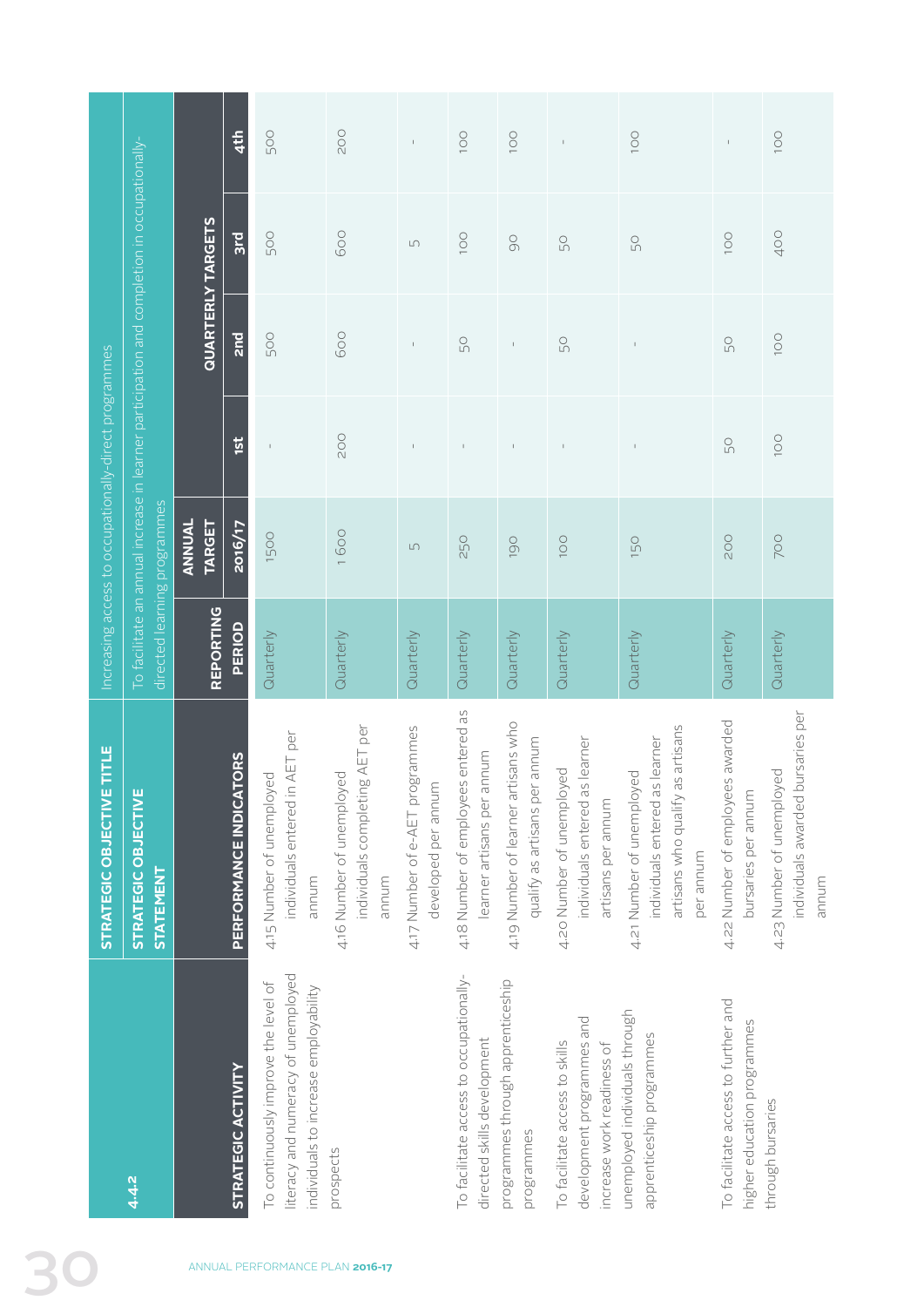|                                                                                                                                  | STRATEGIC OBJECTIVE TITLE                                                                        |                  |                              | Increasing access to occupationally-direct programmes                                                                                                                                                                                                                                                                                                |              |                                                                                             |             |
|----------------------------------------------------------------------------------------------------------------------------------|--------------------------------------------------------------------------------------------------|------------------|------------------------------|------------------------------------------------------------------------------------------------------------------------------------------------------------------------------------------------------------------------------------------------------------------------------------------------------------------------------------------------------|--------------|---------------------------------------------------------------------------------------------|-------------|
| 4.4.2                                                                                                                            | STRATEGIC OBJECTIVE<br><b>STATEMENT</b>                                                          |                  | directed learning programmes |                                                                                                                                                                                                                                                                                                                                                      |              | To facilitate an annual increase in learner participation and completion in occupationally- |             |
|                                                                                                                                  |                                                                                                  | <b>REPORTING</b> | <b>TARGET</b><br>ANNUAL      |                                                                                                                                                                                                                                                                                                                                                      |              | <b>QUARTERLY TARGETS</b>                                                                    |             |
| STRATEGIC ACTIVITY                                                                                                               | PERFORMANCE INDICATORS                                                                           | <b>PERIOD</b>    | 2016/17                      | 1st                                                                                                                                                                                                                                                                                                                                                  | <b>Purz</b>  | <b>B</b>                                                                                    | 4th         |
| To facilitate access to workplace-<br>based training and development<br>through internships                                      | graduates placed for internships<br>4.24 Number of unemployed<br>per annum                       | Quarterly        | <b>500</b>                   | <b>100</b>                                                                                                                                                                                                                                                                                                                                           | <b>OOL</b>   | <b>POO</b>                                                                                  | 100         |
|                                                                                                                                  | 4.25 Number of placed graduates<br>completing internships per<br>annum                           | Quarterly        | 320                          | $\,$ $\,$                                                                                                                                                                                                                                                                                                                                            | $\mathsf I$  | $\mathsf I$                                                                                 | 320         |
|                                                                                                                                  | learning per annum (TVET N6)<br>4.26 Number of TVET graduates<br>placed for work-integrated      | Quarterly        | 1000                         | <b>POO</b>                                                                                                                                                                                                                                                                                                                                           | <b>200</b>   | <b>350</b>                                                                                  | 250         |
|                                                                                                                                  | integrated learning per annum<br>graduates completing work-<br>4.27 Number of placed TVET        | Quarterly        | 2800                         | $\vert$                                                                                                                                                                                                                                                                                                                                              | $\mathbb{I}$ | 400                                                                                         | <b>2400</b> |
|                                                                                                                                  | 4.28 Number of HEI graduates placed<br>learning per<br>for work-integrated<br>annum              | Quarterly        | 350                          | $\mathsf I$                                                                                                                                                                                                                                                                                                                                          | OOI          | $\overline{O}$                                                                              | 150         |
|                                                                                                                                  | 4.29 Number of placed HEI graduates<br>completing work-integrated<br>learning per annum          | Quarterly        | 550                          | $\,$ $\,$                                                                                                                                                                                                                                                                                                                                            |              | 150                                                                                         | 400         |
| initiated, NGO and community training<br>operatives, small enterprises, worker-<br>Encouraging and supporting co-<br>initiatives | development initiatives per<br>4.30 Number of co-operatives<br>supported through skills<br>annum | Quarterly        | SO                           | $\begin{array}{c} \rule{0.2cm}{0.15mm} \rule{0.2cm}{0.15mm} \rule{0.2cm}{0.15mm} \rule{0.2cm}{0.15mm} \rule{0.2cm}{0.15mm} \rule{0.2cm}{0.15mm} \rule{0.2cm}{0.15mm} \rule{0.2cm}{0.15mm} \rule{0.2cm}{0.15mm} \rule{0.2cm}{0.15mm} \rule{0.2cm}{0.15mm} \rule{0.2cm}{0.15mm} \rule{0.2cm}{0.15mm} \rule{0.2cm}{0.15mm} \rule{0.2cm}{0.15mm} \rule{$ | $\bigcirc$   | $\supseteq$                                                                                 | $\supseteq$ |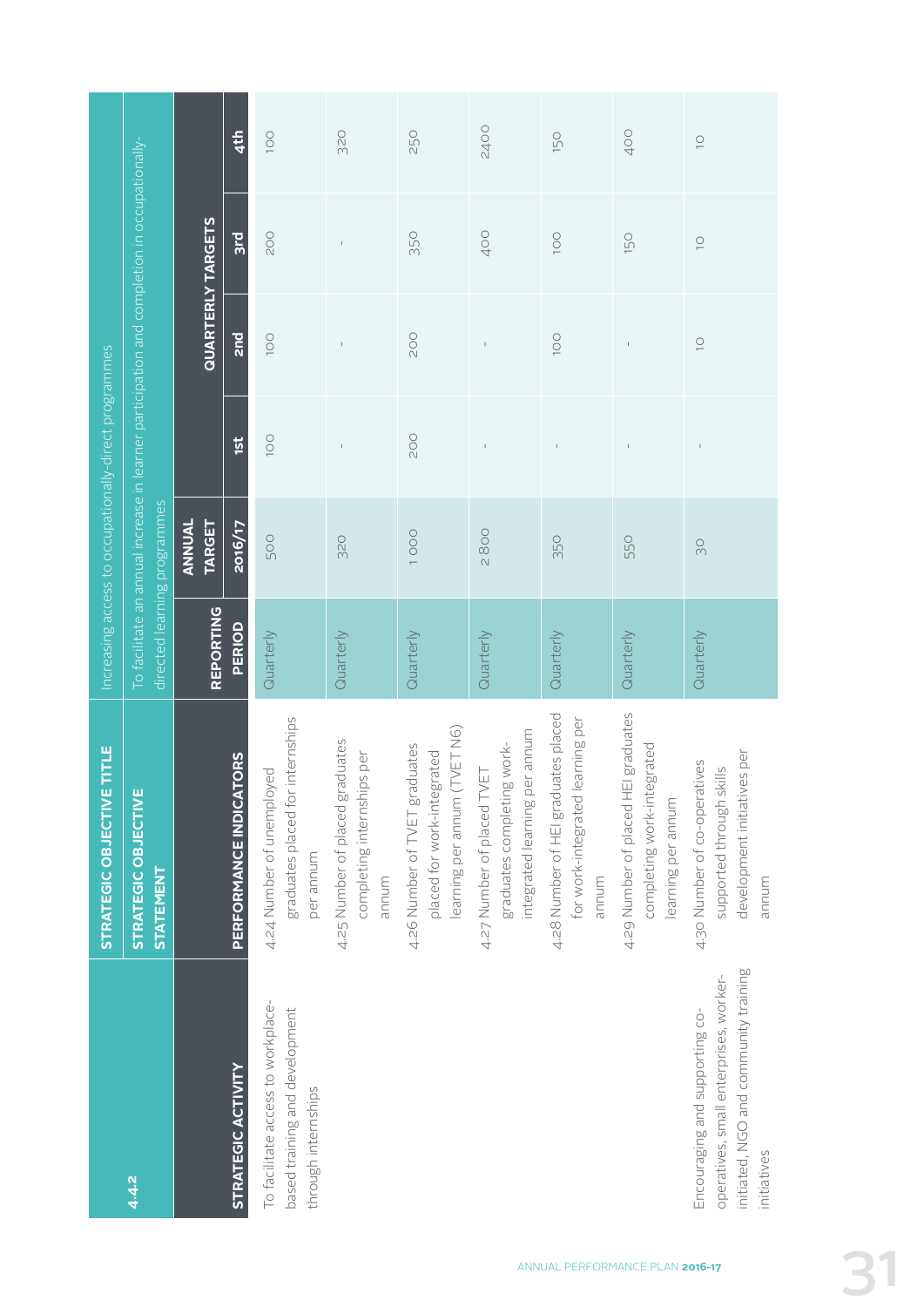|                                                       |                                                                                                                             |                                | 4 <sup>th</sup>                    | $\mathop{\hbox{\rm L}}\nolimits\cap$                                                                              | $\mathop{\hbox{\rm L}}\nolimits$                                                     | $\mathop{\cup}\limits_{\sim}$                                                         | $\Box$                                                                                | $\perp$                                                                                         | 1000                                                                  | 600                                                                     | 150                                                                              |
|-------------------------------------------------------|-----------------------------------------------------------------------------------------------------------------------------|--------------------------------|------------------------------------|-------------------------------------------------------------------------------------------------------------------|--------------------------------------------------------------------------------------|---------------------------------------------------------------------------------------|---------------------------------------------------------------------------------------|-------------------------------------------------------------------------------------------------|-----------------------------------------------------------------------|-------------------------------------------------------------------------|----------------------------------------------------------------------------------|
|                                                       |                                                                                                                             | <b>QUARTERLY TARGETS</b>       | <b>Bus</b>                         | $\Box$                                                                                                            | $\Box$                                                                               | $\mathsf{L}\cap$                                                                      | $\Box$                                                                                | $\perp$                                                                                         | 1000                                                                  | 600                                                                     | 250                                                                              |
|                                                       |                                                                                                                             |                                | <b>Purz</b>                        | $\mathop{\hbox{\rm L}}\nolimits\cap$                                                                              | $\mathop{\hbox{\rm L}}\nolimits$                                                     | $\mathop{\sqcup}\nolimits$                                                            | $\mathop{\text{L}\Omega}$                                                             | $\mathcal{O}$                                                                                   | $\mathsf I$                                                           | 400                                                                     | <b>OOL</b>                                                                       |
|                                                       |                                                                                                                             |                                | 1st                                | $\Box$                                                                                                            |                                                                                      | $\mathop{\sqcup}\nolimits$                                                            | $\mathbb{I}$                                                                          | $\mathbb{I}$                                                                                    | I.                                                                    |                                                                         |                                                                                  |
|                                                       |                                                                                                                             | <b>ANNUAL</b><br><b>TARGET</b> | <b>ZO16/17</b>                     | $\overline{\mathsf{C}}$                                                                                           | $\overline{\Box}$                                                                    | $\overline{\mathsf{C}}$                                                               | $\overline{\Box}$                                                                     | $\mathcal{O}$                                                                                   | 2000                                                                  | 1600                                                                    | 500                                                                              |
| Increasing access to occupationally-direct programmes | To facilitate an annual increase in learner participation and completion in occupationally-<br>directed learning programmes | REPORTING                      | PERIOD                             | Quarterly                                                                                                         | Quarterly                                                                            | Quarterly                                                                             | Quarterly                                                                             | Quarterly                                                                                       | Quarterly                                                             | Quarterly                                                               | Quarterly                                                                        |
| Emmue<br><b>STRATEGIC OBJECTIV</b>                    | ш<br><b>STRATEGIC OBJECTIV</b><br><b>STATEMENT</b>                                                                          |                                | <b>ATORS</b><br>PERFORMANCE INDIC/ | 4.31 Number of NGOs supported<br>through skills development<br>initiatives per annum                              | 4.32 Number of CBOs supported<br>through skills development<br>initiatives per annum | 4.33 Number of SMMEs supported<br>through skills development<br>initiatives per annum | 4.34 Number of NLPEs supported<br>through skills development<br>initiatives per annum | development initiatives per<br>4.35 Number of trade unions<br>supported through skills<br>annum | for skills programmes per annum<br>4.36 Number of councillors entered | completing skills programmes<br>4.37 Number of councillors<br>per annum | entered for skills programmes<br>4.38 Number of traditional leaders<br>per annum |
|                                                       | 4.4.2                                                                                                                       |                                | <b>STRATEGIC ACTIVITY</b>          | initiated, NGO and community training<br>operatives, small enterprises, worker-<br>Encouraging and supporting co- | initiatives                                                                          |                                                                                       |                                                                                       |                                                                                                 |                                                                       |                                                                         |                                                                                  |
|                                                       |                                                                                                                             |                                |                                    | ANNUAL PERFORMANCE PLAN 2016-17                                                                                   |                                                                                      |                                                                                       |                                                                                       |                                                                                                 |                                                                       |                                                                         |                                                                                  |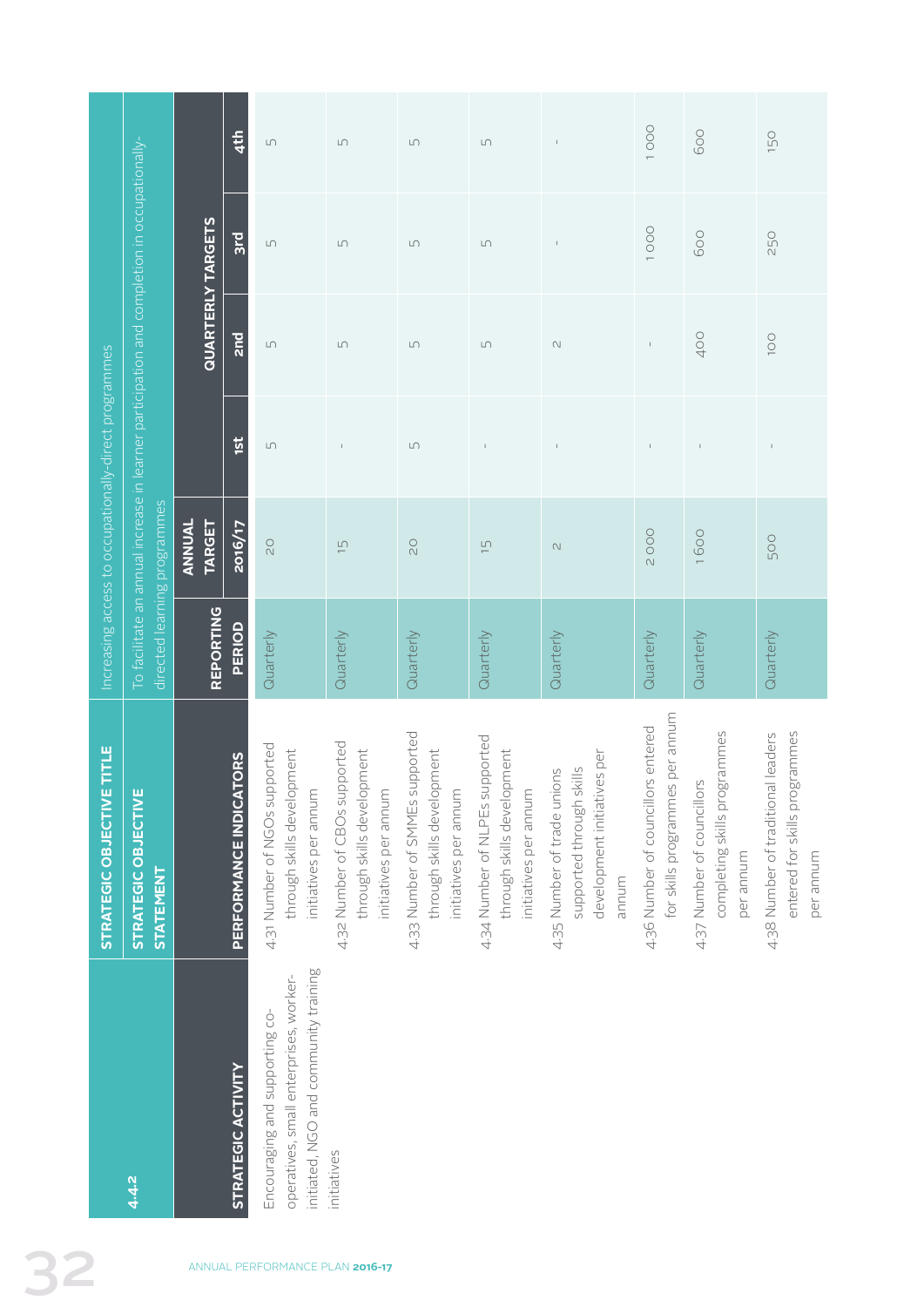|                                                                                                                                  | <b>STRATEGIC OBJECTIVE TITLE</b>                                                    |           |                              | Increasing access to occupationally-direct programmes |                          |                                                                                             |     |
|----------------------------------------------------------------------------------------------------------------------------------|-------------------------------------------------------------------------------------|-----------|------------------------------|-------------------------------------------------------|--------------------------|---------------------------------------------------------------------------------------------|-----|
| 4.4.2                                                                                                                            | STRATEGIC OBJECTIVE<br><b>STATEMENT</b>                                             |           | directed learning programmes |                                                       |                          | To facilitate an annual increase in learner participation and completion in occupationally- |     |
|                                                                                                                                  |                                                                                     | REPORTING | ANNUAL<br><b>TARGET</b>      |                                                       | <b>QUARTERLY TARGETS</b> |                                                                                             |     |
| <b>STRATEGIC ACTIVITY</b>                                                                                                        | <b>PERFORMANCE INDICATORS</b>                                                       | PERIOD    | 2016/17                      | 1st                                                   | <b>2nd</b>               | 3rd                                                                                         | 4th |
| initiated, NGO and community training<br>operatives, small enterprises, worker-<br>Encouraging and supporting co-<br>initiatives | grammes<br>4.39 Number of traditional leaders<br>completing skills pro<br>per annum | Quarterly | 400                          |                                                       | 100                      | 200                                                                                         | 100 |

# 4-5 PROGRAMME 5: QUALITY ASSURANCE **4.5 PROGRAMME 5: QUALITY ASSURANCE**

Purpose

To develop and assure quality of new occupational qualifications, build capacity through training provider accreditations and ensure certification of learners. To develop and assure quality of new occupational qualifications, build capacity through training provider accreditations and ensure certification of learners.

The programme comprises the following functions: The programme comprises the following functions:

- Development of occupational qualifications and quality assurance; 1.1 Development of occupational qualifications and quality assurance;
- Accreditation of training providers; 1.2 Accreditation of training providers;  $\begin{array}{ccc}\n\vdots & \vdots & \vdots & \vdots & \vdots\n\end{array}$
- 1.3 Quality assurance of learner achievements and certification; and Quality assurance of learner achievements and certification; and
	- Recognitions of prior learning. 1.4 Recognitions of prior learning.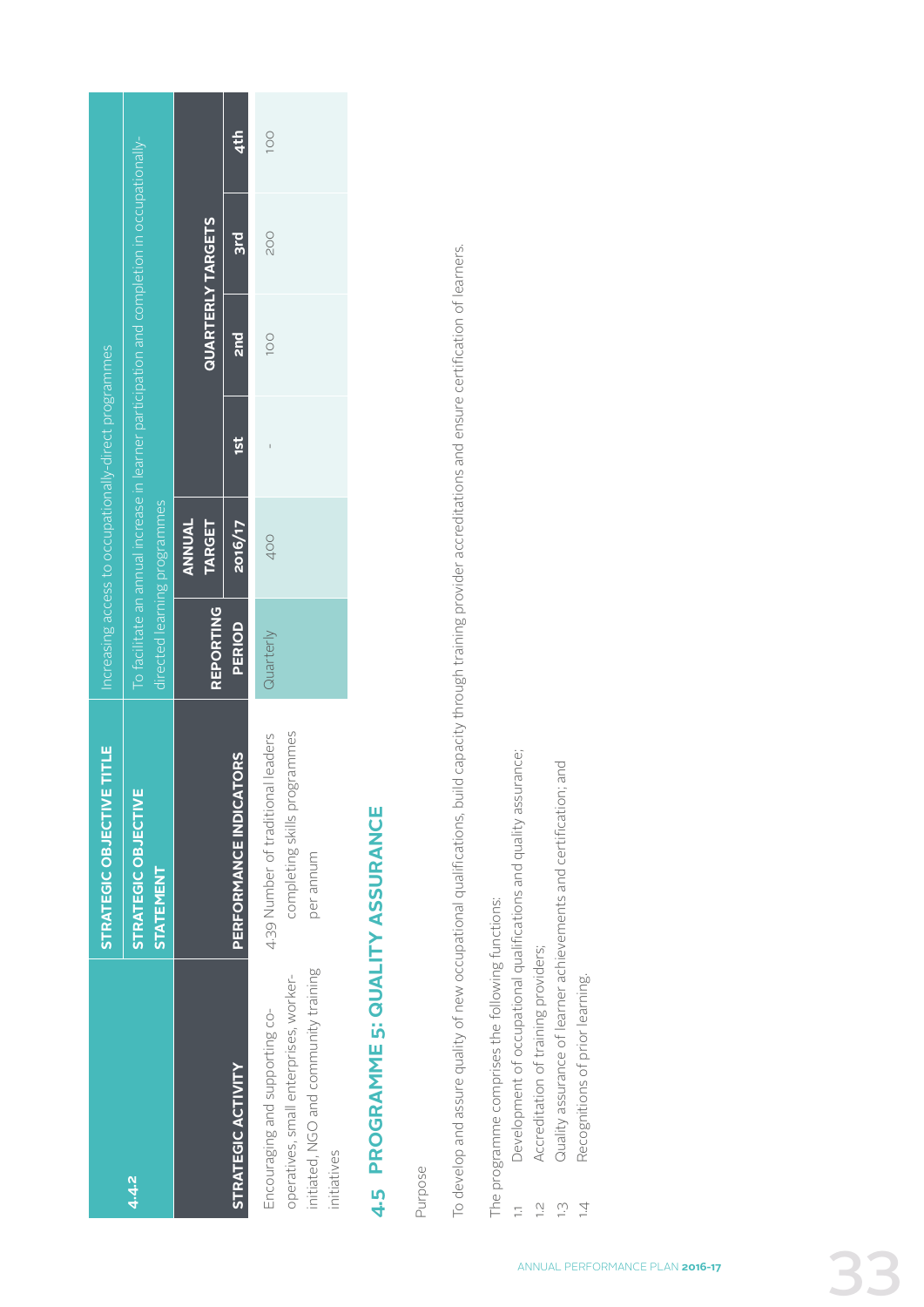| Increasing access to occupationally-directed programmes<br>2014/15<br>257<br><b>Lol</b><br>$\frac{2}{3}$<br>$\circ$<br>J.<br>÷.<br><b>ACTUAL PERFORMANCE</b><br>2013/14<br>$\circ$<br>$\mathbf{I}$<br>J.<br>÷<br>2012/13<br>learners<br>$\mathbf{I}$<br>J.<br>$\mathbf{I}$<br>T.<br>Number of occupational<br>qualifications developed<br>(primary and secondary)<br>and submitted to QCTO<br>development providers<br>development providers<br>Number of moderators<br>issued re-accreditation<br>Number of new MOUs<br>accreditation (primary<br>Number of assessors<br>STRATEGIC OBJECTIVE<br>STRATEGIC OBJECTIVE<br>registered and re-<br>registered and re-<br>Number of skills<br>Number of skills<br>issued with new<br>and secondary)<br>PERFORMANCE<br>registered<br>registered<br><b>INDICATORS</b><br>ALIGNMENT<br>TITLE<br>5.4<br>5.2<br>5.6<br>5.j<br>5:3 | To develop occupational qualifications, build quality skills development capacity and ensure certification of | <b>MEDIUM-TERM TARGETS</b><br><b>ESTIMATED</b><br>PERFOR-<br><b>MANCE</b> | 2018/19<br>2017/18<br>2016/17<br>2015/16 | $\circlearrowright$<br>$\mathop{\text{L}\Omega}$<br>$\mathop{\text{L}}\nolimits\cap$<br>$\Box$ | 130<br>120<br>$110$<br>180 | 120<br>110<br>100<br>100 | 380<br>350<br>320<br>$\mathbb{I}$ | 130<br>120<br>$110$ | $\mathop{\Box}\nolimits$<br>$\mathop{\text{L}\Omega}\nolimits$<br>$\mathop{\sqcup}\nolimits$<br>$\Box$ |
|------------------------------------------------------------------------------------------------------------------------------------------------------------------------------------------------------------------------------------------------------------------------------------------------------------------------------------------------------------------------------------------------------------------------------------------------------------------------------------------------------------------------------------------------------------------------------------------------------------------------------------------------------------------------------------------------------------------------------------------------------------------------------------------------------------------------------------------------------------------------|---------------------------------------------------------------------------------------------------------------|---------------------------------------------------------------------------|------------------------------------------|------------------------------------------------------------------------------------------------|----------------------------|--------------------------|-----------------------------------|---------------------|--------------------------------------------------------------------------------------------------------|
|                                                                                                                                                                                                                                                                                                                                                                                                                                                                                                                                                                                                                                                                                                                                                                                                                                                                        |                                                                                                               |                                                                           |                                          |                                                                                                |                            |                          |                                   |                     |                                                                                                        |
|                                                                                                                                                                                                                                                                                                                                                                                                                                                                                                                                                                                                                                                                                                                                                                                                                                                                        |                                                                                                               |                                                                           |                                          |                                                                                                |                            |                          |                                   |                     |                                                                                                        |
|                                                                                                                                                                                                                                                                                                                                                                                                                                                                                                                                                                                                                                                                                                                                                                                                                                                                        |                                                                                                               |                                                                           |                                          |                                                                                                |                            |                          |                                   |                     |                                                                                                        |
|                                                                                                                                                                                                                                                                                                                                                                                                                                                                                                                                                                                                                                                                                                                                                                                                                                                                        |                                                                                                               |                                                                           |                                          |                                                                                                |                            |                          |                                   |                     | with SETAS, TVET, HEI                                                                                  |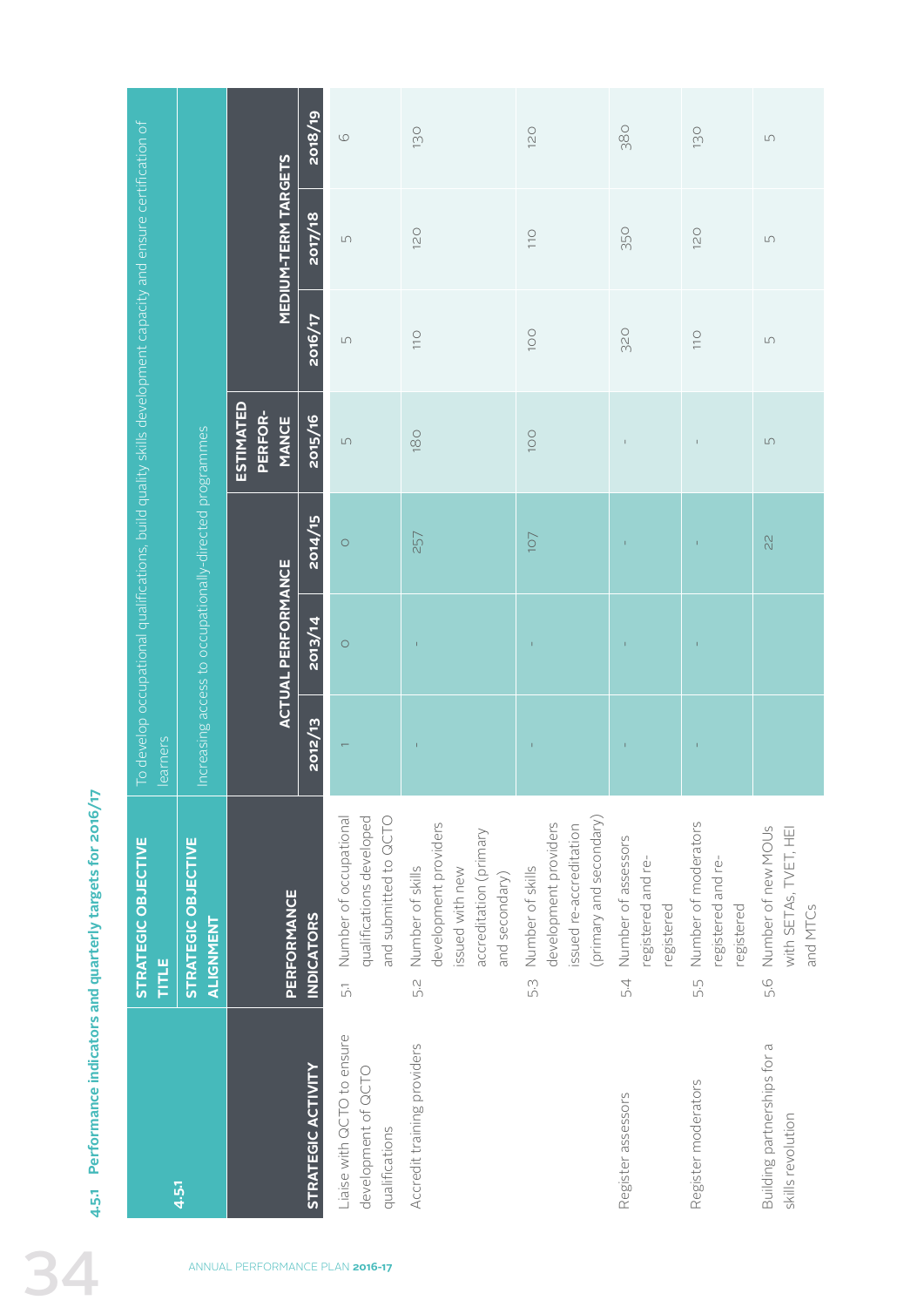|                                                     | STRATEGIC OBJECTIVE<br>TITLE                                           | learners |                           | To develop occupational qualifications, build quality skills development capacity and ensure certification of |                                             |                                        |                            |          |
|-----------------------------------------------------|------------------------------------------------------------------------|----------|---------------------------|---------------------------------------------------------------------------------------------------------------|---------------------------------------------|----------------------------------------|----------------------------|----------|
| 4.5.1                                               | STRATEGIC OBJECTIVE<br>ALIGNMENT                                       |          |                           | Increasing access to occupationally-directed programmes                                                       |                                             |                                        |                            |          |
|                                                     | PERFORMANCE                                                            |          | <b>ACTUAL PERFORMANCE</b> |                                                                                                               | <b>ESTIMATED</b><br>PERFOR-<br><b>MANCE</b> |                                        | <b>MEDIUM-TERM TARGETS</b> |          |
| <b>STRATEGIC ACTIVITY</b>                           | <b>INDICATORS</b>                                                      | 2012/13  | 2013/14                   | 2014/15                                                                                                       | 2015/16                                     | 2016/17                                | 2017/18                    | 2018/19  |
| Monitor primary accredited<br>providers             | 5.7 Number of monitoring<br>visits conducted                           |          |                           | 223                                                                                                           | 212                                         | 230                                    | 250                        | 280      |
| Verify learner achievements                         | Number of verification<br>audits conducted<br>5.8                      |          |                           |                                                                                                               | $-224$                                      | 230                                    | 250                        | 280      |
| Endorse learners against unit<br>standards          | endorsed against unit<br>Number of learners<br>standards<br>5.9        |          |                           | 37639                                                                                                         | 10 OCO                                      | 15000                                  | 17000                      | 19000    |
| Certificate learners against full<br>qualifications | certificated against full<br>5.10 Number of learners<br>qualifications |          |                           | 2012                                                                                                          | <b>2000</b>                                 | <b>200</b><br>$\overline{\mathcal{C}}$ | 2400                       | 2600     |
| Develop RPL guidelines and<br>toolkits              | guidelines and toolkits<br>5.11 Number of RPL<br>developed             |          |                           | $\mathcal{N}$                                                                                                 | $\infty$                                    | $\infty$                               | $\infty$                   | $\infty$ |
| Establish assessment/RPL<br>centres                 | RPL centres established<br>5.12 Number of assessment/                  |          |                           | $\circ$                                                                                                       | $\mathcal{O}$                               | $\infty$                               | 4                          | 4        |
| RPL learners endorsed                               | 5.13 Number of RPL learners<br>endorsed                                | Î.       | T                         | 540                                                                                                           | 1000                                        | 1000                                   | 1200                       | 1300     |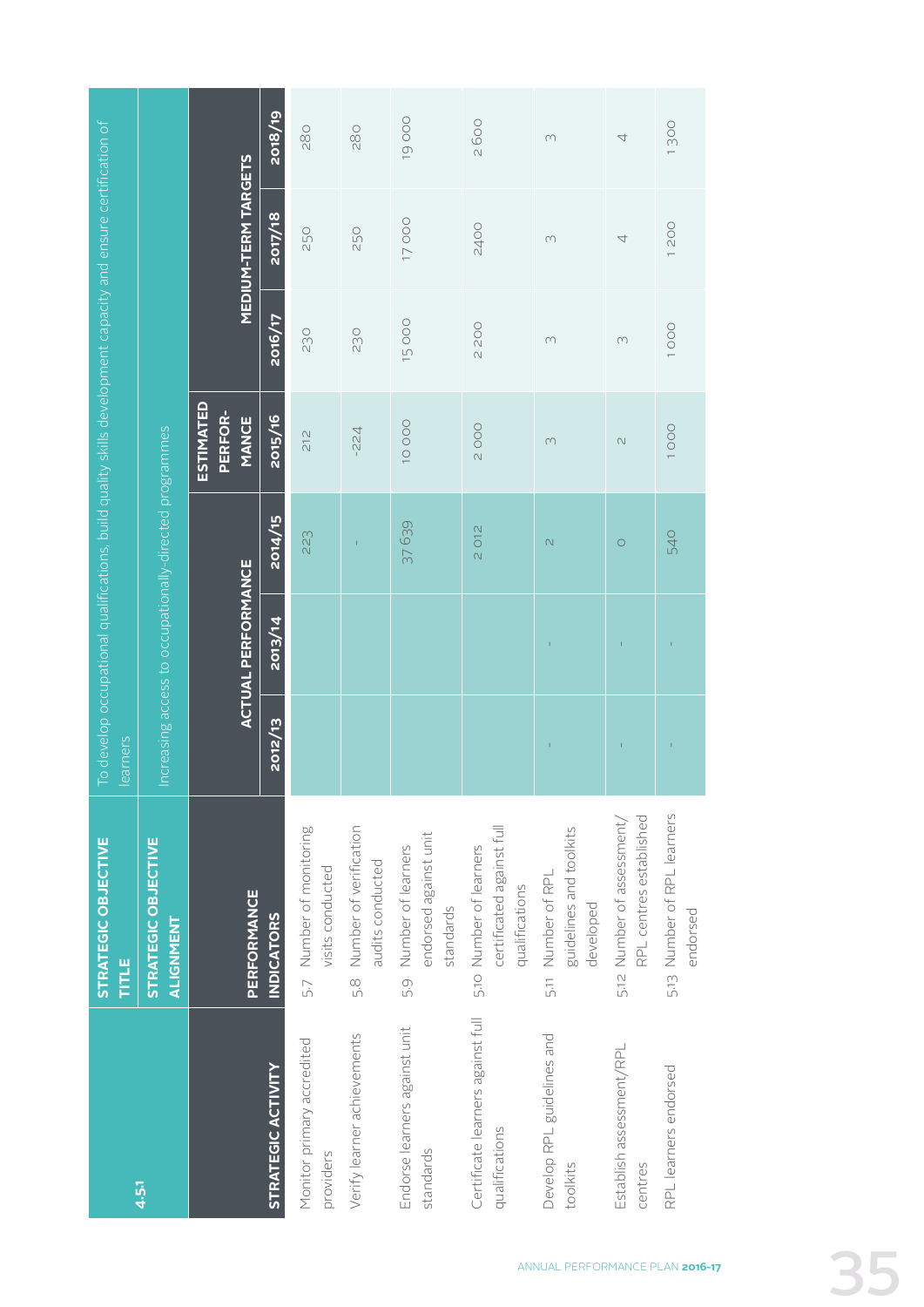|                                                                   |                                                                                              |                                                        |                          | 4th                                       | $\mathcal{O}$                                                                                 | $_{\odot}$                                                                                              | $\infty$                                                                                            | $\infty$                                                   | SO                                                          | $\mathrel{\ensuremath{\mathcal{M}}}$                        | 60                                              | $\rm ^{\circ}$                                    |
|-------------------------------------------------------------------|----------------------------------------------------------------------------------------------|--------------------------------------------------------|--------------------------|-------------------------------------------|-----------------------------------------------------------------------------------------------|---------------------------------------------------------------------------------------------------------|-----------------------------------------------------------------------------------------------------|------------------------------------------------------------|-------------------------------------------------------------|-------------------------------------------------------------|-------------------------------------------------|---------------------------------------------------|
|                                                                   |                                                                                              |                                                        |                          | 3rd                                       | $\overline{\phantom{0}}$                                                                      | $\infty$                                                                                                | $\infty$                                                                                            | $\overline{O}$                                             | SO                                                          | $\mathcal{N}$                                               | 60                                              | $\delta$                                          |
|                                                                   |                                                                                              |                                                        | <b>QUARTERLY TARGETS</b> | 2 <sub>nd</sub>                           | $\overline{\phantom{m}}$                                                                      | $\infty$                                                                                                | SO                                                                                                  | $\overline{O}$                                             | $\infty$                                                    | $\overline{\phantom{m}}$                                    | 60                                              | $\rm ^{\circ}$                                    |
|                                                                   |                                                                                              |                                                        |                          | 1St                                       | $\overline{\phantom{0}}$                                                                      | $\gtrsim$                                                                                               | $\overline{\bigcirc}$                                                                               | 50                                                         | $\overline{\mathsf{C}}$                                     |                                                             | $50\,$                                          | $\mathbb{S}^{\mathbb{O}}$                         |
|                                                                   | To develop occupational qualifications, build quality skills development capacity and ensure | ncreasing access to occupationally-directed programmes | ANNUAL<br><b>TARGET</b>  | <b>ZO16/17</b>                            | $\mathop{\text{L}\Omega}\nolimits$                                                            | 110                                                                                                     | OOI                                                                                                 | 320                                                        | 110                                                         | $\mathsf{L}\cap$                                            | 230                                             | 230                                               |
|                                                                   | certification of learners                                                                    |                                                        | REPORTING                | PERIOD                                    | Quarterly                                                                                     | Quarterly                                                                                               | Quarterly                                                                                           | Quarterly                                                  | Quarterly                                                   | Quarterly                                                   | Quarterly                                       | Quarterly                                         |
|                                                                   | ETITLE<br><b>STRATEGIC OBJECTIV</b>                                                          | ш<br>STRATEGIC OBJECTIVI<br>ALIGNMENT                  |                          | <b>ATORS</b><br><b>PERFORMANCE INDICA</b> | qualifications developed and<br>Number of occupational<br>submitted to QCTO<br>$\overline{5}$ | Number of skills development<br>accreditation (primary and<br>providers issued new<br>secondary)<br>5.2 | providers issued re-accreditation<br>Number of skills development<br>(primary and secondary)<br>5:3 | Number of assessors registered<br>and re-registered<br>5.4 | registered and re-registered<br>Number of moderators<br>5.5 | SETAS, TVET, HEI and MTCs<br>Number of new MOUs with<br>5.6 | Number of monitoring visits<br>conducted<br>5.7 | Number of verification audits<br>conducted<br>5.8 |
| Performance indicators and quarterly targets for 2016/17<br>4.5.2 |                                                                                              | 4.5.2                                                  |                          | STRATEGIC ACTIVITY                        | development of QCTO qualifications<br>Liaise with QCTO to ensure                              | Accredit training providers                                                                             |                                                                                                     | Register assessors                                         | Register moderators                                         | Building partnerships for a skills<br>revolution            | Monitor primary accredited providers            | Verify learner achievements                       |
|                                                                   |                                                                                              |                                                        |                          |                                           | ANNUAL PERFORMANCE PLAN 2016-17                                                               |                                                                                                         |                                                                                                     |                                                            |                                                             |                                                             |                                                 |                                                   |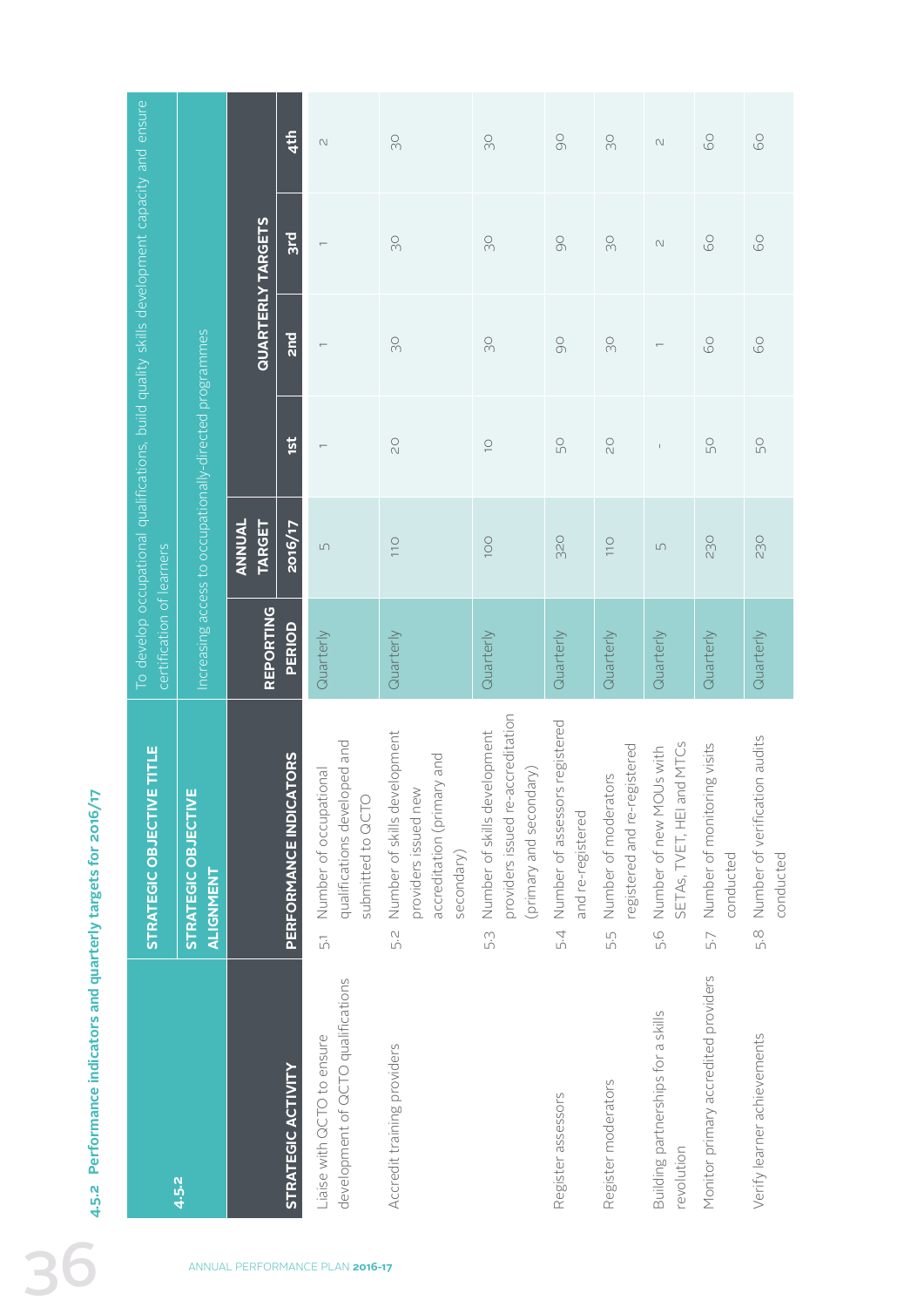|                                                     | STRATEGIC OBJECTIVE TITLE                                           | certification of learners |                          |                                                         |                          | To develop occupational qualifications, build quality skills development capacity and ensure |                          |
|-----------------------------------------------------|---------------------------------------------------------------------|---------------------------|--------------------------|---------------------------------------------------------|--------------------------|----------------------------------------------------------------------------------------------|--------------------------|
| 4.5.2                                               | <b>STRATEGIC OBJECTIVE</b><br><b>ALIGNMENT</b>                      |                           |                          | Increasing access to occupationally-directed programmes |                          |                                                                                              |                          |
|                                                     |                                                                     | <b>REPORTING</b>          | ANNUAL<br><b>TARGET</b>  |                                                         | <b>QUARTERLY TARGETS</b> |                                                                                              |                          |
| <b>STRATEGIC ACTIVITY</b>                           | PERFORMANCE INDICATORS                                              | PERIOD                    | 2016/17                  | 1st                                                     | 2nd                      | 3rd                                                                                          | 4 <sup>th</sup>          |
| Endorse learners against unit<br>standards          | 5.9 Number of learners endorsed<br>against unit standards           | Quarterly                 | 10000                    | 2500                                                    | 2500                     | <b>2500</b>                                                                                  | 2500                     |
| Certificate learners against full<br>qualifications | 5.10 Number of learners certificated<br>against full qualifications | Quarterly                 | 2200                     | 400                                                     | 600                      | 600                                                                                          | 600                      |
| Develop RPL guidelines and toolkits                 | lelines and<br>5.11 Number of RPL guid<br>toolkits developed        | Bi-annually               | 3                        | Ï                                                       |                          | $\mathbf{I}$                                                                                 | $\overline{\mathcal{C}}$ |
| Establish assessment/RPL centres                    | 5.12 Number of assessment/RPL<br>centres established                | Bi-annually               | $\overline{\mathcal{C}}$ |                                                         |                          |                                                                                              |                          |
| RPL learners endorsed/certificated                  | 5.13 Number of RPL learners<br>endorsed/certificated                | Quarterly                 | 1000                     | <b>100</b>                                              | <b>900</b>               | <b>900</b>                                                                                   | <b>900</b>               |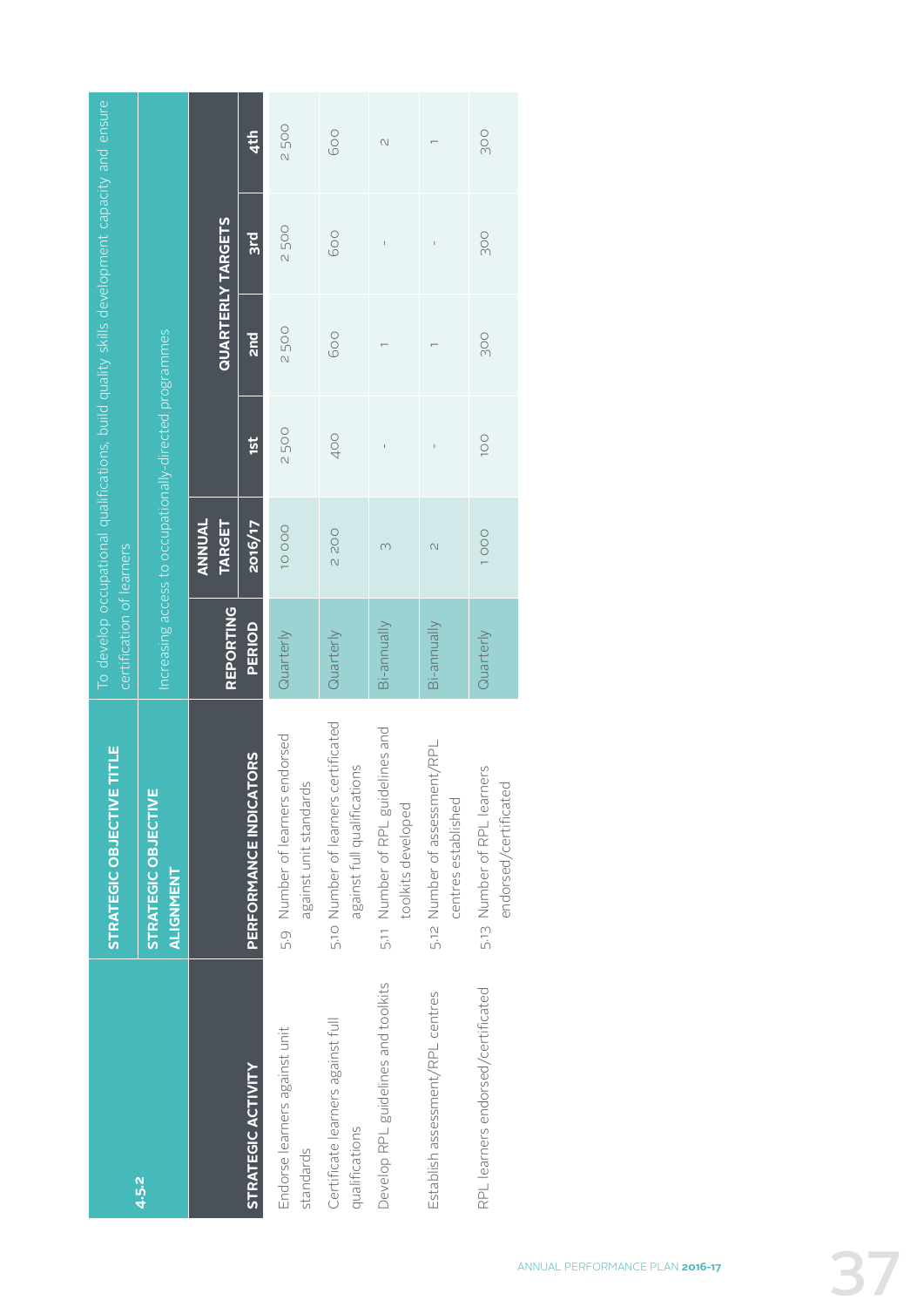# PART C: **ANNEXURES**

# **5. Annexure A: Service level agreement with DHET and budget for 2016/17**

| LGSETA TARGET ANALYSIS 2016/17                           |               | <b>DHET 2016/17</b><br><b>TARGETS</b> |               | <b>LGSETA 2016/17</b><br><b>TARGETS BASED ON</b><br><b>AVAILABLE BUDGET</b> |
|----------------------------------------------------------|---------------|---------------------------------------|---------------|-----------------------------------------------------------------------------|
| <b>ETQA</b>                                              | <b>TARGET</b> | <b>BUDGET</b>                         | <b>TARGET</b> | <b>BUDGET</b>                                                               |
| Number of QCTO qualifications developed per annum        | 5             | 5 000 000.00                          | 5             | 5 000 000.00                                                                |
| Number of new accredited training providers per<br>annum | 110           | 1000000.00                            | 110           | 1000000.00                                                                  |
| Number of re-accredited training providers per annum     | 100           | 1000000.00                            | 100           | 1000000.00                                                                  |
| Number of assessors registered and re-registered         | 320           | 200 000,00                            | 320           | 200 000,00                                                                  |
| Number of moderators registered and re-registered        | 110           | 100 000.00                            | 110           | 100 000.00                                                                  |
| Number of new MoUs with FETs, HEIs and MTCs per<br>annum | 5             | 200 000,00                            | 5             | 200 000,00                                                                  |
| Number of monitoring visits conducted                    | 230           | 700 000.00                            | 230           | 700 000.00                                                                  |
| Number of verification audits conducted                  | 230           | 800 000.00                            | 230           | 800 000.00                                                                  |
| Number of RPL guidelines and toolkits developed          | 3             | 7000000.00                            | 3             | 7000000.00                                                                  |
| Assessment/RPL centres established                       | 3             | 6000000.00                            | 3             | 6000000.00                                                                  |
|                                                          |               | 22 000 000.00                         |               | 22 000 000.00                                                               |
| <b>LEARNING PROGRAMMES</b>                               | <b>TARGET</b> | <b>BUDGET</b>                         | <b>TARGET</b> | <b>BUDGET</b>                                                               |
| Large firms                                              | 8             |                                       | 8             |                                                                             |
| Medium firms                                             | 44            |                                       | 44            |                                                                             |
| Small levy paying firms                                  | 226           |                                       | 226           |                                                                             |
|                                                          |               |                                       |               |                                                                             |
| <b>Unemployed entered learnerships</b>                   | 3500          | 145 600 000.00                        | 1500          | 62 400 000.00                                                               |
| <b>Unemployed entered bursaries</b>                      | 700           | 35 000 000.00                         | 300           | 15 000 000.00                                                               |
| <b>Unemployed entered internships (TVET NVC)</b>         | 500           | 16 125 000.00                         | 300           | 9675000.00                                                                  |
| <b>Unemployed entered skills programmes</b>              | 4 200         | 30 240 000.00                         | 2000          | 14 400 000.00                                                               |
| Unemployed completed learnerships                        | 2800          |                                       | 2800          |                                                                             |
| Unemployed completed internships                         | 320           |                                       | 320           |                                                                             |
| Unemployed completed skills programmes                   | 3500          |                                       | 3500          |                                                                             |
| <b>Artisans entered</b>                                  | 350           | 17 500 000.00                         | 350           | 17 500 000.00                                                               |
| Artisans completed                                       | 240           |                                       | 240           |                                                                             |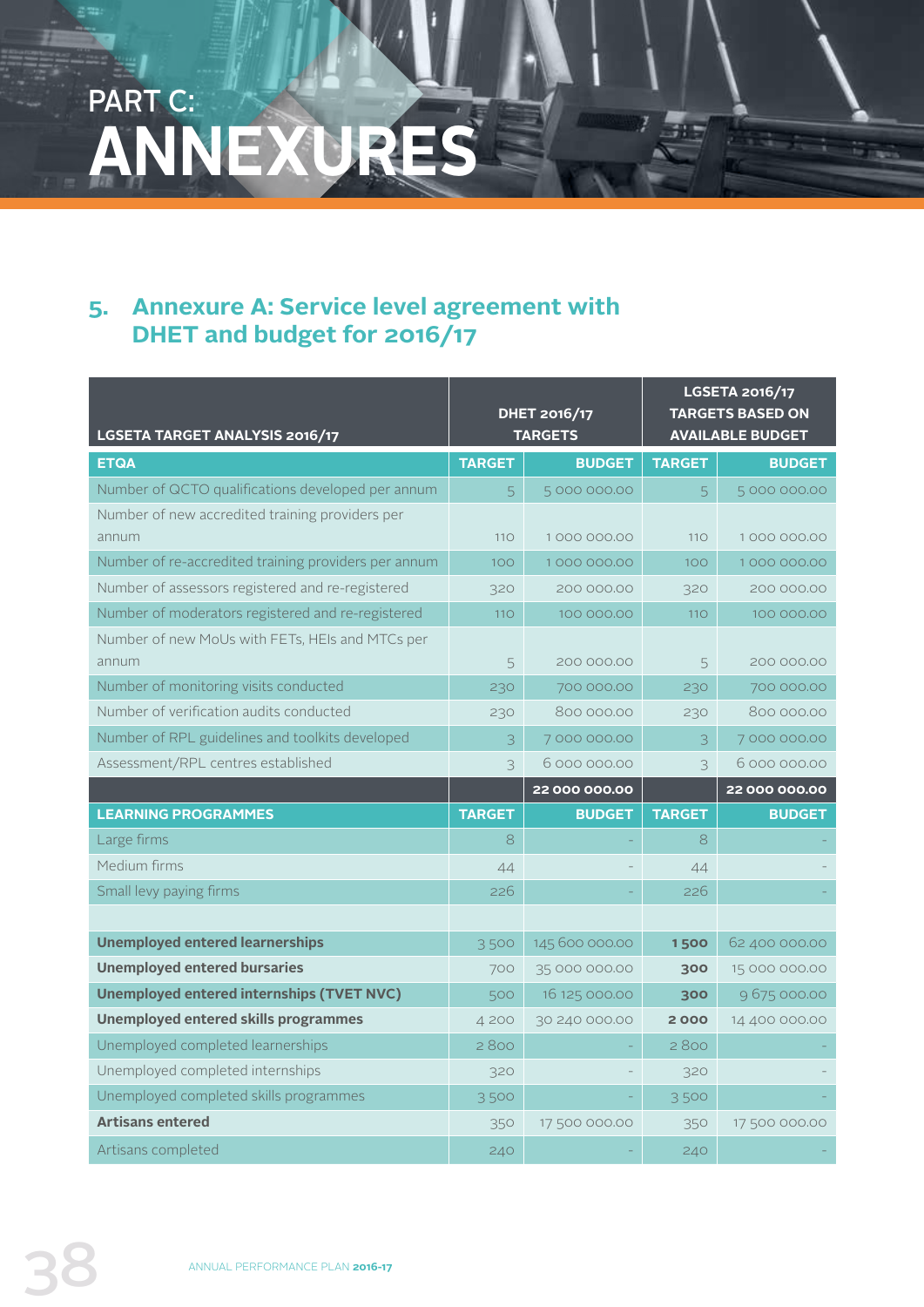

| LGSETA TARGET ANALYSIS 2016/17                      |               | <b>DHET 2016/17</b><br><b>TARGETS</b> |                | <b>LGSETA 2016/17</b><br><b>TARGETS BASED ON</b><br><b>AVAILABLE BUDGET</b> |
|-----------------------------------------------------|---------------|---------------------------------------|----------------|-----------------------------------------------------------------------------|
| <b>LEARNING PROGRAMMES</b>                          | <b>TARGET</b> | <b>BUDGET</b>                         | <b>TARGET</b>  | <b>BUDGET</b>                                                               |
| <b>Workers entered learnerships</b>                 | 4500          | 90 000 000.00                         | 2000           | 40 000 000.00                                                               |
| <b>Workers entered bursaries</b>                    | 200           | 7000000.00                            | 200            | 7000000.00                                                                  |
| <b>Workers entered skills programmes</b>            | 5600          | 40 320 000.00                         | 2 5 5 0        | 18 360 000.00                                                               |
| Workers completed learnerships                      | 2500          |                                       | 2500           |                                                                             |
| Workers completed skills programmes                 | 4500          |                                       | 4500           |                                                                             |
| <b>Candidacy programme entered</b>                  | 350           | 21 000 000.00                         | <b>150</b>     | 9000000.00                                                                  |
| Candidacy programme completed                       |               |                                       |                |                                                                             |
| <b>Recognition of prior learning</b>                | 1000          | 5000000.00                            | 1000           | 5000000.00                                                                  |
|                                                     |               |                                       |                |                                                                             |
| <b>TVET student placement entered (WIL TVET N6)</b> | 1000          | 32 250 000.00                         | 1500           | 48 375 000.00                                                               |
| TVET student placement completed                    | 2800          |                                       | 2800           |                                                                             |
| Universities student placement entered (WIL)        | 350           | 16 100 000.00                         | 350            | 16 100 000.00                                                               |
| Universities student placement completed            | 550           |                                       | 550            |                                                                             |
| SETA/TVET college partnerships                      | 5             |                                       | 5              |                                                                             |
| SETA/universities college partnerships              | 5             |                                       | 5              |                                                                             |
| SETA/employer partnerships                          | 3             |                                       | 3              |                                                                             |
| TVET college lecturers entered on development       |               |                                       |                |                                                                             |
| Programmes                                          | 20            | 100 000.00                            | 20             |                                                                             |
| Lecturer development programmes completed           | 12            |                                       | 12             |                                                                             |
|                                                     |               |                                       |                |                                                                             |
| <b>AET programmes entered</b>                       | 3000          | 15 000 000.00                         | 1500           |                                                                             |
| AET programmes completed                            | 3 100         |                                       | 3100           |                                                                             |
| Co-operatives supported                             | 30            | 6000000.00                            | 30             |                                                                             |
| Small business supported                            | 20            | 4 000 000.00                          | 20             |                                                                             |
| <b>NGOs</b>                                         | 20            | 4 000 000.00                          | 20             |                                                                             |
| <b>NLPE</b>                                         | 15            | 2 437 000.00                          | 15             |                                                                             |
| CBO                                                 | 15            | 3000000.00                            | 15             |                                                                             |
| Trade unions                                        | $\mathbf{Z}$  | 2000000.00                            | $\overline{c}$ |                                                                             |
| Number of rural development projects planned        | 5             | 5 500 000.00                          | 5              |                                                                             |
| Sub-total                                           | 25 270        | 498 172 000.00                        | 13720          | 297 347 000                                                                 |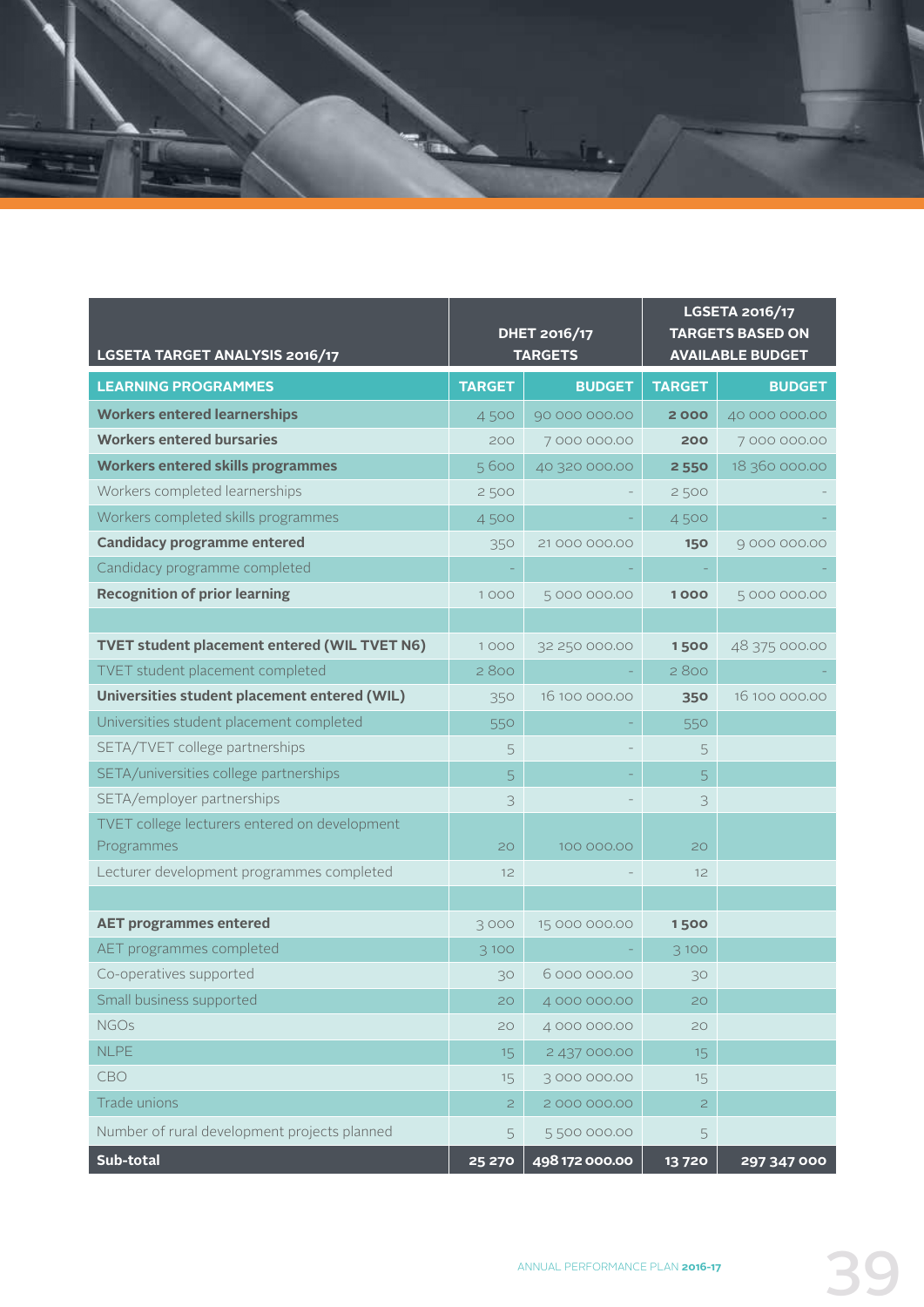| LGSETA TARGET ANALYSIS 2016/17                       |                | <b>DHET 2016/17</b><br><b>TARGETS</b> |               | <b>LGSETA 2016/17</b><br><b>TARGETS BASED ON</b><br><b>AVAILABLE BUDGET</b> |
|------------------------------------------------------|----------------|---------------------------------------|---------------|-----------------------------------------------------------------------------|
| <b>SKILLS PLANNING</b>                               | <b>TARGET</b>  | <b>BUDGET</b>                         | <b>TARGET</b> | <b>BUDGET</b>                                                               |
| Workplace skills plan submission                     | 100%           |                                       | 100%          |                                                                             |
| Research studies                                     | 12             | 5000000.00                            | 12            | 5000000.00                                                                  |
| Sector skills plan update                            | $\overline{1}$ | 200 000.00                            | $\mathbf{1}$  | 200 000.00                                                                  |
| Scarce and critical skills guide                     | 1              | 200 000,00                            |               | 200 000,00                                                                  |
| Annual provincial human resource development         |                |                                       |               |                                                                             |
| council training                                     | $\circ$        | 500 000.00                            | 9             | 500 000.00                                                                  |
| Annual local labour forum training per municipality  | 278            | 1000000.00                            | 278           | 1000000.00                                                                  |
| Skills development facilitators forums               | 36             | 500 000.00                            | 36            | 500 000.00                                                                  |
| Monitoring and evaluation visits                     | 556            | 500 000.00                            | 556           | 500 000.00                                                                  |
| Career guidance events                               | 12             | 600 000,00                            | 12            | 600 000,00                                                                  |
| Numb er of career guides distributed to learners per |                |                                       |               |                                                                             |
| annum                                                | 20 000         |                                       | 20 000        |                                                                             |
| Sub-total                                            |                | 8500000.00                            |               | 8 500 000.00                                                                |
| <b>DG GRANT TOTAL</b>                                |                | 528 672 00.00                         |               | 327847000.00                                                                |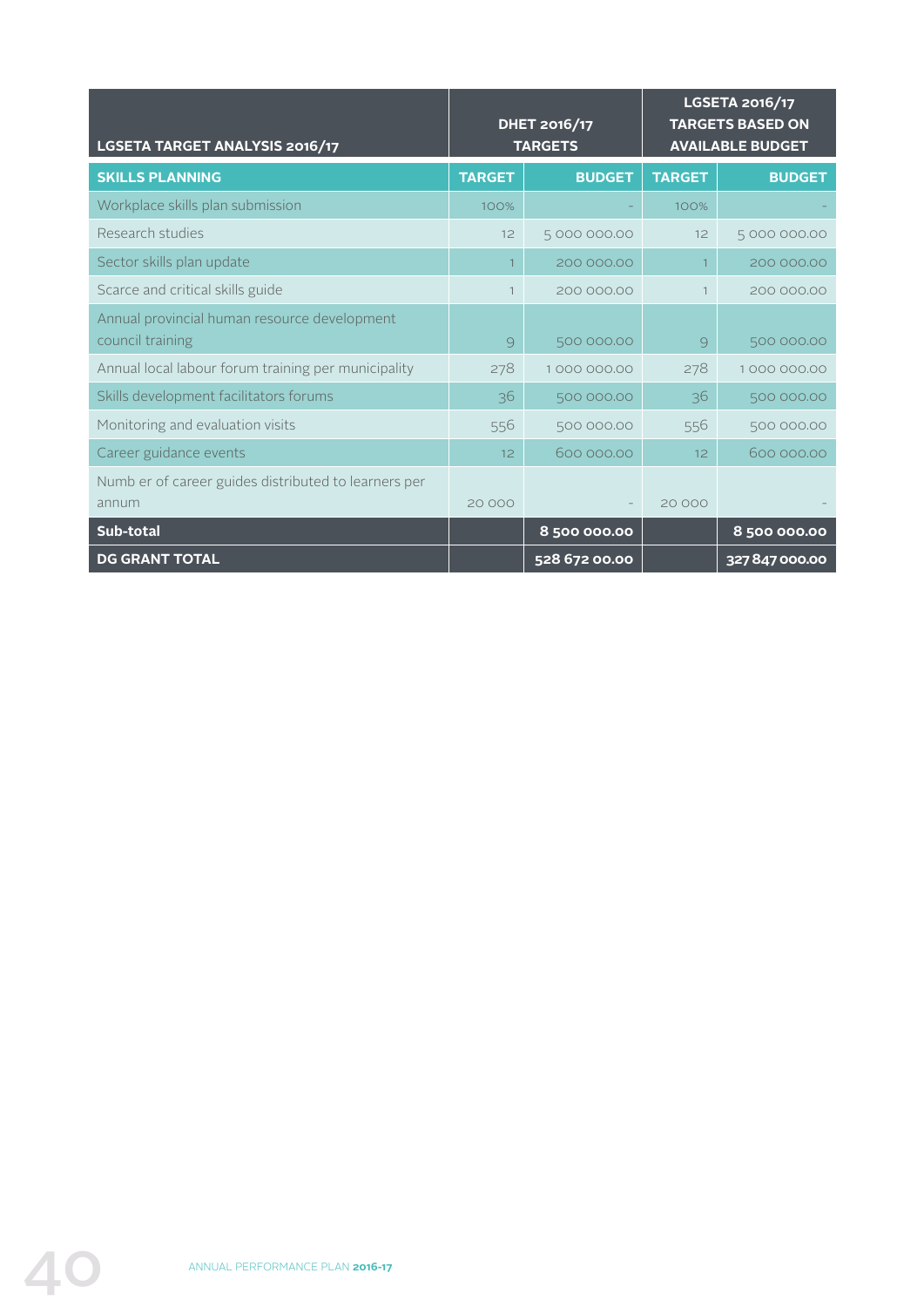# **6. Annexure B: Technical indicator descriptions**

### **PROGRAMME 1: ADMINISTRATION**

#### **1.1 Performance indicator – 100% compliance with statutory reporting**

| Indicator title              | 100% compliance to statutory reporting                                                                                                                                |
|------------------------------|-----------------------------------------------------------------------------------------------------------------------------------------------------------------------|
| <b>Short definition</b>      | Full compliance with all statutory requirements and reporting as required by the<br>DHET and National Treasury by the LGSETA                                          |
| Purpose/importance           | Meeting all statutory regulations, requirements and reporting is necessary for the<br>LGSETA to execute its mandate in facilitating skills development for the sector |
| Source/collection of data    | DHET quarterly performance reports, proof of submissions of statutory reports/<br>documents/submission as per checklist for compliance                                |
| <b>Method of calculation</b> | Checklist for compliance indicating the areas of compliance on applicable statutes<br>and LGSETA policies                                                             |
| <b>Data limitations</b>      | No specific limitations                                                                                                                                               |
| <b>Type of indicator</b>     | Input                                                                                                                                                                 |
| <b>Calculation type</b>      | Cumulative                                                                                                                                                            |
| <b>Reporting cycle</b>       | Monthly, quarterly and annually                                                                                                                                       |
| <b>New indicator</b>         | No                                                                                                                                                                    |
| <b>Desired performance</b>   | 100% compliance to statutory requirements and reporting                                                                                                               |
| Indicator responsibility     | Chief Executive Officer                                                                                                                                               |

#### **1.2 Performance indicator – 100% compliance with applicable statutes and LGSETA policies**

| <b>Indicator title</b>       | 100% compliance with applicable statutes and LGSETA policies                                               |
|------------------------------|------------------------------------------------------------------------------------------------------------|
| <b>Short definition</b>      | Compliance with applicable statutes and LGSETA policies during the financial year                          |
| Purpose/importance           | The purpose of this indicator is to minimise the negative audit findings                                   |
| Source/collection of data    | Checklist for compliance indicating the areas of compliance on applicable statutes<br>and LGSETA policies  |
| <b>Method of calculation</b> | Use the checklist for compliance to measure compliance applicable statutes and<br>LGSETA policies          |
| <b>Data limitations</b>      | Lack of compliance system to measure percentage compliance with applicable<br>statutes and LGSETA policies |
| <b>Type of indicator</b>     | Output                                                                                                     |
| <b>Calculation type</b>      | Cumulative                                                                                                 |
| <b>Reporting cycle</b>       | Quarterly                                                                                                  |
| <b>New indicator</b>         | Yes                                                                                                        |
| <b>Desired performance</b>   | 100% compliance with applicable statutes and LGSETA policies                                               |
| Indicator responsibility     | Chief Executive Officer and Executive Team                                                                 |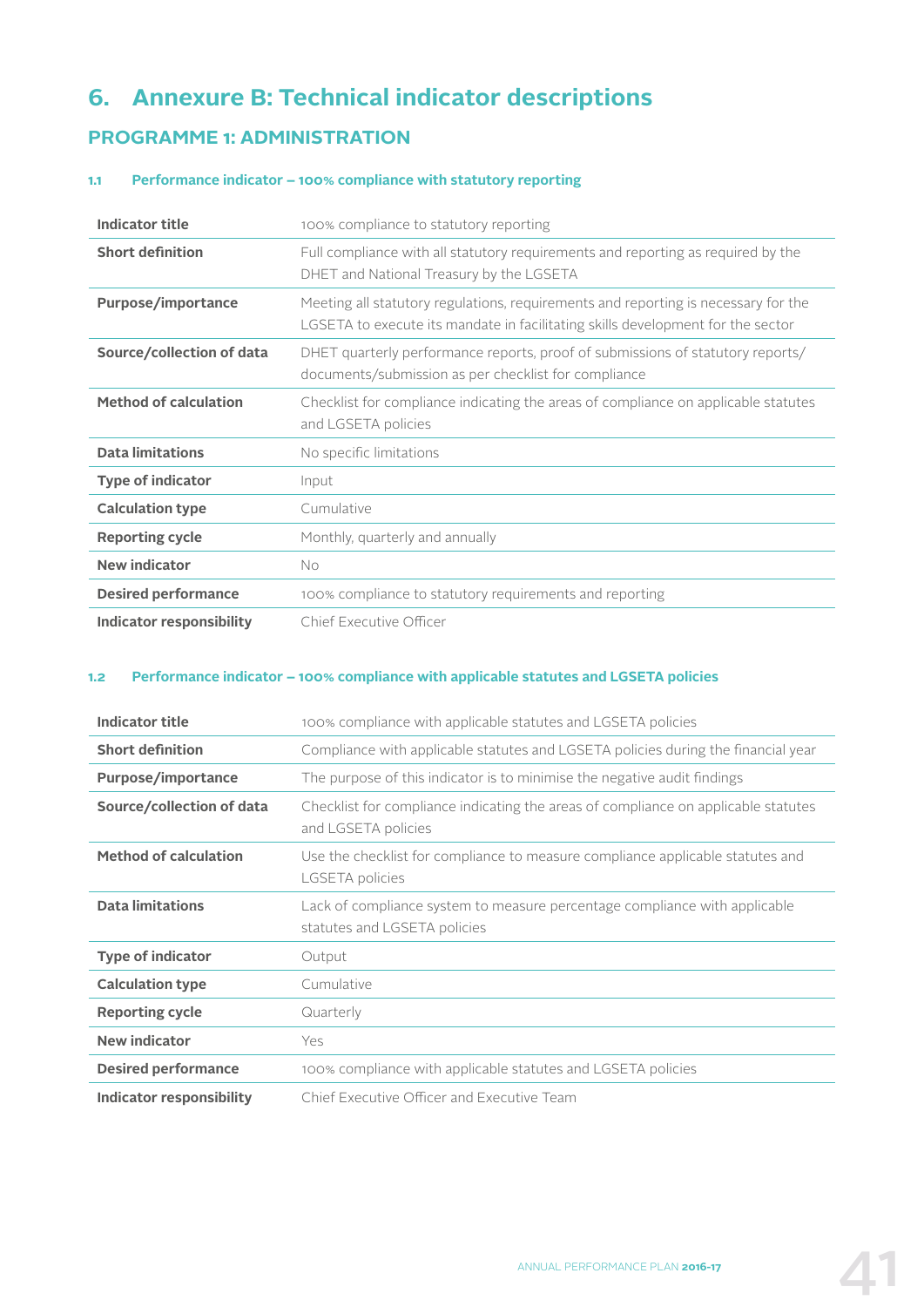#### **1.3 Performance indicator – Approved Strategic Plan (SP) and Annual Performance Plan (APP)**

| <b>Indicator title</b>                            | Approved Strategic Plan and Annual Performance Plan                                                                                                                                                                                                                                                                                                                                   |
|---------------------------------------------------|---------------------------------------------------------------------------------------------------------------------------------------------------------------------------------------------------------------------------------------------------------------------------------------------------------------------------------------------------------------------------------------|
| <b>Short definition</b>                           | These are the approved Strategic Plan and Annual Performance Plan by the DHET<br>for the financial year under review                                                                                                                                                                                                                                                                  |
| Purpose/importance                                | The LGSETA must have an approved and updated Strategic Plan and Annual<br>Performance Plan for the financial year against which resources can be allocated<br>and against which performance will be measured                                                                                                                                                                          |
| Source/collection of data                         | Input from LGSETA Units/Departments, strategic workshops, reports of meetings<br>and feedback from the DHET                                                                                                                                                                                                                                                                           |
| <b>Method of calculation</b>                      | Approval of the Strategic Plan and Annual Performance Plan by Executive Authority                                                                                                                                                                                                                                                                                                     |
| <b>Data limitations</b>                           | No specific limitations                                                                                                                                                                                                                                                                                                                                                               |
| <b>Type of indicator</b>                          | Output                                                                                                                                                                                                                                                                                                                                                                                |
| <b>Calculation type</b>                           | Non-cumulative                                                                                                                                                                                                                                                                                                                                                                        |
| <b>Reporting cycle</b>                            | Annual                                                                                                                                                                                                                                                                                                                                                                                |
| <b>New indicator</b>                              | <b>No</b>                                                                                                                                                                                                                                                                                                                                                                             |
| <b>Desired performance</b>                        | Approved Strategic Plan and Annual Performance Plan by the DHET                                                                                                                                                                                                                                                                                                                       |
| <b>Indicator responsibility</b>                   | Executive Manager: Strategy and Planning                                                                                                                                                                                                                                                                                                                                              |
| <b>Indicator title</b><br><b>Short definition</b> | External stakeholder satisfaction rating in annual survey<br>This is the level of stakeholder satisfaction with the LGSETA for the financial year<br>under review                                                                                                                                                                                                                     |
| Purpose/importance                                | The effectiveness of implementing LGSETA-funded skills development initiatives,<br>is in part dependent on the role of its stakeholders from a design, planning and<br>implementation perspective. It is therefore essential for the LGSETA to enable<br>stakeholders to provide feedback on a range of issues that have an impact on the<br>delivery of LGSETA-funded interventions. |
| Source/collection of data                         | Completed stakeholder satisfaction surveys                                                                                                                                                                                                                                                                                                                                            |
| <b>Method of calculation</b>                      | To achieve a predetermined stakeholder satisfaction score of 70% based on<br>stakeholder survey commissioned                                                                                                                                                                                                                                                                          |
| <b>Data limitations</b>                           | Dependent on stakeholder's participation and level of completeness of surveys by<br>stakeholders                                                                                                                                                                                                                                                                                      |
| <b>Type of indicator</b>                          | Output                                                                                                                                                                                                                                                                                                                                                                                |
| <b>Calculation type</b>                           | Non-cumulative                                                                                                                                                                                                                                                                                                                                                                        |
| <b>Reporting cycle</b>                            | Annual                                                                                                                                                                                                                                                                                                                                                                                |
| <b>New indicator</b>                              | Yes                                                                                                                                                                                                                                                                                                                                                                                   |
| <b>Desired performance</b>                        | Increase in the level of stakeholders                                                                                                                                                                                                                                                                                                                                                 |
| <b>Indicator responsibility</b>                   | Executive Manager: Corporate Services                                                                                                                                                                                                                                                                                                                                                 |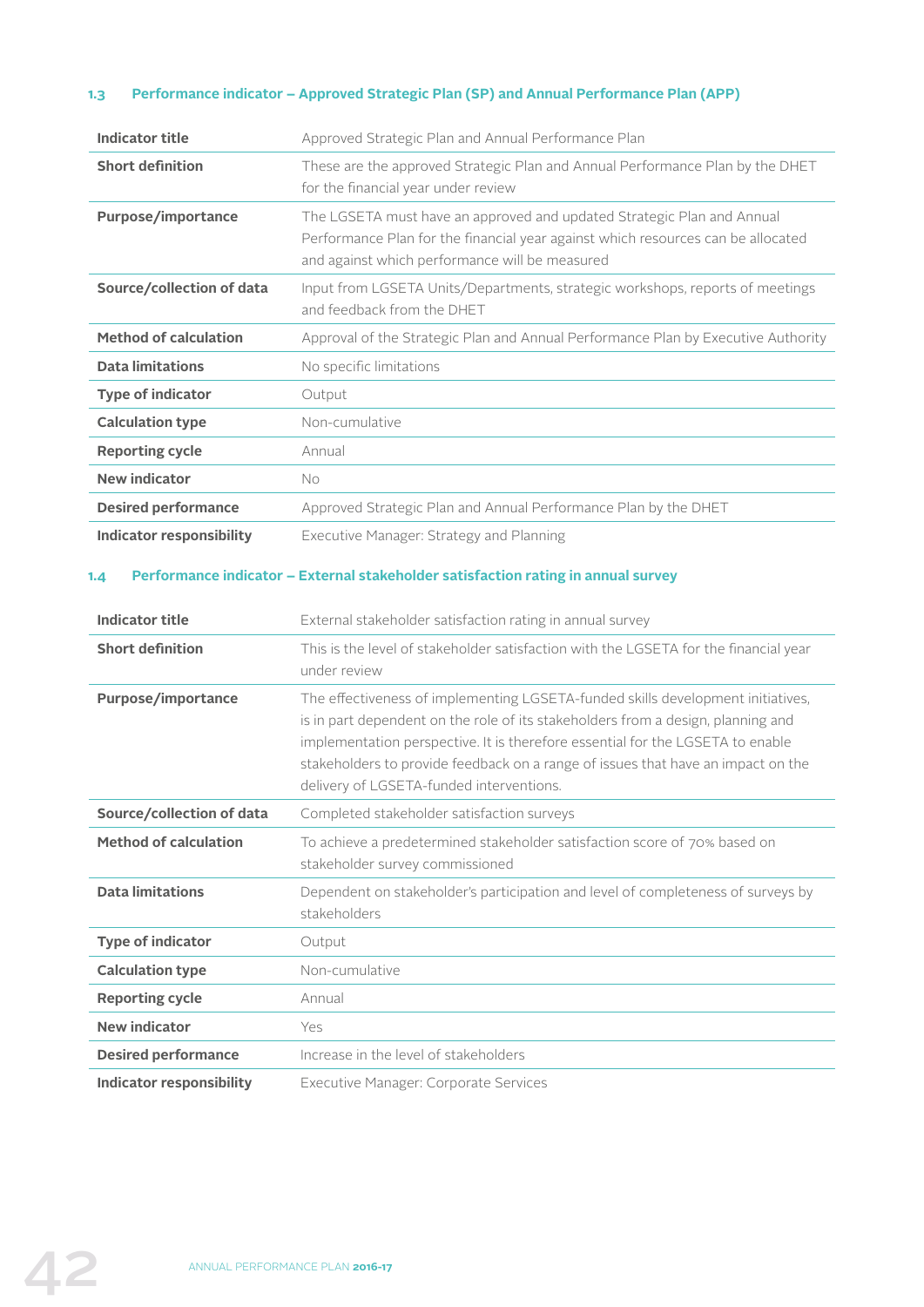#### **1.5 Performance indicator – Unqualified audit opinion at the end of the external audit by Auditor-General**

| <b>Indicator title</b>                                                  | Unqualified audit opinion at the end of the external audit by Auditor-General                                                                                                                                                                             |
|-------------------------------------------------------------------------|-----------------------------------------------------------------------------------------------------------------------------------------------------------------------------------------------------------------------------------------------------------|
| <b>Short definition</b>                                                 | An unqualified audit outcome for the financial year under review                                                                                                                                                                                          |
| Purpose/importance                                                      | Sound governance systems are important for the implementation of the Strategic<br>Plan and Annual Performance Plan for the LGSETA to effect its mandate                                                                                                   |
| Source/collection of data                                               | Report by Auditor-General                                                                                                                                                                                                                                 |
| <b>Method of calculation</b>                                            | Report by Auditor-General                                                                                                                                                                                                                                 |
| <b>Data limitations</b>                                                 | No specific limitations                                                                                                                                                                                                                                   |
| <b>Type of indicator</b>                                                | Outcome                                                                                                                                                                                                                                                   |
| <b>Calculation type</b>                                                 | Non-cumulative                                                                                                                                                                                                                                            |
| <b>Reporting cycle</b>                                                  | Annually                                                                                                                                                                                                                                                  |
| <b>New indicator</b>                                                    | No.                                                                                                                                                                                                                                                       |
| <b>Desired performance</b>                                              | An unqualified audit report is desired at the end of the financial year under review                                                                                                                                                                      |
| <b>Indicator responsibility</b><br>(achievement)                        | Chief Financial Officer and Executive Management                                                                                                                                                                                                          |
| <b>Indicator responsibility</b><br>(collation and quality<br>assurance) | Chief Financial Officer                                                                                                                                                                                                                                   |
| 1.6<br><b>Indicator Title</b>                                           | Performance indicator - Implement the LGSETA ICT Governance Framework<br>Implement the LGSETA ICT Governance Framework                                                                                                                                    |
| <b>Short definition</b>                                                 | Implementation of the ICT Governance Framework involves evaluating and<br>directing the use of ICT to support the organisation and monitoring this use<br>to achieve plans. It includes the strategy and policies for using ICT within an<br>organisation |
| Purpose/importance                                                      | The purpose of implementation of the ICT Governance Framework is to make sure<br>that governance is embedded in all ICT operations within LGSETA                                                                                                          |
| Source/collection of data                                               | Functionally ICT governance committees; approved ICT charter and policies; as<br>well as approved ICT strategy                                                                                                                                            |
| <b>Method of calculations</b>                                           | Review of ICT governance committees' minutes and evidence of approved policies<br>and strategy                                                                                                                                                            |
| <b>Data limitations</b>                                                 | Lack of resources such as ICT charter, policies and strategy                                                                                                                                                                                              |
| <b>Type of indicator</b>                                                | Output                                                                                                                                                                                                                                                    |
| <b>Calculation type</b>                                                 | Cumulative                                                                                                                                                                                                                                                |
| <b>Reporting cycle</b>                                                  | Quarterly                                                                                                                                                                                                                                                 |
| <b>New indicator</b>                                                    | Yes                                                                                                                                                                                                                                                       |
| <b>Desired performance</b>                                              | To institutionalise the ICT corporate governance within LGSETA and ensure that<br>ICT is an integral part of the corporate governance in a uniform and co-ordinated                                                                                       |
|                                                                         | manner                                                                                                                                                                                                                                                    |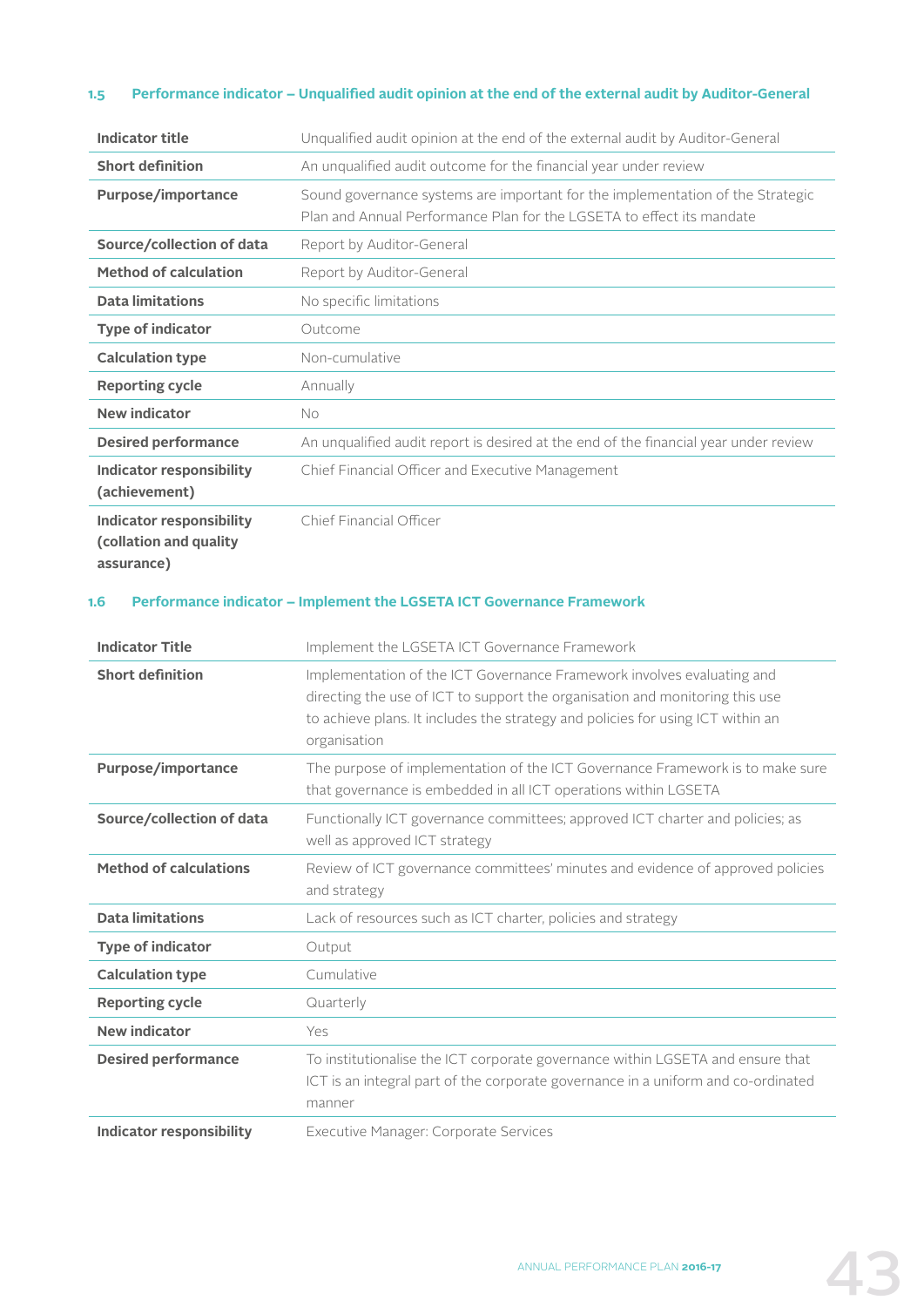#### **1.7 Performance indicator – Number of new local Government SETA offices opened**

| <b>Indicator title</b>       | Number of new local Government SETA offices opened                                                         |
|------------------------------|------------------------------------------------------------------------------------------------------------|
| <b>Short definition</b>      | This refers to the number of provincial offices that will be established for effective<br>service delivery |
| Purpose/importance           | This indicator is to ensure that LGSETA takes services closer to the people                                |
| Source/collection of data    | Provincial offices and stakeholders                                                                        |
| <b>Method of calculation</b> | Number of offices opened/established                                                                       |
| <b>Data limitations</b>      | Budget constraints                                                                                         |
| <b>Type of indicator</b>     | Efficiency                                                                                                 |
| <b>Calculation type</b>      | Cumulative                                                                                                 |
| <b>Reporting cycle</b>       | Quarterly                                                                                                  |
| <b>New indicator</b>         | Yes                                                                                                        |
| <b>Desired performance</b>   | Four provincial offices to be established as per set timelines.                                            |
| Indicator responsibility     | Executive Manager: Corporate Services                                                                      |

#### **1.8 Performance indicator – Number of career guidance events per annum**

| <b>Indicator title</b>       | Number of career guidance events per annum                                                                                                                                                                       |
|------------------------------|------------------------------------------------------------------------------------------------------------------------------------------------------------------------------------------------------------------|
| <b>Short definition</b>      | The number of career and vocational guidance events that the SETA arranges<br>or attends to provide information about careers by distributing LGSETA career<br>handbooks                                         |
| Purpose/importance           | Career guidance events are important to facilitate access to information and the<br>distribution of career guides to new labour market entrants and learners pursuing a<br>career in the local government sector |
| Source/collection of data    | Invitation letters to host or to attend a career guidance event and attendance<br>registers                                                                                                                      |
| <b>Method of calculation</b> | Number of career guidance events hosted or attended by the LGSETA in the<br>financial year under review                                                                                                          |
| <b>Data limitations</b>      | No specific limitations                                                                                                                                                                                          |
| <b>Type of indicator</b>     | Output                                                                                                                                                                                                           |
| <b>Calculation type</b>      | Cumulative – for the year                                                                                                                                                                                        |
| <b>Reporting cycle</b>       | Quarterly                                                                                                                                                                                                        |
| <b>New indicator</b>         | Yes                                                                                                                                                                                                              |
| <b>Desired performance</b>   | Increase in the number of career guidance events hosted and/or attended                                                                                                                                          |
| Indicator responsibility     | Executive Manager: Corporate Services                                                                                                                                                                            |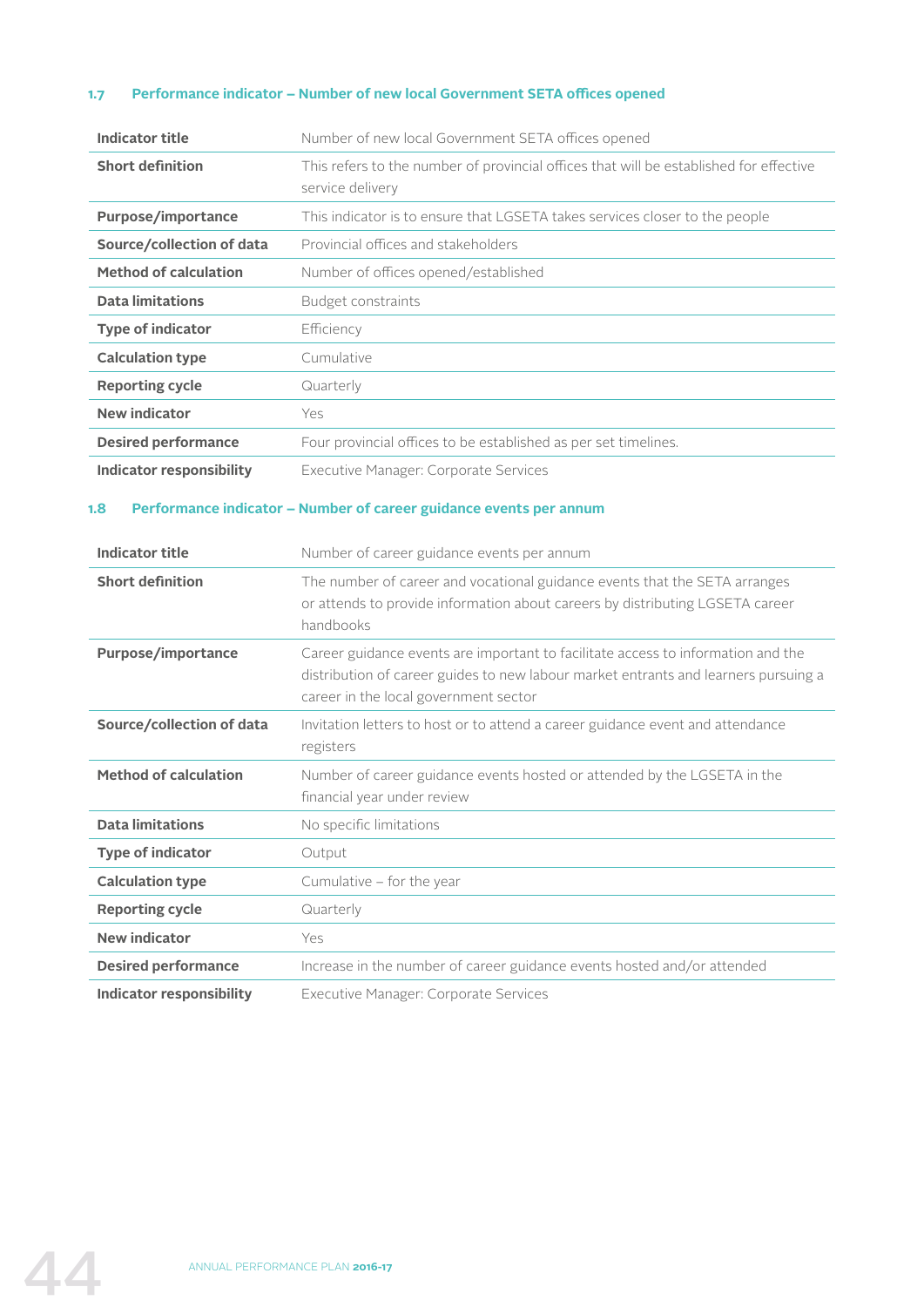#### **1.9 Performance indicator – Number of career guides distributed**

| <b>Indicator title</b>       | Number of career guides distributed                                                                                                                                                                                                            |
|------------------------------|------------------------------------------------------------------------------------------------------------------------------------------------------------------------------------------------------------------------------------------------|
| <b>Short definition</b>      | The number of career guides that are distributed to new labour market entrants<br>who include students at higher education institutions and technical vocational<br>education and training colleges and school learners for the financial year |
| Purpose/importance           | The distribution of career guides to new labour market entrants and learners<br>is important for these individuals to learn about pursuing a career in the local<br>government sector                                                          |
| Source/collection of data    | Signed registers                                                                                                                                                                                                                               |
| <b>Method of calculation</b> | Number of career guidance distributed by the LGSETA in the financial year                                                                                                                                                                      |
| <b>Data limitations</b>      | Dependent on accuracy and completion of registers                                                                                                                                                                                              |
| <b>Type of indicator</b>     | Output                                                                                                                                                                                                                                         |
| <b>Calculation type</b>      | Cumulative - for the year                                                                                                                                                                                                                      |
| <b>Reporting cycle</b>       | Quarterly                                                                                                                                                                                                                                      |
| <b>New indicator</b>         | No.                                                                                                                                                                                                                                            |
| <b>Desired performance</b>   | Increase in the number of career guides distributed                                                                                                                                                                                            |
| Indicator responsibility     | Executive Manager: Corporate Services                                                                                                                                                                                                          |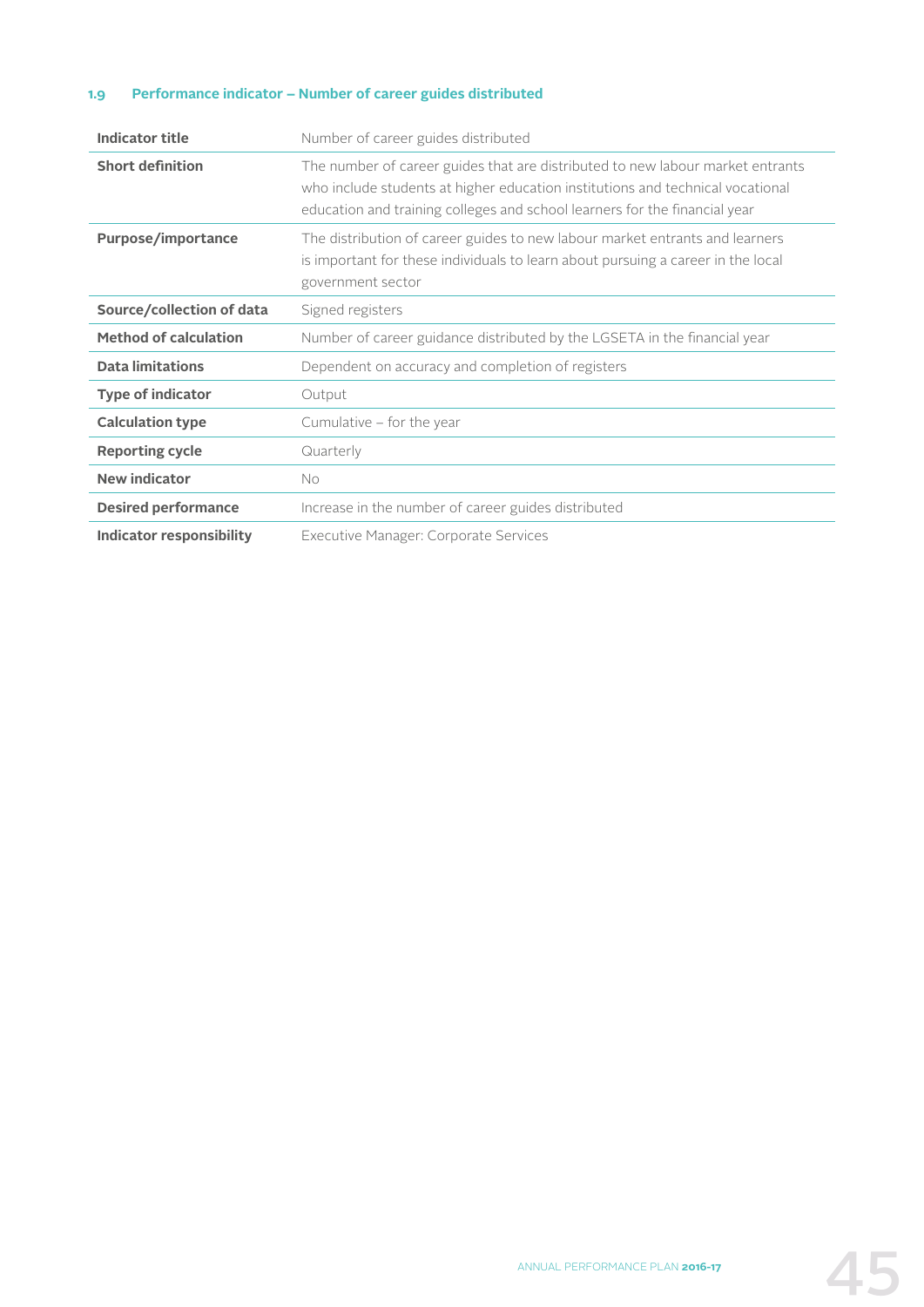# **PROGRAMME 2: GOVERNANCE**

#### **2.1 Performance indicator – Improve board effectiveness**

| <b>Indicator title</b>          | Improve board effectiveness                                                                                                                                                                                                                                                                                                                                                                                                                                                                                            |
|---------------------------------|------------------------------------------------------------------------------------------------------------------------------------------------------------------------------------------------------------------------------------------------------------------------------------------------------------------------------------------------------------------------------------------------------------------------------------------------------------------------------------------------------------------------|
| <b>Short definition</b>         | This refers to the board that is properly constituted in terms of the SETA<br>constitution; governance board committees such as Audit and Risk Committee<br>(ARC), Finance Committee (FINCOM), Remuneration Committee (REMCOM); and<br>Stakeholders and Sustainability Committee. These committees must have charters<br>which give rise to their mandates, defined roles and responsibilities. Both the Board<br>and Board Committees must meet at least four times per year, keep minutes and<br>record resolutions. |
| <b>Purpose/importance</b>       | The purpose of the board is to exercise oversight by ensuring that it sets the right<br>tone and implement good corporate governance                                                                                                                                                                                                                                                                                                                                                                                   |
| Source/collection of data       | SETA constitutions, board minutes, board charter, quality of the resolution taken                                                                                                                                                                                                                                                                                                                                                                                                                                      |
| <b>Method of calculation</b>    | Review of minutes and board resolutions                                                                                                                                                                                                                                                                                                                                                                                                                                                                                |
| <b>Data limitations</b>         | Non-compliance by the Board to good corporate governance                                                                                                                                                                                                                                                                                                                                                                                                                                                               |
| <b>Type of indicator</b>        | Output                                                                                                                                                                                                                                                                                                                                                                                                                                                                                                                 |
| <b>Calculation type</b>         | Cumulative                                                                                                                                                                                                                                                                                                                                                                                                                                                                                                             |
| <b>Reporting cycle</b>          | Quarterly                                                                                                                                                                                                                                                                                                                                                                                                                                                                                                              |
| <b>New indicator</b>            | Yes                                                                                                                                                                                                                                                                                                                                                                                                                                                                                                                    |
| <b>Desired performance</b>      | Quality of board resolutions                                                                                                                                                                                                                                                                                                                                                                                                                                                                                           |
| <b>Indicator responsibility</b> | Board                                                                                                                                                                                                                                                                                                                                                                                                                                                                                                                  |

#### **2.2 Performance indicator – Set the right tone and make effective decisions**

| <b>Indicator title</b>       | Set the right tone and make effective decisions                                                                                                                                                                                                                                                                                                                                                                                                                                                            |
|------------------------------|------------------------------------------------------------------------------------------------------------------------------------------------------------------------------------------------------------------------------------------------------------------------------------------------------------------------------------------------------------------------------------------------------------------------------------------------------------------------------------------------------------|
| <b>Short definition</b>      | This refers to the board that is properly constituted in terms of SETA constitution;<br>governance board committees such Audit and Risk Committee (ARC), Finance<br>Committee (FINCOM), Remuneration Committee (REMCOM; Stakeholders and<br>Sustainability Committee. These committees must have charters which give rise<br>to their mandates, defined roles and responsibilities. Both the Board and Board<br>Committees must meet at least four times per year, keep minutes and record<br>resolutions. |
| <b>Purpose/importance</b>    | The purpose of the board is to exercise oversight by ensuring that it sets the right<br>tone and implement good corporate governance                                                                                                                                                                                                                                                                                                                                                                       |
| Source/collection of data    | SETA constitutions, board minutes, board charter; quality of the resolution taken                                                                                                                                                                                                                                                                                                                                                                                                                          |
| <b>Method of calculation</b> | Review of minutes and board resolutions                                                                                                                                                                                                                                                                                                                                                                                                                                                                    |
| <b>Data limitations</b>      | Non-compliance by the Board to good corporate governance                                                                                                                                                                                                                                                                                                                                                                                                                                                   |
| <b>Type of indicator</b>     | Output                                                                                                                                                                                                                                                                                                                                                                                                                                                                                                     |
| <b>Calculation type</b>      | Non-cumulative                                                                                                                                                                                                                                                                                                                                                                                                                                                                                             |
| <b>Reporting cycle</b>       | Quarterly                                                                                                                                                                                                                                                                                                                                                                                                                                                                                                  |
| New indicator                | Yes                                                                                                                                                                                                                                                                                                                                                                                                                                                                                                        |
| <b>Desired performance</b>   | Quality of board resolutions                                                                                                                                                                                                                                                                                                                                                                                                                                                                               |
| Indicator responsibility     | Board                                                                                                                                                                                                                                                                                                                                                                                                                                                                                                      |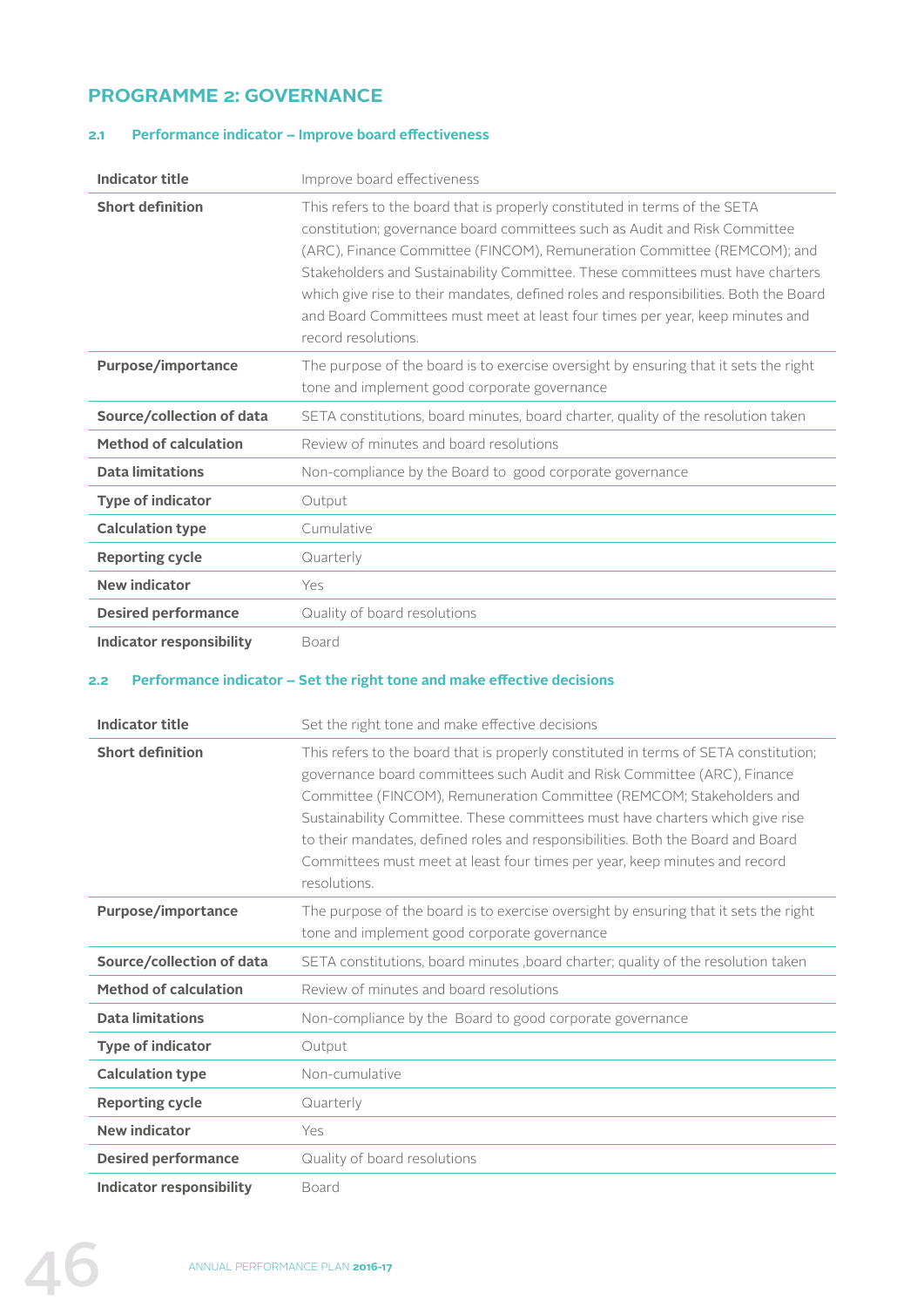#### **2.3 Performance indicator – Assess and implement ethics programmes, board training and fraud prevention plans**

| <b>Indicator title</b>       | Assess and implement ethics programmes, board training and fraud prevention<br>plans                                                                                                                                                                                                                                                                                                                                                                                                                          |
|------------------------------|---------------------------------------------------------------------------------------------------------------------------------------------------------------------------------------------------------------------------------------------------------------------------------------------------------------------------------------------------------------------------------------------------------------------------------------------------------------------------------------------------------------|
| <b>Short definition</b>      | This refers to the board that is properly constituted in terms of SETA constitution;<br>governance board committees such as Audit and Risk Committee (ARC), Finance<br>Committee (FINCOM), Remuneration Committee (REMCOM; Stakeholders and<br>Sustainability Committee. These committees must have charters which give rise<br>to their mandates, defined roles and responsibilities. Both the Board and Board<br>Committees must meet at least four times per year, keep minutes and record<br>resolutions. |
| Purpose/importance           | The purpose of the board is to exercise oversight by ensuring that it sets the right<br>tone and implement good corporate governance.                                                                                                                                                                                                                                                                                                                                                                         |
| Source/collection of data    | SETA constitutions, board minutes, board charter, quality of the resolution taken                                                                                                                                                                                                                                                                                                                                                                                                                             |
| <b>Method of calculation</b> | Review of minutes and board resolutions                                                                                                                                                                                                                                                                                                                                                                                                                                                                       |
| <b>Data limitations</b>      | Non-compliance by the Board to good corporate governance                                                                                                                                                                                                                                                                                                                                                                                                                                                      |
| <b>Type of indicator</b>     | Output                                                                                                                                                                                                                                                                                                                                                                                                                                                                                                        |
| <b>Calculation type</b>      | Cumulative                                                                                                                                                                                                                                                                                                                                                                                                                                                                                                    |
| <b>Reporting cycle</b>       | Quarterly                                                                                                                                                                                                                                                                                                                                                                                                                                                                                                     |
| <b>New indicator</b>         | Yes                                                                                                                                                                                                                                                                                                                                                                                                                                                                                                           |
| <b>Desired performance</b>   | Quality of board resolutions                                                                                                                                                                                                                                                                                                                                                                                                                                                                                  |
| Indicator responsibility     | Board                                                                                                                                                                                                                                                                                                                                                                                                                                                                                                         |

#### **2.4 Performance indicator – Implement and report on organisational risk management plan**

| <b>Indicator title</b>          | Implement and report on organisational risk management plan                                                                                                                                                                                                                                                                                       |
|---------------------------------|---------------------------------------------------------------------------------------------------------------------------------------------------------------------------------------------------------------------------------------------------------------------------------------------------------------------------------------------------|
| <b>Short definition</b>         | This refers to the fact that the board must have a risk management system in the<br>organisation                                                                                                                                                                                                                                                  |
| <b>Purpose/importance</b>       | Oversight of the risk management in the organisation                                                                                                                                                                                                                                                                                              |
| Source/collection of data       | Risk policy, risk framework, risk committee, audit and risk committee, internal audit<br>and risk management plan                                                                                                                                                                                                                                 |
| <b>Method of calculation</b>    | Ensure that LGSETA has an established risk management system that identifies,<br>measures, manages, monitors, reviews and reports on risks                                                                                                                                                                                                        |
| <b>Data limitations</b>         | Absence of risk management system                                                                                                                                                                                                                                                                                                                 |
| <b>Type of indicator</b>        | Output                                                                                                                                                                                                                                                                                                                                            |
| <b>Calculation type</b>         | Cumulative                                                                                                                                                                                                                                                                                                                                        |
| <b>Reporting cycle</b>          | Quarterly                                                                                                                                                                                                                                                                                                                                         |
| <b>New indicator</b>            | Yes                                                                                                                                                                                                                                                                                                                                               |
| <b>Desired performance</b>      | That the following are in place: A risk committee, internal audit and approved risk<br>policy which encompass a risk framework, roles and responsibilities of all assurance<br>structures; quarterly reporting to audit committee on risk mitigation plan; and the<br>audit committee appraises the board on the risk profile of the organisation |
| <b>Indicator responsibility</b> | Board                                                                                                                                                                                                                                                                                                                                             |

ANNUAL PERFORMANCE PLAN **2016-17**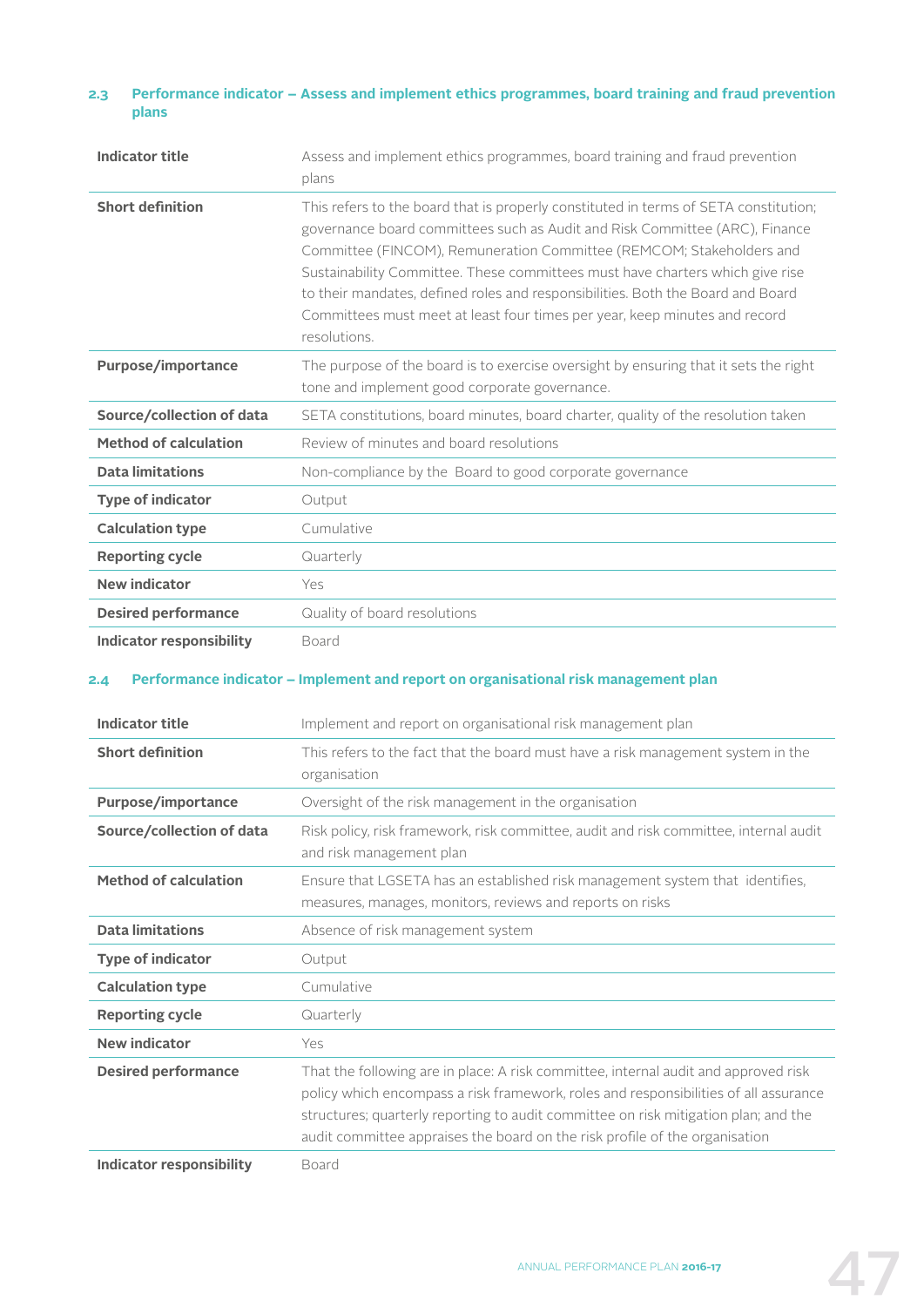#### **2.5 Performance indicator – Compliance monitoring, assessment and effectiveness of compliance with applicable statutes, regulations and LGSETA policies**

| <b>Indicator title</b>       | Compliance monitoring, assessment and effectiveness of compliance with<br>applicable statutes, regulations and LGSETA policies                                                                                               |
|------------------------------|------------------------------------------------------------------------------------------------------------------------------------------------------------------------------------------------------------------------------|
| <b>Short definition</b>      | This refers to the fact that the Board will ensure the design of an internal control<br>system, will monitor, assess and ensure the effectiveness of this system within<br>LGSETA                                            |
| Purpose/importance           | To improve the level of compliance and ensure accountable governance and<br>management of LGSETA                                                                                                                             |
| Source/collection of data    | Assessment of internal controls and a compliance regime by both internal and<br>external auditors                                                                                                                            |
| <b>Method of calculation</b> | Records of assessment of internal controls and compliance regime                                                                                                                                                             |
| <b>Data limitations</b>      | Non-assessment of internal controls and compliance regime                                                                                                                                                                    |
| <b>Type of indicator</b>     | Output                                                                                                                                                                                                                       |
| <b>Calculation type</b>      | Cumulative                                                                                                                                                                                                                   |
| <b>Reporting cycle</b>       | Quarterly                                                                                                                                                                                                                    |
| <b>New indicator</b>         | Yes                                                                                                                                                                                                                          |
| <b>Desired performance</b>   | Report from internal and external audit that confirms that:<br>The design of the internal control is adequate;<br>controls are effective; and<br>the organisation is in compliance with its policies and applicable statutes |
| Indicator responsibility     | Board                                                                                                                                                                                                                        |

#### **2.6 Performance indicator – Convene annual general meeting for stakeholders**

| <b>Indicator title</b>       | Annual general meeting for stakeholders                                                          |
|------------------------------|--------------------------------------------------------------------------------------------------|
| <b>Short definition</b>      | Convene annual general meeting for stakeholders                                                  |
| Purpose/importance           | An annual performance report to all relevant stakeholders                                        |
| Source/collection of data    | Register, minutes, event advertised in terms of the SETA Constitution, proof of<br>advertisement |
| <b>Method of calculation</b> | Annual general meeting convened                                                                  |
| <b>Data limitations</b>      | Non-attendance of stakeholders                                                                   |
| <b>Type of indicator</b>     | Output                                                                                           |
| <b>Calculation type</b>      | Non-cumulative                                                                                   |
| <b>Reporting cycle</b>       | Annual                                                                                           |
| New indicator                | Yes                                                                                              |
| <b>Desired performance</b>   | Table Annual Report and Annual Financial Statements                                              |
| Indicator responsibility     | Executive Manager: Corporate Services                                                            |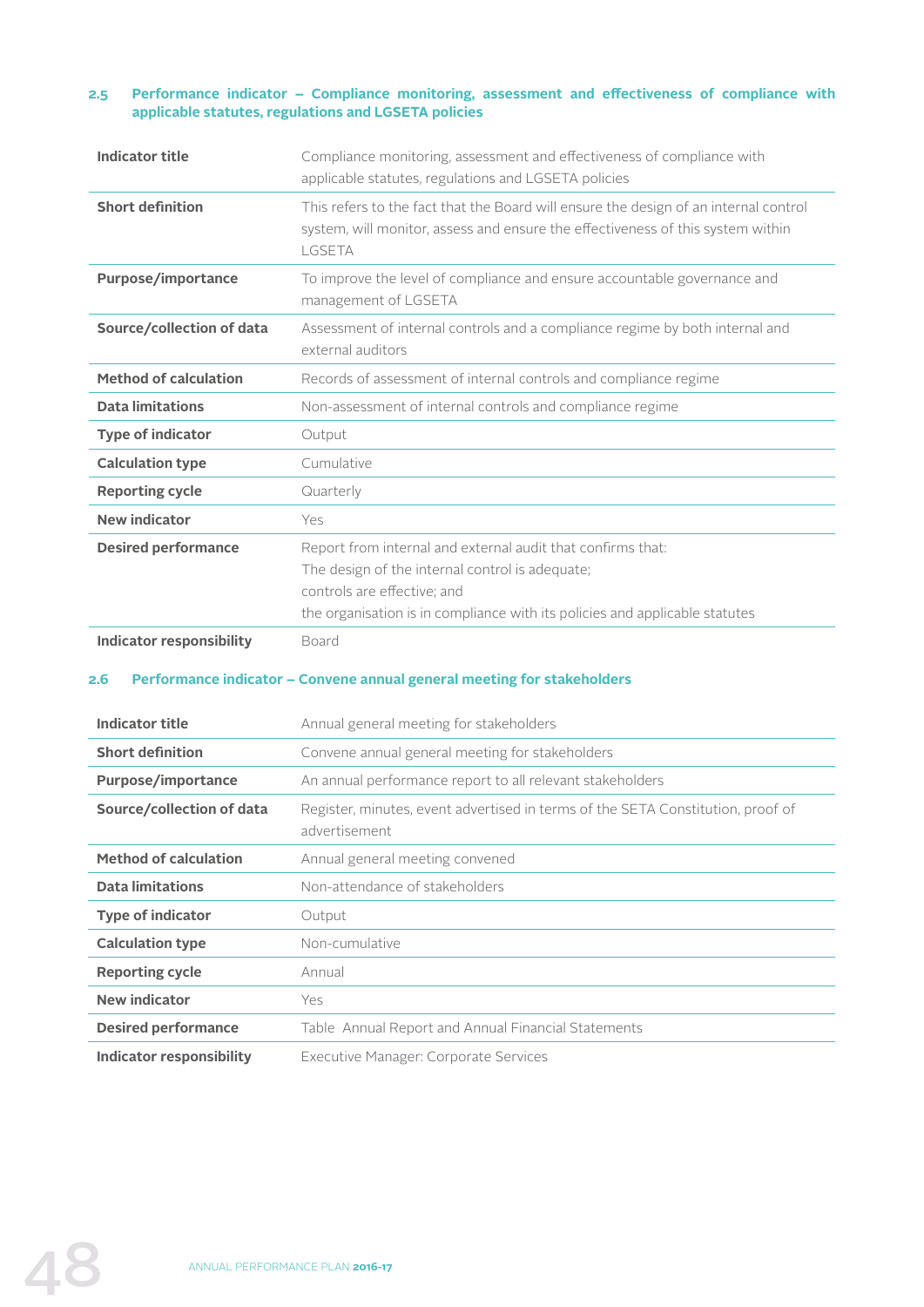#### **2.7 Performance indicator – Host stakeholders' engagement seminars**

| Indicator title              | Host stakeholders engagement seminars                                                               |
|------------------------------|-----------------------------------------------------------------------------------------------------|
| <b>Short definition</b>      | This refers to the stakeholders engagement seminars that will take place during a<br>financial year |
| Purpose/importance           | Share the performance of the organisation with all relevant stakeholders                            |
| Source/collection of data    | Attendance registers and minutes                                                                    |
| <b>Method of calculation</b> | The number of stakeholder seminars held during a financial year                                     |
| <b>Data limitations</b>      | Non-attendance of stakeholders on the organised seminars                                            |
| <b>Type of indicator</b>     | Output                                                                                              |
| <b>Calculation type</b>      | Non-cumulative                                                                                      |
| <b>Reporting cycle</b>       | Quarterly                                                                                           |
| <b>New indicator</b>         | Yes                                                                                                 |
| <b>Desired performance</b>   | 9                                                                                                   |
| Indicator responsibility     | Executive Manager: Corporate Services                                                               |

ANNUAL PERFORMANCE PLAN **2016-17**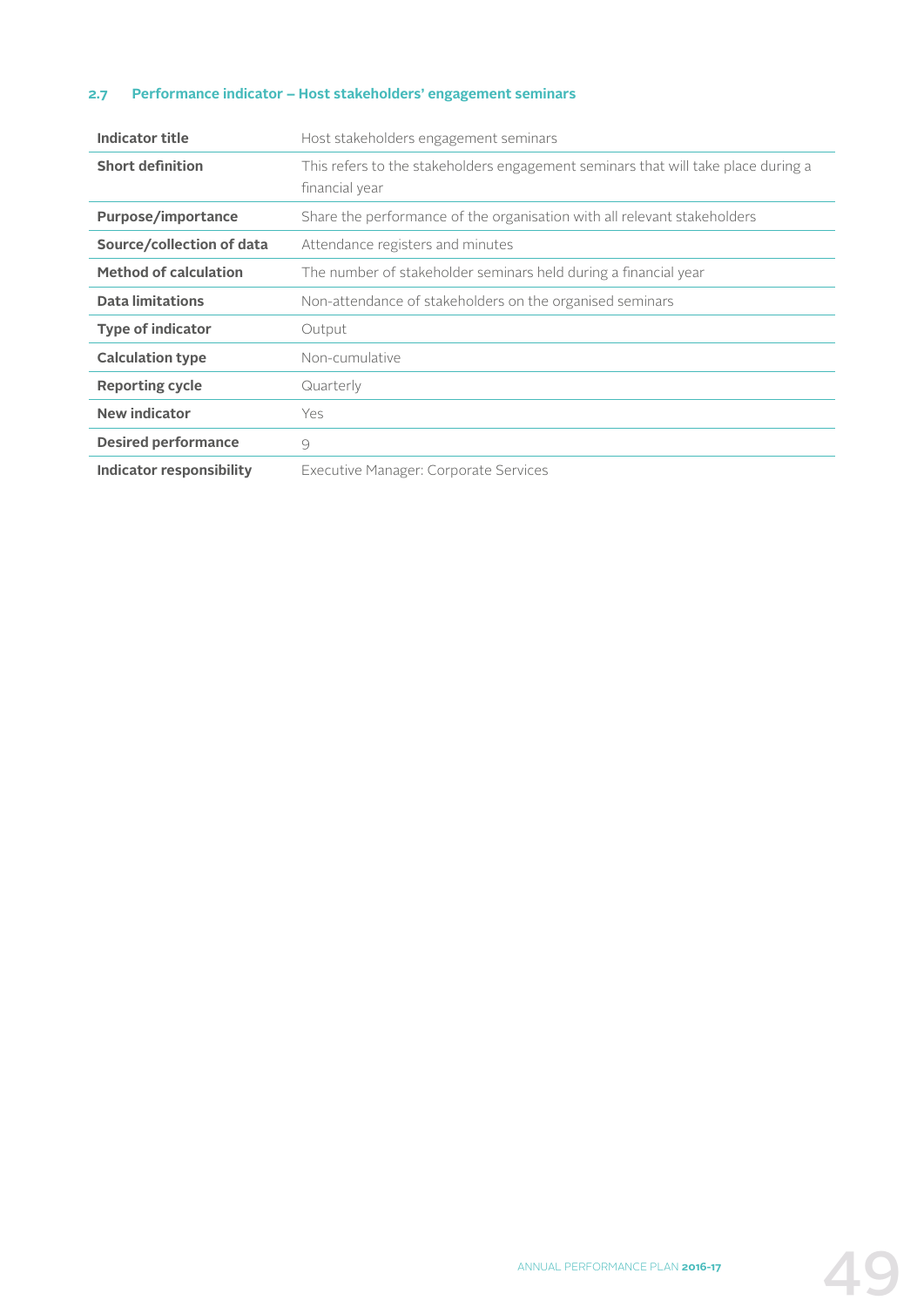# **PROGRAMME 3: RESEARCH AND SECTOR SKILLS PLANNING**

#### **3.1 Performance indicator – Number of workplace skills plans and annual training reports submitted per annum**

| <b>Indicator title</b>          | Percentage of compliant workplace skills plans and annual training reports<br>submitted per annum                                                                                                                                |
|---------------------------------|----------------------------------------------------------------------------------------------------------------------------------------------------------------------------------------------------------------------------------|
| <b>Short definition</b>         | This is the percentage workplace skills plans and annual training reports submitted<br>that are compliant, based on meeting submission requirements communicated to<br>levy payers                                               |
| Purpose/importance              | Workplace skills plans and annual training reports submitted are important<br>input documents into the LGSETA's skills planning mechanism with compliant<br>submissions further contributing to ensuring stakeholder involvement |
| Source/collection of data       | Workplace skills plans (WSPs) and annual training reports (ATR) submitted                                                                                                                                                        |
| <b>Method of calculation</b>    | Number of compliant WSP and ATR submissions<br>$*100$                                                                                                                                                                            |
|                                 | Total WSP and ATR submissions                                                                                                                                                                                                    |
| <b>Data limitations</b>         | Dependent on submission by levy payer                                                                                                                                                                                            |
| <b>Type of indicator</b>        | Output                                                                                                                                                                                                                           |
| <b>Calculation type</b>         | Non-cumulative                                                                                                                                                                                                                   |
| <b>Reporting cycle</b>          | Annual                                                                                                                                                                                                                           |
| <b>New indicator</b>            | No                                                                                                                                                                                                                               |
| <b>Desired performance</b>      | 100% compliant workplace skills plans and annual training reports submitted                                                                                                                                                      |
| <b>Indicator responsibility</b> | Executive: Strategy and Planning                                                                                                                                                                                                 |

#### **3.2 Performance indicator – Number of the Local Government SETA research projects commissioned**

| <b>Indicator title</b>       | Number of the Local Government SETA research projects commissioned                                                                                |
|------------------------------|---------------------------------------------------------------------------------------------------------------------------------------------------|
| <b>Short definition</b>      | The number of sectoral research projects implemented for the financial year                                                                       |
| Purpose/importance           | Sectoral research is important to inform skills planning for the sector as well as to<br>strengthen the LGSETA's skills development interventions |
| Source/collection of data    | Research output                                                                                                                                   |
| <b>Method of calculation</b> | Number of research projects commissioned during a financial year                                                                                  |
| Data limitations             | Research projects not completed within financial year                                                                                             |
| <b>Type of indicator</b>     | Output                                                                                                                                            |
| <b>Calculation type</b>      | Cumulative                                                                                                                                        |
| <b>Reporting cycle</b>       | Quarterly                                                                                                                                         |
| <b>New indicator</b>         | No.                                                                                                                                               |
| <b>Desired performance</b>   | Ten completed sectoral research studies                                                                                                           |
| Indicator responsibility     | Executive: Strategy and Planning                                                                                                                  |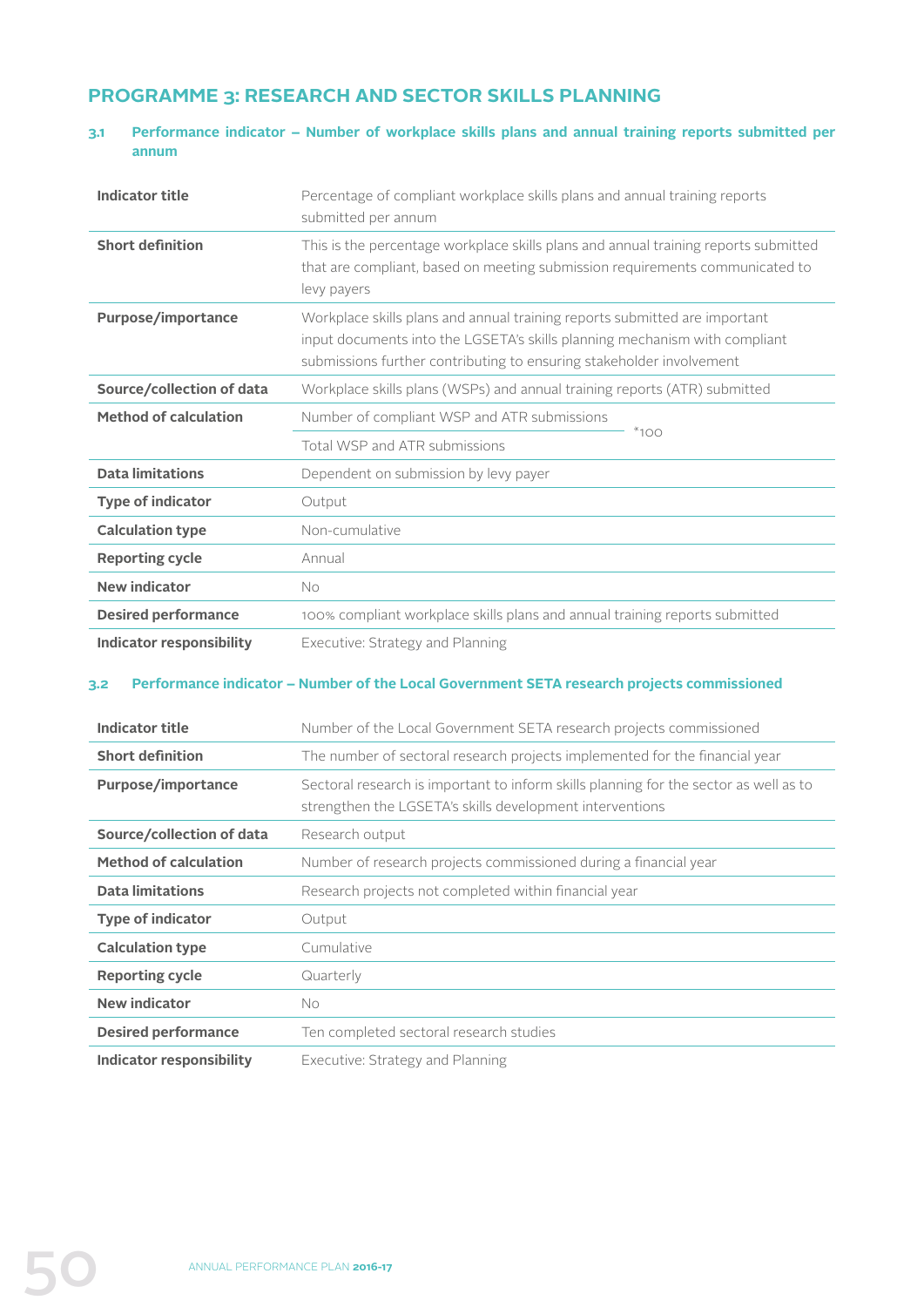#### **3.3 Performance indicator – Submit an updated Sector Skills Plan to the DHET**

| <b>Indicator title</b>          | Submit an updated Sector Skills Plan to the DHET                                                                                 |
|---------------------------------|----------------------------------------------------------------------------------------------------------------------------------|
| <b>Short definition</b>         | Sector Skills Plan update approved by the DHET                                                                                   |
| Purpose/importance              | An approved Sector Skills Plan is important to inform skills planning and to identify<br>strategic skills development priorities |
| Source/collection of data       | Updated Sector Skills Plan                                                                                                       |
| <b>Method of calculation</b>    | Approval of Sector Skills Plan by Executive Authority                                                                            |
| <b>Data limitations</b>         | Input from stakeholders                                                                                                          |
| <b>Type of indicator</b>        | Output                                                                                                                           |
| <b>Calculation type</b>         | Non-cumulative                                                                                                                   |
| <b>Reporting cycle</b>          | Annual                                                                                                                           |
| <b>New indicator</b>            | No                                                                                                                               |
| <b>Desired performance</b>      | Approved Sector Skills Update                                                                                                    |
| <b>Indicator responsibility</b> | Executive: Strategy and Planning                                                                                                 |
| <b>Indicator title</b>          | Monthly performance reviews conducted                                                                                            |
| 3.4                             | Performance indicator - Monthly performance reviews conducted                                                                    |
| <b>Short definition</b>         | It refers to the monthly organisational performance reviews conducted during a<br>financial year                                 |
| Purpose/importance              | To track the progress of performance on a monthly basis towards achievement of<br>the set performance quarterly targets          |
| Source/collection of data       | Input from managers                                                                                                              |
| <b>Method of calculation</b>    | Simple count of the number of reports submitted                                                                                  |
| <b>Data limitations</b>         |                                                                                                                                  |
| <b>Type of indicator</b>        | Non-submission of reports on the deadlines                                                                                       |
|                                 | Output                                                                                                                           |
| <b>Calculation type</b>         | Cumulative                                                                                                                       |
| <b>Reporting cycle</b>          | Monthly                                                                                                                          |
| <b>New indicator</b>            | Yes                                                                                                                              |
| <b>Desired performance</b>      | Twelve monthly performance reviews conducted                                                                                     |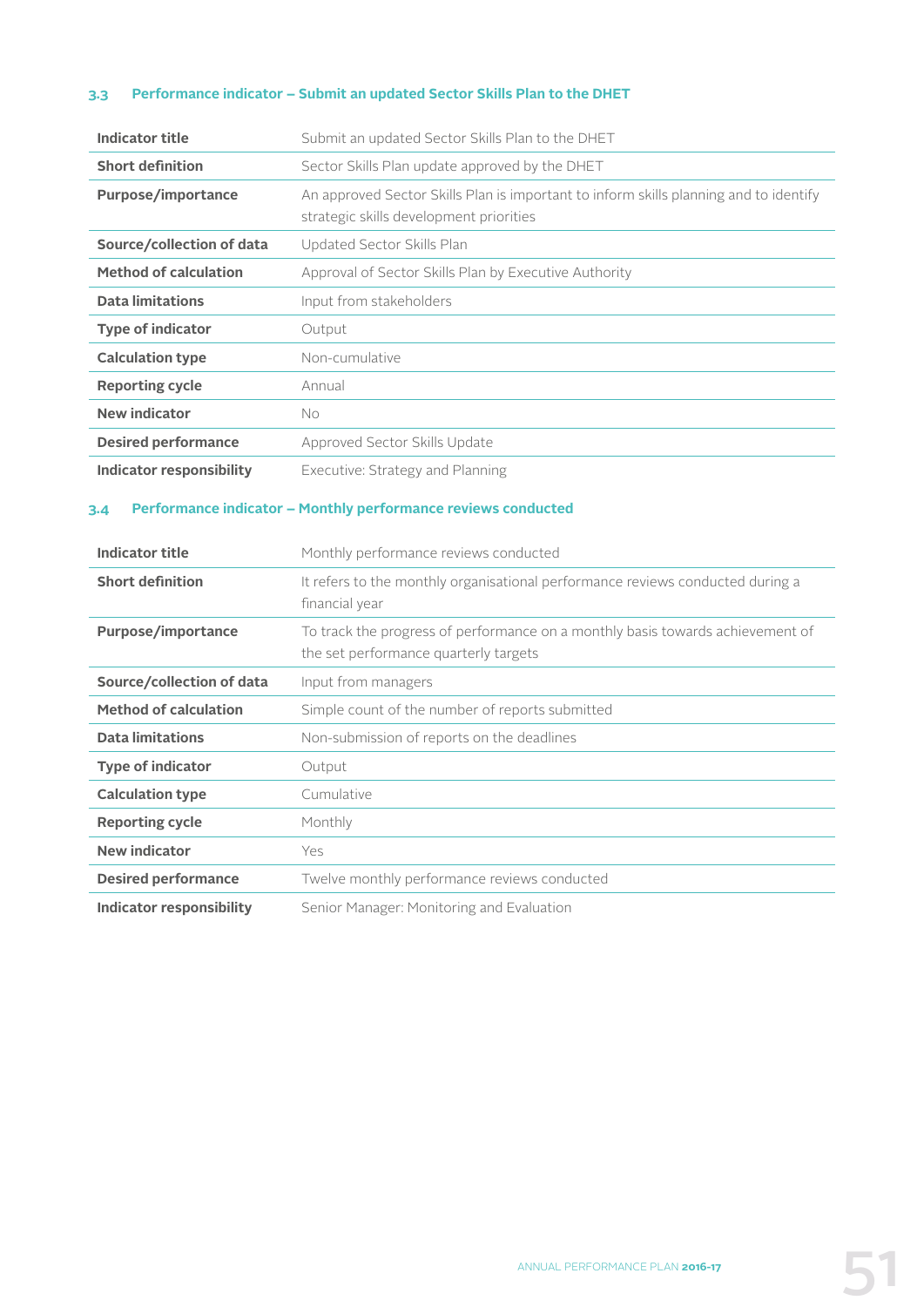#### **3.5 Performance indicator – Number of skills development forums held**

| <b>Indicator title</b>          | Number of skills development forums held                                        |
|---------------------------------|---------------------------------------------------------------------------------|
| <b>Short definition</b>         | Number of skills development facilitator forums held by the LGSETA for the      |
|                                 | financial year under review                                                     |
| Purpose/importance              | Building the capacity of skills development facilitators at the municipal level |
|                                 | is important to ensure oversight and implementation of skills development       |
|                                 | interventions funded by the LGSETA and the municipality                         |
| Source/collection of data       | Signed attendance register, workshop material                                   |
| <b>Method of calculation</b>    | Number of skills development forums held during the financial year              |
| <b>Data limitations</b>         | Dependent on availability of skills development facilitators to attend sessions |
| <b>Type of indicator</b>        | Output                                                                          |
| <b>Calculation type</b>         | Cumulative                                                                      |
| <b>Reporting cycle</b>          | Quarterly                                                                       |
| New indicator                   | No.                                                                             |
| <b>Desired performance</b>      | 36 skills development facilitator forums                                        |
| <b>Indicator responsibility</b> | Executive Manager: Strategy and Planning                                        |

#### **3.6 Performance indicator – Number of Skills Development Facilitators (SDFs) supported with capacity building initiatives per annum**

| <b>Indicator title</b>       | Number of Skills Development Facilitators capacitated per annum                                                                                                                                                         |
|------------------------------|-------------------------------------------------------------------------------------------------------------------------------------------------------------------------------------------------------------------------|
| <b>Short definition</b>      | The number of Skills Development Facilitators capacitated by the LGSETA for the<br>financial year under review                                                                                                          |
| <b>Purpose/importance</b>    | Building the capacity of Skills Development Facilitators at the municipal level<br>is important to ensure oversight and implementation of skills development<br>interventions funded by the LGSETA and the municipality |
| Source/collection of data    | Signed attendance registers and workshop material                                                                                                                                                                       |
| <b>Method of calculation</b> | Simple count – number of SDFs attending capacitation workshops                                                                                                                                                          |
| <b>Data limitations</b>      | Dependent on availability of Skills Development Facilitators to attend sessions                                                                                                                                         |
| <b>Type of indicator</b>     | Output                                                                                                                                                                                                                  |
| <b>Calculation type</b>      | Cumulative                                                                                                                                                                                                              |
| <b>Reporting cycle</b>       | Quarterly                                                                                                                                                                                                               |
| <b>New indicator</b>         | Yes                                                                                                                                                                                                                     |
| <b>Desired performance</b>   | 200 Skills Development Facilitators capacitated                                                                                                                                                                         |
| Indicator responsibility     | Executive Manager: Strategy and Planning                                                                                                                                                                                |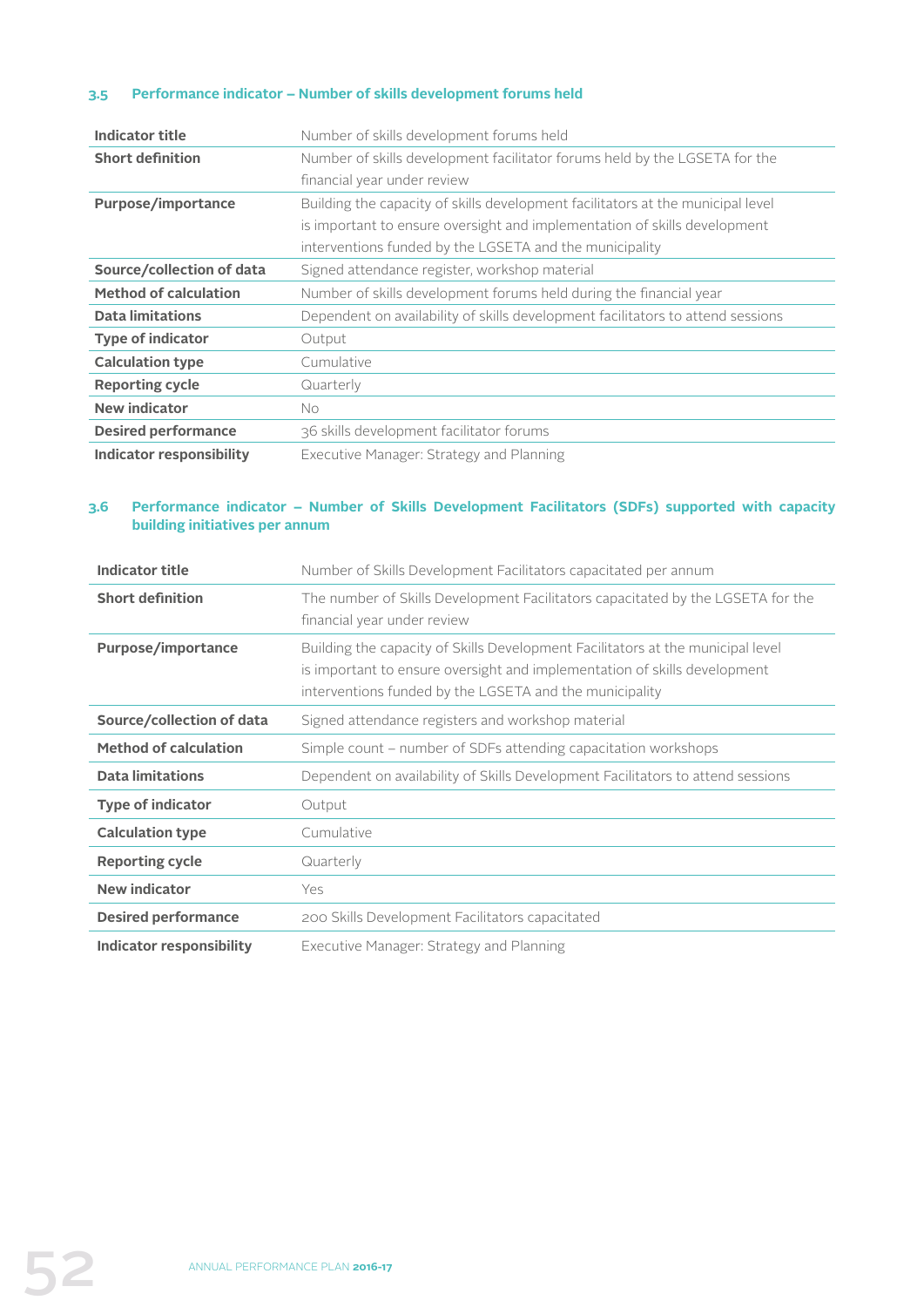#### **3.7 Performance indicator – Number of monitoring and evaluation visits per annum**

| <b>Indicator title</b>       | Number of monitoring and evaluation visits per annum                                                                                                                                                                                                                    |
|------------------------------|-------------------------------------------------------------------------------------------------------------------------------------------------------------------------------------------------------------------------------------------------------------------------|
| <b>Short definition</b>      | This indicator refers to the number of monitoring and evaluation visits that are to<br>be conducted in the municipalities                                                                                                                                               |
| Purpose/importance           | Monitoring and evaluation visits are important to ensure that SETA funded projects<br>are being implemented efficiently and effectively or to provide other skills planning<br>support to the municipality where there no SETA-funded projects are being<br>implemented |
| Source/collection of data    | Monitoring and evaluation reports                                                                                                                                                                                                                                       |
| <b>Method of calculation</b> | Number of monitoring and evaluation visit reports in the financial year                                                                                                                                                                                                 |
| <b>Data limitations</b>      | Budget constraints                                                                                                                                                                                                                                                      |
| <b>Type of indicator</b>     | Output                                                                                                                                                                                                                                                                  |
| <b>Calculation type</b>      | Cumulative                                                                                                                                                                                                                                                              |
| <b>Reporting cycle</b>       | Quarterly                                                                                                                                                                                                                                                               |
| <b>New indicator</b>         | No.                                                                                                                                                                                                                                                                     |
| <b>Desired performance</b>   | 556 monitoring and evaluation visits                                                                                                                                                                                                                                    |
| Indicator responsibility     | Senior Manager: Monitoring and Evaluation                                                                                                                                                                                                                               |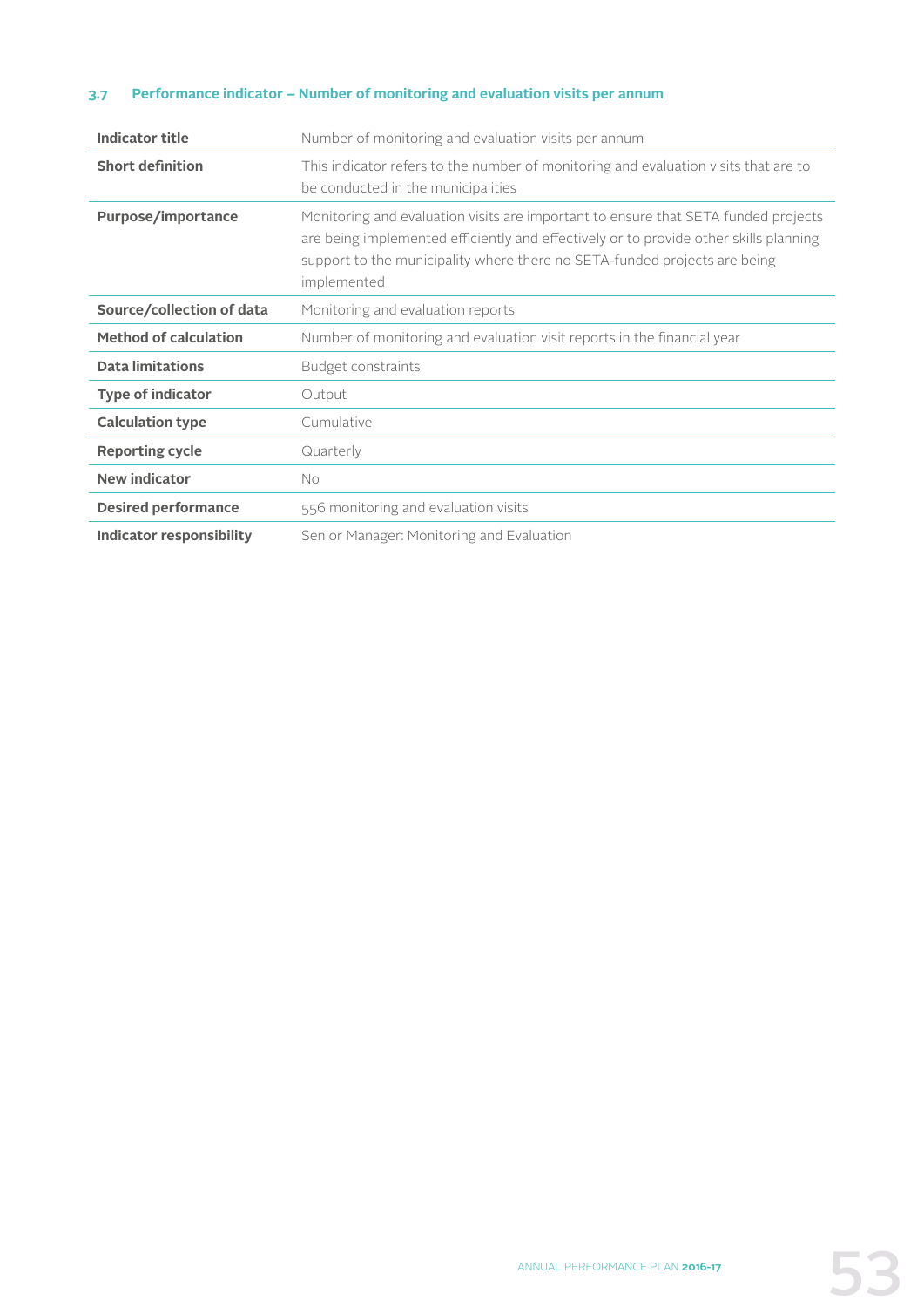#### **PROGRAMME 4: LEARNING PROGRAMMES**

# **Indicator title** Number of employees entered for skills programmes per annum **Short definition** Number of employees entered for a skills programme that can either be PIVOTAL or non-PIVOTAL for the financial year **Purpose/importance** To increase access to occupationally-directed skills programmes and encouraging better use of workplace-based skills development **Source/collection of data** DHET Quarterly Monitoring Report; learner registration form; funding agreement **Method of calculation** Number of employed learners entered for a skills programme during the financial year **Data limitations** Dependent on applications received and approved for the financial year under review **Type of indicator** Output **Calculation type Cumulative Reporting cycle** Quarterly **New indicator** No **Desired performance** 5 600 employees entered for skills programmes **Indicator responsibility** Chief Operations Officer

#### **4.1 Performance indicator – Number of employees entered for skills programmes per annum**

#### **4.2 Performance indicator – Number of employees completing skills programmes per annum**

| Indicator title                 | Number of registered employees completing skills programmes per annum                                                                                             |
|---------------------------------|-------------------------------------------------------------------------------------------------------------------------------------------------------------------|
| <b>Short definition</b>         | Number of employees completing a skills programme that can either be PIVOTAL<br>or non-PIVOTAL in the financial year                                              |
| Purpose/importance              | To increase access to occupationally-directed skills programmes and qualifications                                                                                |
| Source/collection of data       | DHET Quarterly Monitoring Report and certificate of attendance/completion or<br>statement of results or certificate, learner registration form, funding agreement |
| <b>Method of calculation</b>    | Number of employed learners that has successfully completed a skills programme<br>in the financial year                                                           |
| <b>Data limitations</b>         | Dependent on projects completed and quality assurance if not accredited with the<br>LGSETA within the financial year under review                                 |
| <b>Type of indicator</b>        | Output                                                                                                                                                            |
| <b>Calculation type</b>         | Cumulative                                                                                                                                                        |
| <b>Reporting cycle</b>          | Quarterly                                                                                                                                                         |
| New indicator                   | No.                                                                                                                                                               |
| <b>Desired performance</b>      | 4 500 employees completing skills programmes                                                                                                                      |
| <b>Indicator responsibility</b> | Chief Operations Officer                                                                                                                                          |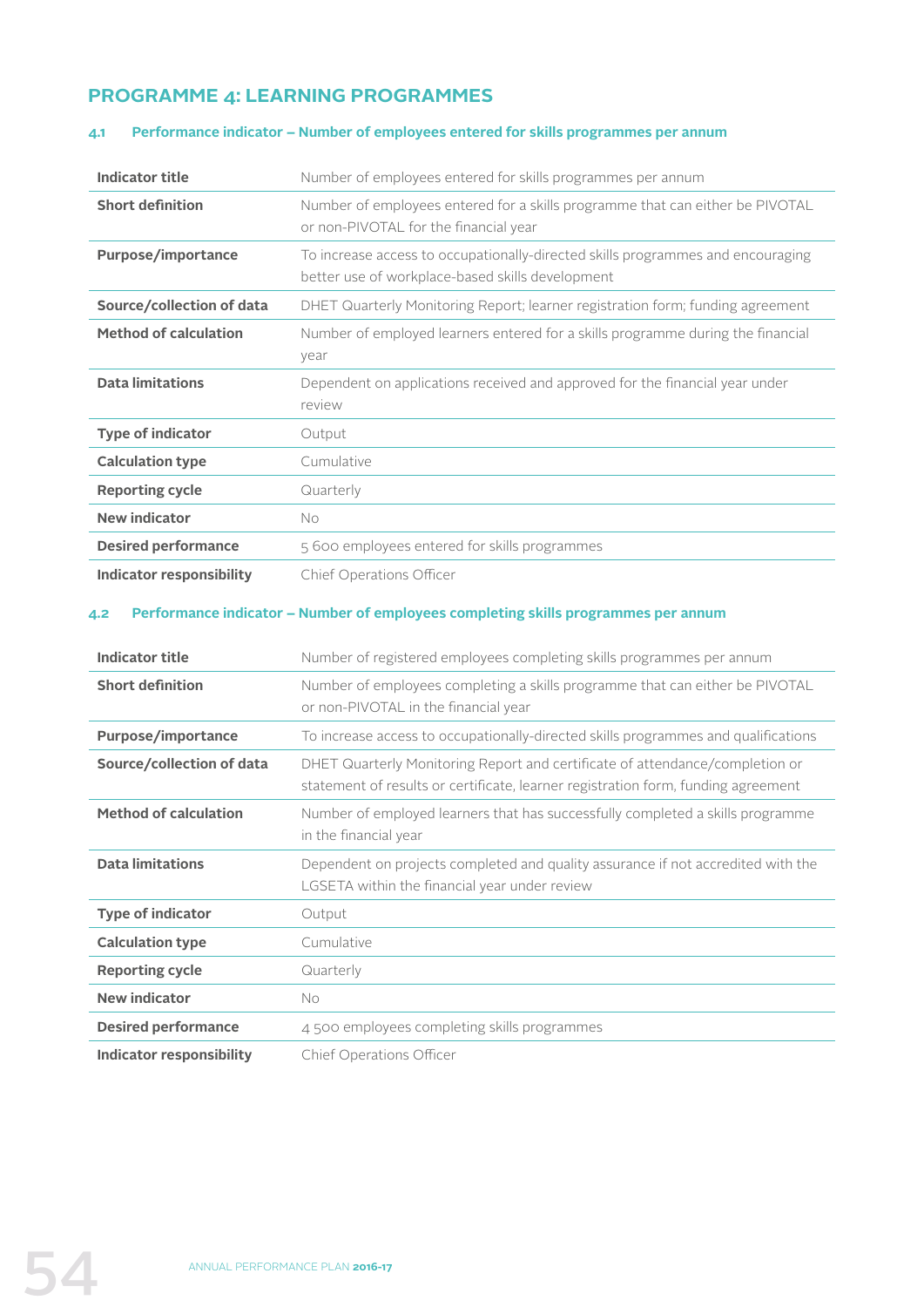#### **4.3 Performance indicator – Number of unemployed individuals entered for skills programmes per annum**

| <b>Indicator title</b>          | Number of unemployed individuals entered for skills programmes per annum                                                                                          |
|---------------------------------|-------------------------------------------------------------------------------------------------------------------------------------------------------------------|
| <b>Short definition</b>         | Number of unemployed individuals entered for a skills programme that can either<br>be PIVOTAL or non-PIVOTAL for the financial year                               |
| <b>Purpose/importance</b>       | To increase access to occupationally-directed skills programmes and qualifications                                                                                |
| Source/collection of data       | DHET Quarterly Monitoring Report; learner registration form; funding agreement                                                                                    |
| <b>Method of calculation</b>    | Number of unemployed learners entered for a skills programme in the financial year                                                                                |
| <b>Data limitations</b>         | Dependent on applications received and approved for the financial year under<br>review                                                                            |
| <b>Type of indicator</b>        | Output                                                                                                                                                            |
| <b>Calculation type</b>         | Cumulative                                                                                                                                                        |
| <b>Reporting cycle</b>          | Quarterly                                                                                                                                                         |
| <b>New indicator</b>            | No.                                                                                                                                                               |
| <b>Desired performance</b>      | 4 200 unemployed individuals entered for skills programmes                                                                                                        |
| <b>Indicator responsibility</b> | Chief Operations Officer                                                                                                                                          |
|                                 |                                                                                                                                                                   |
|                                 |                                                                                                                                                                   |
| <b>Indicator title</b>          | Number of registered unemployed individuals completing skills programmes per<br>annum                                                                             |
| <b>Short definition</b>         | Number of unemployed individuals completing a skills programme that can either<br>be PIVOTAL or non-PIVOTAL during the financial year                             |
| Purpose/importance              | To increase access to occupationally-directed skills programmes and qualifications                                                                                |
| Source/collection of data       | DHET Quarterly Monitoring Report and certificate of attendance/completion or<br>statement of results or certificate; learner registration form; funding agreement |
| <b>Method of calculation</b>    | Number of unemployed learners that has successfully completed a skills<br>programme in the financial year                                                         |
| <b>Data limitations</b>         | Dependent on projects completed and quality assurance if not accredited with the<br>LGSETA within the financial year under review                                 |
| <b>Type of indicator</b>        | Output                                                                                                                                                            |
| <b>Calculation type</b>         | Cumulative                                                                                                                                                        |
| <b>Reporting cycle</b>          | Quarterly                                                                                                                                                         |
| <b>New indicator</b>            | No                                                                                                                                                                |
| <b>Desired performance</b>      | 3500 unemployed individuals completing skills programmes                                                                                                          |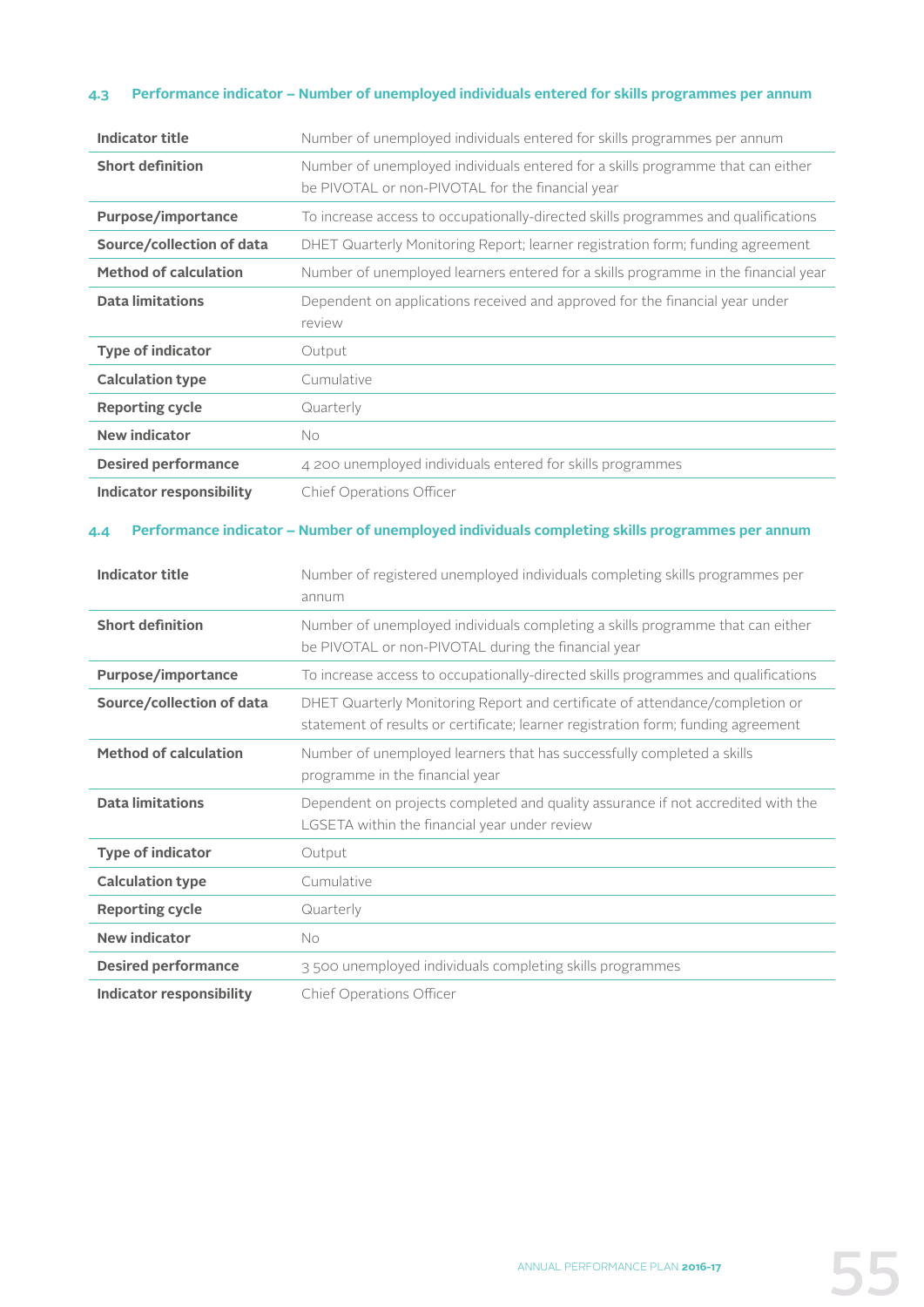#### **4.5 Performance indicator – Number of employees entered for learnerships per annum**

| <b>Indicator title</b>          | Number of employees entered for learnerships per annum                                 |
|---------------------------------|----------------------------------------------------------------------------------------|
| <b>Short definition</b>         | The number of employees entered for learnerships in the financial year                 |
| Purpose/importance              | To increase access to occupationally-directed qualifications                           |
| Source/collection of data       | DHET Quarterly Monitoring Report; learner registration form; funding agreement         |
| <b>Method of calculation</b>    | Number of each employed learners entered for a learnership in a financial year         |
| <b>Data limitations</b>         | Dependent on applications received and approved for the financial year under<br>review |
| <b>Type of indicator</b>        | Output                                                                                 |
| <b>Calculation type</b>         | Cumulative                                                                             |
| <b>Reporting cycle</b>          | Quarterly                                                                              |
| <b>New indicator</b>            | <b>No</b>                                                                              |
| <b>Desired performance</b>      | 4500 employees entered for learnerships                                                |
| <b>Indicator responsibility</b> | Chief Operations Officer                                                               |

#### **4.6 Performance indicator – Number of employees completing learnerships per annum**

| <b>Indicator title</b>       | Number of registered employees completing learnerships per annum                                                                  |
|------------------------------|-----------------------------------------------------------------------------------------------------------------------------------|
| <b>Short definition</b>      | The number of employees completing a learnership in the financial year                                                            |
| Purpose/importance           | To increase access to occupationally-directed qualifications                                                                      |
| Source/collection of data    | DHET Quarterly Monitoring Report and completion certificate completion; learner<br>registration form; funding agreement           |
| <b>Method of calculation</b> | Number of employed learners successfully completing a learnership in the financial<br>year                                        |
| <b>Data limitations</b>      | Dependent on projects completed and quality assurance if not accredited with the<br>LGSETA within the financial year under review |
| <b>Type of indicator</b>     | Output                                                                                                                            |
| <b>Calculation type</b>      | Cumulative                                                                                                                        |
| <b>Reporting cycle</b>       | Annually                                                                                                                          |
| New indicator                | No.                                                                                                                               |
| <b>Desired performance</b>   | 2500 employees completing learnerships                                                                                            |
| Indicator responsibility     | Chief Operations Officer                                                                                                          |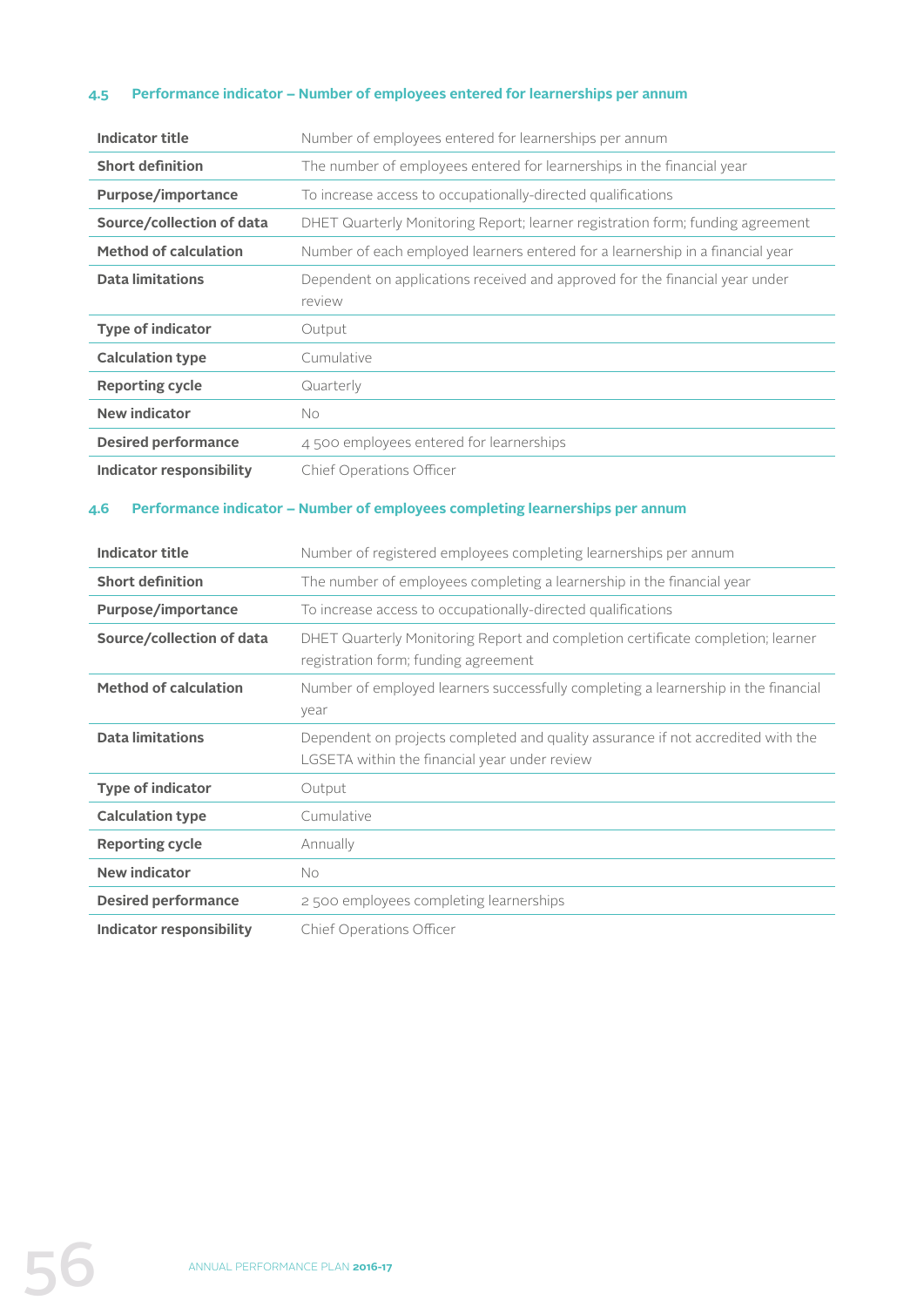#### **4.7 Performance indicator – Number of unemployed individuals entered for learnerships per annum**

| Indicator title              | Number of unemployed individuals entered for learnerships per annum                                  |
|------------------------------|------------------------------------------------------------------------------------------------------|
| <b>Short definition</b>      | The number of unemployed individuals entered for learnerships for the financial<br>year under review |
| Purpose/importance           | To increase access to occupationally-directed qualifications                                         |
| Source/collection of data    | DHET Quarterly Monitoring Report; learner registration form; funding agreement                       |
| <b>Method of calculation</b> | Number of unemployed individuals entered for a learnership in the financial year                     |
| <b>Data limitations</b>      | Dependent on applications received and approved for the financial year under<br>review               |
| <b>Type of indicator</b>     | Output                                                                                               |
| <b>Calculation type</b>      | Cumulative                                                                                           |
| <b>Reporting cycle</b>       | Quarterly                                                                                            |
| <b>New indicator</b>         | No.                                                                                                  |
| <b>Desired performance</b>   | 3500 unemployed individuals entered for learnerships                                                 |
| Indicator responsibility     | Chief Operations Officer                                                                             |

#### **4.8 Performance indicator – Number of registered unemployed individuals completing learnerships per annum**

| <b>Indicator title</b>       | Number of registered unemployed individuals completing learnerships per annum                                                     |
|------------------------------|-----------------------------------------------------------------------------------------------------------------------------------|
| <b>Short definition</b>      | Number of unemployed individuals completing a learnership in the financial year                                                   |
| Purpose/importance           | To increase access to occupationally-directed qualifications                                                                      |
| Source/collection of data    | DHET Quarterly Monitoring Report and completion certificate completion; learner<br>registration form; funding agreement           |
| <b>Method of calculation</b> | Number of unemployed individuals successfully completing a learnership in the<br>financial year                                   |
| <b>Data limitations</b>      | Dependent on projects completed and quality assurance if not accredited with the<br>LGSETA within the financial year under review |
| <b>Type of indicator</b>     | Output                                                                                                                            |
| <b>Calculation type</b>      | Cumulative                                                                                                                        |
| <b>Reporting cycle</b>       | Annually                                                                                                                          |
| <b>New indicator</b>         | No                                                                                                                                |
| <b>Desired performance</b>   | 2800 unemployed individuals completing learnerships                                                                               |
| Indicator responsibility     | Chief Operations Officer                                                                                                          |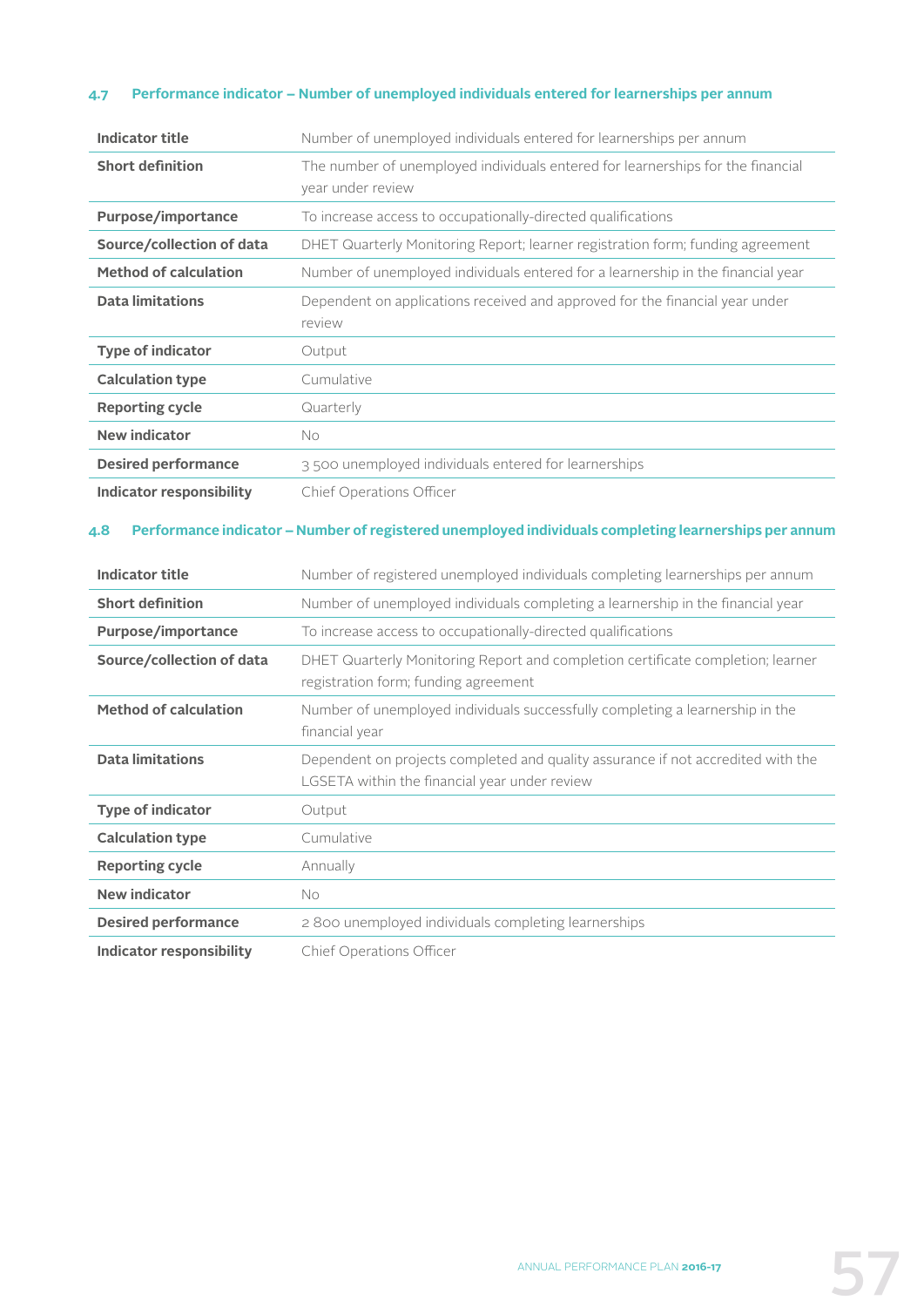#### **4.9 Performance indicator – Number of individuals entered for the candidacy programme per annum**

| <b>Indicator title</b>          | Number of individuals entered for the candidacy programme per annum                                                                                                                                                               |
|---------------------------------|-----------------------------------------------------------------------------------------------------------------------------------------------------------------------------------------------------------------------------------|
| <b>Short definition</b>         | Number of individuals entered for the candidacy programme with a registered<br>professional body                                                                                                                                  |
| Purpose/importance              | Facilitating access to mentorship, training and paying professional registration fees<br>is important in building the professional skills required in certain occupations to<br>support service delivery within the municipality  |
| Source/collection of data       | DHET Quarterly Monitoring Report; learner registration form; funding agreement                                                                                                                                                    |
| <b>Method of calculation</b>    | Number of employed learners entered for the candidacy programme in the<br>financial year                                                                                                                                          |
| <b>Data limitations</b>         | Dependent on applications received and approved for the financial year under<br>review                                                                                                                                            |
| <b>Type of indicator</b>        | Output                                                                                                                                                                                                                            |
| <b>Calculation type</b>         | Cumulative                                                                                                                                                                                                                        |
| <b>Reporting cycle</b>          | Annual                                                                                                                                                                                                                            |
| <b>New indicator</b>            | No                                                                                                                                                                                                                                |
| <b>Desired performance</b>      | 350 individuals entered for the candidacy programme                                                                                                                                                                               |
| <b>Indicator responsibility</b> | Chief Operations Officer                                                                                                                                                                                                          |
| 4.10                            | Performance indicator - Number or registered individuals completing candidacy programme per annum                                                                                                                                 |
| <b>Indicator title</b>          | Number or registered individuals completing candidacy programme per annum                                                                                                                                                         |
| <b>Short definition</b>         | Number of individuals completing the candidacy programme with a registered<br>professional body                                                                                                                                   |
| Purpose/importance              | Facilitating access to mentorship, training and paying professional registration fees,<br>is important in building the professional skills required in certain occupations to<br>support service delivery within the municipality |
| Source/collection of data       | DHET Quarterly Monitoring Report and proof of professional registration; learner<br>registration form; funding agreement                                                                                                          |
| <b>Method of calculation</b>    | Number of employed learners successfully registered in the financial year                                                                                                                                                         |
| <b>Data limitations</b>         | Dependent on applications received and approved for the financial year under<br>review                                                                                                                                            |
| <b>Type of indicator</b>        | Output                                                                                                                                                                                                                            |
| <b>Calculation type</b>         | Cumulative - for the year                                                                                                                                                                                                         |
| <b>Reporting cycle</b>          | Every three years                                                                                                                                                                                                                 |
| <b>New indicator</b>            | No                                                                                                                                                                                                                                |
| <b>Desired performance</b>      | Not applicable as the programme is for three years                                                                                                                                                                                |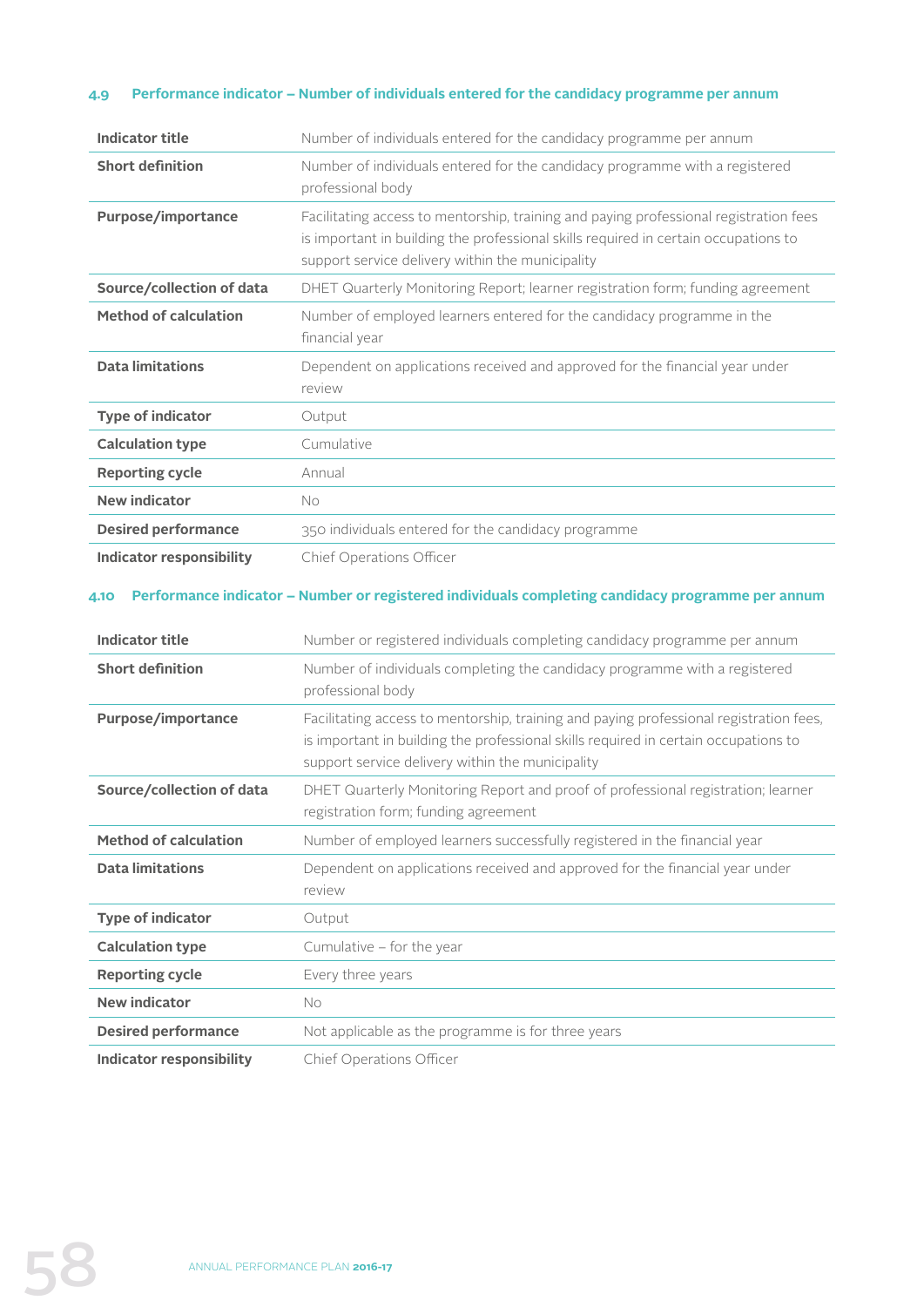#### **4.11 Performance indicator – Number of TVET college lecturers entered into the development programme per annum**

| Indicator title                 | Number of TVET college lecturers entered into the development programme per<br>annum                                                                                                                                                                                                     |
|---------------------------------|------------------------------------------------------------------------------------------------------------------------------------------------------------------------------------------------------------------------------------------------------------------------------------------|
| <b>Short definition</b>         | The number of TVET college lecturers entered into a development programme for<br>the financial year under review                                                                                                                                                                         |
| <b>Purpose/importance</b>       | The implementation of this indicator is in support of Goal $4.3$ of the NSDS III which<br>is to promote the growth of a public FET college system that is responsive to<br>sector, local, regional and national skills needs and priorities where the lecturers<br>play an integral role |
| Source/collection of data       | DHET Quarterly Monitoring Report; learner registration form; funding agreement                                                                                                                                                                                                           |
| <b>Method of calculation</b>    | Number of TVET college lecturers entered into the development programme in the<br>financial year                                                                                                                                                                                         |
| <b>Data limitations</b>         | Dependent on applications received and approved for the financial year under review                                                                                                                                                                                                      |
| <b>Type of indicator</b>        | Output                                                                                                                                                                                                                                                                                   |
| <b>Calculation type</b>         | Cumulative - for the year                                                                                                                                                                                                                                                                |
| <b>Reporting cycle</b>          | Annually                                                                                                                                                                                                                                                                                 |
| New indicator                   | No                                                                                                                                                                                                                                                                                       |
| <b>Desired performance</b>      | 20 TVET college lecturers entered into the development programme                                                                                                                                                                                                                         |
| <b>Indicator responsibility</b> | Chief Operations Officer                                                                                                                                                                                                                                                                 |

#### **4.12 Performance indicator – Number of registered TVET college lecturers completing the development programme per annum**

| <b>Indicator title</b>          | Number of registered TVET college lecturers completing the development<br>programme per annum                                                                                                                                                                                          |
|---------------------------------|----------------------------------------------------------------------------------------------------------------------------------------------------------------------------------------------------------------------------------------------------------------------------------------|
| <b>Short definition</b>         | The number or TVET college lecturers who complete the development programme<br>for the financial year under review                                                                                                                                                                     |
| Purpose/importance              | The implementation of this indicator is in support of Goal 4.3 of the NSDS III which<br>is to promote the growth of a public FET college system that is responsive to<br>sector, local, regional and national skills needs and priorities where the lecturers<br>play an integral role |
| Source/collection of data       | DHET Quarterly Monitoring Report; certificate of attendance/completion or<br>statement of results or certificate; learner registration form; funding agreement                                                                                                                         |
| <b>Method of calculation</b>    | Number of TVET college lecturers successfully completing the programme in the<br>financial year                                                                                                                                                                                        |
| <b>Data limitations</b>         | Dependent on projects completed and quality assurance if not accredited with the<br>LGSETA, within the financial year under review                                                                                                                                                     |
| <b>Type of indicator</b>        | Output                                                                                                                                                                                                                                                                                 |
| <b>Calculation type</b>         | Cumulative                                                                                                                                                                                                                                                                             |
| <b>Reporting cycle</b>          | Bi-annual                                                                                                                                                                                                                                                                              |
| <b>New indicator</b>            | <b>No</b>                                                                                                                                                                                                                                                                              |
| <b>Desired performance</b>      | 12 TVET college lecturers completing the development programme                                                                                                                                                                                                                         |
| <b>Indicator responsibility</b> | Chief Operations Officer                                                                                                                                                                                                                                                               |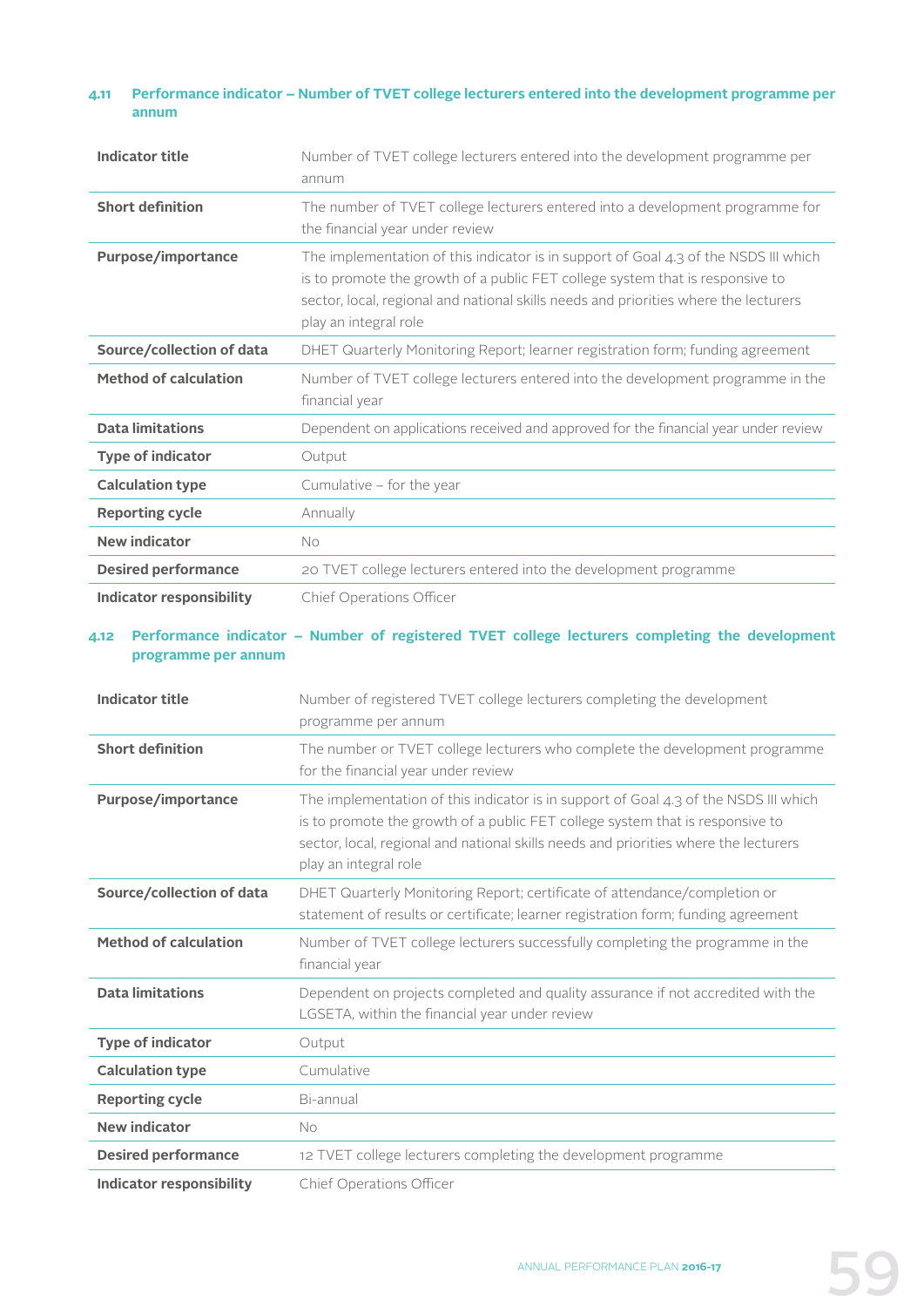#### **4.13 Performance indicator – Number of employees entered into AET per annum**

| <b>Indicator title</b>          | Number of employees entered into AET per annum                                                                                                                                                                 |
|---------------------------------|----------------------------------------------------------------------------------------------------------------------------------------------------------------------------------------------------------------|
| <b>Short definition</b>         | The number of employees enrolled into AET for the financial year under review                                                                                                                                  |
| <b>Purpose/importance</b>       | The implementation of this indicator is in support of Goal $4.4$ of the NSDS III which<br>is that of addressing the low level of youth and adult language and numeracy skills<br>to enable additional training |
| Source/collection of data       | DHET Quarterly Monitoring Report; learner registration form; funding agreement                                                                                                                                 |
| <b>Method of calculation</b>    | Number of employed learners entered into AET in the financial year under review                                                                                                                                |
| <b>Data limitations</b>         | Dependent on applications received and approved for the financial year under<br>review                                                                                                                         |
| <b>Type of indicator</b>        | Output                                                                                                                                                                                                         |
| <b>Calculation type</b>         | Cumulative                                                                                                                                                                                                     |
| <b>Reporting cycle</b>          | Quarterly                                                                                                                                                                                                      |
| <b>New indicator</b>            | No.                                                                                                                                                                                                            |
| <b>Desired performance</b>      | 1500 employees entered into AET                                                                                                                                                                                |
| <b>Indicator responsibility</b> | Chief Operations Officer                                                                                                                                                                                       |

#### **4.14 Performance indicator – Number of employees completing AET per annum**

| <b>Indicator title</b>       | Number of employees completing AET per annum                                                                                                                                                                   |
|------------------------------|----------------------------------------------------------------------------------------------------------------------------------------------------------------------------------------------------------------|
| <b>Short definition</b>      | The number of employed learners completing AET during the financial year under<br>review                                                                                                                       |
| Purpose/importance           | The implementation of this indicator is in support of Goal $4.4$ of the NSDS III which<br>is that of addressing the low level of youth and adult language and numeracy skills<br>to enable additional training |
| Source/collection of data    | DHET Quarterly Monitoring Report; certificate of attendance/completion or<br>statement of results or certificate; learner registration form; funding agreement                                                 |
| <b>Method of calculation</b> | Number of employed learners who successfully completes AET during the financial<br>year                                                                                                                        |
| <b>Data limitations</b>      | Dependent on projects completed and quality assurance if not accredited with the<br>LGSETA, within the financial year under review                                                                             |
| <b>Type of indicator</b>     | Output                                                                                                                                                                                                         |
| <b>Calculation type</b>      | Cumulative                                                                                                                                                                                                     |
| <b>Reporting cycle</b>       | Annually                                                                                                                                                                                                       |
| <b>New indicator</b>         | No.                                                                                                                                                                                                            |
| <b>Desired performance</b>   | 1500 employees completing AET                                                                                                                                                                                  |
| Indicator responsibility     | Chief Operations Officer                                                                                                                                                                                       |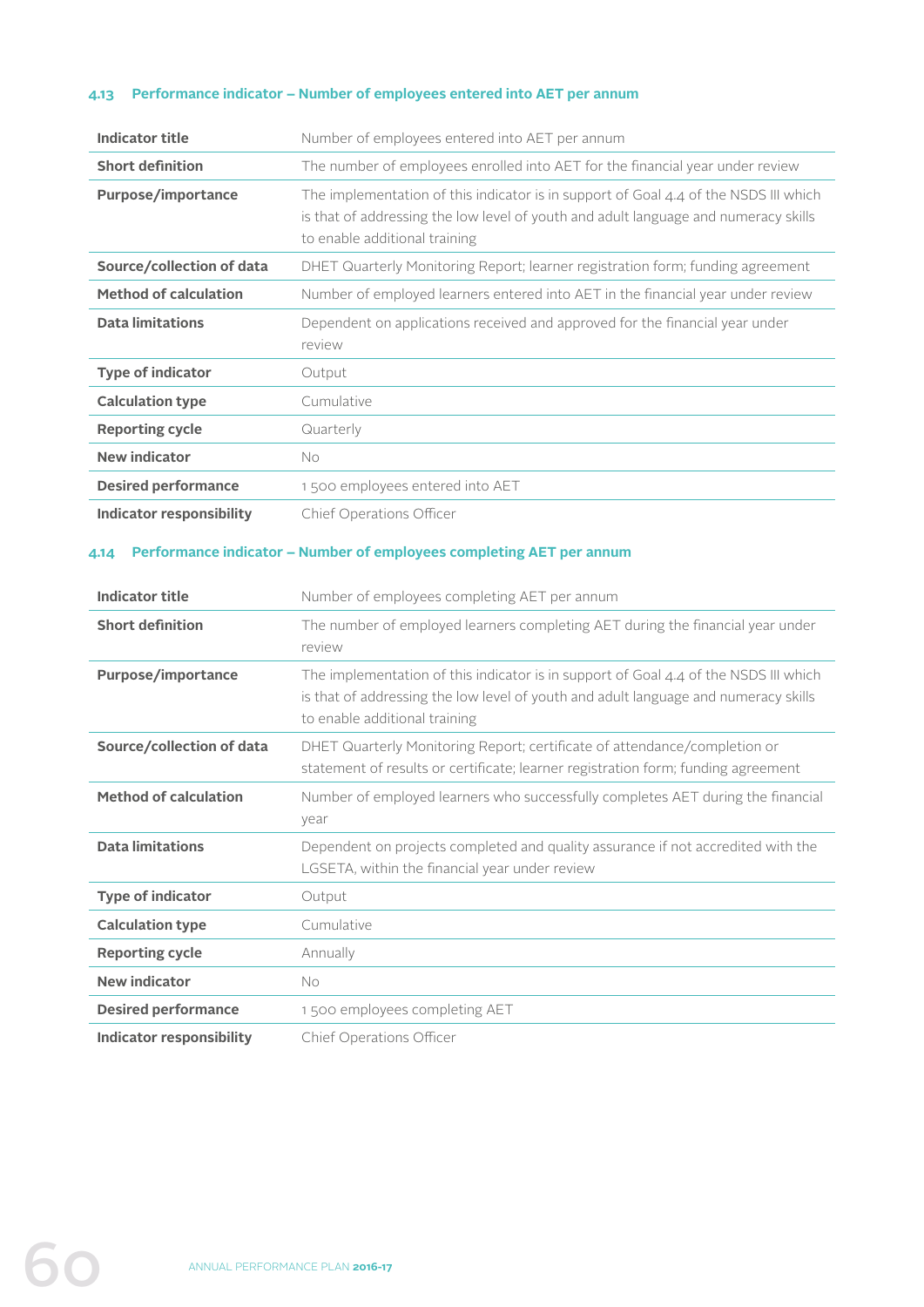#### **4.15 Performance indicator – Number of unemployed individuals entered into AET per annum**

| <b>Indicator title</b>          | Number of unemployed individuals entered into AET per annum                                                                                                                                                  |
|---------------------------------|--------------------------------------------------------------------------------------------------------------------------------------------------------------------------------------------------------------|
| <b>Short definition</b>         | The number of unemployed individuals enrolled into AET for the financial year<br>under review                                                                                                                |
| Purpose/importance              | The implementation of this indicator is in support of Goal 4.4 of the NSDS III which<br>is that of addressing the low level of youth and adult language and numeracy skills<br>to enable additional training |
| Source/collection of data       | DHET Quarterly Monitoring Report; learner registration form; funding agreement                                                                                                                               |
| <b>Method of calculation</b>    | Number of unemployed individuals entered into AET during the financial year                                                                                                                                  |
| <b>Data limitations</b>         | Dependent on applications received and approved for the financial year under<br>review                                                                                                                       |
| <b>Type of indicator</b>        | Output                                                                                                                                                                                                       |
| <b>Calculation type</b>         | Cumulative                                                                                                                                                                                                   |
| <b>Reporting cycle</b>          | Quarterly                                                                                                                                                                                                    |
| <b>New indicator</b>            | <b>No</b>                                                                                                                                                                                                    |
| <b>Desired performance</b>      | 1500 unemployed individuals entered into AET                                                                                                                                                                 |
| <b>Indicator responsibility</b> | Chief Operations Officer                                                                                                                                                                                     |
| 4.16                            | Performance indicator - Number of unemployed individuals completing AET per annum                                                                                                                            |
| <b>Indicator title</b>          | Number of unemployed individuals completing AET per annum                                                                                                                                                    |
| <b>Short definition</b>         | The number of unemployed individuals completing AET for the financial year under<br>review                                                                                                                   |
| Purpose/importance              | The implementation of this indicator is in support of Goal 4.4 of the NSDS III which<br>is that of addressing the low level of youth and adult language and numeracy skills<br>to enable additional training |
| Source/collection of data       | DHET Quarterly Monitoring Report; certificate of attendance/completion or<br>statement of results or certificate; learner registration form; funding agreement                                               |
| <b>Method of calculation</b>    | Number of unemployed individuals who successfully completes AET during the<br>financial year                                                                                                                 |
| <b>Data limitations</b>         | Dependent on projects completed and quality assurance if not accredited with the                                                                                                                             |
|                                 | LGSETA, within the financial year under review                                                                                                                                                               |

**Calculation type Cumulative Reporting cycle** Annually

**Indicator responsibility** Chief Operations Officer

**Desired performance** 1 600 unemployed individuals completing AET

**New indicator** No

61 ANNUAL PERFORMANCE PLAN **2016-17**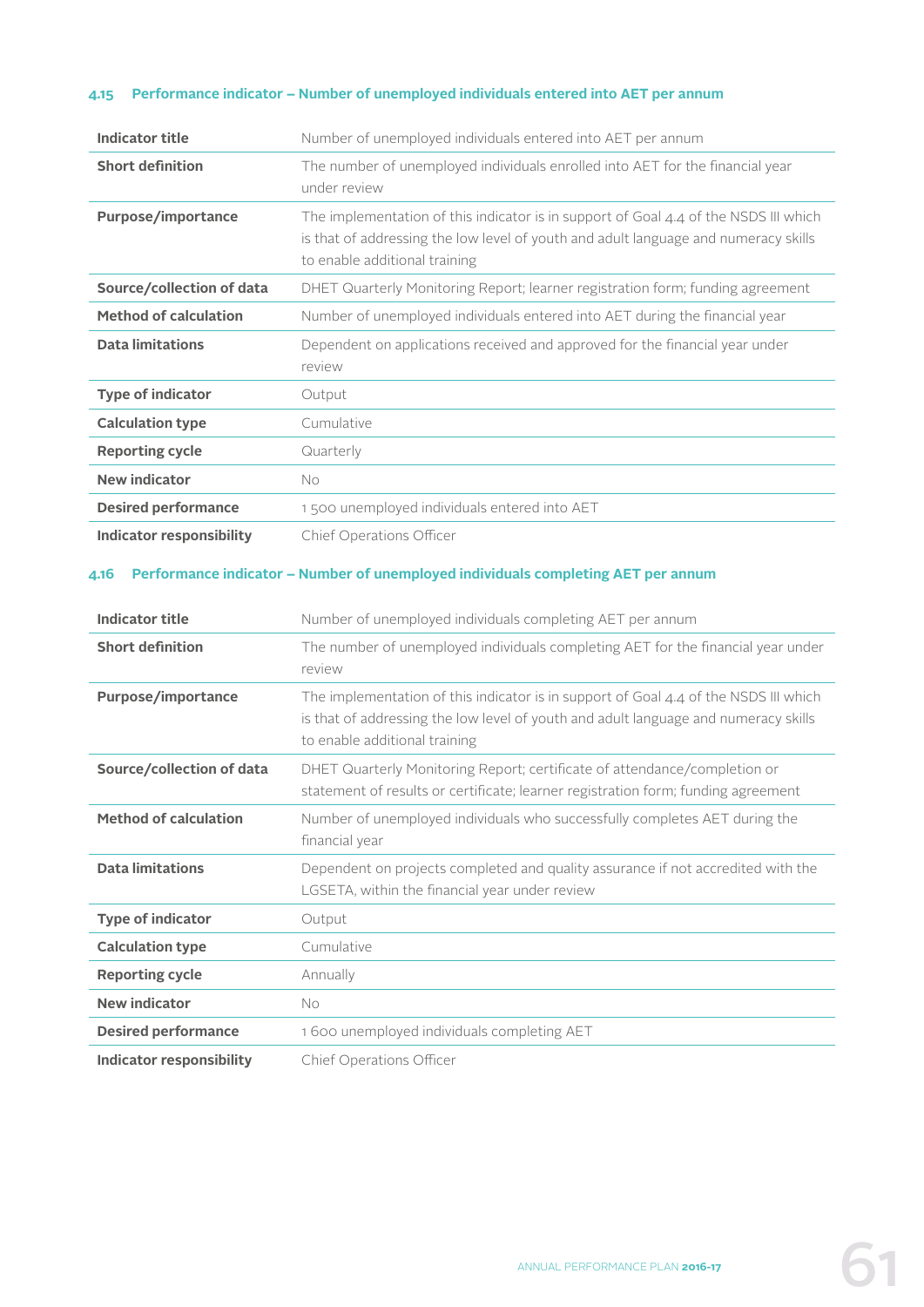#### **4.17 Performance indicator – Number of e-AET programmes developed per annum**

| Indicator title              | Number of e-AET programmes developed per annum                                                                                                                                                                                               |
|------------------------------|----------------------------------------------------------------------------------------------------------------------------------------------------------------------------------------------------------------------------------------------|
| <b>Short definition</b>      | The number of e-AET programmes developed during the financial year under<br>review                                                                                                                                                           |
| Purpose/importance           | The implementation of this indicator is in support of Goal $4.4$ of the NSDS III which<br>is that of addressing the low level of youth and adult language and numeracy skills<br>to enable additional training through the use of technology |
| Source/collection of data    | e-AET programmes on CD-ROM and supporting learner material                                                                                                                                                                                   |
| <b>Method of calculation</b> | Number of e-AET programmes developed during the financial year                                                                                                                                                                               |
| <b>Data limitations</b>      | No specific                                                                                                                                                                                                                                  |
| <b>Type of indicator</b>     | Output                                                                                                                                                                                                                                       |
| <b>Calculation type</b>      | Cumulative                                                                                                                                                                                                                                   |
| <b>Reporting cycle</b>       | Annually                                                                                                                                                                                                                                     |
| <b>New indicator</b>         | <b>No</b>                                                                                                                                                                                                                                    |
| <b>Desired performance</b>   | 5 e-AET programmes developed                                                                                                                                                                                                                 |
| Indicator responsibility     | Chief Operations Officer                                                                                                                                                                                                                     |

#### **4.18 Performance indicator – Number of employees entered as learner artisans per annum**

| Indicator title              | Number of employees entered as learner artisans per annum                                              |
|------------------------------|--------------------------------------------------------------------------------------------------------|
| <b>Short definition</b>      | The number of employed individuals entered for artisan training for the financial<br>year under review |
| Purpose/importance           | To increase access to occupationally-directed programmes                                               |
| Source/collection of data    | DHET Quarterly Monitoring Report; learner registration form; funding agreement                         |
| <b>Method of calculation</b> | Number of employed learners entered for an artisan trade during the financial year                     |
| <b>Data limitations</b>      | Dependent on applications received and approved during the financial year under<br>review              |
| <b>Type of indicator</b>     | Output                                                                                                 |
| <b>Calculation type</b>      | Cumulative                                                                                             |
| <b>Reporting cycle</b>       | Quarterly                                                                                              |
| <b>New indicator</b>         | No.                                                                                                    |
| <b>Desired performance</b>   | 250 employees entered as learner artisans                                                              |
| Indicator responsibility     | Chief Operations Officer                                                                               |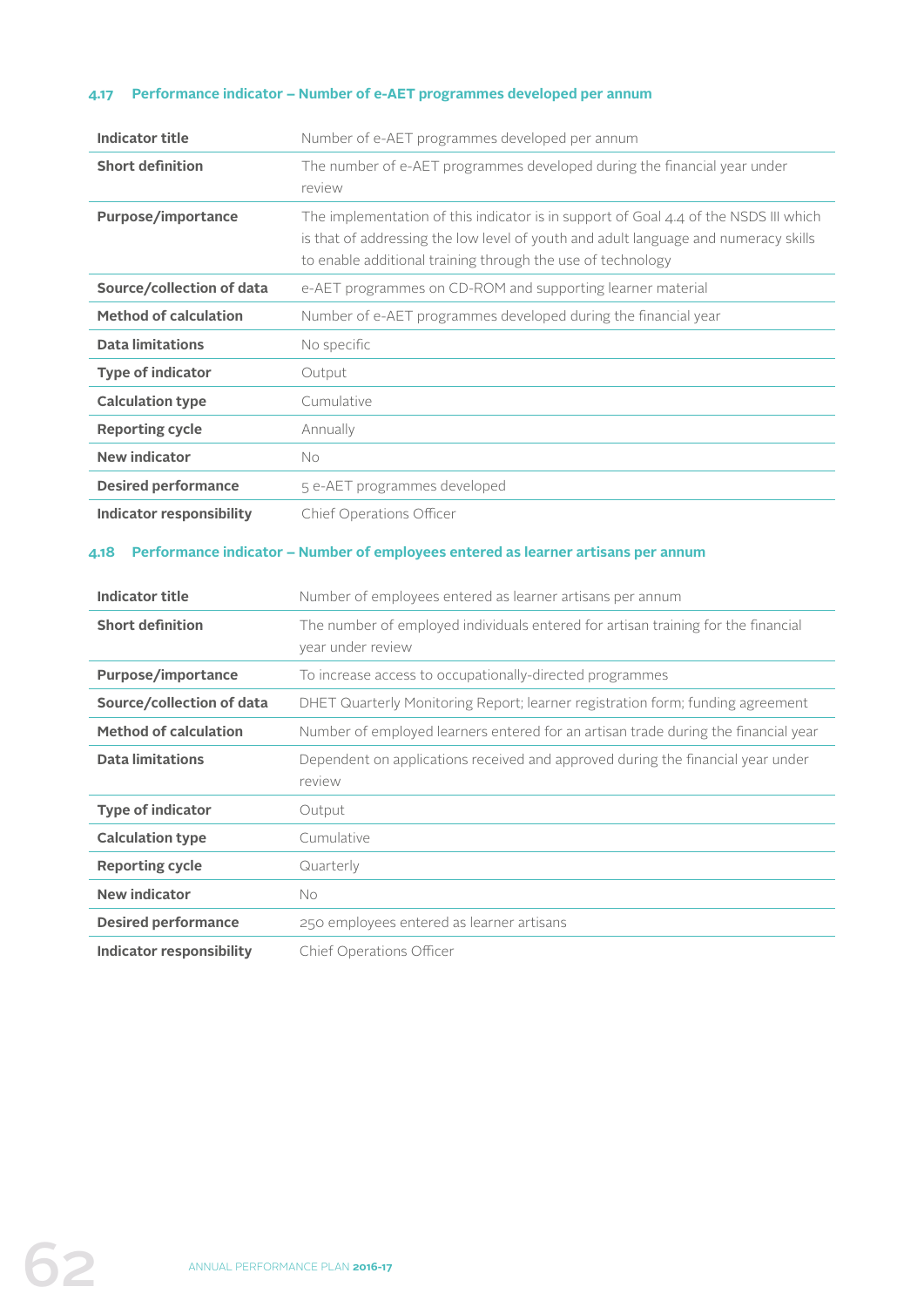#### **4.19 Performance indicator – Number of learner artisans who qualify as artisans per annum**

| <b>Indicator title</b>             | Number of learner artisans who qualifies as artisans per annum                                                                                                               |
|------------------------------------|------------------------------------------------------------------------------------------------------------------------------------------------------------------------------|
| <b>Short definition</b>            | The number of employed individuals who successfully completes artisan training to<br>qualify as an artisan during the financial year under review                            |
| Purpose/importance                 | To increase access to occupationally-directed programmes                                                                                                                     |
| Source/collection of data          | DHET Quarterly Monitoring Report; trade test certificate / certificate of completion<br>or statement of results or certificate; learner registration form; funding agreement |
| <b>Method of calculation</b>       | The number of employed learners who successfully completes artisan training and<br>is certificated during the financial year                                                 |
| <b>Data limitations</b>            | Dependent on projects completed and quality assurance if not accredited with the<br>LGSETA, within the financial year under review                                           |
| <b>Type of indicator</b>           | Output                                                                                                                                                                       |
| <b>Calculation type</b>            | Cumulative                                                                                                                                                                   |
| <b>Reporting cycle</b>             | Every three years                                                                                                                                                            |
| <b>New indicator</b>               | No                                                                                                                                                                           |
| <b>Desired performance</b>         | 90 learner artisans who qualify as artisans                                                                                                                                  |
| <b>Indicator responsibility</b>    | Chief Operations Officer                                                                                                                                                     |
|                                    |                                                                                                                                                                              |
| <b>Indicator title</b>             | Performance indicator - Number of unemployed individuals entered as learner artisans per annum<br>The number of unemployed individuals entered as learner artisans per annum |
| <b>Short definition</b>            | The number of unemployed individuals entered for artisan training during the<br>financial year under review                                                                  |
| Purpose/importance                 | To increase access to occupationally-directed programmes                                                                                                                     |
| Source/collection of data          | DHET Quarterly Monitoring Report; learner registration form; funding agreement                                                                                               |
| <b>Method of calculation</b>       | The number of unemployed learners entered for an artisan trade during the<br>financial year                                                                                  |
| <b>Data limitations</b>            | Dependent on applications received and approved during the financial year under<br>review                                                                                    |
| <b>Type of indicator</b>           | Output                                                                                                                                                                       |
| <b>Calculation type</b>            | Cumulative                                                                                                                                                                   |
| <b>Reporting cycle</b>             | Quarterly                                                                                                                                                                    |
| <b>New indicator</b>               | No                                                                                                                                                                           |
| 4.20<br><b>Desired performance</b> | 100 unemployed individuals entered as learner artisans                                                                                                                       |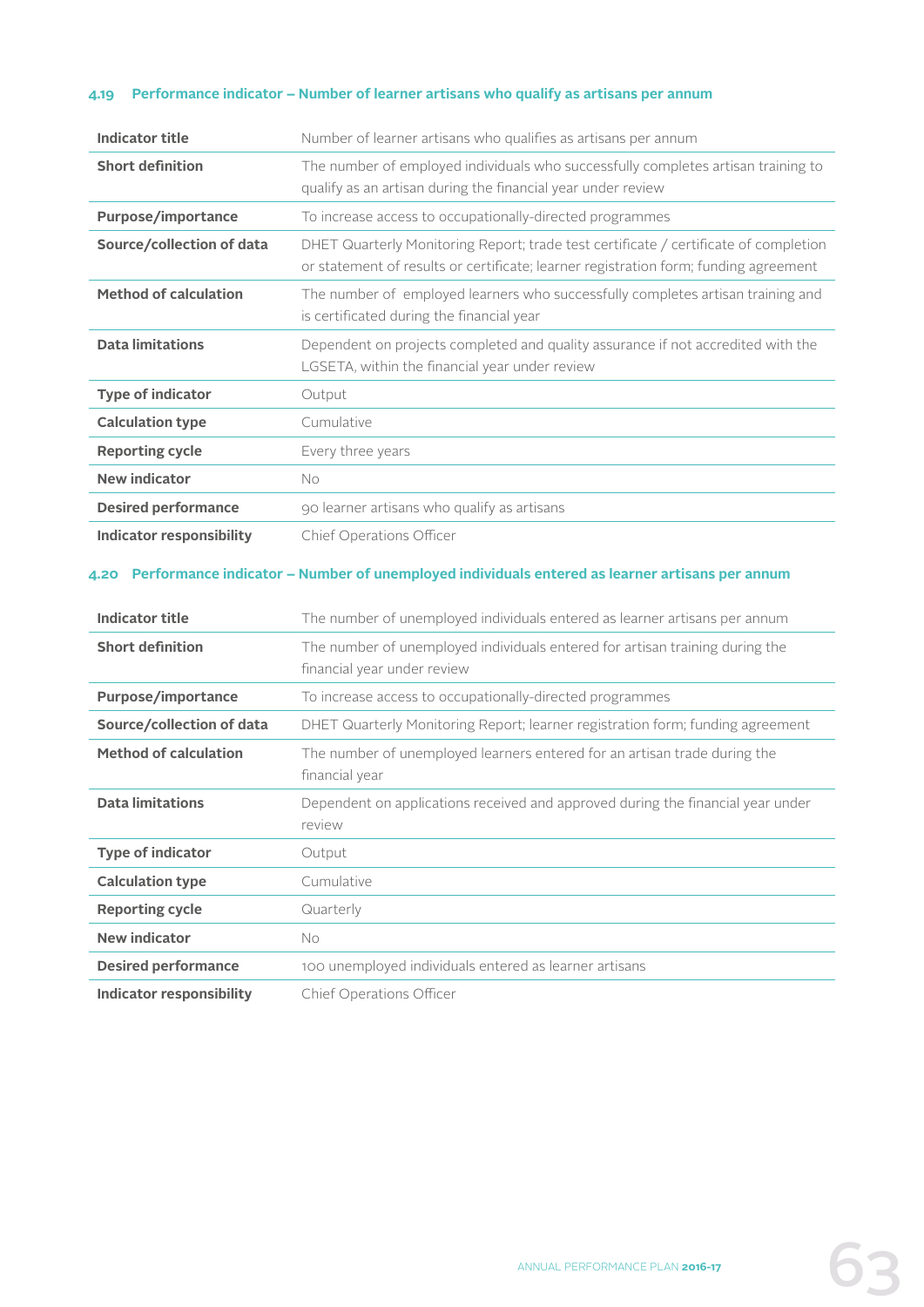#### **4.21 Performance indicator – Number of unemployed individuals entered as learner artisans who qualify as artisans per annum**

| <b>Indicator title</b>       | Number of unemployed individuals entered as learner artisans who qualify as<br>artisans per annum                                                           |
|------------------------------|-------------------------------------------------------------------------------------------------------------------------------------------------------------|
| <b>Short definition</b>      | The number of unemployed individuals who successfully complete artisan training<br>to qualify as an artisan during the financial year under review          |
| Purpose/importance           | To increase access to occupationally-directed qualifications and programmes                                                                                 |
| Source/collection of data    | DHET Quarterly Monitoring Report; trade test certificate/completion or statement<br>of results or certificate; learner registration form; funding agreement |
| <b>Method of calculation</b> | Number of unemployed learners who successfully completes artisan training and is<br>certificated during the financial year                                  |
| <b>Data limitations</b>      | Dependent on projects completed and quality assurance if not accredited with the<br>LGSETA, within the financial year under review                          |
| <b>Type of indicator</b>     | Output                                                                                                                                                      |
| <b>Calculation type</b>      | Cumulative                                                                                                                                                  |
| <b>Reporting cycle</b>       | Every three years                                                                                                                                           |
| <b>New indicator</b>         | No.                                                                                                                                                         |
| <b>Desired performance</b>   | 150 unemployed individuals entered as learner artisans who qualify as artisans                                                                              |
| Indicator responsibility     | Chief Operations Officer                                                                                                                                    |

#### **4.22 Performance indicator – Number of employees awarded bursaries per annum**

| Indicator title              | Number of employees awarded bursaries per annum                                               |
|------------------------------|-----------------------------------------------------------------------------------------------|
| <b>Short definition</b>      | The number of employees awarded bursaries per annum during the financial year<br>under review |
| Purpose/importance           | To increase access to occupationally-directed qualifications and programmes                   |
| Source/collection of data    | DHET Quarterly Monitoring Report; learner registration form; funding agreement                |
| <b>Method of calculation</b> | The number of employees awarded a bursary during the financial year under review              |
| <b>Data limitations</b>      | Dependent on applications received and approved for the financial year under<br>review        |
| <b>Type of indicator</b>     | Output                                                                                        |
| <b>Calculation type</b>      | Cumulative                                                                                    |
| <b>Reporting cycle</b>       | Quarterly                                                                                     |
| New indicator                | No                                                                                            |
| <b>Desired performance</b>   | 200 employees awarded bursaries                                                               |
| Indicator responsibility     | Chief Operations Officer                                                                      |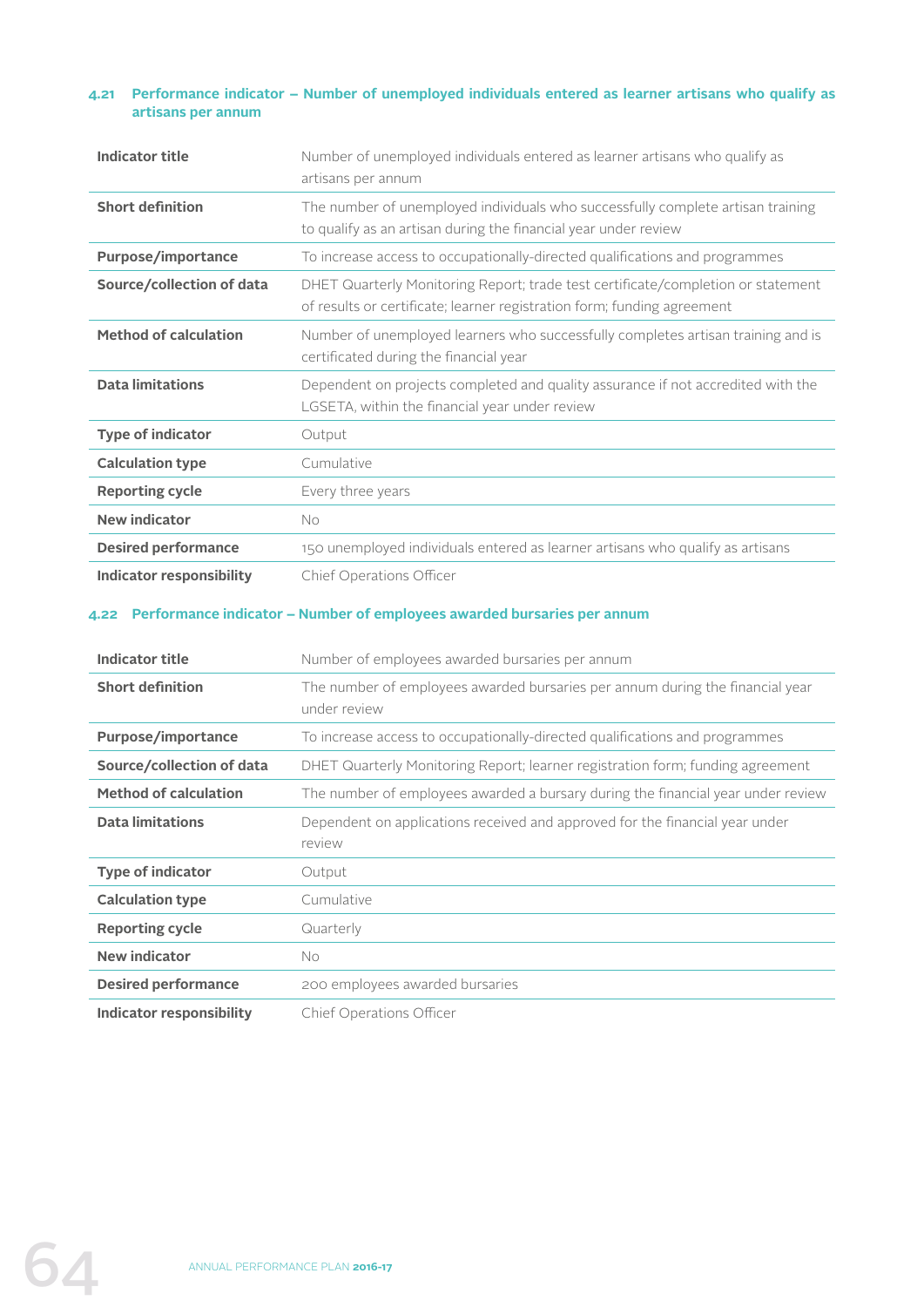#### **4.23 Performance indicator – Number of unemployed individuals awarded bursaries per annum**

| <b>Indicator title</b>       | Number of unemployed individuals awarded bursaries per annum                                                                                              |
|------------------------------|-----------------------------------------------------------------------------------------------------------------------------------------------------------|
| <b>Short definition</b>      | The number of unemployed individuals awarded bursaries per annum during the<br>financial year under review                                                |
| Purpose/importance           | To increase access to occupationally-directed qualifications and programmes                                                                               |
| Source/collection of data    | DHET Quarterly Monitoring Report; learner registration form; funding agreement<br>or bursary agreement for individual learner applications (not employer) |
| <b>Method of calculation</b> | Number of unemployed individuals awarded a bursary during the financial year                                                                              |
| <b>Data limitations</b>      | Dependent on applications received and approved during the financial year under<br>review                                                                 |
| <b>Type of indicator</b>     | Output                                                                                                                                                    |
| <b>Calculation type</b>      | Cumulative                                                                                                                                                |
| <b>Reporting cycle</b>       | Quarterly                                                                                                                                                 |
| <b>New indicator</b>         | <b>No</b>                                                                                                                                                 |
| <b>Desired performance</b>   | 700 unemployed individuals awarded bursaries                                                                                                              |
| Indicator responsibility     | Chief Operations Officer                                                                                                                                  |

#### **4.24 Performance indicator – Number of unemployed graduates placed for internships per annum**

| <b>Indicator title</b>       | Number of unemployed graduates placed for internships per annum                                                    |
|------------------------------|--------------------------------------------------------------------------------------------------------------------|
| <b>Short definition</b>      | The number of unemployed graduates placed for internships in a workplace during<br>the financial year under review |
| Purpose/importance           | To increase access to occupationally-directed qualifications and programmes                                        |
| Source/collection of data    | DHET Quarterly Monitoring Report; learner registration form; funding agreement                                     |
| <b>Method of calculation</b> | Number of unemployed graduates placed in a workplace for internship during the<br>financial year                   |
| <b>Data limitations</b>      | Dependent on applications received and approved during the financial year under<br>review                          |
| <b>Type of indicator</b>     | Output                                                                                                             |
| <b>Calculation type</b>      | Cumulative                                                                                                         |
| <b>Reporting cycle</b>       | Quarterly                                                                                                          |
| <b>New indicator</b>         | No.                                                                                                                |
| <b>Desired performance</b>   | 500 unemployed graduates placed for internships                                                                    |
| Indicator responsibility     | Chief Operations Officer                                                                                           |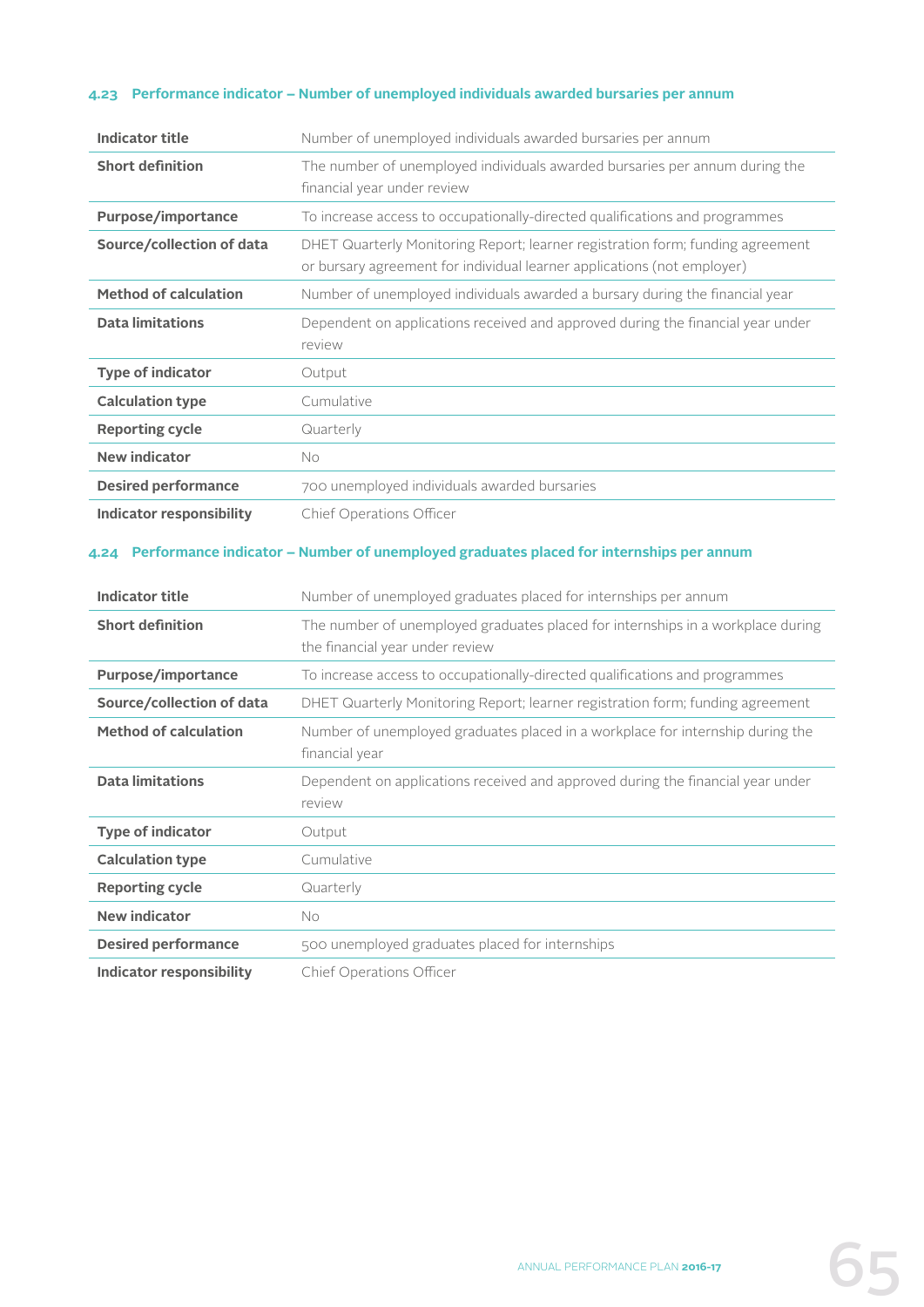#### **4.25 Performance indicator – Number of placed graduates completing internships per annum**

| Indicator title              | Number of placed graduates completing internships per annum                                                                                            |
|------------------------------|--------------------------------------------------------------------------------------------------------------------------------------------------------|
| <b>Short definition</b>      | The number of unemployed graduates placed for internships in a workplace,<br>successfully completing internship during the financial year under review |
| Purpose/importance           | To increase access to occupationally-directed qualifications and programmes                                                                            |
| Source/collection of data    | DHET Quarterly Monitoring Report; letter of completion/release; learner<br>registration form; funding agreement                                        |
| <b>Method of calculation</b> | The number of unemployed graduates placed successfully completing an internship<br>in a workplace during the financial year                            |
| <b>Data limitations</b>      | Dependent on projects completed within the financial year under review                                                                                 |
| <b>Type of indicator</b>     | Output                                                                                                                                                 |
| <b>Calculation type</b>      | Cumulative                                                                                                                                             |
| <b>Reporting cycle</b>       | Annually                                                                                                                                               |
| <b>New indicator</b>         | No.                                                                                                                                                    |
| <b>Desired performance</b>   | 320                                                                                                                                                    |
| Indicator responsibility     | Chief Operations Officer                                                                                                                               |

#### **4.26 Performance indicator – Number of TVET graduates placed for work-integrated learning per annum (TVET N6)**

| <b>Indicator title</b>          | Number of TVET graduates placed for work-integrated learning per annum (TVET<br>N6)                                                                      |
|---------------------------------|----------------------------------------------------------------------------------------------------------------------------------------------------------|
| <b>Short definition</b>         | The number of technical vocational education and training (TVET) graduates<br>placed for work-integrated learning during the financial year under review |
| Purpose/importance              | To increase access to occupationally-directed qualifications and programmes                                                                              |
| Source/collection of data       | DHET Quarterly Monitoring Report; learner registration form; funding agreement                                                                           |
| <b>Method of calculation</b>    | Number of unemployed TVET graduates placed in a workplace during the financial<br>year                                                                   |
| <b>Data limitations</b>         | Dependent on applications received and approved during the financial year under<br>review                                                                |
| <b>Type of indicator</b>        | Output                                                                                                                                                   |
| <b>Calculation type</b>         | Cumulative                                                                                                                                               |
| <b>Reporting cycle</b>          | Quarterly                                                                                                                                                |
| <b>New indicator</b>            | <b>No</b>                                                                                                                                                |
| <b>Desired performance</b>      | 4 000 TVET graduates placed for work-integrated learning                                                                                                 |
| <b>Indicator responsibility</b> | Chief Operations Officer                                                                                                                                 |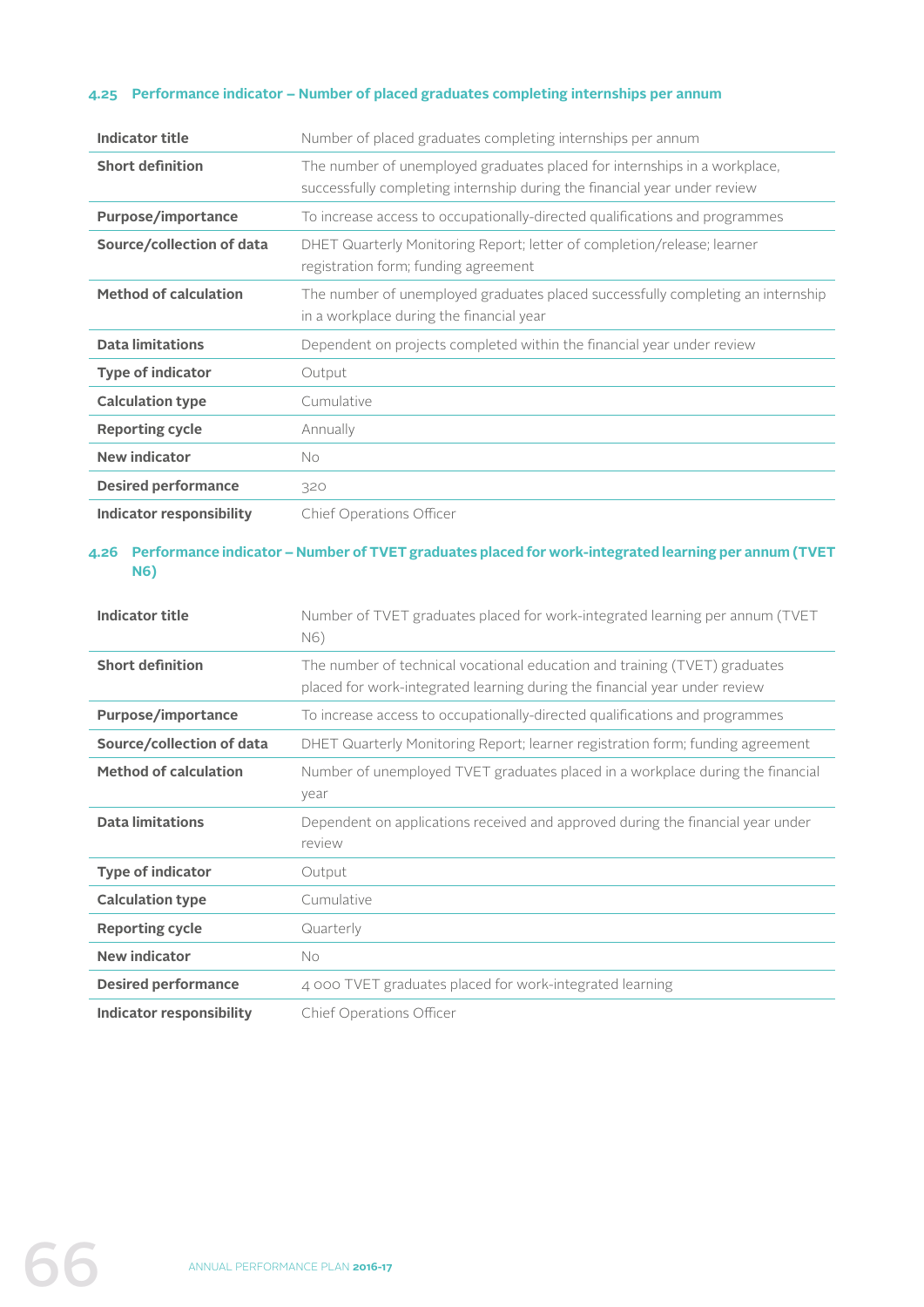#### **4.27 Performance indicator – Number of placed TVET graduates completing work-integrated learning per annum**

| <b>Indicator title</b>       | Number of placed TVET graduates completing work-integrated learning per annum                                                            |
|------------------------------|------------------------------------------------------------------------------------------------------------------------------------------|
| <b>Short definition</b>      | The number of TVET graduates completing work-integrated learning during the<br>financial year under review                               |
| Purpose/importance           | To increase access to occupationally-directed qualifications and programmes                                                              |
| Source/collection of data    | DHET Quarterly Monitoring Report; letter of completion/close-out report; learner<br>registration form; funding agreement                 |
| <b>Method of calculation</b> | Number of unemployed TVET graduates placed in a workplace, successfully<br>completing work-integrated learning during the financial year |
| <b>Data limitations</b>      | Dependent on projects completed within the financial year                                                                                |
| <b>Type of indicator</b>     | Output                                                                                                                                   |
| <b>Calculation type</b>      | Cumulative                                                                                                                               |
| <b>Reporting cycle</b>       | Annually                                                                                                                                 |
| <b>New indicator</b>         | <b>No</b>                                                                                                                                |
| <b>Desired performance</b>   | 2800                                                                                                                                     |
| Indicator responsibility     | Chief Operations Officer                                                                                                                 |

#### **4.28 Performance indicator – Number of HEI graduates placed for work-integrated learning per annum**

| <b>Indicator title</b>       | Number of HEI graduates placed for work-integrated learning per annum                                                                     |
|------------------------------|-------------------------------------------------------------------------------------------------------------------------------------------|
| <b>Short definition</b>      | The number of higher education institution (HEI) graduates placed for work-<br>integrated learning during the financial year under review |
| Purpose/importance           | To increase access to occupationally-directed qualifications and programmes                                                               |
| Source/collection of data    | DHET Quarterly Monitoring Report; learner registration form; funding agreement                                                            |
| <b>Method of calculation</b> | Number of unemployed HEI graduates placed for work-integrated learning during<br>the financial year                                       |
| <b>Data limitations</b>      | Dependent on applications received and approved during the financial year under<br>review                                                 |
| <b>Type of indicator</b>     | Output                                                                                                                                    |
| <b>Calculation type</b>      | Cumulative                                                                                                                                |
| <b>Reporting cycle</b>       | Quarterly                                                                                                                                 |
| <b>New indicator</b>         | No.                                                                                                                                       |
| <b>Desired performance</b>   | 1 000 HEI graduates placed for work-integrated learning                                                                                   |
| Indicator responsibility     | Chief Operations Officer                                                                                                                  |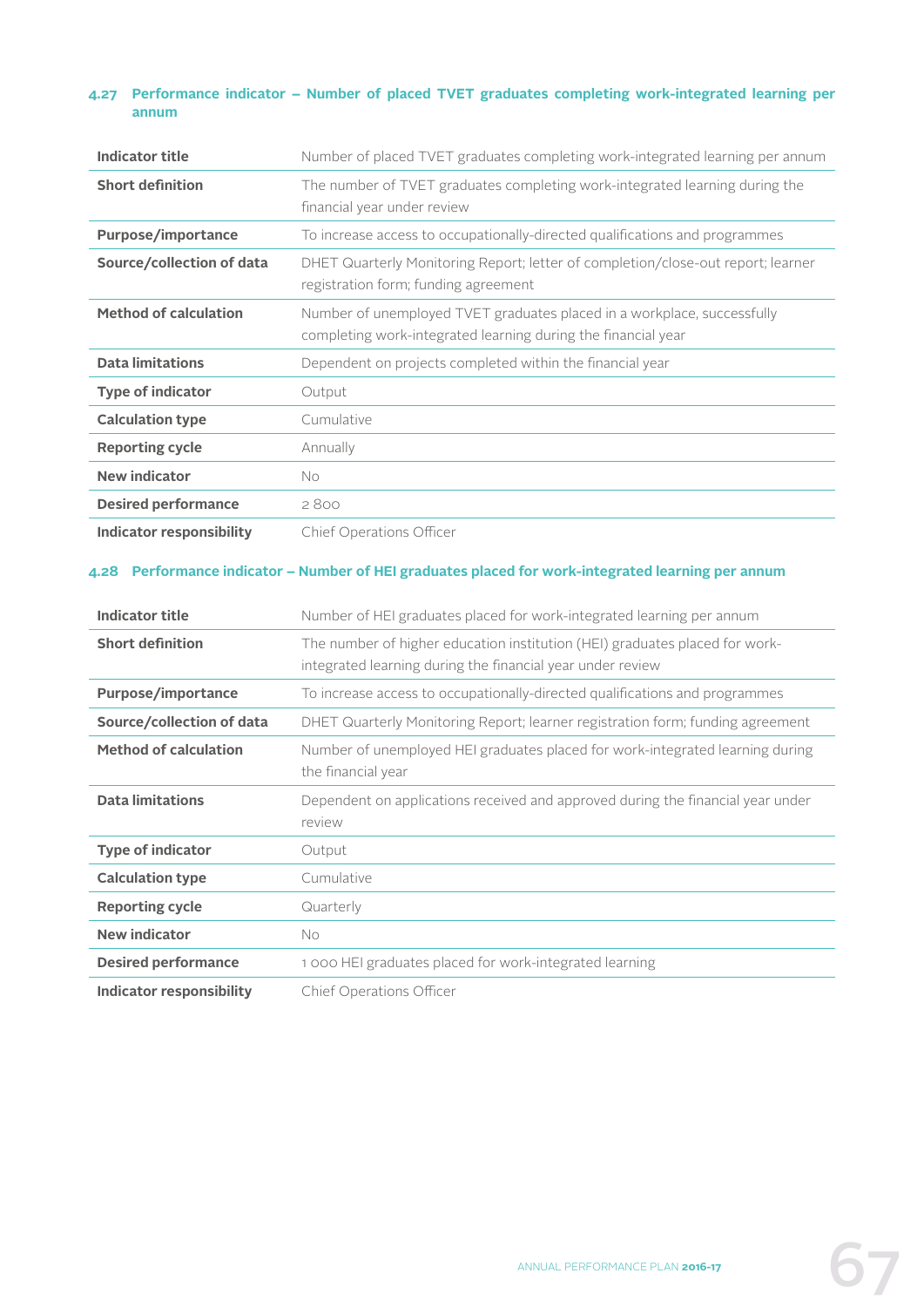#### **4.29 Performance indicator – Number of placed HEI graduates completing work-integrated learning per annum**

| <b>Indicator title</b>          | Number of placed HEI graduates completing work-integrated learning per annum                                                                                                                                                 |
|---------------------------------|------------------------------------------------------------------------------------------------------------------------------------------------------------------------------------------------------------------------------|
| <b>Short definition</b>         | The number of higher education institution (HEI) graduates completing work-<br>integrated learning placement during the financial year under review                                                                          |
| <b>Purpose/importance</b>       | To increase access to occupationally-directed qualifications and programmes                                                                                                                                                  |
| Source/collection of data       | DHET Quarterly Monitoring Report; letter of completion/close-out report; learner<br>registration form; funding agreement                                                                                                     |
| <b>Method of calculation</b>    | Number of unemployed HEI graduates placed in a workplace, successfully<br>completing work-integrated learning during the financial year                                                                                      |
| <b>Data limitations</b>         | Dependent on projects completed within the financial year under review                                                                                                                                                       |
| <b>Type of indicator</b>        | Output                                                                                                                                                                                                                       |
| <b>Calculation type</b>         | Cumulative                                                                                                                                                                                                                   |
| <b>Reporting cycle</b>          | Annually                                                                                                                                                                                                                     |
| <b>New indicator</b>            | <b>No</b>                                                                                                                                                                                                                    |
| <b>Desired performance</b>      | 550                                                                                                                                                                                                                          |
| <b>Indicator responsibility</b> | Chief Operations Officer                                                                                                                                                                                                     |
| 4.30<br>annum                   | Performance indicator - Number of co-operatives supported through skills development initiatives per                                                                                                                         |
| <b>Indicator title</b>          | Number of co-operatives supported through skills development initiatives per<br>annum                                                                                                                                        |
|                                 |                                                                                                                                                                                                                              |
| <b>Short definition</b>         | Number of co-operatives supported on a PIVOTAL or non-PIVOTAL skills<br>development initiative during the financial year                                                                                                     |
| Purpose/importance              | The implementation of this indicator contributes to Goal 4.6 of the NSDS III which<br>is that of encouraging and supporting co-operatives, small enterprises, worker-<br>initiatives, NGO and community training initiatives |
| Source/collection of data       | DHET Quarterly Monitoring Report; co-operative registration form; funding<br>agreement                                                                                                                                       |
| <b>Method of calculation</b>    | Number of co-operatives successfully supported on a PIVOTAL or non-PIVOTAL<br>skills development initiative during the financial year                                                                                        |
| <b>Data limitations</b>         | Dependent on applications received and approved during the financial year                                                                                                                                                    |
| Type of indicator               | Output                                                                                                                                                                                                                       |
| <b>Calculation type</b>         | Cumulative                                                                                                                                                                                                                   |
| <b>Reporting cycle</b>          | Quarterly                                                                                                                                                                                                                    |
| <b>New indicator</b>            | No                                                                                                                                                                                                                           |
| <b>Desired performance</b>      | 30 co-operatives supported through skills development initiatives                                                                                                                                                            |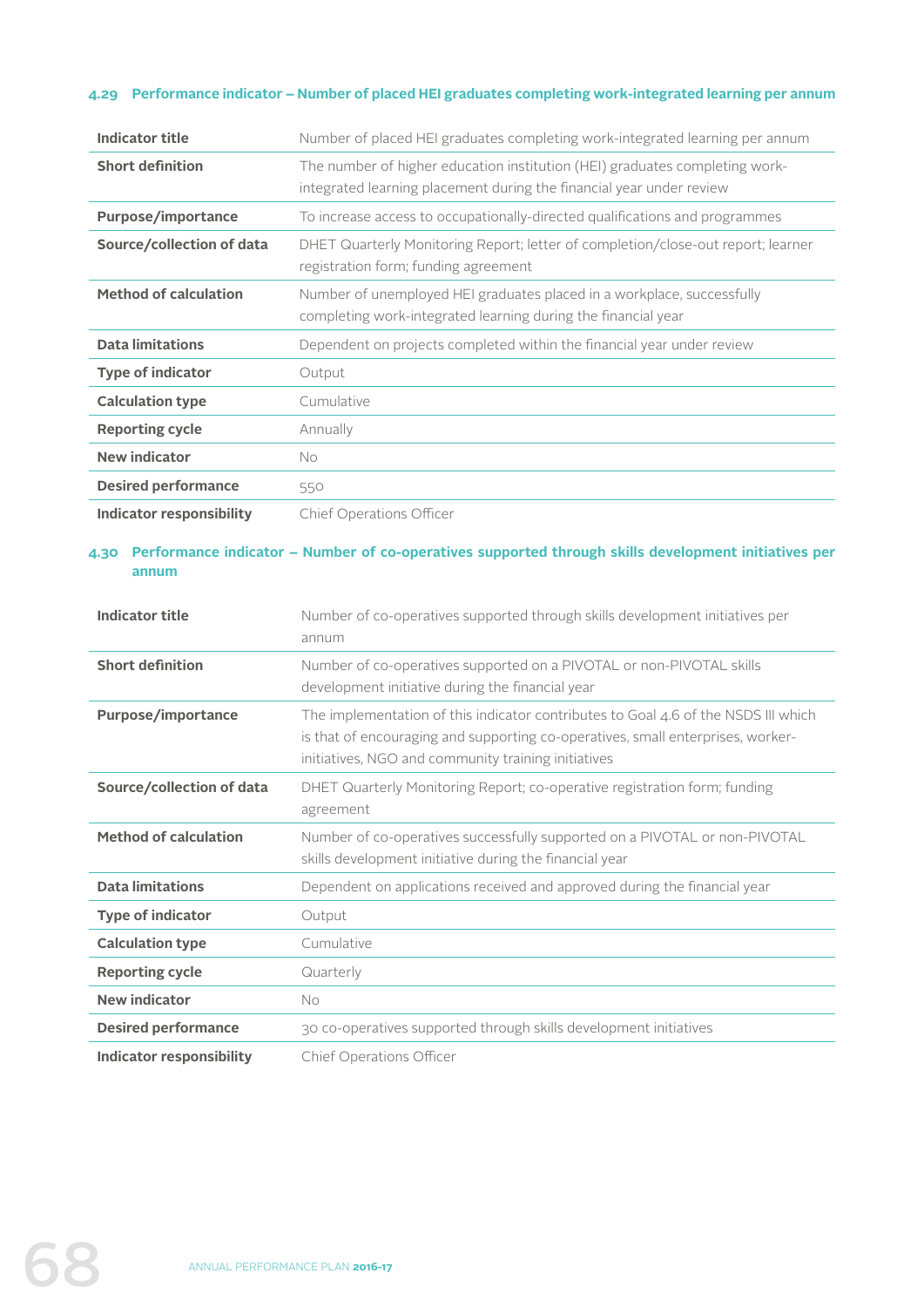## **4.31 Performance indicator – Number of NGOs supported through skills development initiatives per annum**

| <b>Indicator title</b>          | Number of NGOs supported through skills development initiatives per annum                                                                                                                                                    |
|---------------------------------|------------------------------------------------------------------------------------------------------------------------------------------------------------------------------------------------------------------------------|
| <b>Short definition</b>         | Number of NGOs supported on a PIVOTAL or non-PIVOTAL skills development<br>initiative during the financial year                                                                                                              |
| Purpose/importance              | The implementation of this indicator contributes to Goal 4.6 of the NSDS III which<br>is that of encouraging and supporting co-operatives, small enterprises, worker-<br>initiatives, NGO and community training initiatives |
| Source/collection of data       | DHET Quarterly Monitoring Report; not-for-profit registration form; funding<br>agreement                                                                                                                                     |
| <b>Method of calculation</b>    | Number of NGOs successfully supported on a PIVOTAL or non-PIVOTAL skills<br>development initiative during the financial year                                                                                                 |
| <b>Data limitations</b>         | Dependent on applications received and approved during the financial year                                                                                                                                                    |
| <b>Type of indicator</b>        | Output                                                                                                                                                                                                                       |
| <b>Calculation type</b>         | Cumulative                                                                                                                                                                                                                   |
| <b>Reporting cycle</b>          | Quarterly                                                                                                                                                                                                                    |
| <b>New indicator</b>            | No.                                                                                                                                                                                                                          |
| <b>Desired performance</b>      | 20 NGOs supported through skills development initiatives                                                                                                                                                                     |
| <b>Indicator responsibility</b> | Chief Operations Officer                                                                                                                                                                                                     |
| <b>Indicator title</b>          | Number of CBOs supported through skills development initiatives per annum                                                                                                                                                    |
| <b>Short definition</b>         | Number of community-based organisations (CBOs) supported on a PIVOTAL or<br>non-PIVOTAL skills development initiative during the financial year                                                                              |
| Purpose/importance              | The implementation of this indicator contributes to Goal 4.6 of the NSDS III which<br>is that of encouraging and supporting co-operatives, small enterprises, worker-<br>initiatives, NGO and community training initiatives |
| Source/collection of data       | DHET Quarterly Monitoring Report; not-for-profit registration form; funding<br>agreement                                                                                                                                     |
| <b>Method of calculation</b>    | Number of community-based organisations successfully supported on a PIVOTAL<br>or non-PIVOTAL skills development initiative during the financial year                                                                        |
| <b>Data limitations</b>         | Dependent on applications received and approved during the financial year under<br>review                                                                                                                                    |
| <b>Type of indicator</b>        | Output                                                                                                                                                                                                                       |
| <b>Calculation type</b>         | Cumulative                                                                                                                                                                                                                   |
| <b>Reporting cycle</b>          | Quarterly                                                                                                                                                                                                                    |
| <b>New indicator</b>            | No                                                                                                                                                                                                                           |
| <b>Desired performance</b>      | 15 CBOs supported through skills development initiatives                                                                                                                                                                     |
|                                 |                                                                                                                                                                                                                              |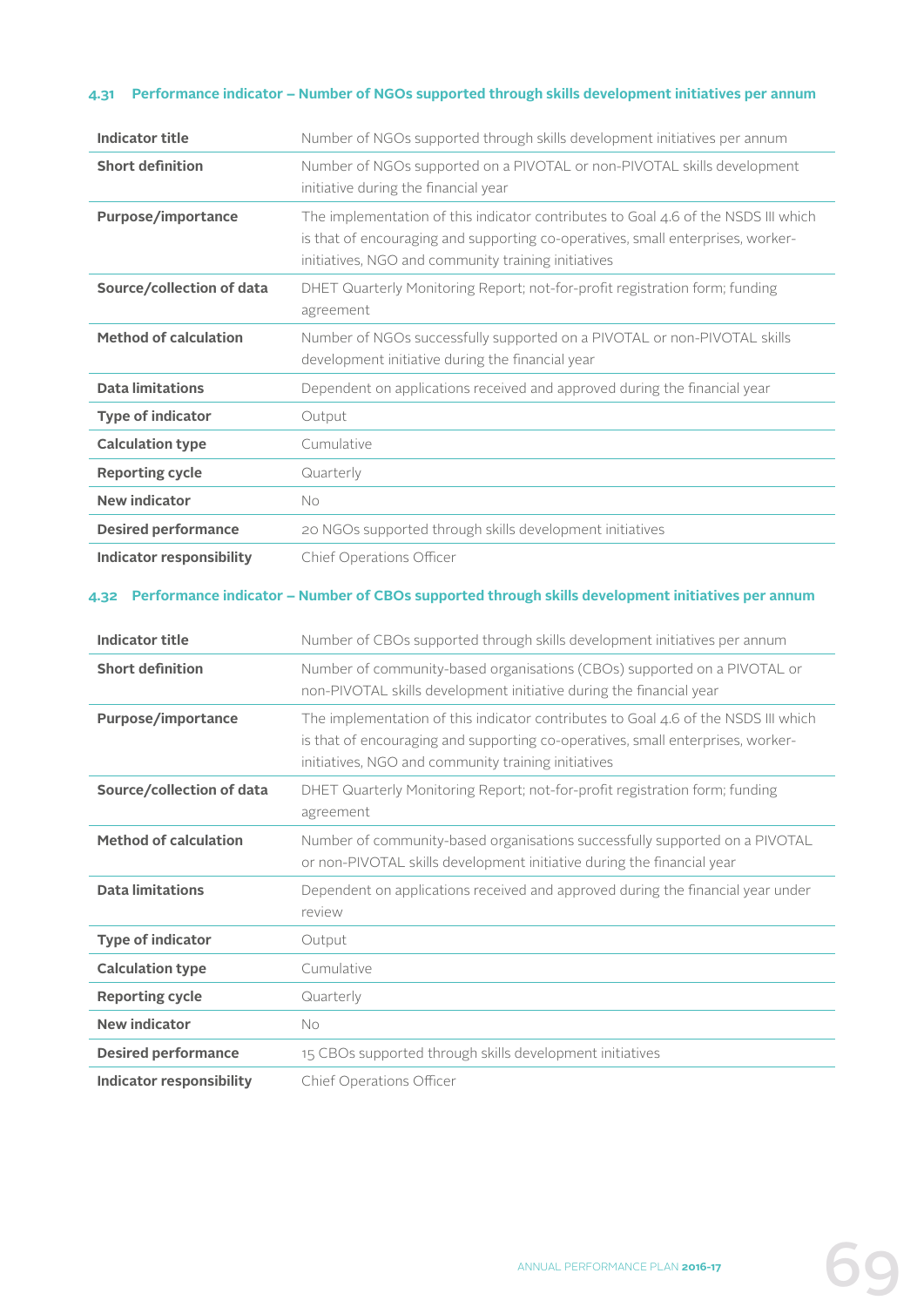## **4.33 Performance indicator – Number of SMMEs supported through skills development initiatives per annum**

| <b>Indicator title</b>          | Number of SMMEs supported through skills development initiatives per annum                                                                                                                                                   |
|---------------------------------|------------------------------------------------------------------------------------------------------------------------------------------------------------------------------------------------------------------------------|
| <b>Short definition</b>         | Number of SMMEs supported on a PIVOTAL or non-PIVOTAL skills development<br>initiative during the financial year                                                                                                             |
| Purpose/importance              | The implementation of this indicator contributes to Goal 4.6 of the NSDS III which<br>is that of encouraging and supporting co-operatives, small enterprises, worker-<br>initiatives, NGO and community training initiatives |
| Source/collection of data       | DHET Quarterly Monitoring Report; company registration form; funding agreement                                                                                                                                               |
| <b>Method of calculation</b>    | Number of SMMEs successfully supported on a PIVOTAL or non-PIVOTAL skills<br>development initiative during the financial year                                                                                                |
| <b>Data limitations</b>         | Dependent on applications received and approved during the financial year                                                                                                                                                    |
| <b>Type of indicator</b>        | Output                                                                                                                                                                                                                       |
| <b>Calculation type</b>         | Cumulative                                                                                                                                                                                                                   |
| <b>Reporting cycle</b>          | Quarterly                                                                                                                                                                                                                    |
| <b>New indicator</b>            | No                                                                                                                                                                                                                           |
| <b>Desired performance</b>      | 20 SMMEs supported through skills development initiatives                                                                                                                                                                    |
| <b>Indicator responsibility</b> | Chief Operations Officer                                                                                                                                                                                                     |
|                                 | 4.34 Performance indicator - Number of NLPEs supported through skills development initiatives per annum                                                                                                                      |
| <b>Indicator title</b>          | Number of NLPEs supported through skills development initiatives per annum                                                                                                                                                   |
| <b>Short definition</b>         | Number of NLPEs supported on a PIVOTAL or non-PIVOTAL skills development<br>initiative during the financial year                                                                                                             |
| Purpose/importance              | The implementation of this indicator contributes to Goal 4.6 of the NSDS III which<br>is that of encouraging and supporting co-operatives, small enterprises, worker-<br>initiatives, NGO and community training initiatives |
| Source/collection of data       | DHET Quarterly Monitoring Report; entity registration form; funding agreement                                                                                                                                                |
| <b>Method of calculation</b>    | Number of NLPEs successfully supported on a PIVOTAL or non-PIVOTAL skills<br>development initiative during the financial year                                                                                                |
| <b>Data limitations</b>         | Dependent on applications received and approved during the financial year under                                                                                                                                              |

| <b>Data limitations</b>    | Dependent on applications received and approved during the financial year under<br>review |
|----------------------------|-------------------------------------------------------------------------------------------|
| <b>Type of indicator</b>   | Output                                                                                    |
| <b>Calculation type</b>    | Cumulative                                                                                |
| <b>Reporting cycle</b>     | Quarterly                                                                                 |
| <b>New indicator</b>       | No                                                                                        |
| <b>Desired performance</b> | 15 NLPEs supported through skills development initiatives                                 |
|                            |                                                                                           |

**Indicator responsibility** Chief Operations Officer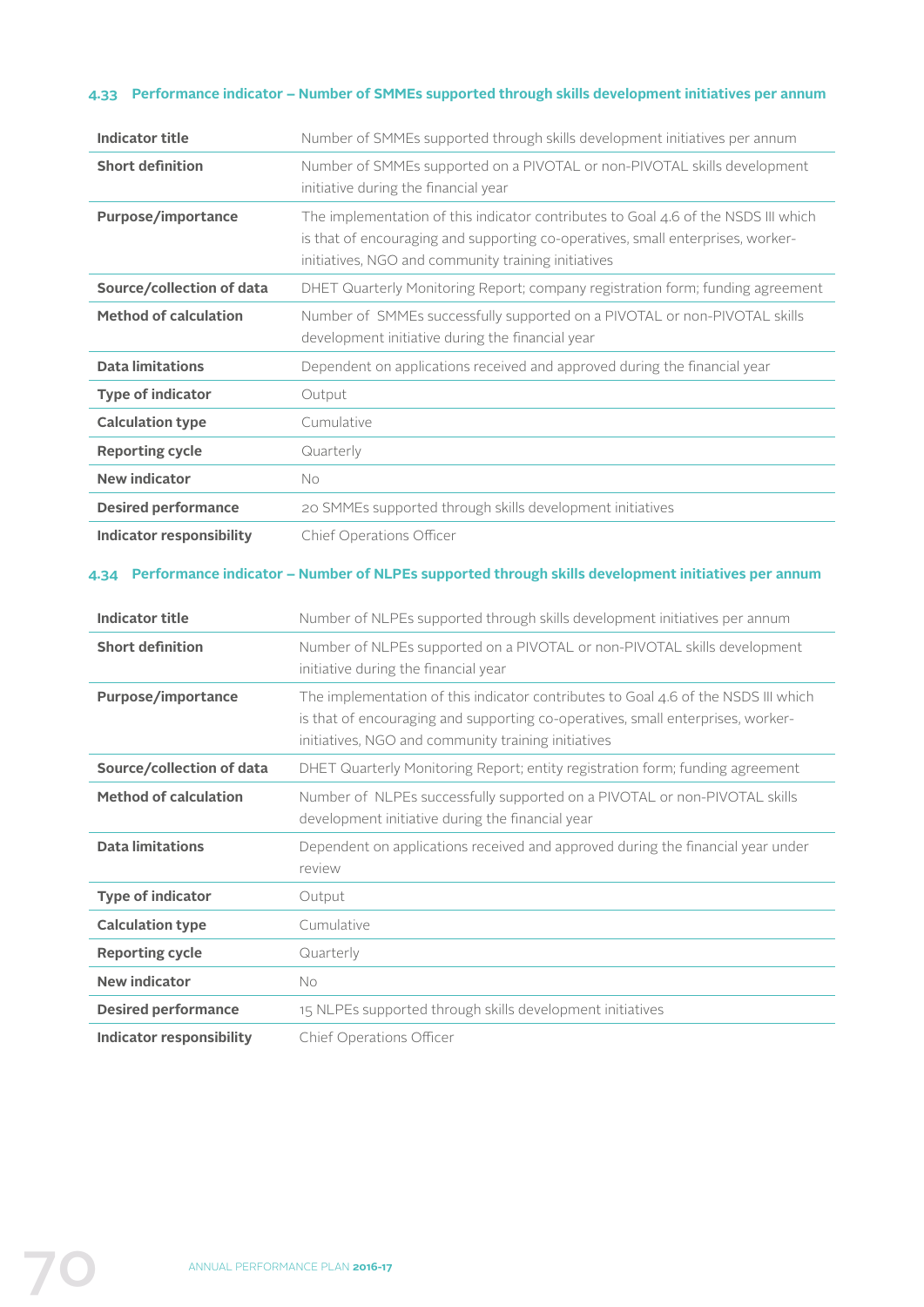### **4.35 Performance indicator – Number of trade unions supported through skills development initiatives per annum**

| Indicator title              | Number of trade unions supported through skills development initiatives per annum                                                                                                                                            |
|------------------------------|------------------------------------------------------------------------------------------------------------------------------------------------------------------------------------------------------------------------------|
| <b>Short definition</b>      | Number of trade unions supported on a PIVOTAL or non-PIVOTAL skills<br>development initiative during the financial year                                                                                                      |
| Purpose/importance           | The implementation of this indicator contributes to Goal 4.6 of the NSDS III which<br>is that of encouraging and supporting co-operatives, small enterprises, worker-<br>initiatives, NGO and community training initiatives |
| Source/collection of data    | DHET Quarterly Monitoring Report; trade union registration document; funding<br>agreement                                                                                                                                    |
| <b>Method of calculation</b> | Number of trade unions successfully supported on a PIVOTAL or non-PIVOTAL<br>skills development initiative during the financial year                                                                                         |
| <b>Data limitations</b>      | Dependent on applications received and approved during the financial year under<br>review                                                                                                                                    |
| <b>Type of indicator</b>     | Output                                                                                                                                                                                                                       |
| <b>Calculation type</b>      | Cumulative                                                                                                                                                                                                                   |
| <b>Reporting cycle</b>       | Quarterly                                                                                                                                                                                                                    |
| <b>New indicator</b>         | No                                                                                                                                                                                                                           |
| <b>Desired performance</b>   | 2 trade unions supported through skills development initiatives                                                                                                                                                              |
| Indicator responsibility     | Chief Operations Officer                                                                                                                                                                                                     |

#### **4.36 Performance indicator – Number of councillors entered for skills programmes per annum**

| Indicator title              | Number of councillors entered for skills programmes per annum                                                               |
|------------------------------|-----------------------------------------------------------------------------------------------------------------------------|
| <b>Short definition</b>      | Number of councillors entered for a skills programme that can either be PIVOTAL<br>or non-PIVOTAL during the financial year |
| Purpose/importance           | To increase access to occupationally-directed qualifications and programmes                                                 |
| Source/collection of data    | DHET Quarterly Monitoring Report; learner registration form; funding agreement                                              |
| <b>Method of calculation</b> | Number of councillors entered for a PIVOTAL or non-PIVOTAL skills programme<br>during the financial year                    |
| <b>Data limitations</b>      | Dependent on applications received and approved during the financial year under<br>review                                   |
| <b>Type of indicator</b>     | Output                                                                                                                      |
| <b>Calculation type</b>      | Cumulative                                                                                                                  |
| <b>Reporting cycle</b>       | Quarterly                                                                                                                   |
| <b>New indicator</b>         | No                                                                                                                          |
| <b>Desired performance</b>   | 2000 councillors entered for skills programmes                                                                              |
| Indicator responsibility     | Chief Operations Officer                                                                                                    |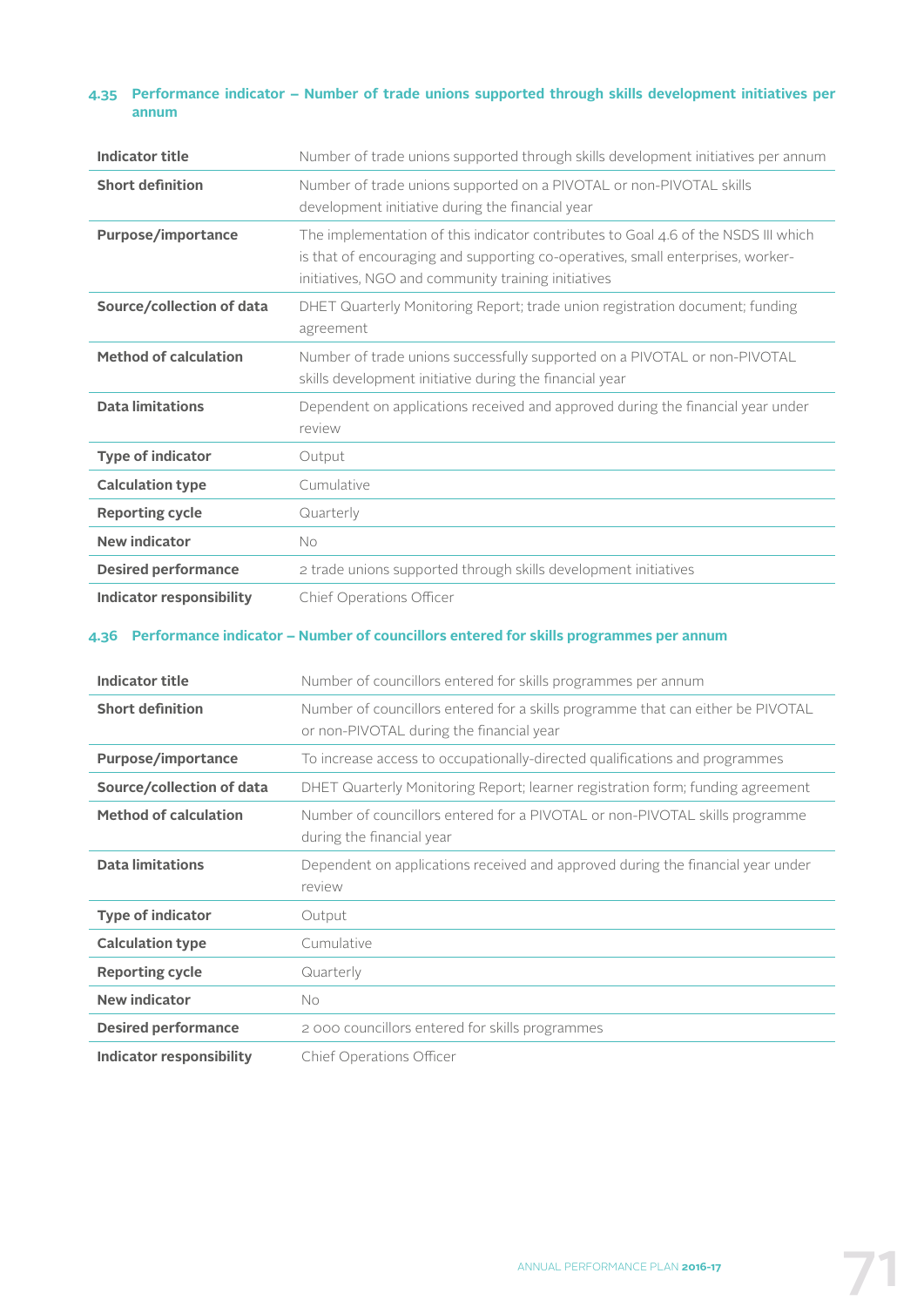# **4.37 Performance indicator – Number of councillors completing skills programmes per annum**

| <b>Indicator title</b>                                    | Number of registered councillors completing skills programmes per annum                                                                                                |
|-----------------------------------------------------------|------------------------------------------------------------------------------------------------------------------------------------------------------------------------|
| <b>Short definition</b>                                   | Number of councillors completing a skills programme that can either be PIVOTAL<br>or non-PIVOTAL during the financial year                                             |
| Purpose/importance                                        | To increase access to occupationally-directed qualifications and programmes                                                                                            |
| Source/collection of data                                 | DHET Quarterly Monitoring Report; certificate of attendance/completion or<br>statement of results or certificate; learner registration form; funding agreement         |
| <b>Method of calculation</b>                              | Number of councillors successfully completing a PIVOTAL or non-PIVOTAL skills<br>programme during the financial year                                                   |
| <b>Data limitations</b>                                   | Dependent on projects completed and quality assurance if not accredited with the<br>LGSETA, within the financial year under review                                     |
| <b>Type of indicator</b>                                  | Output                                                                                                                                                                 |
| <b>Calculation type</b>                                   | Cumulative                                                                                                                                                             |
| <b>Reporting cycle</b>                                    | Quarterly                                                                                                                                                              |
| <b>New indicator</b>                                      | <b>No</b>                                                                                                                                                              |
|                                                           |                                                                                                                                                                        |
| <b>Desired performance</b>                                | 1 600 councillors completing skills programmes                                                                                                                         |
|                                                           | Chief Operations Officer                                                                                                                                               |
| <b>Indicator responsibility</b><br><b>Indicator title</b> | Performance indicator - Number of traditional leaders entered for skills programmes per annum<br>Number of traditional leaders entered for skills programmes per annum |
| <b>Short definition</b>                                   | Number of traditional leaders entered for a skills programme that can either be<br>PIVOTAL or non-PIVOTAL during the financial year                                    |
|                                                           | To increase access to occupationally-directed qualifications and programmes                                                                                            |
| Purpose/importance<br>Source/collection of data           | DHET Quarterly Monitoring Report; learner registration form; funding agreement                                                                                         |
| <b>Method of calculation</b>                              | Number of traditional leaders entered for a PIVOTAL or non-PIVOTAL skills<br>programme during the financial year                                                       |
| <b>Data limitations</b>                                   | Dependent on applications received and approved during the financial year under<br>review                                                                              |
| <b>Type of indicator</b>                                  | Output                                                                                                                                                                 |
| <b>Calculation type</b>                                   | Cumulative                                                                                                                                                             |
| <b>Reporting cycle</b>                                    | Quarterly                                                                                                                                                              |
| <b>New indicator</b>                                      | No                                                                                                                                                                     |
| 4.38<br><b>Desired performance</b>                        | 500 traditional leaders entered for skills programmes                                                                                                                  |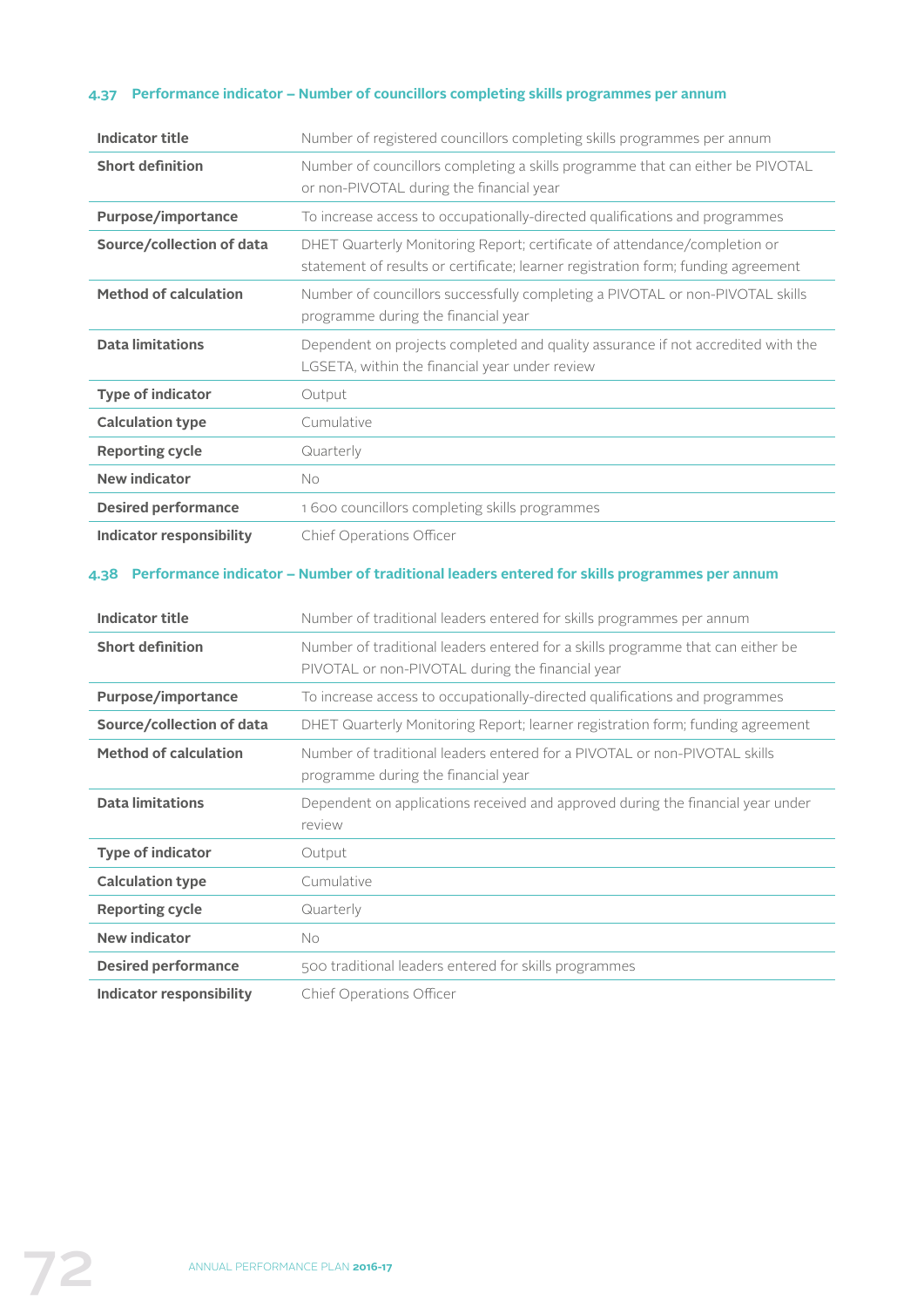## **4.39 Performance indicator – Number of traditional leaders completing skills programmes per annum**

| <b>Indicator title</b>       | Number of traditional leaders completing skills programmes per annum                                                                                           |
|------------------------------|----------------------------------------------------------------------------------------------------------------------------------------------------------------|
| <b>Short definition</b>      | Number of traditional leaders completing a skills programme that can either be<br>PIVOTAL or non-PIVOTAL during the financial year                             |
| Purpose/importance           | To increase access to occupationally-directed qualifications and programmes                                                                                    |
| Source/collection of data    | DHET Quarterly Monitoring Report; certificate of attendance/completion or<br>statement of results or certificate; learner registration form; funding agreement |
| <b>Method of calculation</b> | Number of traditional leaders successfully completing a PIVOTAL or non-PIVOTAL<br>skills programme during the financial year                                   |
| <b>Data limitations</b>      | Dependent on projects completed and quality assurance if not accredited with the<br>LGSETA, within the financial year under review                             |
| <b>Type of indicator</b>     | Output                                                                                                                                                         |
| <b>Calculation type</b>      | Cumulative                                                                                                                                                     |
| <b>Reporting cycle</b>       | Quarterly                                                                                                                                                      |
| <b>New indicator</b>         | Yes                                                                                                                                                            |
| <b>Desired performance</b>   | 400 traditional leaders completing skills programmes                                                                                                           |
| Indicator responsibility     | Chief Operations Officer                                                                                                                                       |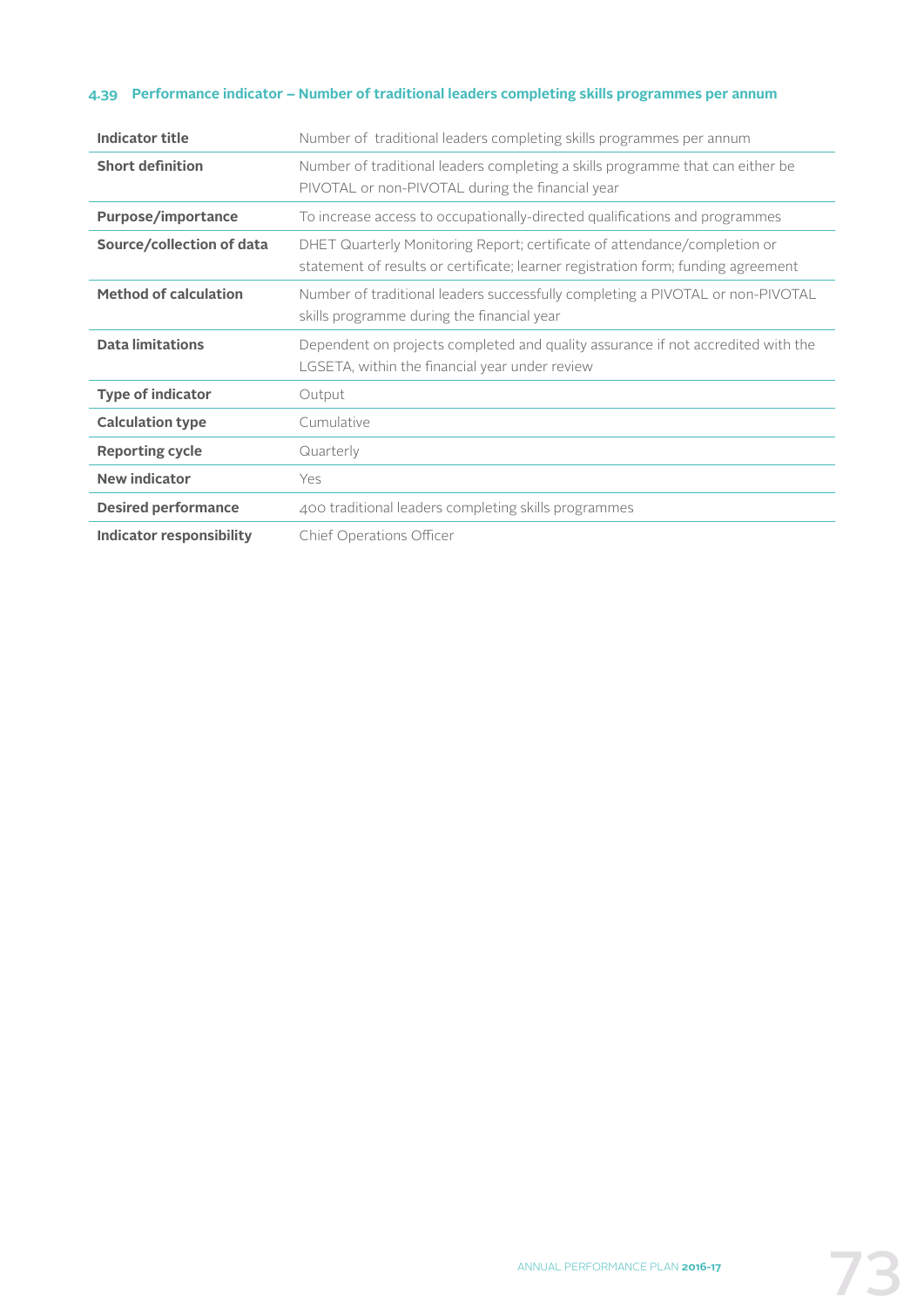# **PROGRAMME 5: QUALITY MANAGEMENT**

# **5.1 Performance indicator – Number of occupational qualifications developed and submitted to QCTO**

| <b>Indicator title</b>       | Number of QCTO qualifications developed per annum                                                                                                                                            |
|------------------------------|----------------------------------------------------------------------------------------------------------------------------------------------------------------------------------------------|
| <b>Short definition</b>      | The number of occupational qualifications developed and submitted to the QCTO<br>during the financial year under review                                                                      |
| Purpose/importance           | To develop fit-for-purpose occupational qualifications and to re - develop legacy<br>qualifications within the Occupational Qualifications Sub-Framework (OQSF) to<br>meet QCTO requirements |
| Source/collection of data    | Qualification document, curriculum document, assessment specification document<br>and process report                                                                                         |
| <b>Method of calculation</b> | Number of qualifications developed and submitted to the QCTO during the financial<br>year                                                                                                    |
| <b>Data limitations</b>      | Dependent on stakeholders' participation and QCTO turnaround times in the<br>processing of the qualifications and signing of contracts (SLA)                                                 |
| <b>Type of indicator</b>     | Output                                                                                                                                                                                       |
| <b>Calculation type</b>      | Cumulative                                                                                                                                                                                   |
| <b>Reporting cycle</b>       | Quarterly                                                                                                                                                                                    |
| <b>New indicator</b>         | No.                                                                                                                                                                                          |
|                              |                                                                                                                                                                                              |
| <b>Desired performance</b>   | 5 QCTO qualifications developed and submitted                                                                                                                                                |

#### **5.2 Performance indicator – Number of skills development providers issued new accreditation (primary and secondary)**

| <b>Indicator title</b>       | Number of new LGSETA primary skills development providers awarded<br>accreditation during the financial year                |
|------------------------------|-----------------------------------------------------------------------------------------------------------------------------|
| <b>Short definition</b>      | The number of new training providers awarded primary accreditation by the<br>LGSETA, during the financial year under review |
| Purpose/importance           | To ensure quality and reliable provision of training and development in South Africa                                        |
| Source/collection of data    | Application form, evaluation report and accreditation letters                                                               |
| <b>Method of calculation</b> | Number of skills development providers issued new accreditation (primary and<br>secondary) during the financial year        |
| <b>Data limitations</b>      | Dependent on applications by training providers submitted to LGSETA to be<br>accredited as primary training providers       |
| <b>Type of indicator</b>     | Output                                                                                                                      |
| <b>Calculation type</b>      | Cumulative                                                                                                                  |
| <b>Reporting cycle</b>       | Quarterly                                                                                                                   |
| <b>New indicator</b>         | No.                                                                                                                         |
| <b>Desired performance</b>   | 110 new primary training providers are accredited                                                                           |
| Indicator responsibility     | <b>Chief Operations Officer</b>                                                                                             |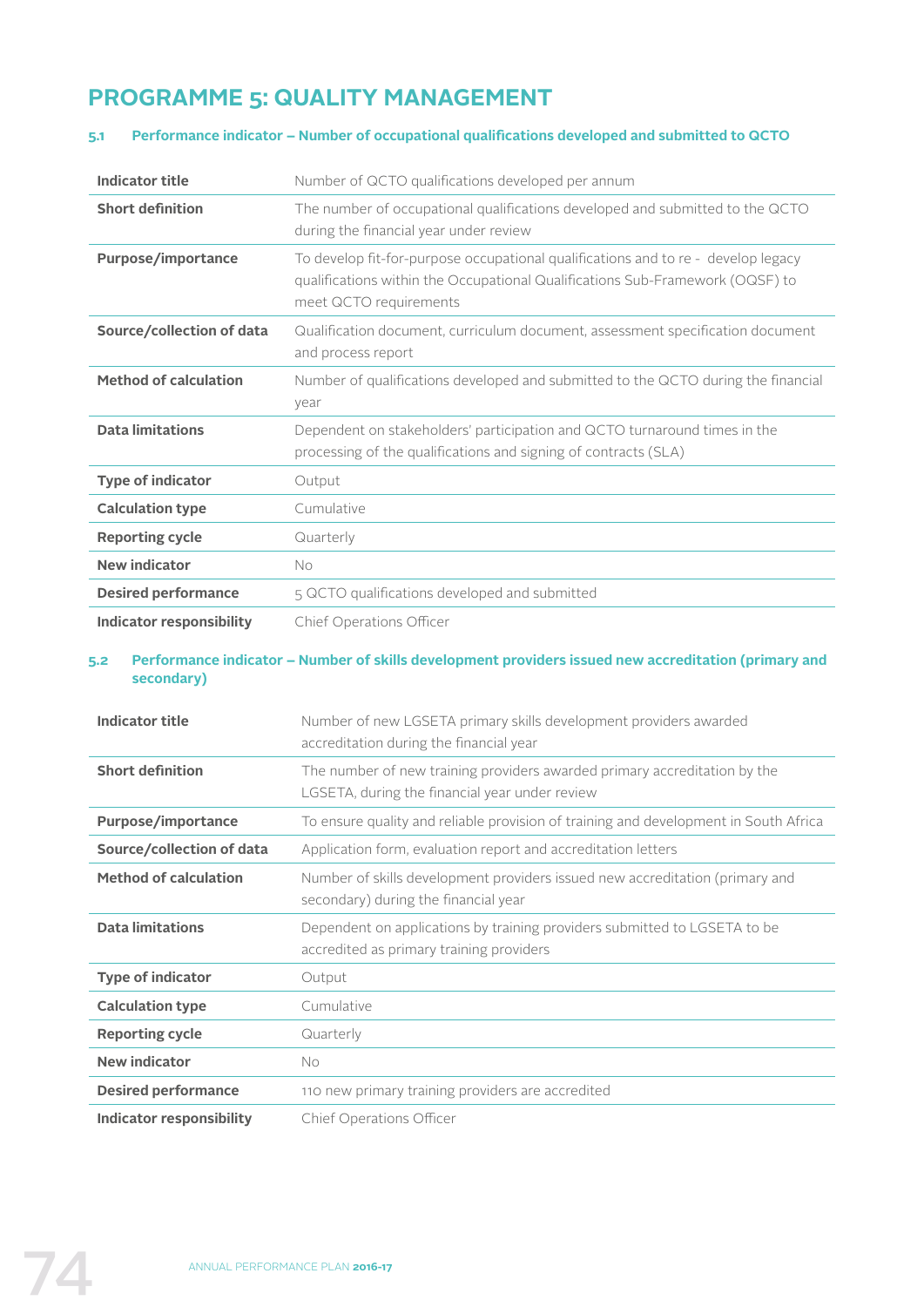## **5.3 Performance indicator – Number of skills development providers issued re-accreditation (primary and secondary**

| <b>Indicator title</b>       | Number of LGSETA skills development providers awarded reaccreditation during<br>the financial year                           |
|------------------------------|------------------------------------------------------------------------------------------------------------------------------|
| <b>Short definition</b>      | The number of training providers awarded reaccreditation by the LGSETA during<br>the financial year under review             |
| Purpose/importance           | To ensure quality and reliable provision of training and development in South Africa                                         |
| Source/collection of data    | Monitoring tool or letter from primary SETA                                                                                  |
| <b>Method of calculation</b> | Number of training providers awarded reaccreditation status during the financial<br>year (primary and secondary)             |
| <b>Data limitations</b>      | Dependent on the number of training providers whose accreditation will be<br>expiring during the financial year under review |
| <b>Type of indicator</b>     | Output                                                                                                                       |
| <b>Calculation type</b>      | Cumulative                                                                                                                   |
| <b>Reporting cycle</b>       | Quarterly                                                                                                                    |
| <b>New indicator</b>         | No.                                                                                                                          |
| <b>Desired performance</b>   | 100 training providers are reaccredited                                                                                      |
| Indicator responsibility     | Chief Operations Officer                                                                                                     |

## **5.4 Performance indicator – Number of assessors registered and reregistered**

| Indicator title              | Number of assessors registered and reregistered                                                     |
|------------------------------|-----------------------------------------------------------------------------------------------------|
| <b>Short definition</b>      | The number of assessors registered by the LGSETA during the financial year under<br>review          |
| Purpose/importance           | To ensure quality and reliable provision of training and development in South Africa                |
| Source/collection of data    | Assessor application forms, assessor registration letters, CVs and certificates                     |
| <b>Method of calculation</b> | Number of assessors registered and reregistered during the financial year                           |
| <b>Data limitations</b>      | Dependent on the number of assessor applications received during the financial<br>year under review |
| <b>Type of indicator</b>     | Output                                                                                              |
| <b>Calculation type</b>      | Cumulative                                                                                          |
| <b>Reporting cycle</b>       | Quarterly                                                                                           |
| <b>New indicator</b>         | New                                                                                                 |
| <b>Desired performance</b>   | 320 training providers are reaccredited                                                             |
| Indicator responsibility     | Chief Operations Officer                                                                            |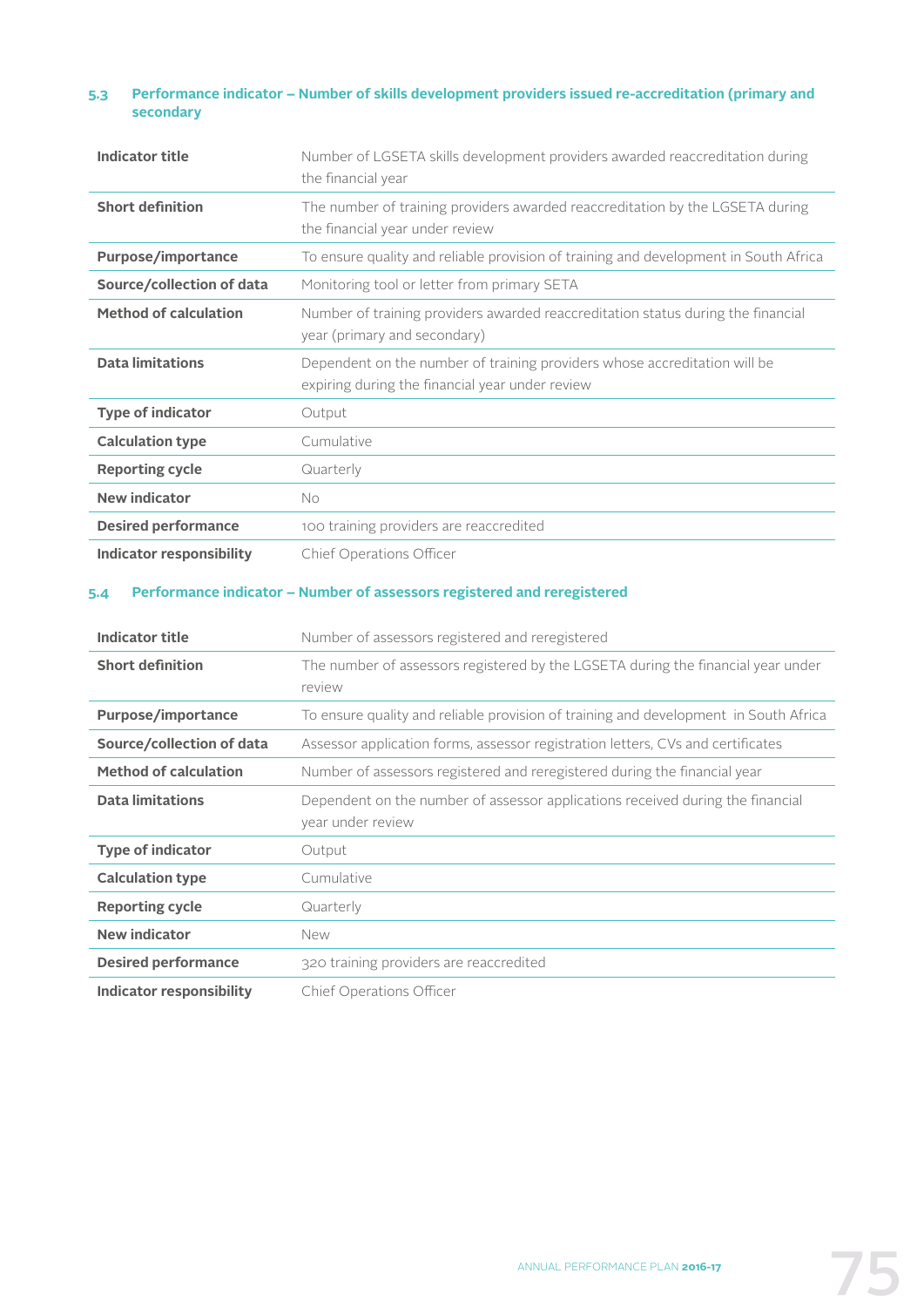# **5.5 Performance indicator – Number of moderators registered and reregistered**

| <b>Indicator title</b>          | Number of moderators registered and reregistered during the financial year                                                                                     |
|---------------------------------|----------------------------------------------------------------------------------------------------------------------------------------------------------------|
| <b>Short definition</b>         | The number of moderators registered and reregistered by the LGSETA during the<br>financial year under review                                                   |
| Purpose/importance              | To ensure quality and reliable provision of training and development in South Africa                                                                           |
| Source/collection of data       | Moderator application forms, moderator registration letters, CVs and certificates                                                                              |
| <b>Method of calculation</b>    | Number of moderators registered and reregistered during the financial year                                                                                     |
| <b>Data limitations</b>         | Dependent on the number of moderator applications received during the financial<br>year under review                                                           |
| <b>Type of indicator</b>        | Output                                                                                                                                                         |
| <b>Calculation type</b>         | Cumulative                                                                                                                                                     |
| <b>Reporting cycle</b>          | Quarterly                                                                                                                                                      |
| <b>New indicator</b>            | No.                                                                                                                                                            |
| <b>Desired performance</b>      | 110 training providers are reaccredited                                                                                                                        |
|                                 | Chief Operations Officer                                                                                                                                       |
| <b>Indicator responsibility</b> |                                                                                                                                                                |
| 5.6<br><b>Indicator title</b>   | Performance indicator - Number of new MoUs with SETAs, TVETs, HEIs and MTCs<br>Number of new MoUs with SETAs, TVETs, HEIs and MTCs                             |
| <b>Short definition</b>         | The number of new of MoUs signed with SETAs, TVETs, HEIs and MTCs during the<br>financial year under review                                                    |
| Purpose/importance              | To increase skills training and development opportunities through partnership with<br>the above-mentioned entities, for and within the local government sector |
| Source/collection of data       | Signed memoranda of understanding                                                                                                                              |
| <b>Method of calculation</b>    | Number of signed memoranda of understanding during the financial year                                                                                          |
| <b>Data limitations</b>         | No specific                                                                                                                                                    |
| <b>Type of indicator</b>        | Output                                                                                                                                                         |
| <b>Calculation type</b>         | Cumulative                                                                                                                                                     |
| <b>Reporting cycle</b>          | Quarterly                                                                                                                                                      |
| <b>New indicator</b>            | No                                                                                                                                                             |
| <b>Desired performance</b>      | Five MoUs with SETAs, TVETs, HEIs and MTCs                                                                                                                     |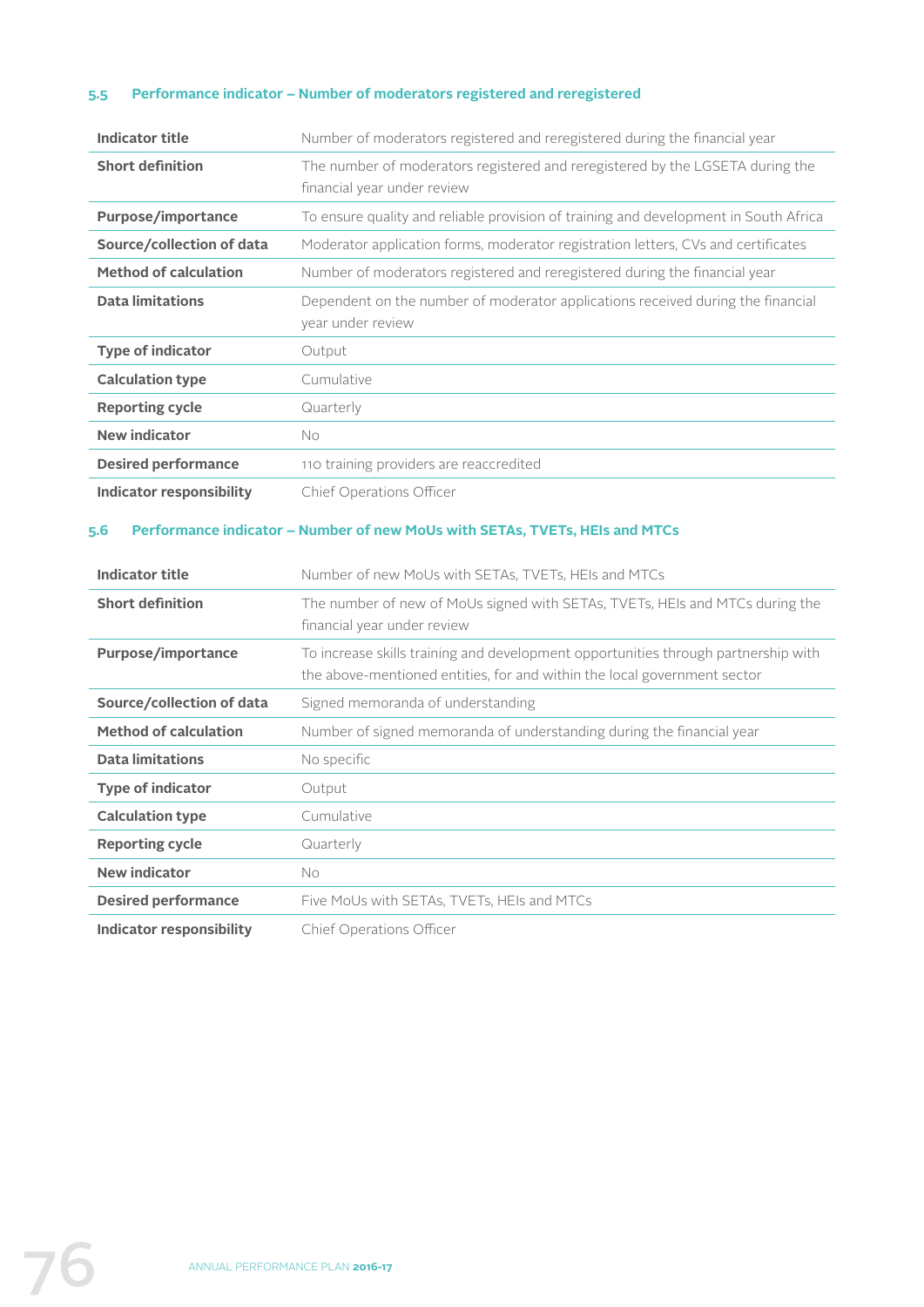## **5.7 Performance indicator – Number of monitoring visits conducted**

| Indicator title              | Number of accredited training providers monitored                                                                                               |
|------------------------------|-------------------------------------------------------------------------------------------------------------------------------------------------|
| <b>Short definition</b>      | The number of monitored primary LGSETA accredited training providers whose<br>accreditation is to expire during the financial year under review |
| Purpose/importance           | To ensure continuous quality provision is maintained by LGSETA accredited training<br>providers                                                 |
| Source/collection of data    | Primary accreditation database; accreditation documentation of primary training<br>providers; monitoring reports and verification visit reports |
| <b>Method of calculation</b> | Number of monitoring visits conducted during the financial year                                                                                 |
| <b>Data limitations</b>      | Budget constraints and human resources                                                                                                          |
| <b>Type of indicator</b>     | Output                                                                                                                                          |
| <b>Calculation type</b>      | Cumulative                                                                                                                                      |
| <b>Reporting cycle</b>       | Quarterly                                                                                                                                       |
| New indicator                | Yes                                                                                                                                             |
| <b>Desired performance</b>   | 230 accredited training providers whose accreditation expires within the financial<br>year monitored as per ETQA/QCTO requirements              |
| Indicator responsibility     | Chief Operations Officer                                                                                                                        |

# **5.8 Performance indicator – Number of verification audits conducted**

| <b>Indicator title</b>       | Number of verification audits conducted                                                         |
|------------------------------|-------------------------------------------------------------------------------------------------|
| <b>Short definition</b>      | The number of verification audits conducted by LGSETA during the financial year<br>under review |
| Purpose/importance           | To ensure continuous quality provision is maintained by LGSETA accredited training<br>providers |
| Source/collection of data    | Verification reports and endorsement letters                                                    |
| <b>Method of calculation</b> | Number of verification audits during the financial year                                         |
| <b>Data limitations</b>      | Budget constraints and human resources                                                          |
| <b>Type of indicator</b>     | Output                                                                                          |
| <b>Calculation type</b>      | Cumulative                                                                                      |
| <b>Reporting cycle</b>       | Quarterly                                                                                       |
| <b>New indicator</b>         | Yes                                                                                             |
| <b>Desired performance</b>   | 230 training providers are audited                                                              |
| Indicator responsibility     | Chief Operations Officer                                                                        |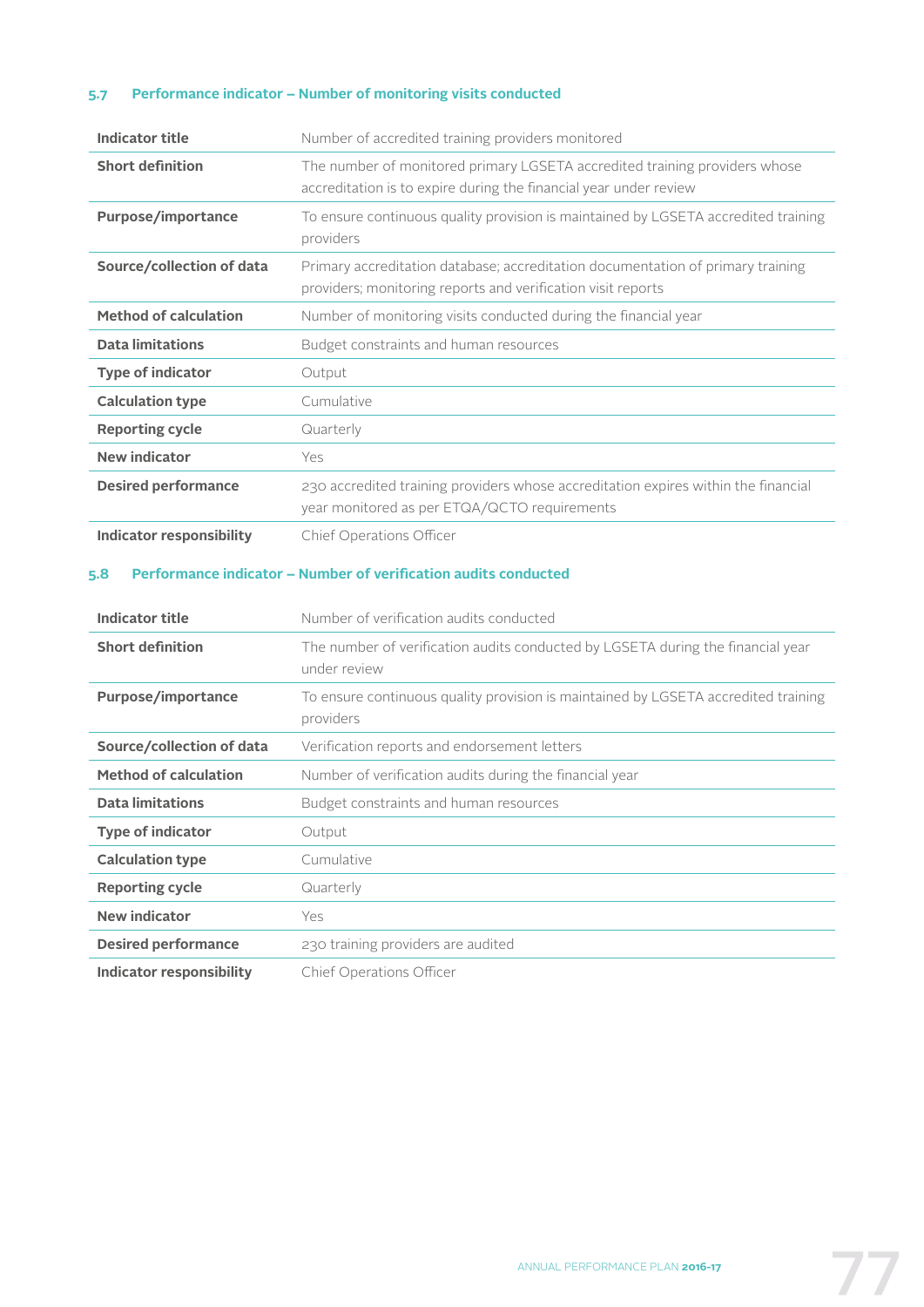# **5.9 Performance indicator – Number of learners endorsed against unit standards**

| <b>Indicator title</b>           | Number of learners endorsed for unit standard achievement per annum                                                                                                 |
|----------------------------------|---------------------------------------------------------------------------------------------------------------------------------------------------------------------|
| <b>Short definition</b>          | The number of learners endorsed for unit standard achievement in LGSETA<br>accredited qualifications, during the financial year under review                        |
| Purpose/importance               | To provide evidence of unit standard achievements                                                                                                                   |
| Source/collection of data        | Statement of results                                                                                                                                                |
| <b>Method of calculation</b>     | Number of learners endorsed for unit standard achievement during the financial<br>year                                                                              |
| <b>Data limitations</b>          | Dependent on applications submitted for unit standard achievement                                                                                                   |
| <b>Type of indicator</b>         | Output                                                                                                                                                              |
| <b>Calculation type</b>          | Cumulative                                                                                                                                                          |
| <b>Reporting cycle</b>           | Quarterly                                                                                                                                                           |
| <b>New indicator</b>             | No, but modified                                                                                                                                                    |
| <b>Desired performance</b>       | 15 000 learners verified for unit standard achievement                                                                                                              |
| <b>Indicator responsibility</b>  | Chief Operations Officer                                                                                                                                            |
|                                  |                                                                                                                                                                     |
| <b>Indicator title</b>           | Performance indicator - Number of learners certified against full qualifications<br>Number of learners endorsed against full qualification certification, per annum |
| <b>Short definition</b>          | The number of learners endorsed against full qualification certification in LGSETA<br>accredited qualifications, during the financial year under review             |
| Purpose/importance               | To inform the local government of full qualifications achievements                                                                                                  |
| Source/collection of data        | Qualification certificates                                                                                                                                          |
| <b>Method of calculation</b>     | Number of learners endorsed for qualification certification during the financial year                                                                               |
| <b>Data limitations</b>          | Dependent on applications submitted for qualification certification verification                                                                                    |
| 5.10<br><b>Type of indicator</b> | Output                                                                                                                                                              |
| <b>Calculation type</b>          | Cumulative                                                                                                                                                          |
| <b>Reporting cycle</b>           | Quarterly                                                                                                                                                           |
| <b>New indicator</b>             | No, but modified                                                                                                                                                    |
| <b>Desired performance</b>       | 2 200 certificated against qualifications                                                                                                                           |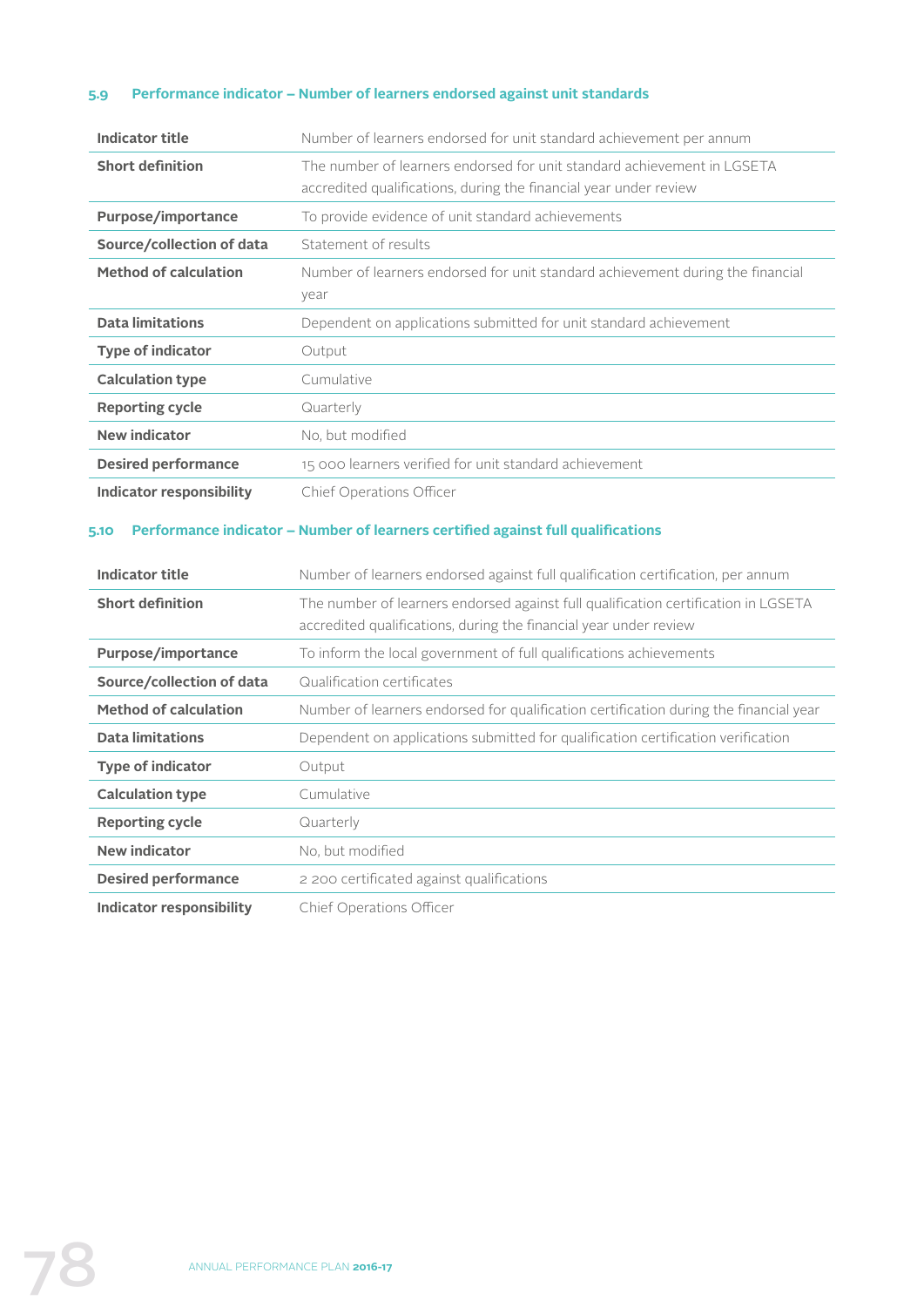## **5.11 Performance indicator – Number of RPL guidelines and toolkits developed**

| <b>Indicator title</b>             | Number of RPL guidelines and toolkits developed                                                                                                                             |
|------------------------------------|-----------------------------------------------------------------------------------------------------------------------------------------------------------------------------|
| <b>Short definition</b>            | The number of toolkits developed to process recognition of prior learning<br>applications, during the financial year under review                                           |
| Purpose/importance                 | The number of toolkits developed to process recognition of prior learning<br>applications, during the financial year under review                                           |
| Source/collection of data          | Actual toolkits developed                                                                                                                                                   |
| <b>Method of calculation</b>       | Number of RPL guidelines and toolkits developed to process recognition of prior<br>learning applications, during the financial year                                         |
| <b>Data limitations</b>            | Expertise to develop toolkits                                                                                                                                               |
| <b>Type of indicator</b>           | Output                                                                                                                                                                      |
| <b>Calculation type</b>            | Cumulative                                                                                                                                                                  |
| <b>Reporting cycle</b>             | Quarterly                                                                                                                                                                   |
| <b>New indicator</b>               | No, but modified                                                                                                                                                            |
| <b>Desired performance</b>         | 3 RPL guidelines and toolkits developed to process recognition of prior learning                                                                                            |
| <b>Indicator responsibility</b>    | applications<br>Chief Operations Officer                                                                                                                                    |
| <b>Indicator title</b>             | Performance indicator - Number of assessment / RPL centres established                                                                                                      |
| <b>Short definition</b>            | The number of assessment / RPL centres is established<br>The number of assessment / RPL centres established to process assessment<br>applications during the financial year |
| Purpose/importance                 | To ensure that assessment / RPL centres are in place                                                                                                                        |
| Source/collection of data          | Assessment / RPL centres established                                                                                                                                        |
| <b>Method of calculation</b>       | Number of assessment / RPL centres established within the financial year                                                                                                    |
| <b>Data limitations</b>            | <b>Budget constraints</b>                                                                                                                                                   |
| <b>Type of indicator</b>           | Output                                                                                                                                                                      |
| <b>Calculation type</b>            | Cumulative                                                                                                                                                                  |
| <b>Reporting cycle</b>             | Quarterly                                                                                                                                                                   |
| <b>New indicator</b>               | No, but modified                                                                                                                                                            |
| 5.12<br><b>Desired performance</b> | 3 centres established                                                                                                                                                       |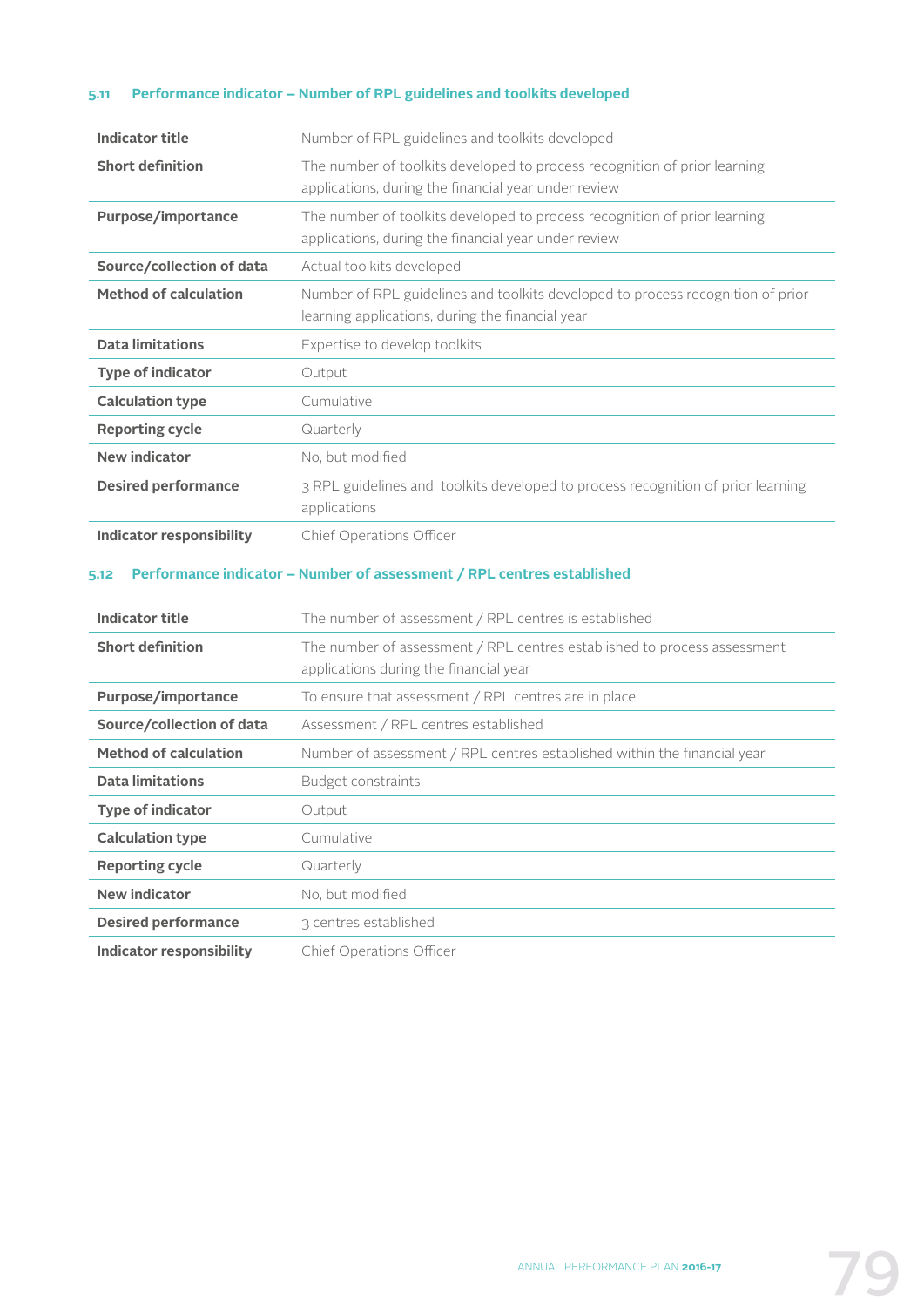## **5.13 Performance indicator – Number of RPL learners endorsed**

| Indicator title              | Number of RPL learners endorsed per annum                                                             |
|------------------------------|-------------------------------------------------------------------------------------------------------|
| <b>Short definition</b>      | The number of RPL learners endorsed against Unit Standards and full qualifications                    |
| Purpose/importance           | To assess RPL candidates within the local government sector                                           |
| Source/collection of data    | DHET Quarterly Monitoring Report; learner registration forms; certificates or<br>statement of results |
| <b>Method of calculation</b> | Number of RPL learners endorsed                                                                       |
| Data limitations             | Dependent on applications submitted for RPL                                                           |
| <b>Type of indicator</b>     | Output                                                                                                |
| <b>Calculation type</b>      | Cumulative                                                                                            |
| <b>Reporting cycle</b>       | Quarterly                                                                                             |
| <b>New indicator</b>         | No, but modified                                                                                      |
| <b>Desired performance</b>   | 1000 learners endorsed                                                                                |
| Indicator responsibility     | Chief Operations Officer                                                                              |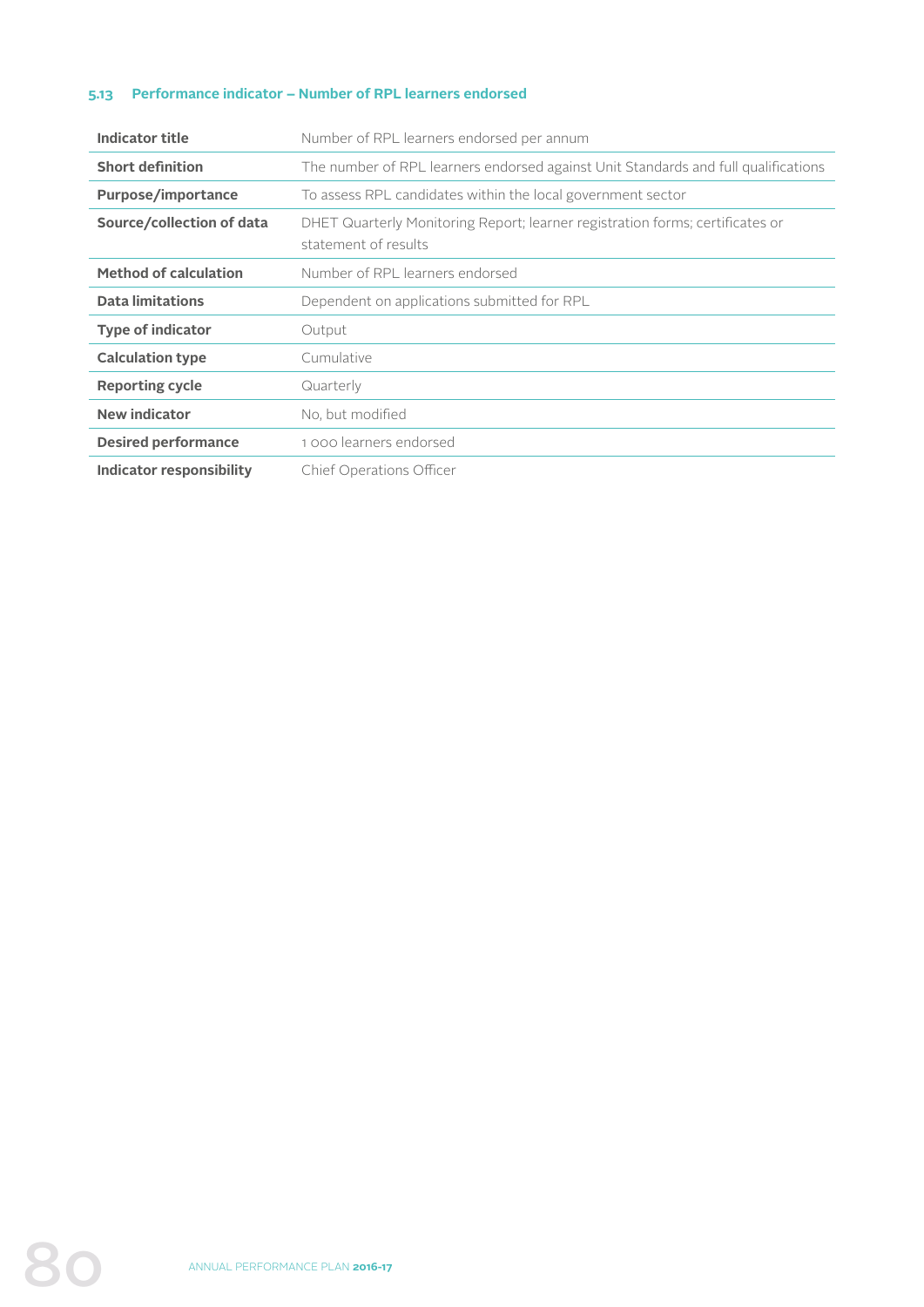# **7. Annexure C: Crossover Plan**

# **7.1 Introduction**

As an organisation that has just been through administration, the LGSETA has to look back on what it has done right under the administration period and begin to plan forward – this time, planning for a sustainable future. This crossover plan is designed to fulfil that purpose. It is a document that has been produced as a result of a number of stakeholder engagements, both internally and externally.

Internally, discussions held with the various units during the month of June 2015, highlighted some of the internal structural challenges and also pointed to the historical staff matters which needed to be completed and resolved. Furthermore, the internal discussions included a frank discussion with the internal labour stakeholder. A number of issues were raised which, on analysis, have been matters that require leadership attention and resolutions to address them in order to move the organisation forward. After these processes, strategic sessions with the top leaders in the organisation as well as the Executive Management were held to discuss how some of the issues can be resolved. Those which were identified as enablers to reposition Local Government SETA from administration to normalcy, were then placed into this crossover plan. This cross-over plan is not a replacement of the current APP, but it is a plan to give effect to the APPs so that in the 2016/2017 financial year and beyond, certain capabilities are unlocked.

Externally, the crossover report has been informed by a strategic process within Local Government SETA. The organisation invited major stakeholders to a strategic session which included the Department of Higher Education and Training (DHET), the Department of Co-operative Government and Traditional Affairs (CoGTA), and the South African Local Government Association (SALGA). Input was also received from various meetings the organisation had with stakeholders across the country during the month of July and August 2015, regarding the Sector Skills Plan (SSP), consultations which inevitably touched on the ability of the Local Government SETA to deliver on its mandate.

In the Northern Cape, the LGSETA executives were able to meet with members from the office of the Premier. The result of these engagements did not only inform us on the SSP, but also ensured that as an organisation, we received valuable input from the municipalities across the country on how we can improve our support to them. Performance was a key element of the discussions and the factors relating thereto.

# **7.2 Strategic Intent and Direction**

The Local Government SETA finds itself at the cusp of a skills revolution at local government level. It must respond not only in general to the different needs of the municipalities, but it must respond with a unique understanding of the variations in municipalities.

For the local government system to be turned around, it will take more than skilling people. It will require the following critical factors throughout the whole system:

- **Alignment of vision and purpose, both horizontally and vertically.** Horizontal alignments talks to municipalities that need to share experiences across the land and if possible support each other to give effect to the targets that are set. Vertically, this means that the Local Government SETA must align its stakeholders from the national level to the local level towards a singular goal of certifying competent learners to enable them to advance economically in the future.
- **The Local Government SETA must become an agile, responsive and lean machine** able to disburse the grants in the shortest possible time and respond to any issue. The organisation has to put in place proper processes to be more efficient and effective in undertaking its task. This means that it must re-engineer its processes and modernise some of its activities and ensure that it addresses all legacy staff and capacity issues.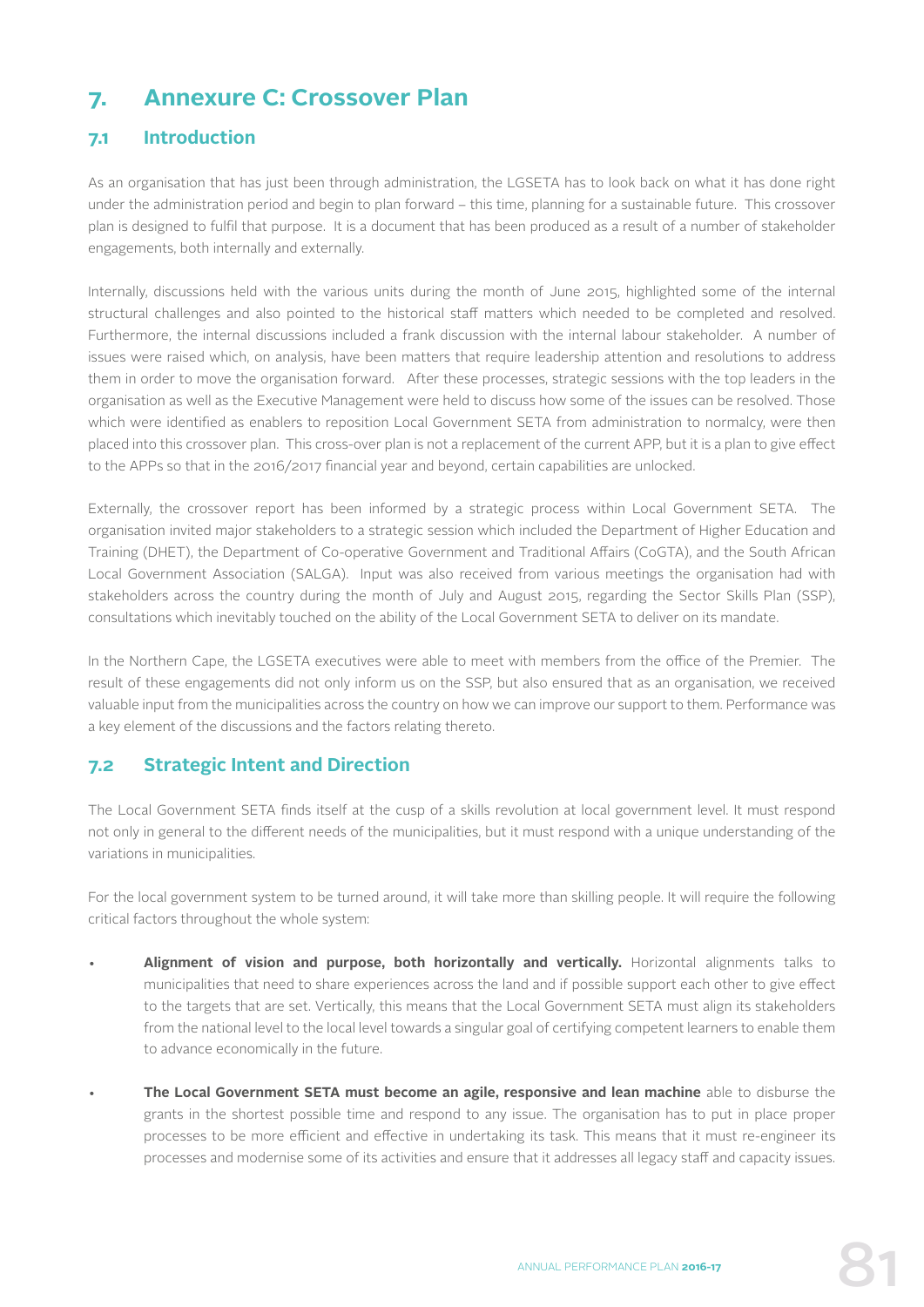- **The municipalities as well as municipal entities must also be responsive within the timelines in the regulations.** It is not right that programmes only begin in September because proper documentation is not provided or municipalities are not raising the challenges early for trouble shooting teams to be sent to them to assist with their mandatory grant and discretionary grant applications.
- **The capacity and the functional location of the Skills Development Facilitators must take on a centre stage in the municipalities and should be located in the highest office in the municipality.** This will enable municipal skills plans to really take off. The skills programme of the municipality has to be driven by the Municipal Manager's office or the office of the Mayor in order for performance to be reviewed at the highest level. It is also important that each Skills Development Facilitator is capacitated to deliver. To this end, Local Government SETA is committing itself to assist in this regard.
- **The capacity of the TVET colleges and universities to deliver in support of the Local Government skills development revolution, cannot be undermined.** Both the public and the private institutions can help Local Government SETA to meet its targets. Professional bodies and Associations will also be a key component of this, as will the capacity of the individual lecturers to deliver on the skills programmes across the number of different interventions at hand.
- **A Local Government leadership that is not prepared for the task at hand will fail.** It is therefore important that in the next few months, before the end of the 2015/2016 financial year, a proper induction programme and leadership programme is developed. This programme must cover both political leaders and administrative management.

# **Vision**

"To be the lead SETA by facilitating skills development at municipal level across South Africa."

The Local Government SETA would have achieved its vision when the following happens:

- Local Government SETA delivers learners beyond the expectations of the shareholder (DHET) year on year;
- Learners are certified within the prescribed time frames;
- The Local Government sector recognises Local Government SETA qualifications;
- Stakeholders collaborate with the Local Government SETA in the development of Local Government sector skills and new and relevant qualifications;
- Learners either gain meaningful employment or build businesses;
- Employees are satisfied;
- Operations is responsive and systems-led; and
- Local Government SETA has developed a cadre of staff serving the nation and delivering on its promises to the stakeholders.

# **Mission**

We are on a mission to partner with our strategic stakeholders to create a pool of Local Government skills, relevant for effective and efficient service delivery and economic prosperity of our local communities across South Africa.

# **Values**

Coming out of the administration period, the Local Government SETA is envisioning a greater future. The organisation is in the process of actively aligning itself with the strategic objectives of the Department of Higher Education and Training in carrying out its mandate. Critical to this alignment process is the need to drive and live a value system which will drive the necessary change in the organisation and in the way we engage our various stakeholders. A cultural change will be necessary and is in the process of being driven through the values listed below: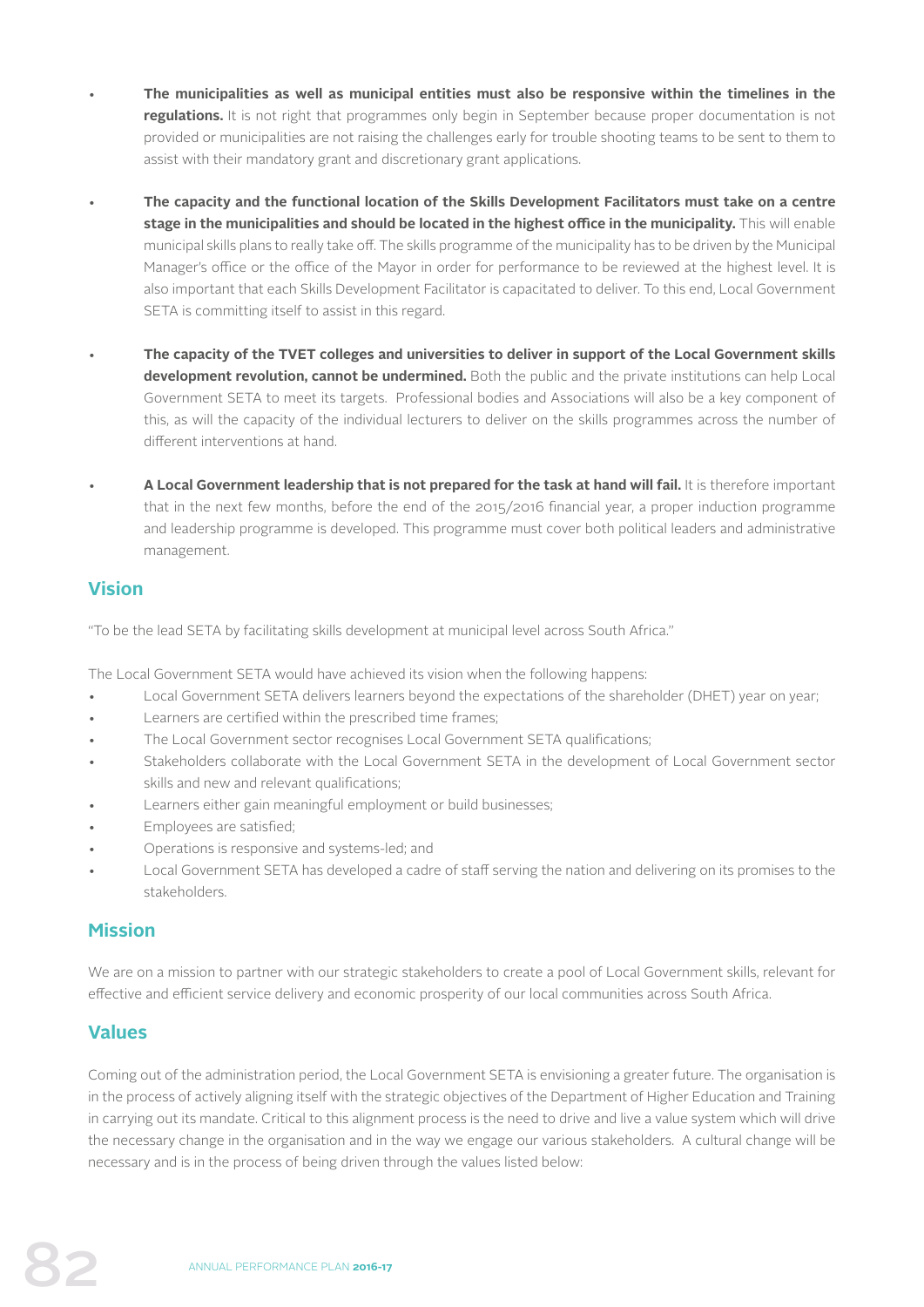|                       | "SPICEE"                                                                                                                                                                         |                                                                                                                           |
|-----------------------|----------------------------------------------------------------------------------------------------------------------------------------------------------------------------------|---------------------------------------------------------------------------------------------------------------------------|
| <b>Value</b>          | <b>Description</b>                                                                                                                                                               | <b>Associated behaviour</b>                                                                                               |
| Service<br>Excellence | It is our commitment to consistently deliver services<br>and programmes that address skills gaps in our sector.                                                                  | Responding to stakeholders within<br>$\Delta$ 8 hours                                                                     |
| Passion               | We have a compelling dream of a local government<br>sector that has a skilled base which enables it to provide<br>services and empower our people across the nation.             | Going beyond the call of duty<br>Being energised and propelled in<br>doing our work                                       |
| Integrity             | We strive to be honest and our work is underpinned<br>by strong moral principles.                                                                                                | Doing the right thing even when we<br>are not being watched<br>- Fulfilling our promise<br>Keeping our word as our honour |
| Collaboration         | We work with others by partnering with expert<br>stakeholders thereby increasing organisational<br>knowledge and confidence in Local Government SETA<br>programmes and services. | Looking for mutually beneficial<br>opportunities                                                                          |
| Engagement            | We are on a mission to play an active role removing<br>barriers that hinder or frustrate organisational<br>performance internally and externally.                                | Finding win-win solutions<br>$\overline{\phantom{a}}$                                                                     |
| Empowerment           | We will do all we can to provide well-researched<br>information to facilitate proper decision-making in and<br>outside the organisation                                          | Sharing information to achieve<br>desired actions and outcomes                                                            |

# **7.3 Strategic Focus Areas**

As a result of the strategic process alluded to in the introduction of this document, the Local Government SETA has adopted strategic focus areas that will drive the organisational efforts during the remainder of the 2015/16 financial year. These strategic focus areas are key to the turnaround of the Local Government SETA as they contain the bulk of areas that need significant improvement during this crossover period. This plan will be implemented concurrently with the 2015/16 APP and will also feed into the 2016/17 APP. The focus areas were defined as follows:

- i. Stakeholder engagement;
- ii. Planning;
- iii. Legacy issues;
- iv. Operational performance; and
- v. Institutional capability.

The section that follows outlines the Crossover Plan.

# **7.3.1 Stakeholder Engagement (EM: Corporate Services)**

#### **Purpose**

Deliberate, well-co-ordinated and targeted stakeholder engagement aimed at building mutually beneficial and collaborative relations to drive the skills revolution at Local Government level across South Africa.

### **Description**

The key focus will be on developing stakeholder engagement framework, updating and confirming relevant stakeholders and developing a stakeholder management plan for the organisation.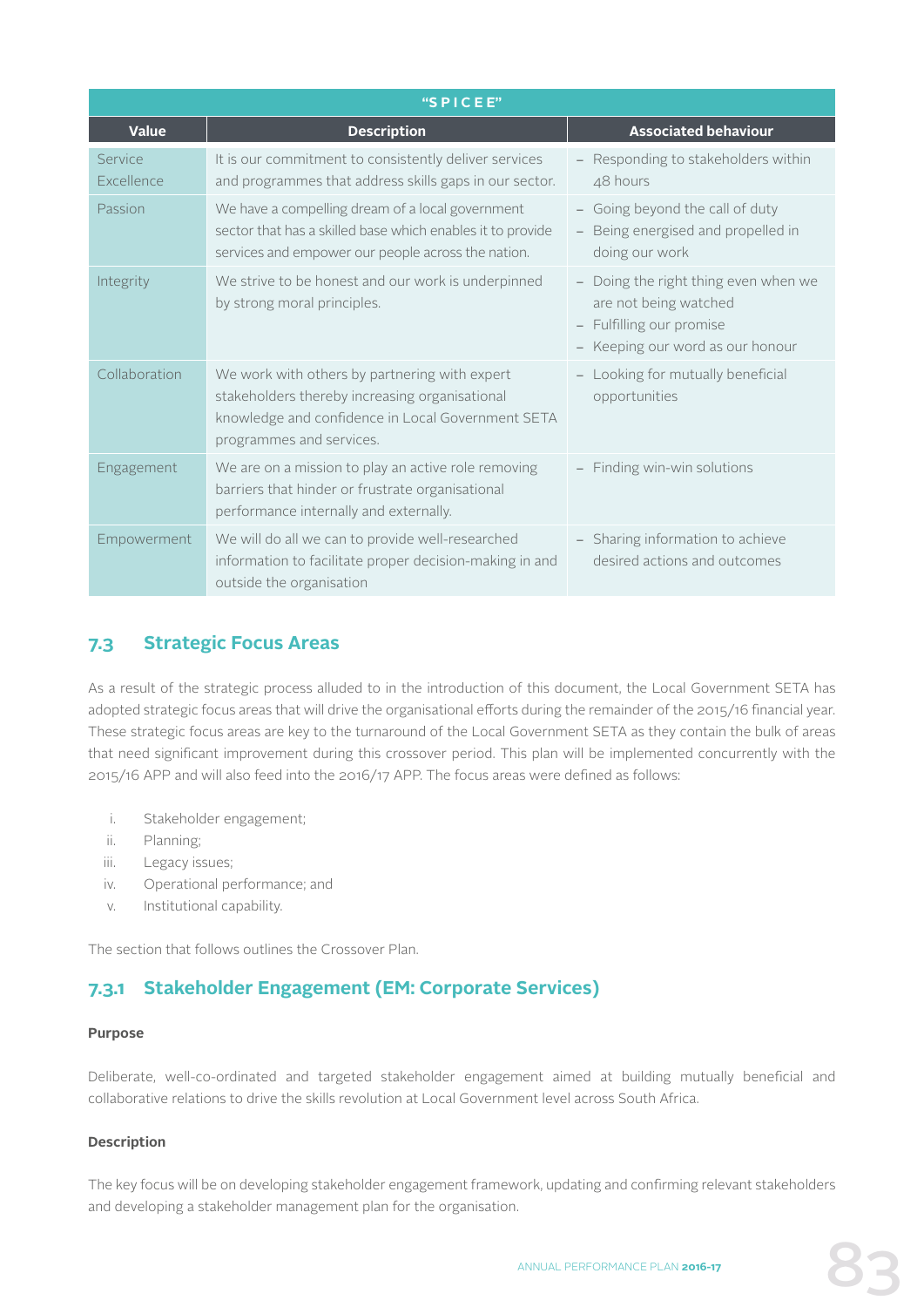|                                                                                               |                                         |                                                                                                                                                                        |                          | <b>BUDGET</b>     | $\overline{\overline{z}}$                          | $\overline{\overline{z}}$                                                                                                                           | $\overline{\overline{z}}$                                                   | 三                                                                     |
|-----------------------------------------------------------------------------------------------|-----------------------------------------|------------------------------------------------------------------------------------------------------------------------------------------------------------------------|--------------------------|-------------------|----------------------------------------------------|-----------------------------------------------------------------------------------------------------------------------------------------------------|-----------------------------------------------------------------------------|-----------------------------------------------------------------------|
|                                                                                               |                                         |                                                                                                                                                                        |                          | 4th               | engagement<br>stakeholder<br>framework<br>Approved |                                                                                                                                                     | stakeholder<br>database<br>Efficient                                        |                                                                       |
|                                                                                               |                                         |                                                                                                                                                                        | <b>QUARTERLY TARGETS</b> | <b>D.IS</b>       |                                                    | Approved com-<br>management<br>stakeholder<br>prehensive<br>plan                                                                                    |                                                                             | $\bar{1}$                                                             |
|                                                                                               |                                         |                                                                                                                                                                        |                          | <b>Pus</b>        |                                                    |                                                                                                                                                     |                                                                             | communications<br>marketing and<br>integrated<br>Approved<br>strategy |
|                                                                                               |                                         |                                                                                                                                                                        |                          | 1st               |                                                    |                                                                                                                                                     |                                                                             |                                                                       |
|                                                                                               | EGIC FOCUS AREA: Stakeholder Engagement | Deliberate, well-co-ordinated and targeted stakeholder engagement aimed at building mutually beneficial and collaborative relations<br>STRATEGIC FOCUS AREA STATEMENT: | <b>RESPONSIBLE</b>       | PERSON            | Communication<br>Manager                           | Communication<br>Manager                                                                                                                            | Communication<br>ICT Manager<br>Manager and                                 | Communication<br>Manager                                              |
|                                                                                               | 1. STRAT                                |                                                                                                                                                                        |                          | TIMELINE          | 31 December<br>2015                                | 31 October<br>2015                                                                                                                                  | 31 December<br>2015                                                         | 31 August<br>2015                                                     |
|                                                                                               |                                         |                                                                                                                                                                        | PERFORMANCE              | <b>INDICATORS</b> | engagement<br>stakeholder<br>framework<br>Approved | Approved com-<br>management<br>stakeholder<br>prehensive<br>plan                                                                                    | stakeholder<br>database<br>Efficient                                        | communications<br>marketing and<br>integrated<br>Approved<br>strategy |
|                                                                                               |                                         |                                                                                                                                                                        |                          |                   | $\overline{1.1}$                                   | 1.2.1                                                                                                                                               | 1.3.1                                                                       | 1.4.1                                                                 |
| Strategic focus area annual targets: Performance indicators and quarterly targets for 2015/16 |                                         |                                                                                                                                                                        | <b>STRATEGIC</b>         | ACTIVITY          | engagement framework<br>1.1 Develop stakeholder    | management plan with<br>a value propositions<br>per stakeholder and<br>1.2 Develop and<br>comprehensive<br>implement a<br>stakeholder<br>milestones | 1.3 Compile and maintain<br>an updated and relevant<br>stakeholder database | 1.4 Integrated Marketing<br>and Communication<br>strategy             |
|                                                                                               |                                         |                                                                                                                                                                        |                          |                   | ANNUAL PERFORMANCE PLAN 2016-17                    |                                                                                                                                                     |                                                                             |                                                                       |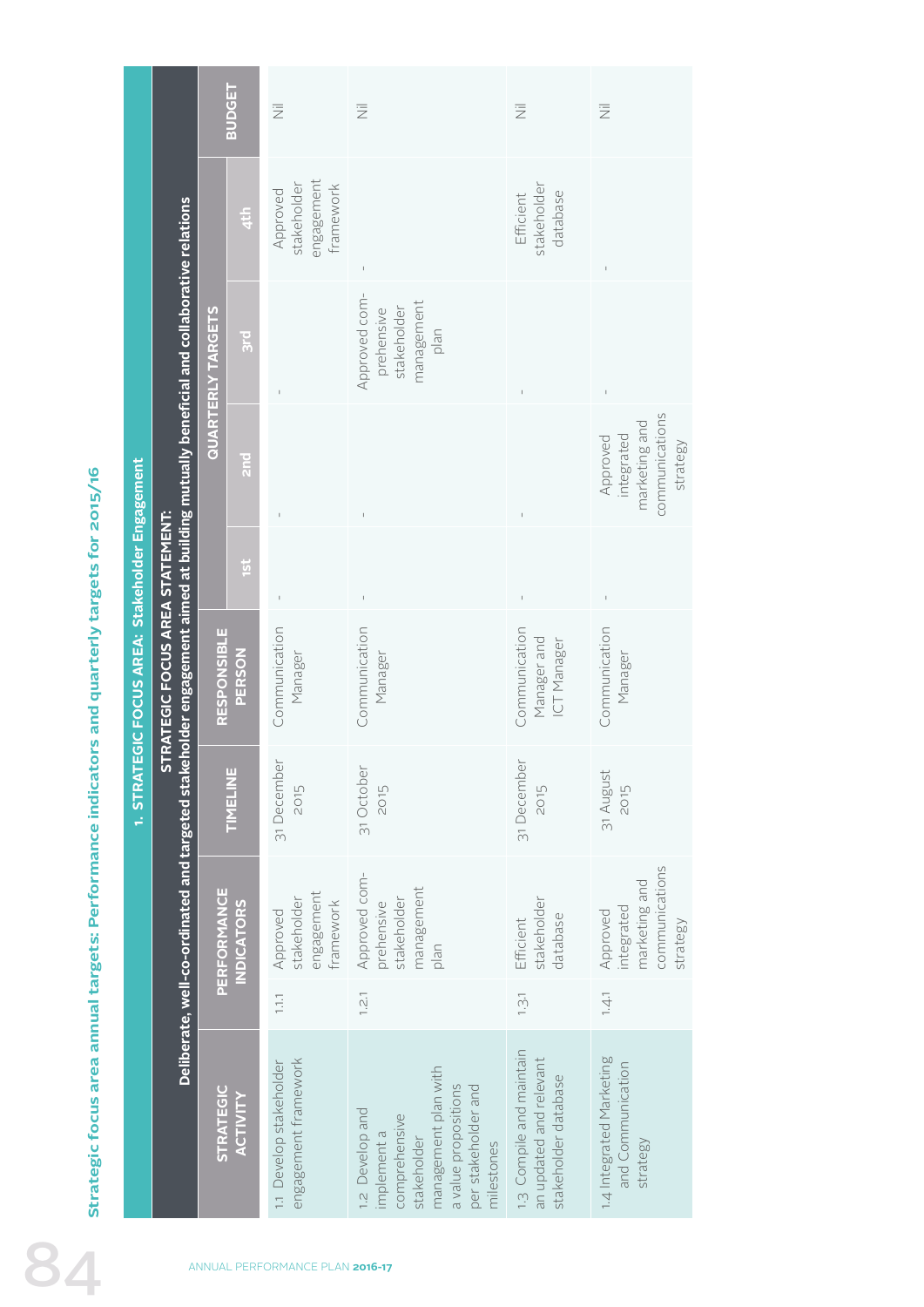## **a. Resource considerations**

Since the stakeholder engagement is going to be much more robust than in the past, more resources will have to be used for this. Provision has been made for additional offices where Local Government SETA currently has no presence. This will require an additional R540 000 added to the administrative costs. Various options are being sourced to minimise this, especially if these costs can be shared in partnership with a TVET College in the provinces where Local Government SETA has no presence.

#### **b. Risk management**

Local Government SETA has already prepared a risk matrix and will continue to improve this document.

#### **7.3.1 Planning (EM: Strategy and Planning)**

#### **Purpose**

Ensure that all planning activities are informed by the realities of Local Government SETA context and accurate, credible and up to date research information. Planning activities must further meet and comply with all statutory prescripts.

#### **Description**

This area looks at finalising and institutionalisation of a business cycle, research agenda, planning processes and the budgeting and monitoring processes.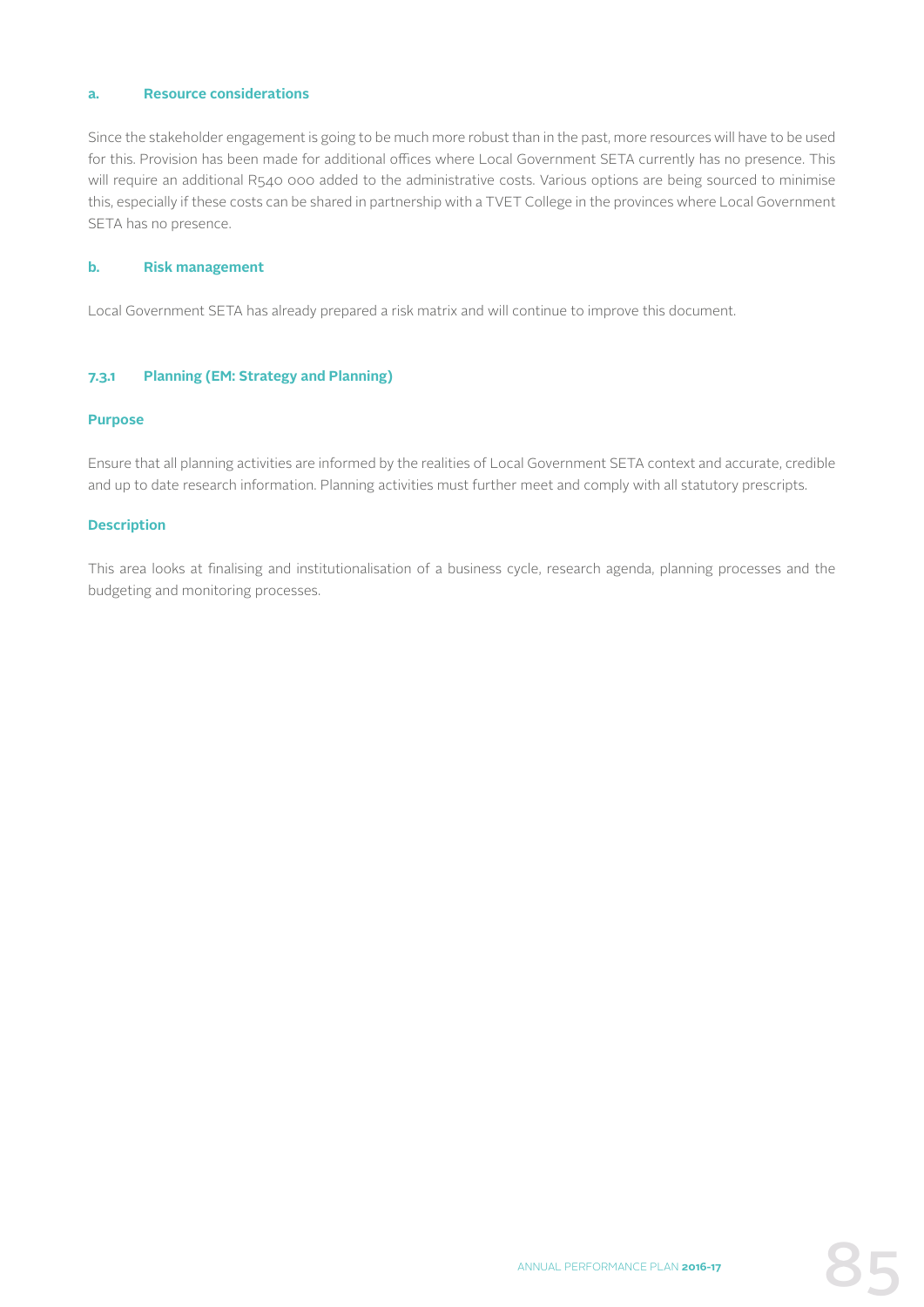|                                   |                                                                                                                                 | <b>BUDGET</b>                    |                  | $\overline{\overline{z}}$                                                             |                                                                                                                                                                                                                          |                                                         |                                                                                                                |                                                                             |
|-----------------------------------|---------------------------------------------------------------------------------------------------------------------------------|----------------------------------|------------------|---------------------------------------------------------------------------------------|--------------------------------------------------------------------------------------------------------------------------------------------------------------------------------------------------------------------------|---------------------------------------------------------|----------------------------------------------------------------------------------------------------------------|-----------------------------------------------------------------------------|
|                                   |                                                                                                                                 |                                  | $\frac{1}{2}$    | $\mathsf I$                                                                           |                                                                                                                                                                                                                          | annual research<br>12 approved<br>areas                 | Exit report<br>prepared                                                                                        | Drafted budgets<br>performance<br>aligned to<br>targets                     |
|                                   |                                                                                                                                 | <b>QUARTERLY TARGETS</b>         | $\overline{S}$   | $\mathsf I$                                                                           |                                                                                                                                                                                                                          |                                                         | approved and<br>implemented<br>Plan                                                                            | Drafted budgets<br>performance<br>aligned to<br>targets                     |
|                                   | ctivities are informed by the realities of LOCAL GOVERNMENT SETA context and accurate, credible and                             |                                  | $\sum_{n=1}^{n}$ | $\mathsf I$                                                                           | areas confirmed<br>12 research                                                                                                                                                                                           |                                                         |                                                                                                                |                                                                             |
|                                   |                                                                                                                                 |                                  | $\frac{6}{3}$    | confirmed<br><b>Business</b><br>cycle                                                 |                                                                                                                                                                                                                          | $\mathsf I$                                             |                                                                                                                |                                                                             |
| 2. STRATEGIC FOCUS AREA: Planning | meet and comply with all statutory prescripts                                                                                   | <b>RESPONSIBLE</b><br>PERSON     |                  | CEO office                                                                            | Strategy and<br>Planning                                                                                                                                                                                                 | Strategy and<br>Planning                                | CEO office                                                                                                     | Planning and<br>Finance and<br>Operations                                   |
|                                   |                                                                                                                                 | TIMELINE                         |                  | 31 March<br>2016                                                                      | 31 March<br>2016                                                                                                                                                                                                         | 31 March<br>2016                                        | Ongoing                                                                                                        | 31 March<br>2016                                                            |
|                                   |                                                                                                                                 | PERFORMANCE<br><b>INDICATORS</b> |                  | Business cycle<br>confirmed                                                           | research areas<br>Number of<br>confirmed                                                                                                                                                                                 | identified re-<br>search areas<br>Number of<br>annually | crossover plan<br>Draft the                                                                                    | Drafted budg-<br>ets aligned to<br>performance<br>targets                   |
|                                   |                                                                                                                                 |                                  |                  | 2.1.1                                                                                 | 2.21                                                                                                                                                                                                                     | 2.3.1                                                   | 2.4.1                                                                                                          | 2.5.1                                                                       |
|                                   | STRATEGIC FOCUS AREA STATEMENT: Ensure that all planning a<br>up-to-date research information. Planning activities must further | STRATEGIC ACTIVITY               |                  | 2.1 Finalise and institutionalise<br>the organisational business<br>cycle / timetable | the development of the Local<br>methodology/ies to support<br>Projects, and other LGSETA<br>Government SETA SSP, SP,<br>WSPs, Ministerial Special<br>research, approach and<br>2.2 Define the LGSETA<br>special projects | 2.3 Define the LGSETA<br>research agenda                | the current APP and 2016/17<br>2.4 Ensure integration of the<br>Crossover Programme with<br>planning processes | budgeting processes with<br>2.5 Streamline and align<br>performance targets |
|                                   |                                                                                                                                 |                                  |                  | ANNUAL PERFORMANCE PLAN 2016-17                                                       |                                                                                                                                                                                                                          |                                                         |                                                                                                                |                                                                             |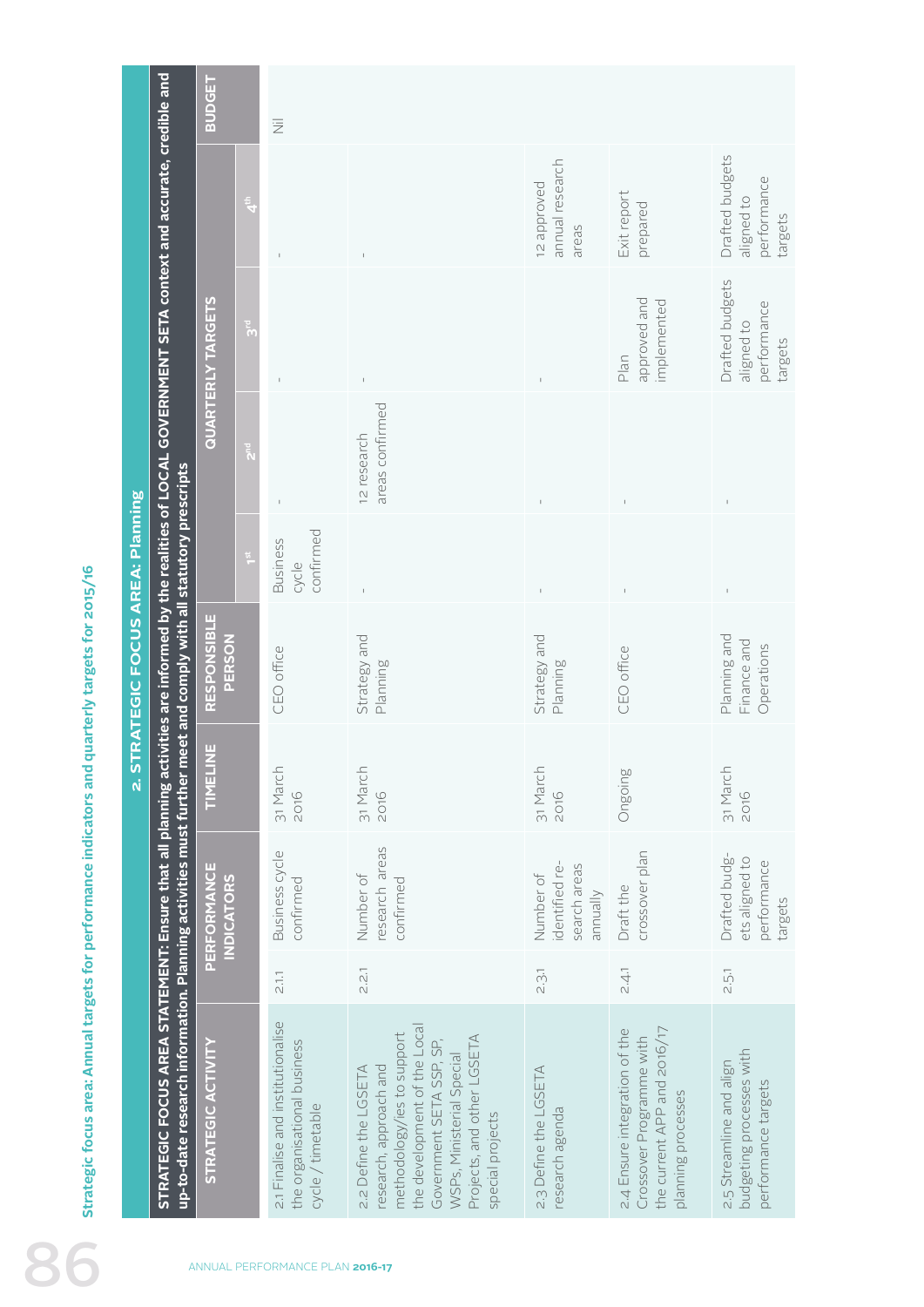|                                                                                                                                                                                                                                                                                  |       |                                          |                  | 2. STRATEGIC FOCUS AREA: Planning   |                 |          |                          |                                                       |                |
|----------------------------------------------------------------------------------------------------------------------------------------------------------------------------------------------------------------------------------------------------------------------------------|-------|------------------------------------------|------------------|-------------------------------------|-----------------|----------|--------------------------|-------------------------------------------------------|----------------|
| STRATEGIC FOCUS AREA STATEMENT: Ensure that all planning activities are informed by the realities of LOCAL GOVERNMENT SETA context and accurate, credible and<br>up-to-date research information. Planning activities must further meet and comply with all statutory prescripts |       |                                          |                  |                                     |                 |          |                          |                                                       |                |
| <b>STRATEGIC ACTIVITY</b>                                                                                                                                                                                                                                                        |       | <b>PERFORMANCE</b><br><b>INDICATORS</b>  | TIMELINE         | <b>RESPONSIBLE</b><br><b>PERSON</b> |                 |          | <b>QUARTERLY TARGETS</b> |                                                       | <b>BUDGET</b>  |
|                                                                                                                                                                                                                                                                                  |       |                                          |                  |                                     | $\frac{51}{12}$ | ייב<br>ה | $\frac{1}{3}$            | $\mathbf{A}^{\text{th}}$                              |                |
| reporting and monitoring<br>2.6 Integrate planning,<br>processes                                                                                                                                                                                                                 | 2.6.1 | pusiness cycle<br>Prepared a<br>document | 31 March<br>2016 | Strategy and<br>Planning            |                 |          |                          | Business cycle<br>adopted and<br>document<br>approved | $\overline{z}$ |
| 2.7 Develop effective planning<br>mechanisms within the<br>LGSETA                                                                                                                                                                                                                | 2.71  |                                          |                  | Strategy and<br>planning            |                 |          |                          |                                                       |                |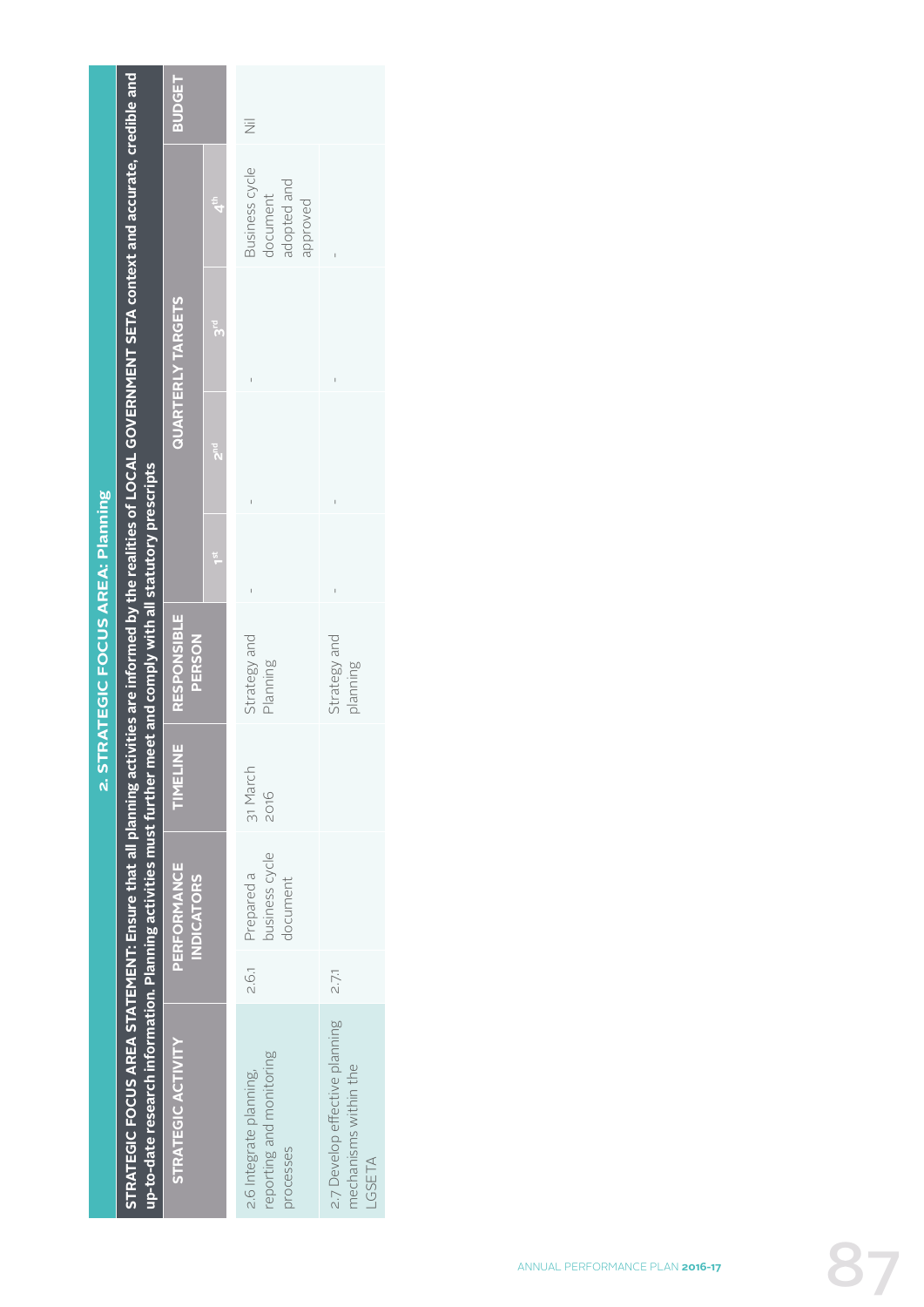# **Reconciling performance targets with the budget and MTEF**

## **a. Resource considerations**

Financial requirements for these activities are already provided for in the current administration budget with the exception of additional staff which is discussed in the next section.

#### **b. Risk management**

LGSETA has prepared a monitoring and evaluation framework that will assist with the risk management in this area.

# **7.3.3 Legacy Issues (CFO)**

#### **Purpose**

Resolve and finalise all legacy issues, thereby affording the Local Government SETA a clean break from the past challenges of non-performance.

#### **Description**

The legacy issues entail assessing committed reserves, developing and implementing a monitoring mechanism and conducting audit action planning.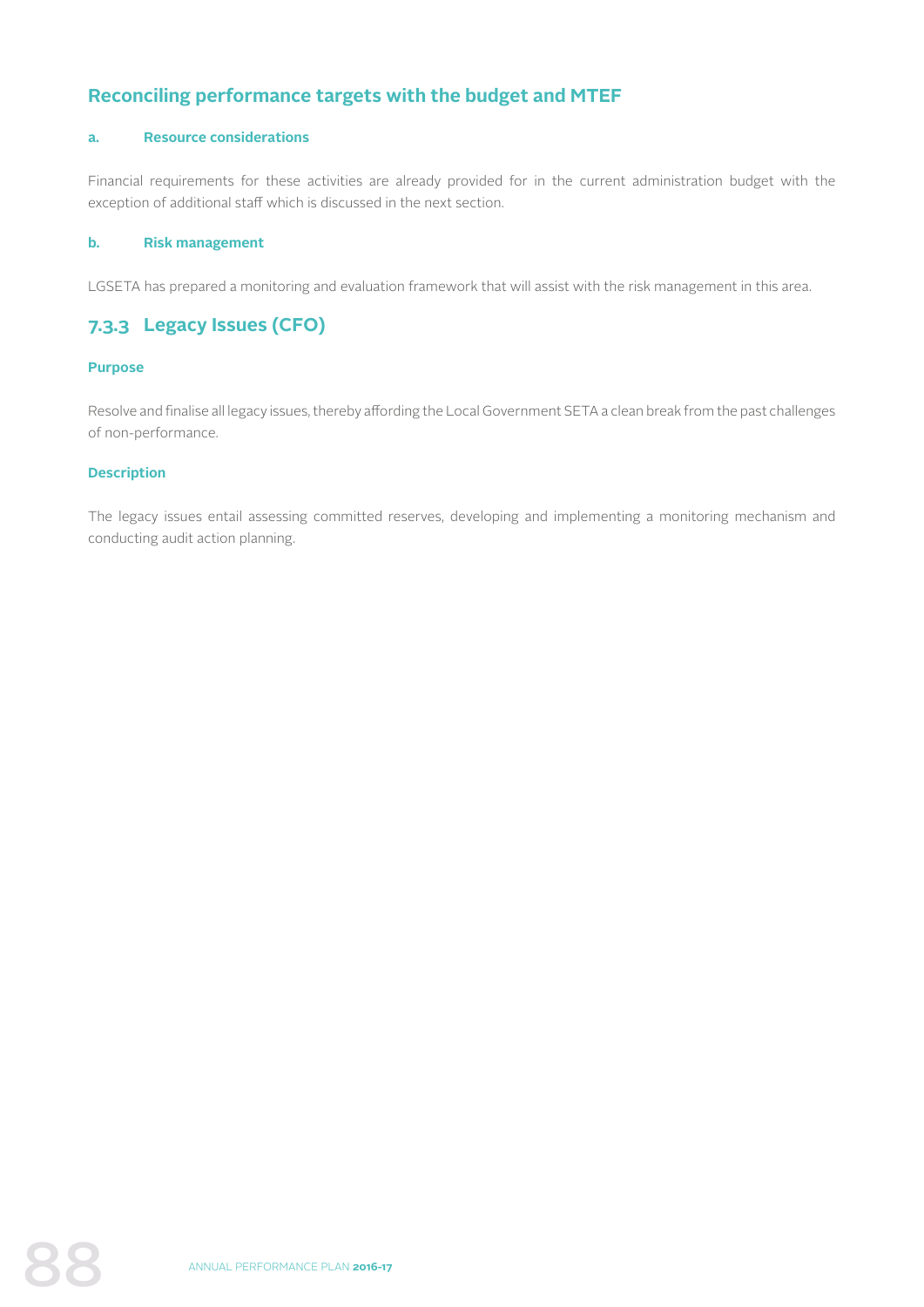Strategic focus area annual targets: Performance indicators and quarterly targets for 2015/16 **Strategic focus area annual targets: Performance indicators and quarterly targets for 2015/16**

| I                                                                                                                     |                                             |
|-----------------------------------------------------------------------------------------------------------------------|---------------------------------------------|
|                                                                                                                       |                                             |
|                                                                                                                       |                                             |
|                                                                                                                       |                                             |
|                                                                                                                       |                                             |
|                                                                                                                       |                                             |
|                                                                                                                       |                                             |
| l                                                                                                                     |                                             |
|                                                                                                                       |                                             |
| Ì                                                                                                                     |                                             |
| <b>Contract Contract Contract Contract Contract Contract Contract Contract Contract Contract Contract Contract Co</b> |                                             |
|                                                                                                                       |                                             |
|                                                                                                                       |                                             |
|                                                                                                                       |                                             |
| l                                                                                                                     |                                             |
| í<br>I                                                                                                                |                                             |
|                                                                                                                       |                                             |
|                                                                                                                       |                                             |
| ֖֖֖֖֧ׅ֖֧֖֧֧֖֧֧֧֪֧֪֧֪֧֪֪֧֧֧֚֚֚֚֚֚֚֚֚֚֚֚֚֚֚֚֚֚֚֚֚֚֚֚֚֚֚֚֚֚֚֬֝֝֝֓֞֝֓֞֝֬֝֓֞֝֬֞֝֬֝֬֝֬֝֬֝֬֝֬                                |                                             |
| j                                                                                                                     |                                             |
|                                                                                                                       |                                             |
|                                                                                                                       |                                             |
|                                                                                                                       |                                             |
| I<br>i                                                                                                                |                                             |
|                                                                                                                       |                                             |
| l                                                                                                                     |                                             |
| ֖֖֚֚֚֚֚֚֡֬                                                                                                            |                                             |
|                                                                                                                       |                                             |
| ׇ֚֘֝֬֝                                                                                                                |                                             |
|                                                                                                                       |                                             |
|                                                                                                                       |                                             |
|                                                                                                                       |                                             |
| I<br>֠                                                                                                                |                                             |
|                                                                                                                       |                                             |
|                                                                                                                       |                                             |
|                                                                                                                       |                                             |
|                                                                                                                       |                                             |
|                                                                                                                       |                                             |
| İ                                                                                                                     |                                             |
|                                                                                                                       |                                             |
|                                                                                                                       |                                             |
|                                                                                                                       |                                             |
|                                                                                                                       |                                             |
|                                                                                                                       |                                             |
| l                                                                                                                     |                                             |
| l<br>֚֚֬                                                                                                              |                                             |
|                                                                                                                       |                                             |
|                                                                                                                       |                                             |
| Ì<br>٠                                                                                                                | ֖֖֖֖֧֪ׅ֪֪֪ׅ֖֚֚֚֚֚֚֚֚֚֚֚֚֚֚֚֚֚֚֚֚֚֬֝֝֝֝֝֝֝֝֝ |
|                                                                                                                       |                                             |

**STRATEGIC FOCUS AREA STATEMENT: Resolve and finalise all legacy issues, thereby affording the LOCAL GOVERNMENT SETA a clean break from the past**  CTDATEGIC EQCIIS ADEA CTATEMENT: Dacolus and finalise all largev issues. thoroby afforming tha LQCAI GOVEDNMENT SETA a claam hroa*t fro*m th

|                                                                                                                                                                                                                                | <b>BUDGET</b>            |                               | 运                                                                                                                                                             | $\overline{\overline{z}}$                                                                                                                               | 三                                                                                               | 运                                                                                                                                                                               | $\overline{\overline{z}}$                                                                                          |
|--------------------------------------------------------------------------------------------------------------------------------------------------------------------------------------------------------------------------------|--------------------------|-------------------------------|---------------------------------------------------------------------------------------------------------------------------------------------------------------|---------------------------------------------------------------------------------------------------------------------------------------------------------|-------------------------------------------------------------------------------------------------|---------------------------------------------------------------------------------------------------------------------------------------------------------------------------------|--------------------------------------------------------------------------------------------------------------------|
|                                                                                                                                                                                                                                |                          | $\mathfrak{t}^{\mathfrak{t}}$ | $\mathbf{I}$                                                                                                                                                  | $\mathsf I$                                                                                                                                             | $\mathbb{I}$                                                                                    | $\mathbb{I}$                                                                                                                                                                    | $\mathsf I$                                                                                                        |
|                                                                                                                                                                                                                                |                          | $\mathbf{S}^{\mathrm{d}}$     | $\mathsf I$                                                                                                                                                   | $\mathsf I$                                                                                                                                             | $\mathbb{I}$                                                                                    | $\mathbb{I}$                                                                                                                                                                    | $\mathsf I$                                                                                                        |
|                                                                                                                                                                                                                                | <b>QUARTERLY TARGETS</b> | $\sum_{i=1}^{n}$              | $\mathsf I$                                                                                                                                                   | $\mathsf I$                                                                                                                                             |                                                                                                 | $\mathsf I$                                                                                                                                                                     | $\mathsf I$                                                                                                        |
|                                                                                                                                                                                                                                |                          | $\widetilde{\mathbf{1}}$      | $\mathbf{I}$                                                                                                                                                  | $\vert$                                                                                                                                                 |                                                                                                 |                                                                                                                                                                                 | $\mathsf I$                                                                                                        |
|                                                                                                                                                                                                                                | <b>RESPONSIBLE</b>       | PERSON                        | Finance                                                                                                                                                       | Finance                                                                                                                                                 | Interventions<br>Learning                                                                       | Monitoring and<br>evaluation                                                                                                                                                    | Internal Audit                                                                                                     |
| challenges of non-performance                                                                                                                                                                                                  | <b>TIMELINE</b>          |                               | 31 March<br>2015                                                                                                                                              | 31 March<br>2015                                                                                                                                        | 31 March<br>2015                                                                                | Implement-<br>April 2015<br>ed since                                                                                                                                            |                                                                                                                    |
|                                                                                                                                                                                                                                | PERFORMANCE INDICATORS   |                               | AG and correctly disclosed in<br>audited and accepted by the<br>Commitments Schedule<br>the AFS                                                               | contracting party that the<br>contracts that are either<br>expired or confirmation<br>Disclose in the AFS<br>contract is not valid<br>received from the | AG and correctly disclosed in<br>audited and accepted by the<br>Commitments Schedule<br>the AFS | reported in the management<br>commitments schedule is<br>Monthly status of the<br>accounts                                                                                      | and Risk Committee and the<br>status is reported quarterly<br>standing item of the Audit<br>Audit action plan is a |
|                                                                                                                                                                                                                                |                          |                               | 3.1.1                                                                                                                                                         | 3.1.1.1                                                                                                                                                 | 3.1.1.2                                                                                         | 3.2.1                                                                                                                                                                           |                                                                                                                    |
| o the strip of the strip of the strip of the strip of the strip of the strip of the strip of the strip of the strip of the strip of the past of the past of the past of the past of the past of the past of the past of the st | STRATEGIC ACTIVITY       |                               | committed reserves and ascertain<br>how far they are from realisation,<br>develop an implementation plan<br>3.1 Conduct assessment of<br>and execute the plan | Expired contracts that still have<br>(contingent liability) - redirect<br>deliverables attached to them<br>to non-pivotal projects                      | contracts awaiting certification<br>Signed contracts but inactive                               | the commitment schedule / register<br>predetermined strategic objectives<br>monitoring mechanism (based on<br>/ legacy contracts) and link it to<br>3.2 Develop and implement a | 3.3 Institutionalise the process of<br>audit action planning                                                       |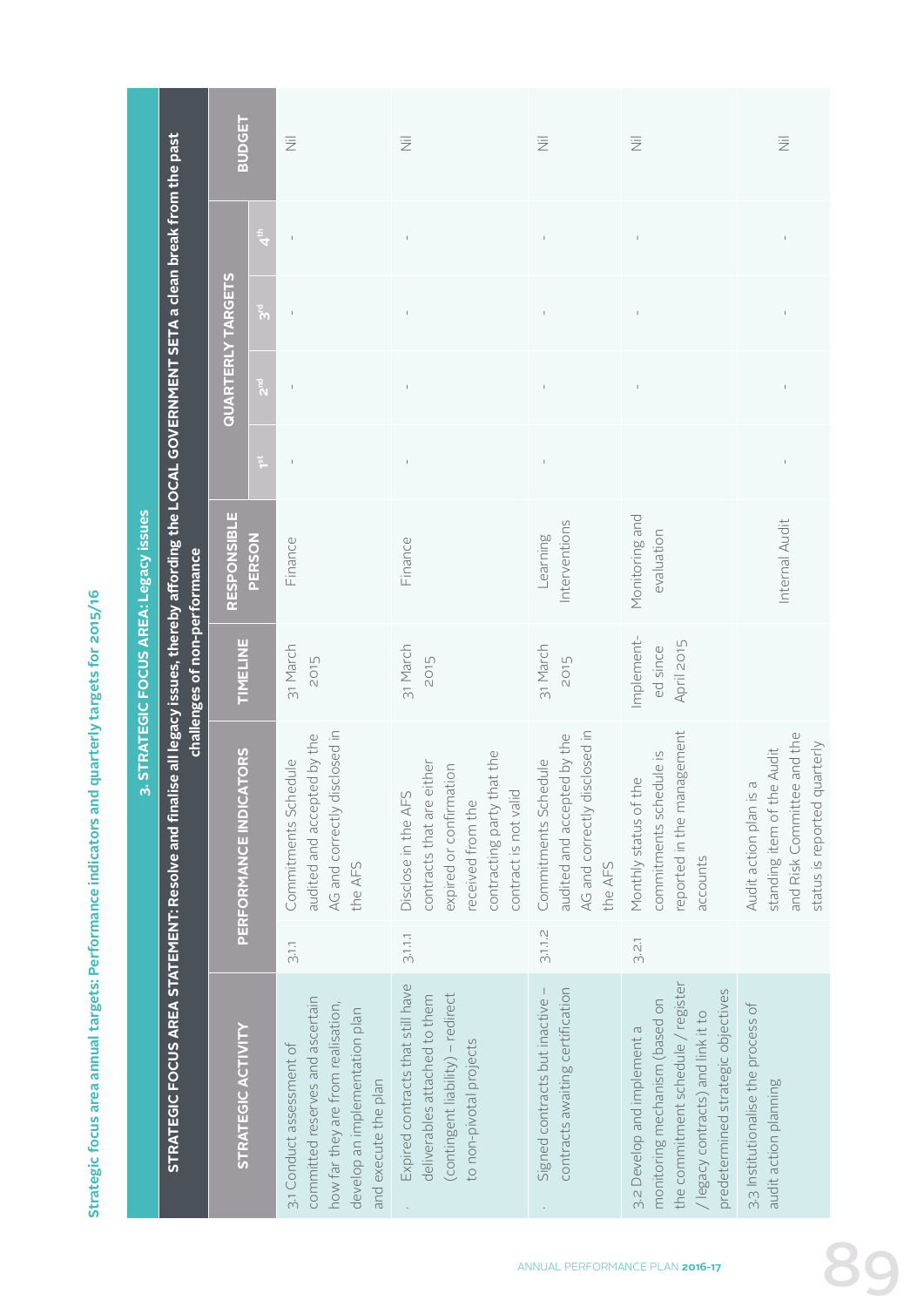# **Reconciling performance targets with the Budget and MTEF**

## **a. Resource considerations**

No major fund issues are anticipated here. What might be required, is adjusted budget allocation as well as a possible opening of the discretionary window based on current performance and disbursement of funds, as well as re-assessment of projects not performing.

#### **b. Risk management**

The framework already exists to manage this and is constantly under improvement.

# **7.3.4 Operational Performance (COO)**

#### **Purpose**

Develop, implement and promote an organisational culture characterised by accountability, high performance and excellence in all areas. Work towards making the Local Government SETA the best performing SETA by the end of 2016.

#### **Description**

Drive organisational performance; institute a culture and practice of knowledge sharing; and developing institutional capability to manage performance.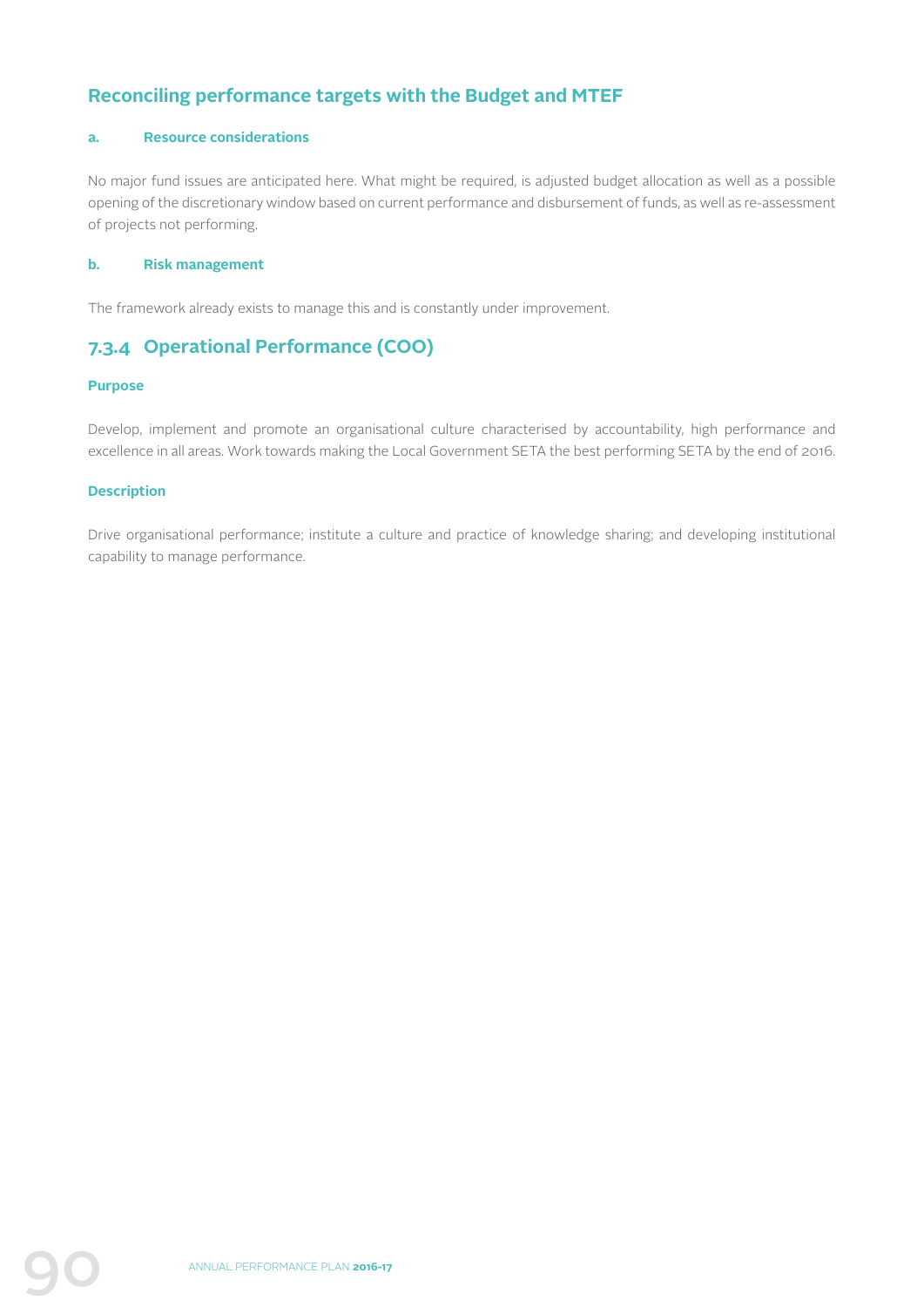|                                                  |                                                                                                                                                              | <b>BUDGET</b>          |                           | $\overline{\overline{z}}$                                                                                                                                                                                                   | $\overline{\overline{z}}$                                                                                                | 运                                                                                                      | 运                                                                                                                               |
|--------------------------------------------------|--------------------------------------------------------------------------------------------------------------------------------------------------------------|------------------------|---------------------------|-----------------------------------------------------------------------------------------------------------------------------------------------------------------------------------------------------------------------------|--------------------------------------------------------------------------------------------------------------------------|--------------------------------------------------------------------------------------------------------|---------------------------------------------------------------------------------------------------------------------------------|
|                                                  |                                                                                                                                                              |                        | $\frac{4}{4}$             | Fully funded<br>structure by<br>shareholder                                                                                                                                                                                 | Succession plan<br>programme                                                                                             |                                                                                                        | Benchmarked<br>annual report                                                                                                    |
|                                                  |                                                                                                                                                              | QUARTERLY TARGETS      | $\mathbf{S}^{\mathrm{d}}$ | placement<br>Migration<br>complete<br>process<br>and                                                                                                                                                                        |                                                                                                                          |                                                                                                        |                                                                                                                                 |
|                                                  |                                                                                                                                                              |                        | 2 <sup>nd</sup>           | consulted and<br>agreed to in<br>the financial<br>Grading<br>process<br>year                                                                                                                                                |                                                                                                                          |                                                                                                        |                                                                                                                                 |
|                                                  |                                                                                                                                                              |                        | $\widetilde{\mathbf{f}}$  |                                                                                                                                                                                                                             |                                                                                                                          |                                                                                                        |                                                                                                                                 |
| 4. STRATEGIC FOCUS AREA: Operational performance | omote an organisational culture characterised by accountability, high performance and excellence in all'                                                     | <b>PERSON</b>          | <b>RESPONSIBLE</b>        | $\frac{\alpha}{\pm}$                                                                                                                                                                                                        | Office of the<br>CEO/HR                                                                                                  | SM: Monitoring &<br>Evaluation                                                                         | Communication/<br>Marketing                                                                                                     |
|                                                  |                                                                                                                                                              |                        | <b>TIMELINE</b>           | 31 March<br>2016                                                                                                                                                                                                            | March<br>2016<br>$\frac{1}{21}$                                                                                          | March<br>2016<br>$\frac{1}{21}$                                                                        | 31 March<br>2017                                                                                                                |
|                                                  | areas. Work towards making the Local Government SETA the best performing SETA by the end of 2016<br>STRATEGIC FOCUS AREA STATEMENT: Develop, implement and p | PERFORMANCE INDICATORS |                           | completed and budgeted, to<br>be submitted with the final<br>resolved with no person in<br>Organogram fully funded<br>Migration and placement<br>matters completed and<br>Grading processes<br>budget to DHET<br>the 'pool' | Succession plan programme<br>developed and approved                                                                      | Quarterly top management<br>Quarterly staff information<br>sessions<br>sessions                        | Annual report benchmarked<br>reports and other SETAs<br>against the JSE annual                                                  |
|                                                  |                                                                                                                                                              |                        |                           | 4.1.1                                                                                                                                                                                                                       | 4.2.1                                                                                                                    | 4.3.1                                                                                                  | 4.4.1                                                                                                                           |
|                                                  |                                                                                                                                                              |                        | <b>STRATEGIC ACTIVITY</b> | 4.1 DHET approval of the<br>organogram                                                                                                                                                                                      | performance, leadership<br>use MANCO to drive<br>MANCO agenda and<br>4.2 Streamline the<br>development and<br>succession | 4.3 Inculcate a culture<br>across departments,<br>knowledge sharing<br>and practice of<br>organisation | nitiatives like external<br>performance through<br>and organisational<br>4.4 Continuously<br>stretch individual<br>benchmarking |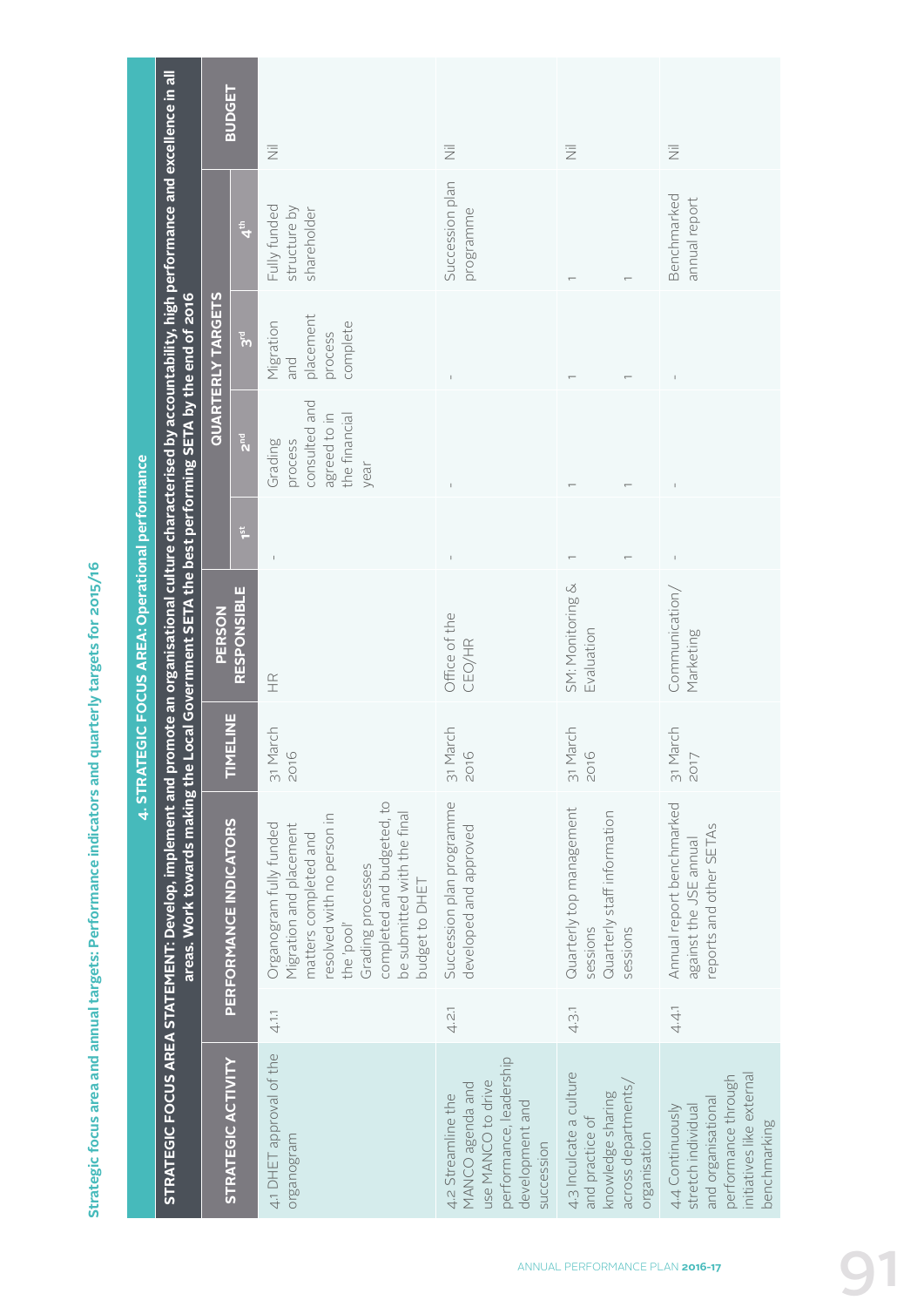|                                                 |                                                                                                                                                                                                                                                                      |                          | <b>BUDGET</b>             |                                         | $\overline{\overline{z}}$                                    | $\overline{\overline{z}}$                                                                                              |
|-------------------------------------------------|----------------------------------------------------------------------------------------------------------------------------------------------------------------------------------------------------------------------------------------------------------------------|--------------------------|---------------------------|-----------------------------------------|--------------------------------------------------------------|------------------------------------------------------------------------------------------------------------------------|
|                                                 |                                                                                                                                                                                                                                                                      |                          | 4 <sup>th</sup>           | Turnaround plan<br>mplemented           |                                                              | Remuneration<br>approved<br>strategy                                                                                   |
|                                                 |                                                                                                                                                                                                                                                                      | <b>QUARTERLY TARGETS</b> | ट<br><mark>१</mark>       | Turnaround<br>developed<br>plan         | mance Man-<br>System ap-<br>agement<br>Perfor-<br>proved     | Retention<br>approved<br>Strategy                                                                                      |
|                                                 |                                                                                                                                                                                                                                                                      |                          | Para                      |                                         |                                                              |                                                                                                                        |
|                                                 |                                                                                                                                                                                                                                                                      |                          | $1^{\rm st}$              |                                         |                                                              |                                                                                                                        |
| <b>EGIC FOCUS AREA: Operational performance</b> |                                                                                                                                                                                                                                                                      | PERSON                   | <b>RESPONSIBLE</b>        | COO/EXCO                                | $\frac{\alpha}{\pm}$                                         | $\frac{\alpha}{\pm}$                                                                                                   |
| 4. STRATI                                       |                                                                                                                                                                                                                                                                      |                          | <b>TIMELINE</b>           | 31 Oct<br>2016                          | 31 March<br>2016                                             | 31 March<br>2016                                                                                                       |
|                                                 | STRATEGIC FOCUS AREA STATEMENT: Develop, implement and promote an organisational culture characterised by accountability, high performance and excellence in all<br>areas. Work towards making the Local Government SETA the best performing SETA by the end of 2016 |                          | PERFORMANCE INDICATORS    | Performance Turnaround<br>Plan in place | Performance management<br>system in place<br>4.4.2           | and policy developed and<br>developed and approved<br>Remuneration strategy<br>Retention strategy<br>approved<br>4.4.3 |
|                                                 |                                                                                                                                                                                                                                                                      |                          | <b>STRATEGIC ACTIVITY</b> |                                         | capability to manage<br>Develop institutional<br>performance | Recruit and retain best<br>performing staff                                                                            |
|                                                 |                                                                                                                                                                                                                                                                      |                          |                           |                                         | ANNUAL PERFORMANCE PLAN 2016-17                              |                                                                                                                        |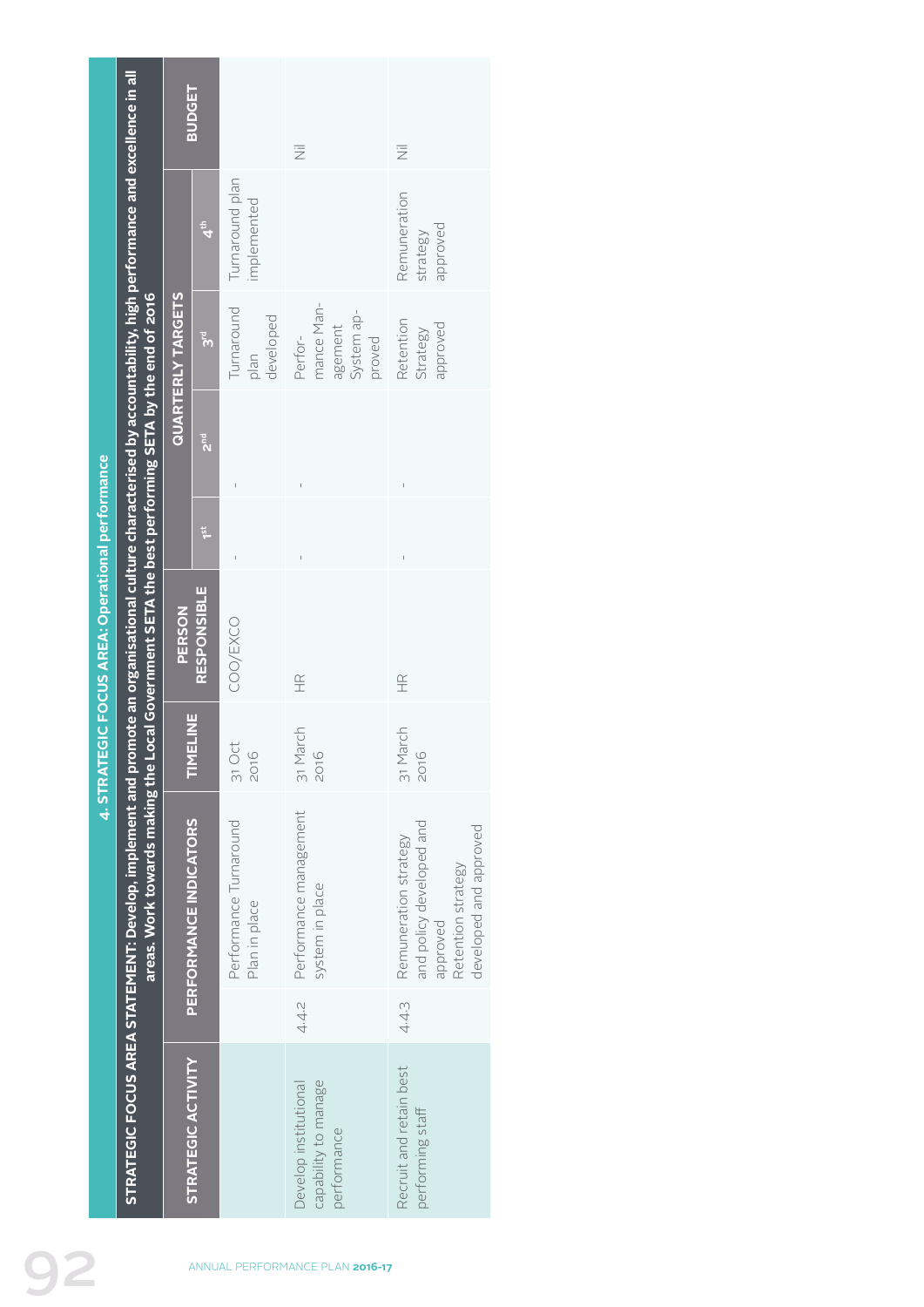|                                                   |                                                                                                                                                                   | <b>BUDGET</b>                |                          |  |
|---------------------------------------------------|-------------------------------------------------------------------------------------------------------------------------------------------------------------------|------------------------------|--------------------------|--|
|                                                   |                                                                                                                                                                   |                              | $\mathbf{A}^{\text{th}}$ |  |
|                                                   |                                                                                                                                                                   | QUARTERLY TARGETS            | $\frac{5}{5}$            |  |
|                                                   |                                                                                                                                                                   |                              | 2 <sup>nd</sup>          |  |
|                                                   |                                                                                                                                                                   |                              | $1^{\rm st}$             |  |
| 5. STRATEGIC FOCUS AREA: Institutional capability | consistently.                                                                                                                                                     | <b>RESPONSIBLE</b><br>PERSON |                          |  |
|                                                   |                                                                                                                                                                   | TIMELINE                     |                          |  |
|                                                   | STRATEGIC FOCUS AREA STATEMENT: Create institutional capability characterised by simplicity transparency that delivers predictable measurable, integrated service | CM IL UN                     | <b>PERFORM</b>           |  |
|                                                   |                                                                                                                                                                   |                              | <b>RATEGIC</b>           |  |

| <b>BUDGET</b>            |                           | $\overline{\overline{z}}$                                                                                                                                                                                                                                                                                                                                                                                      | $\overline{\overline{z}}$                                                                   | $\overline{\overline{z}}$                                                                                                                                                                                                                                                                                                                                                                                      |
|--------------------------|---------------------------|----------------------------------------------------------------------------------------------------------------------------------------------------------------------------------------------------------------------------------------------------------------------------------------------------------------------------------------------------------------------------------------------------------------|---------------------------------------------------------------------------------------------|----------------------------------------------------------------------------------------------------------------------------------------------------------------------------------------------------------------------------------------------------------------------------------------------------------------------------------------------------------------------------------------------------------------|
|                          | 4 <sup>th</sup>           | $\begin{array}{c} \rule{0pt}{2ex} \rule{0pt}{2ex} \rule{0pt}{2ex} \rule{0pt}{2ex} \rule{0pt}{2ex} \rule{0pt}{2ex} \rule{0pt}{2ex} \rule{0pt}{2ex} \rule{0pt}{2ex} \rule{0pt}{2ex} \rule{0pt}{2ex} \rule{0pt}{2ex} \rule{0pt}{2ex} \rule{0pt}{2ex} \rule{0pt}{2ex} \rule{0pt}{2ex} \rule{0pt}{2ex} \rule{0pt}{2ex} \rule{0pt}{2ex} \rule{0pt}{2ex} \rule{0pt}{2ex} \rule{0pt}{2ex} \rule{0pt}{2ex} \rule{0pt}{$ | engagement<br>Quarterly<br>sessions<br>staff                                                | $\overline{1}$                                                                                                                                                                                                                                                                                                                                                                                                 |
| <b>QUARTERLY TARGETS</b> | $\frac{1}{3}$             | Plans developed<br>implementation<br>of Training and<br>100% Personal<br>SETA WSP<br>- Percentage<br>Development<br>Development<br>- Skills audit<br>interventions<br>Submitted<br>Government<br>Local<br>report                                                                                                                                                                                               | approved Staff<br>Quarterly staff<br>Wellness Plan<br>engagement<br>Revised and<br>sessions | Internship<br>Approved<br>Strategy                                                                                                                                                                                                                                                                                                                                                                             |
|                          | $\sum_{i=1}^{n}$          | $\mathbf{I}$                                                                                                                                                                                                                                                                                                                                                                                                   | $\begin{array}{c} \begin{array}{c} \end{array} \end{array}$                                 | $\begin{array}{c} \rule{0pt}{2ex} \rule{0pt}{2ex} \rule{0pt}{2ex} \rule{0pt}{2ex} \rule{0pt}{2ex} \rule{0pt}{2ex} \rule{0pt}{2ex} \rule{0pt}{2ex} \rule{0pt}{2ex} \rule{0pt}{2ex} \rule{0pt}{2ex} \rule{0pt}{2ex} \rule{0pt}{2ex} \rule{0pt}{2ex} \rule{0pt}{2ex} \rule{0pt}{2ex} \rule{0pt}{2ex} \rule{0pt}{2ex} \rule{0pt}{2ex} \rule{0pt}{2ex} \rule{0pt}{2ex} \rule{0pt}{2ex} \rule{0pt}{2ex} \rule{0pt}{$ |
|                          | $1^{\rm st}$              | ı                                                                                                                                                                                                                                                                                                                                                                                                              |                                                                                             | $\bar{1}$                                                                                                                                                                                                                                                                                                                                                                                                      |
| <b>RESPONSIBLE</b>       | PERSON                    | $\frac{\alpha}{\pm}$                                                                                                                                                                                                                                                                                                                                                                                           | $\frac{\alpha}{\pm}$                                                                        | $\frac{\alpha}{\pm}$                                                                                                                                                                                                                                                                                                                                                                                           |
| TIMELINE                 |                           |                                                                                                                                                                                                                                                                                                                                                                                                                |                                                                                             |                                                                                                                                                                                                                                                                                                                                                                                                                |
|                          | PERFORMANCE INDICATORS    | Submitted Local Government<br>of Training and Development<br>Personal Development Plans<br>Percentage implementation<br>Skills audit report<br>interventions<br>SETA WSP<br>developed                                                                                                                                                                                                                          | Quarterly staff engagement<br>Revised and approved Staff<br>Wellness Plan<br>sessions       | Approved Internship Strategy                                                                                                                                                                                                                                                                                                                                                                                   |
|                          |                           | 5.1.1                                                                                                                                                                                                                                                                                                                                                                                                          | 5.2.1                                                                                       |                                                                                                                                                                                                                                                                                                                                                                                                                |
|                          | <b>STRATEGIC ACTIVITY</b> | 1. Ensure a highly skilled<br>workforce                                                                                                                                                                                                                                                                                                                                                                        | motivated staff<br>2. Empower and                                                           | 3. Develop an Internship<br>Strategy                                                                                                                                                                                                                                                                                                                                                                           |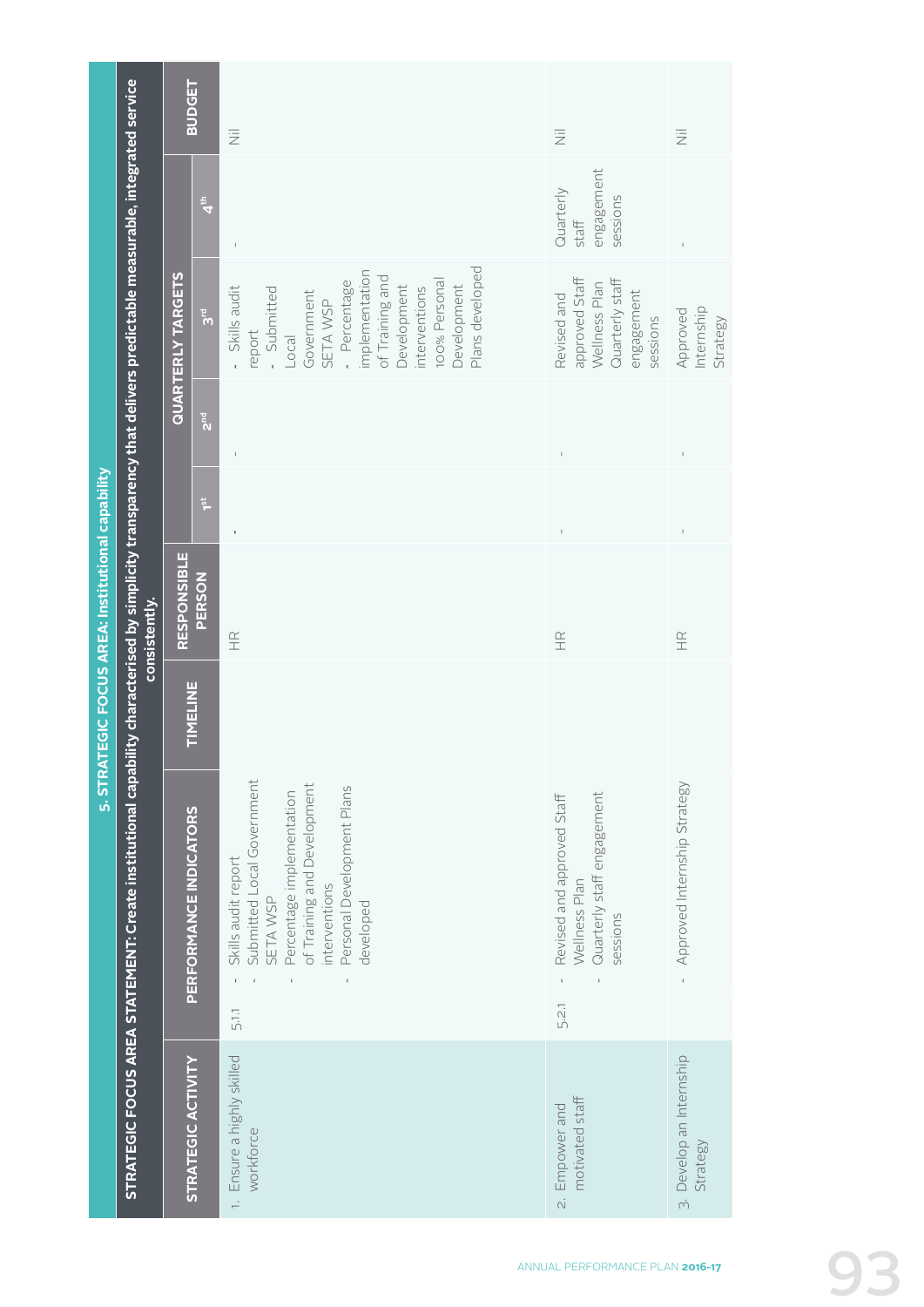# **Reconciling performance targets with the budget and MTEF**

#### **a. Resource considerations**

There are major activities that need to be undertaken in the HR environment as indicated above. These activities have financial implications as they will need some salary adjustments and corrections as a result of the migration and placement exercise conducted during the administration period. The process was not completed and resulted in three people being placed in a pool and a number of HR matters, including grading issues not being completed. The structure adopted, has not been approved by DHET although all internal processes were followed internally, including the consultation with labour. The correction needed to address some of the legacy issues, are estimated in the region of R27 749 931. In addition to this, the remuneration strategy of Local Government SETA will also have to be reviewed and corrections affected during the 2016/2017 financial year.

#### **b. Risk management**

This process is being managed through MANCO as well as the monthly meeting with labour.

# **7.3.5 Institutional Capability (EM: Monitoring and Evaluation)**

#### **Purpose**

Create institutional capability characterised by simplicity, transparency that delivers predictable measurable, integrated service consistently.

#### **Description**

The key focus is to develop and implement a delivery model, translate the value chain into business processes, implement systems to enable the structure and business processes, develop HR practices and inculcate the value-based culture, i.e. "the LGSETA Way!"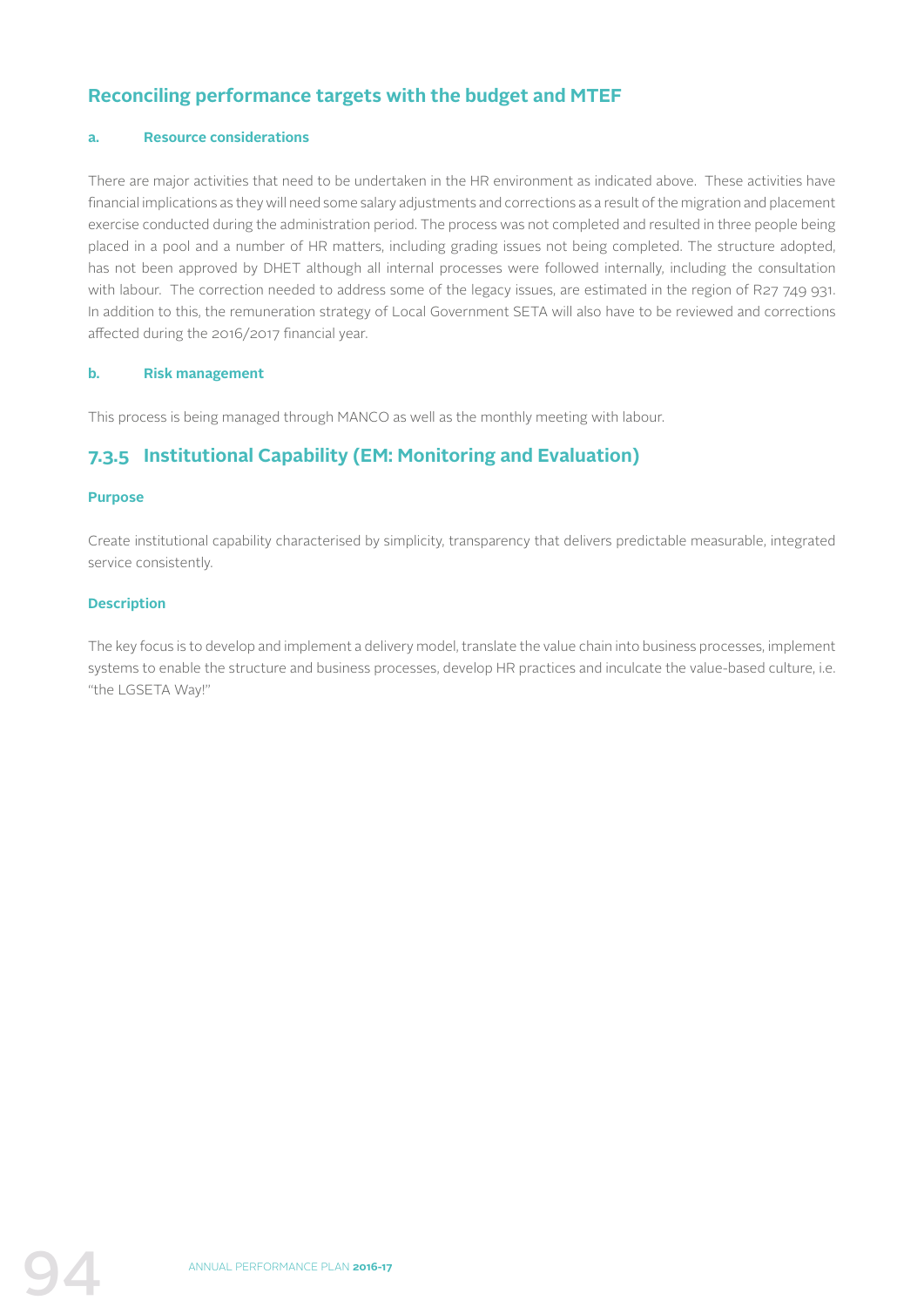Strategic focus area and annual targets: Performance indicators and quarterly targets for 2015/16 **Strategic focus area and annual targets: Performance indicators and quarterly targets for 2015/16**

**5. STRATEGIC FOCUS AREA: Institutional capability** 

5. STRATEGIC FOCUS AREA: Institutional capability

|                                                                                                                                                                                        |                              | <b>BUDGET</b>          | 运                                                                                                             | $\overline{\overline{z}}$                                   | $\overline{\overline{z}}$                                                                                               | $\overline{\overline{z}}$                                                                                                                                                     | $\overline{\overline{z}}$                                                                                |
|----------------------------------------------------------------------------------------------------------------------------------------------------------------------------------------|------------------------------|------------------------|---------------------------------------------------------------------------------------------------------------|-------------------------------------------------------------|-------------------------------------------------------------------------------------------------------------------------|-------------------------------------------------------------------------------------------------------------------------------------------------------------------------------|----------------------------------------------------------------------------------------------------------|
|                                                                                                                                                                                        |                              | 4 <sup>th</sup>        | service delivery<br>Approved<br>model                                                                         | nterventions in<br>5 operational<br>place                   | and Operations<br>system for HR<br>and funded IT<br>Approved                                                            |                                                                                                                                                                               | Development<br>Individual<br>plans                                                                       |
|                                                                                                                                                                                        | <b>QUARTERLY TARGETS</b>     | 3 <sup>rd</sup>        | developed and<br>Government<br>value chain<br>adopted<br>SETA<br>Local                                        |                                                             |                                                                                                                         | committees of<br>the Board and<br>committee of<br>the members<br>MANCO and<br>ToRs for all<br>Approved<br>MANCO<br>of the                                                     | organisation<br>Skills audit<br>across the                                                               |
|                                                                                                                                                                                        |                              | 2 <sup>nd</sup>        |                                                                                                               | $\bar{1}$                                                   | $\mathbb{I}$                                                                                                            | $\mathsf{L}$                                                                                                                                                                  | Qualifications<br>organisation<br>across the<br>audit                                                    |
|                                                                                                                                                                                        |                              | $\frac{51}{10}$        |                                                                                                               |                                                             |                                                                                                                         |                                                                                                                                                                               |                                                                                                          |
| STRATEGIC FOCUS AREA STATEMENT: Create institutional capability characterised by simplicity and transparency that delivers predictable, measurable, integrated<br>service consistently | <b>RESPONSIBLE</b><br>PERSON |                        | $\frac{\alpha}{\pm}$                                                                                          | Operations                                                  | $\equiv$                                                                                                                | Compliance                                                                                                                                                                    | $\frac{\alpha}{\pm}$                                                                                     |
|                                                                                                                                                                                        | TIMELINE                     |                        | 31 March<br>2016                                                                                              | 31 March<br>2016                                            | 31 March<br>2016                                                                                                        |                                                                                                                                                                               | 30 April<br>2016                                                                                         |
|                                                                                                                                                                                        |                              | PERFORMANCE INDICATORS | Delivery model<br>developed                                                                                   | Operational manual<br>produced for each<br>intervention     | Source and/or confirm<br>T systems to support<br>HR and Operations                                                      | Develop a Delegation<br>document and terms<br>of reference for each<br>of Authority (DOA)<br>of the committees<br>established                                                 | LGSETA WSP<br>approved and<br>submitted                                                                  |
|                                                                                                                                                                                        |                              |                        | 5.1.1                                                                                                         | 5.2.1                                                       | 5.3.1                                                                                                                   | 5.4.1                                                                                                                                                                         | 5.5.1                                                                                                    |
|                                                                                                                                                                                        |                              | STRATEGIC ACTIVITY     | by a Local Government<br>model that is informed<br>mplement a delivery<br>SETA value chain<br>5.1 Develop and | 5.2 Translate the value<br>chain into business<br>orocesses | organisational structure<br>and business processes<br>5.3 Implement systems<br>to function optimally<br>that enable the | ocal Government SETA<br>organisational risks and<br>standardising decision-<br>mplement compliance<br>rameworks to refine<br>approval processes,<br>5.4 Develop and<br>making | capabilities to deliver on<br>the LGSETA mandate<br>5.5 Develop internal<br>numan capital<br>effectively |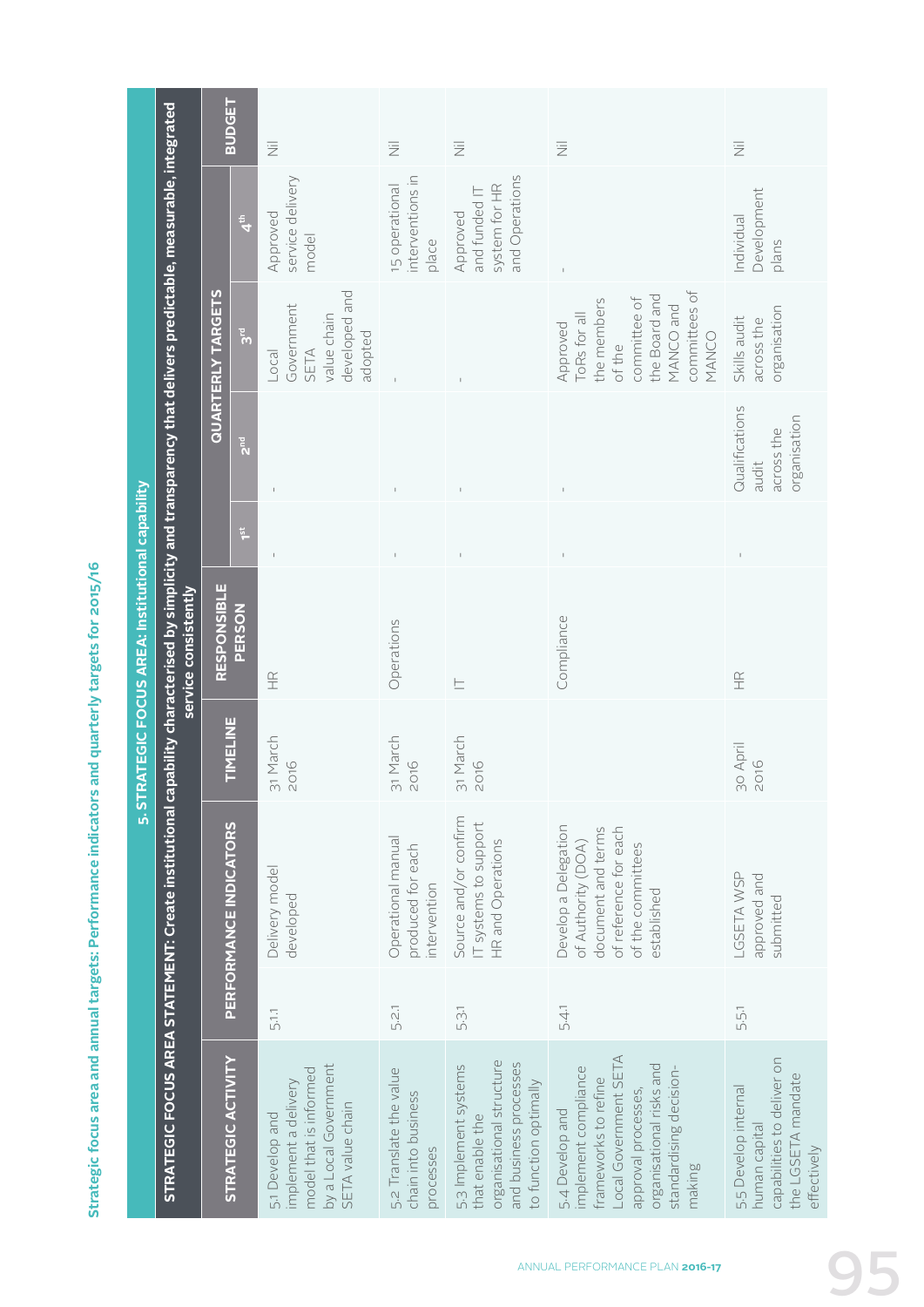|                                                                                                                                                                | <b>BUDGET</b>            |               | 三                                                                                                                                                         | $\overline{\overline{z}}$                                                                       | $\overline{\overline{z}}$                                                                                         | $\overline{\overline{z}}$                              | $\overline{\overline{z}}$                                             | $\overline{\overline{z}}$                                             |
|----------------------------------------------------------------------------------------------------------------------------------------------------------------|--------------------------|---------------|-----------------------------------------------------------------------------------------------------------------------------------------------------------|-------------------------------------------------------------------------------------------------|-------------------------------------------------------------------------------------------------------------------|--------------------------------------------------------|-----------------------------------------------------------------------|-----------------------------------------------------------------------|
|                                                                                                                                                                |                          | $\frac{4}{4}$ | Government<br>SETA values<br>Approved<br>Local                                                                                                            | Agreements of<br>Aligned Local<br>Performance<br>Government<br>values with<br>the staff<br>SETA | frameworks,<br>approved<br>policies<br>$\frac{18}{2}$                                                             |                                                        | Infrastructure<br>upgraded<br><b>MAN</b>                              | $\bar{1}$                                                             |
|                                                                                                                                                                | <b>QUARTERLY TARGETS</b> | ट<br>ठ        |                                                                                                                                                           | $\overline{1}$                                                                                  | 18 policies<br>approved<br>9 of the                                                                               | Approved ICT<br>Strategy                               |                                                                       | GP and VIP<br>upgraded                                                |
|                                                                                                                                                                |                          | $\frac{1}{2}$ |                                                                                                                                                           | $\mathbb{I}$                                                                                    | $\bar{1}$                                                                                                         | $\mathbb{I}$                                           |                                                                       |                                                                       |
|                                                                                                                                                                |                          | 15            |                                                                                                                                                           |                                                                                                 |                                                                                                                   |                                                        |                                                                       |                                                                       |
| 5. STRATEGIC FOCUS AREA: Institutional capability<br>service consistently                                                                                      | <b>RESPONSIBLE</b>       | <b>PERSON</b> | $\frac{\alpha}{\pm}$                                                                                                                                      | $\frac{\alpha}{\pm}$                                                                            | ICT Manager                                                                                                       | ICT Manager                                            | <b>ICT Manager</b>                                                    | Finance<br>$\overleftarrow{\underline{\cup}}$<br>$\frac{\alpha}{\pm}$ |
|                                                                                                                                                                | <b>TIMELINE</b>          |               | April 2016                                                                                                                                                | license issue<br>31 March<br>2016 and<br>has been<br>resolved)<br>auioauc<br>(once              |                                                                                                                   |                                                        |                                                                       |                                                                       |
| STRATEGIC FOCUS AREA STATEMENT: Create institutional capability characterised by simplicity and transparency that delivers predictable, measurable, integrated | PERFORMANCE INDICATORS   |               | Communicate the value<br>system at all quarterly<br>staff meetings                                                                                        | Culture Blueprint<br>developed and<br>approved                                                  | ICT Policy Framework<br>/ Policies as per the<br>All 18 Frameworks<br>approved                                    | Approved ICT Strategy                                  | WAN Infrastructure<br>upgraded                                        | GP and VIP upgraded                                                   |
|                                                                                                                                                                |                          |               | 5.6.1                                                                                                                                                     | 5.7.1                                                                                           | 5.8.1                                                                                                             | 5.9.1                                                  | 5.10.1                                                                | 5.11.1                                                                |
|                                                                                                                                                                | STRATEGIC ACTIVITY       |               | 5.6 Develop and inculcate<br>that will, amongst others,<br>"a values-based" culture<br>ethic and deliver results<br>build a superior work<br>consistently | 5.7 Define and inculcate<br>the LGSETA Way!                                                     | outstanding ICT Policies<br>as per the approved ICT<br>and approval of all<br>Policy Framework<br>5.8 Development | 5.9 Development and<br>approval of the ICT<br>Strategy | 5.10 Completion of the<br>Infrastructure upgrade<br>Wide Area Network | 5.11 Business Applications<br>upgrade                                 |
|                                                                                                                                                                |                          |               | ANNUAL PERFORMANCE PLAN 2016-17                                                                                                                           |                                                                                                 |                                                                                                                   |                                                        |                                                                       |                                                                       |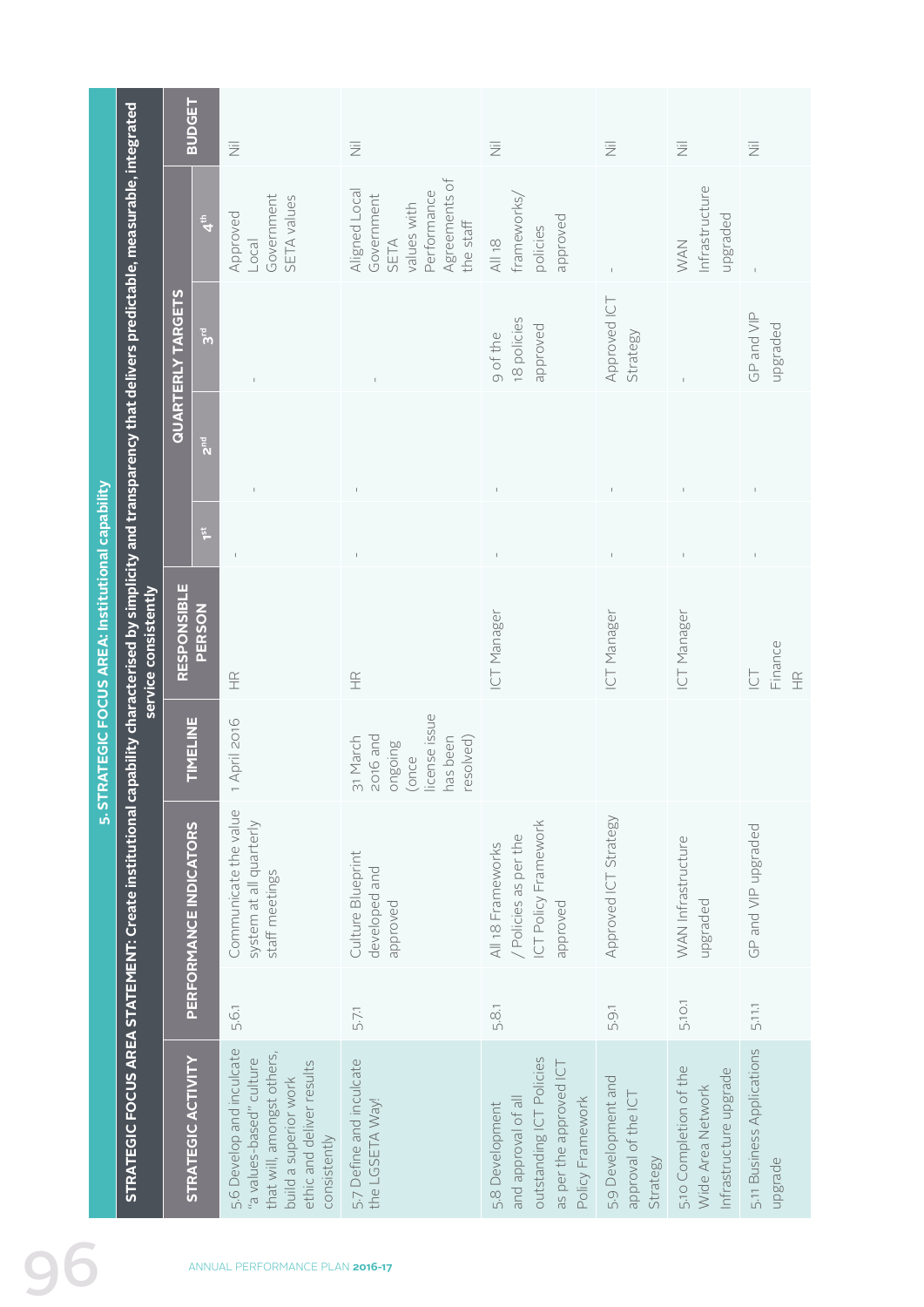# **Reconciling performance targets with the budget and MTEF**

# **a. Resource considerations**

The organisation has to invest in ICT to improve the application platform for the municipalities as well as enhance its own administration and link to the provincial offices.

#### **b. Risk management**

The organisation is reviewing its risks through MANCO and other management structures that are in the process of being established.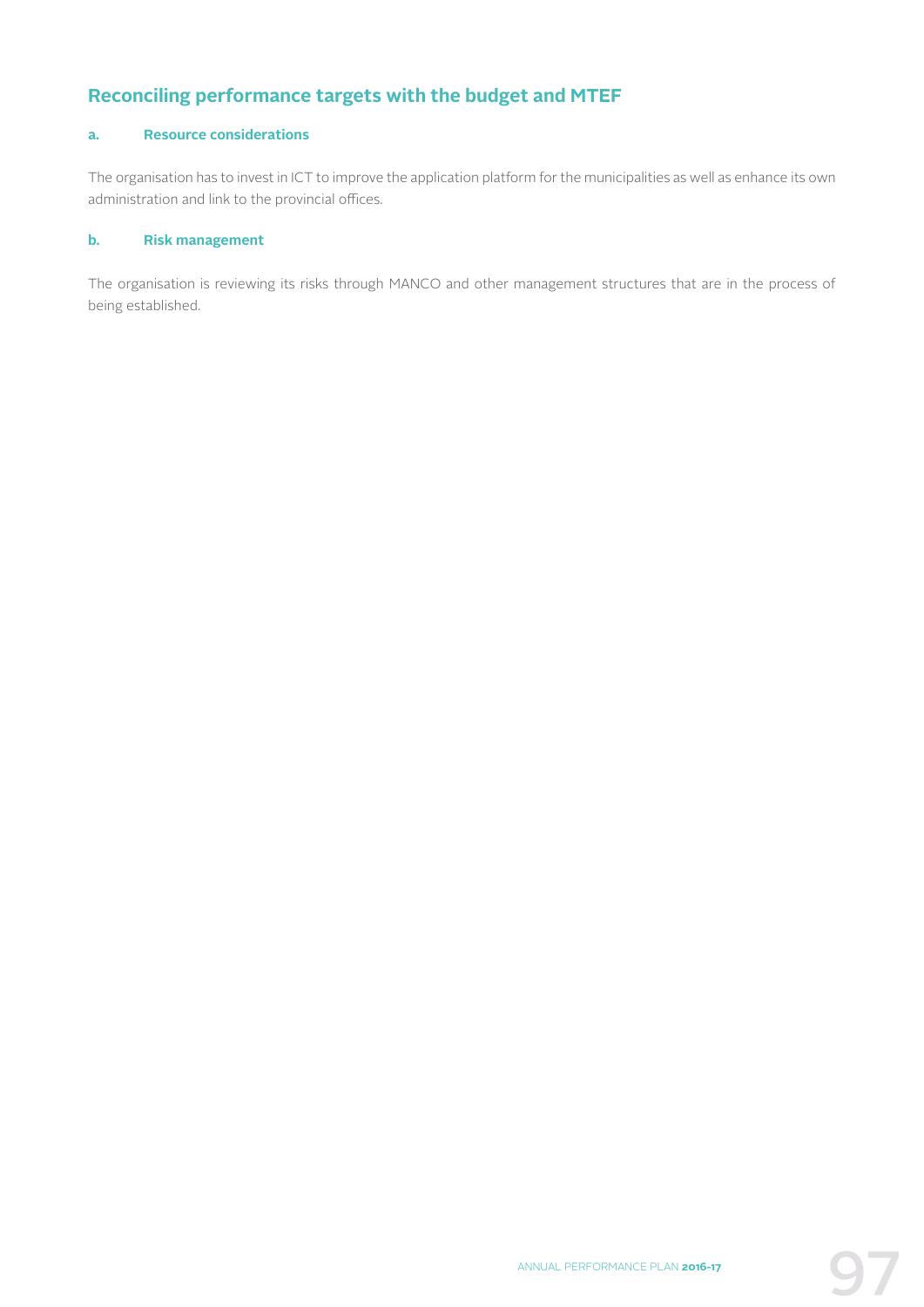#### **Notes**

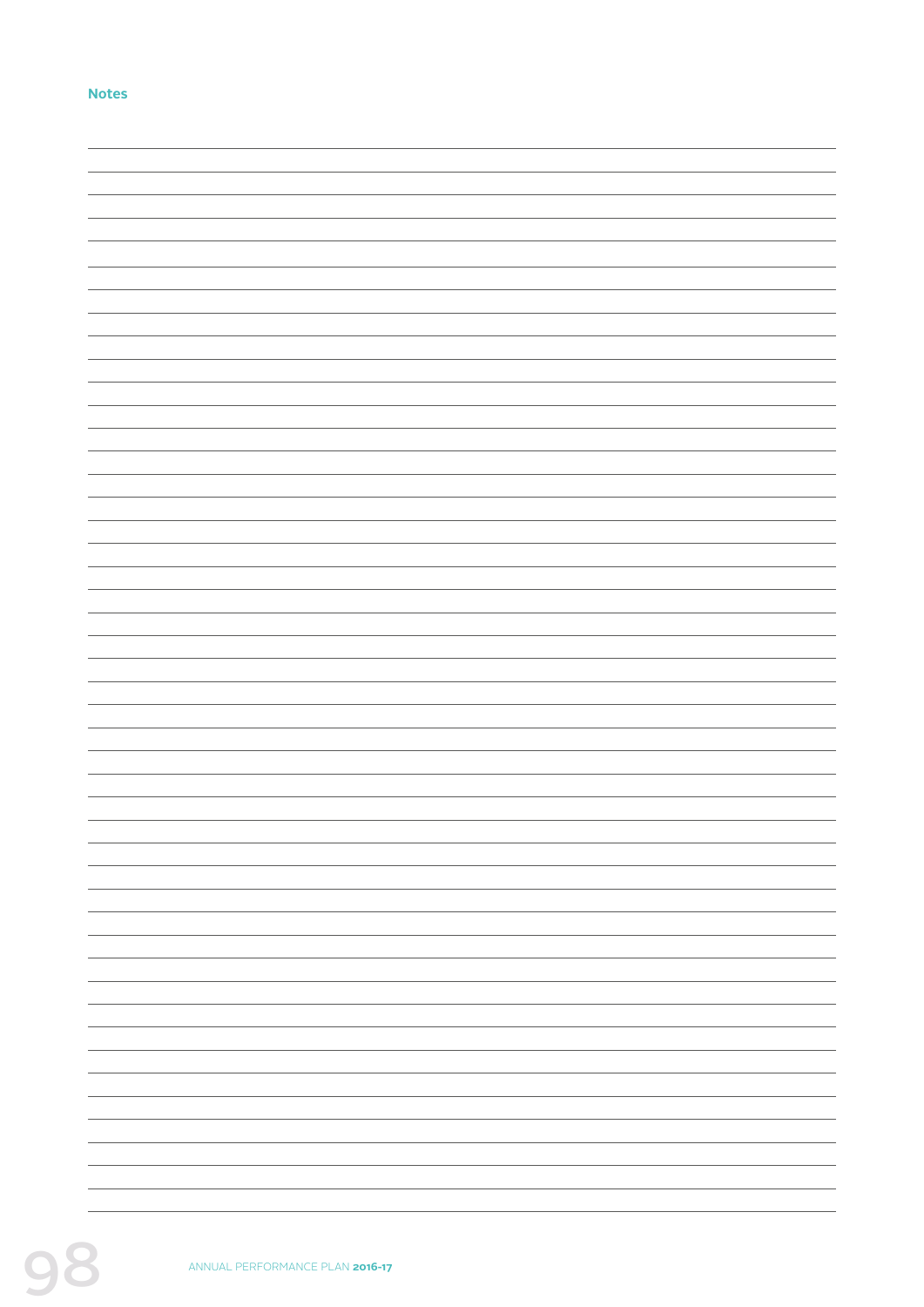#### **Notes**